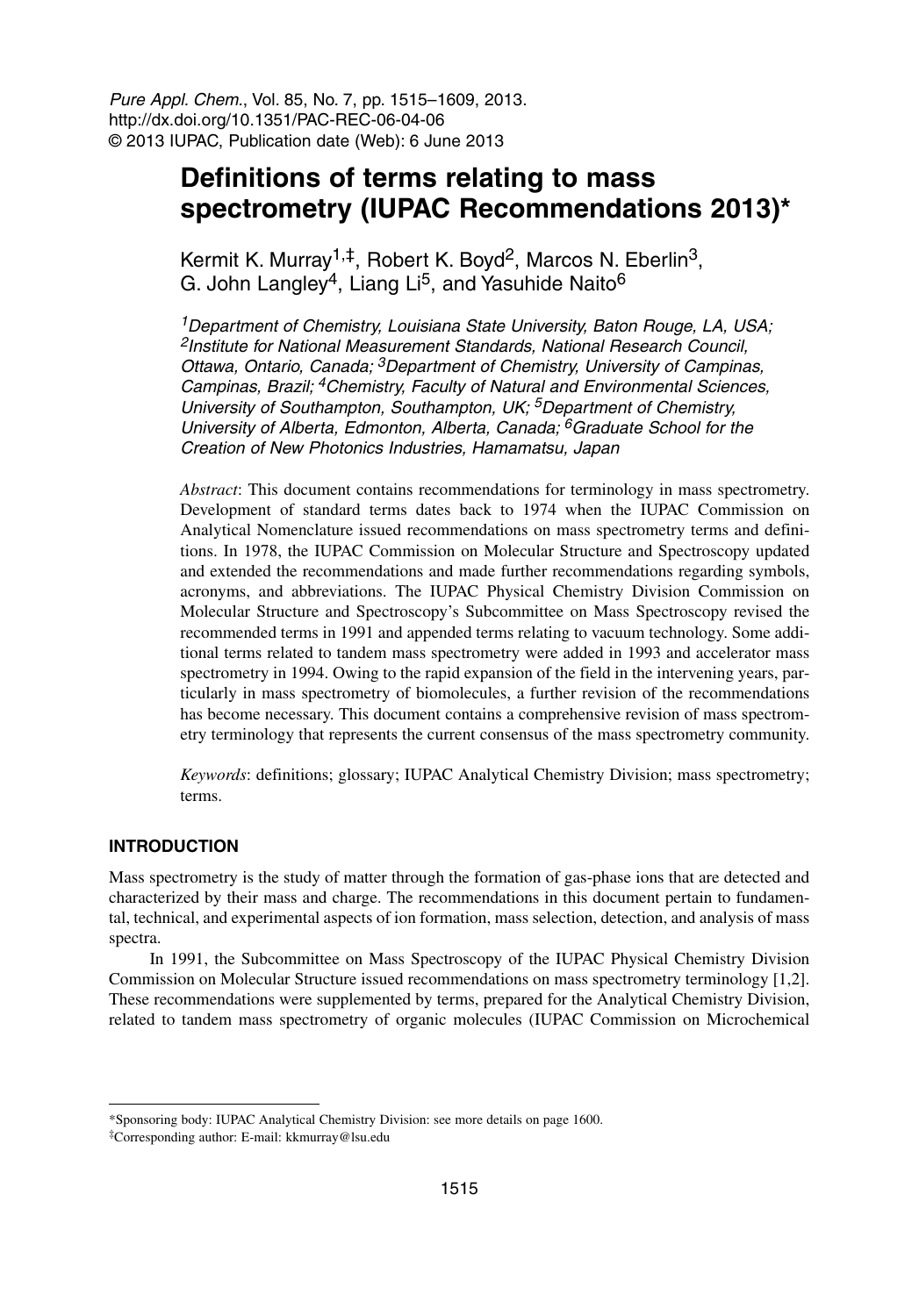Techniques and Trace Analysis and the Working Group on Organic Trace Analysis [3]) and accelerator mass spectrometry (IUPAC Commission on Radiochemistry and Nuclear Techniques [4]) and were included as a chapter in the *Compendium of Analytical Nomenclature*, known as the "Orange Book*"* [5]. Many of these terms are included in the *Compendium of Chemical Terminology*, known as the "Gold Book" [6]. Values for the physical constants and their symbols appearing in the Orange and Gold Books are taken from *Quantities, Units and Symbols in Physical Chemistry*, also known as the "Green Book" [7].

Over the years, IUPAC and the American Society for Mass Spectrometry (ASMS) have both worked in developing mass spectrometry terminology. The ASMS Measurements and Standards Committee published its Standard Definitions of Terms Related to Mass Spectrometry in 1991 [8]; the document represented the compilation of terms and definitions assembled between 1984 and 1990 by the Measurements and Standards Committee and closely paralleled the IUPAC terminology effort. A list of terms was presented at the ASMS Conference in Palm Springs, California in June of 1997 by the Measurements and Standards Committee and was available on the ASMS website between 1998 and 2000 [9]. There have been several other notable efforts at developing mass spectrometry terminology. A book that includes an extensive critical assessment of mass spectrometry terminology, *Mass Spectrometry Desk Reference*, was published in 2000 with a second edition in 2006 [10]. Another book, entitled *A Dictionary of Mass Spectrometry*, was published in 2010 [11]. The most recent peer-reviewed document is a glossary of terms for separations coupled to mass spectrometry that was published in the *Journal of Chromatography A* in 2010 [12].

During the nearly two decades since the last recommendations of IUPAC and ASMS, the field of mass spectrometry has changed radically. The introduction of soft ionization methods for the analysis of biological molecules has expanded the scope of mass spectrometry from its early roots in the analysis of inorganic and organic species into other fields such as biology and medicine. The expansion in scope has led to a growth in the number of terms and also in the use of those terms by those outside the field of mass spectrometry. As a result, this compilation of terms and definitions represents an extensive revision and expansion of the previous compilation. All defined terms recommended here are referenced to peer-reviewed literature.

#### **CONTROVERSIAL TERMS**

In the nearly two decades since the last recommendations on mass spectrometry terminology, there has been tremendous growth and expansion and, in some cases, divergence in opinion on correct usage. Below is a discussion of the rationale for the recommendations made for some of the more controversial terms.

#### **Labeling of mass spectra**

The labeling of the *x*-axis of a mass spectrum engendered the most discussion during the creation of this document; however, in spite of a general desire for a better way to label the *x*-axis of mass spectra, there was no broad consensus for any of the proposed changes. Therefore, this document continues the use of the definitions of the Gold Book [6] and the similar definitions in the Orange Book [5]. The Gold Book recommendation is for the use of *m/z* as an abbreviation for *mass-to-charge ratio*, a dimensionless quantity obtained by dividing the *mass number* of an ion by its *charge number* [6].

The thomson unit, defined as the quotient of mass in units of u and the number of charges (*z*), was proposed nearly two decades ago [13], but has not been widely adopted and is therefore not recommended. Labeling the *x*-axis of a mass spectrum with any unit of mass such as dalton (Da), atomic mass unit (amu), or unified atomic mass unit (u) is strongly discouraged due to the confusion that would result when reporting spectra of multiply charged ions. The quantity plotted on the *x*-axis of a mass spectrum is a function of both the mass and charge of the ion. Furthermore, the use of amu in place of

© 2013, IUPAC **Pure Appl. Chem., Vol. 85, No. 7, pp. 1515–1609**, 2013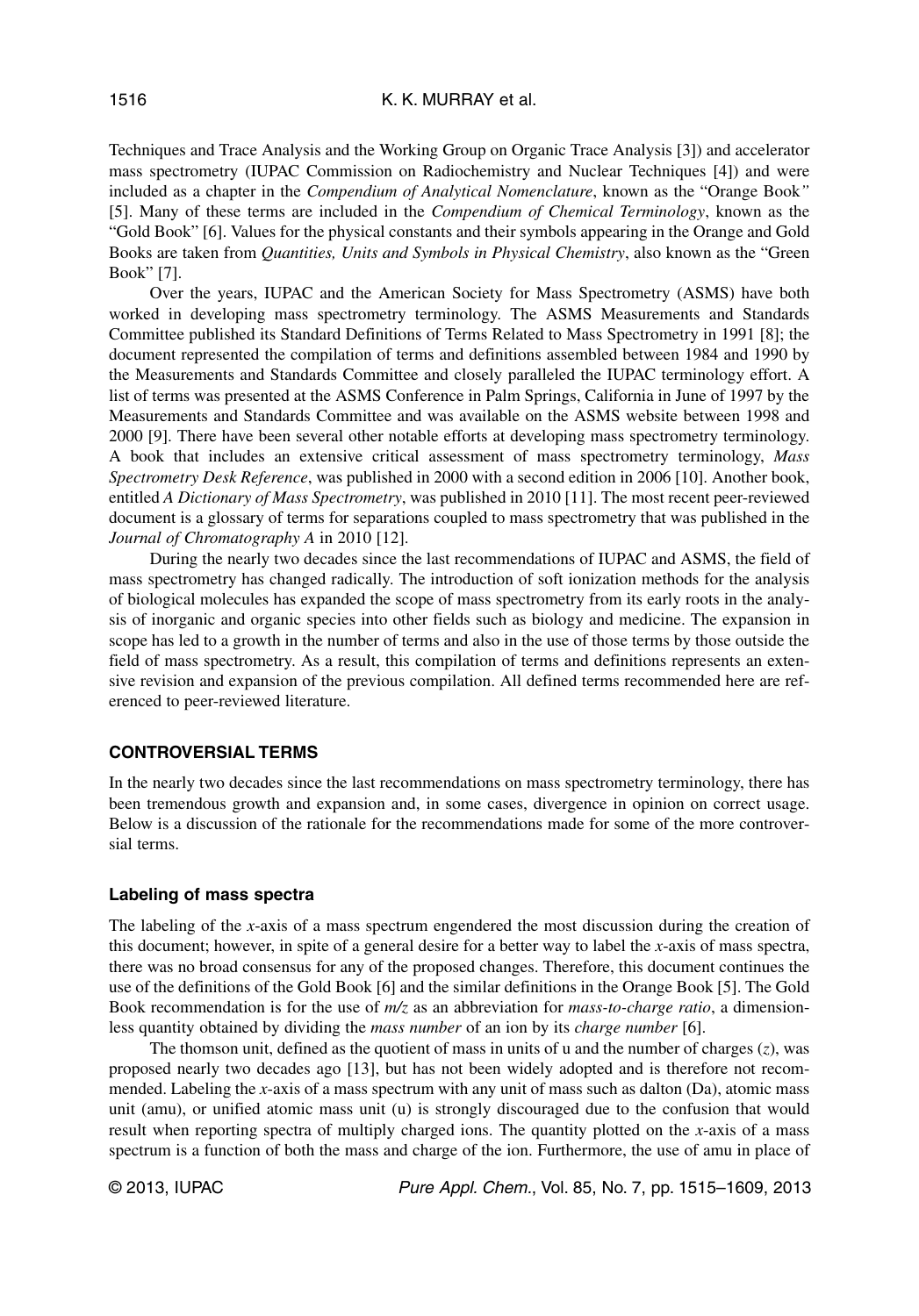u is strongly discouraged in all cases; it has been used to denote atomic masses measured relative to the mass of a single atom of <sup>16</sup>O, or to the isotope-averaged mass of an oxygen atom, or to the mass of a single atom of  ${}^{12}C$ .

## **Resolution and resolving power**

The IUPAC definition of *resolution in mass spectrometry* expresses this value as *m*/Δ*m*, where *m* is the mass of the ion of interest and  $\Delta m$  is the peak width (peak width definition) or the spacing between two equal intensity peaks with a valley between them no more than 10 % of their height (10 % valley definition) [6]. *Resolving power in mass spectrometry* is defined as the ability of an instrument or measurement procedure to distinguish between two peaks at *m/z* values differing by a small amount and expressed as the peak width in mass units [6]. *Mass resolving power* is defined separately as *m*/Δ*m* in a manner similar to that given above for mass resolution [6]. These definitions of *mass resolving power* and *resolving power in mass spectrometry* are contradictory, the former is expressed as a dimensionless ratio and the latter as a mass. The definitions for *resolution in mass spectrometry* and *resolving power in mass spectrometry* come from Todd's 1991 recommendations [1], and the definition for *mass resolving power* comes from Beynon's 1978 recommendations [14]. Beynon's work contains no definition for *mass resolution*.

Alternative definitions for *resolution* and *resolving power in mass spectrometry* have been proposed [10,15]. It has been suggested that *resolution* be given by Δ*m* and *resolving power* by *m/*Δ*m*; however, these definitions are not widely used.

The majority of the mass spectrometry community uses resolution as defined by IUPAC. The term *resolving power* is not widely used as a synonym for *resolution*. In this document, the IUPAC definition of *resolution in mass spectrometry* remains in place. The definition of *resolving power* has been adapted from the current IUPAC definition of *mass resolving power*.

## **Collision-induced dissociation (CID) and collisionally activated dissociation (CAD)**

The terms *collision-induced dissociation* (*CID*) and *collisionally activated dissociation* (*CAD*) are both recommended by IUPAC [6] and are used interchangeably in recent literature. They are listed as synonyms in this document.

## **Neutral species**

Although the word "neutral" is commonly used as an adjective, it is often used in *mass spectrometry* as a noun to indicate an atom or molecule as in the reaction of an ion with a neutral. The terms "neutral" and "neutral species" are used interchangeably in this document. This recommendation differs from the current recommendation for *ion/neutral species reaction* that recommends against using "neutral" as a noun [6].

#### **Ions in fragmentation reactions**

The anthropomorphic terms for *ions* involved in fragmentation reactions, for example, "*daughter ion*", have fallen into disuse after strong sentiments against the use of the term were voiced two decades ago [16,17]. The term *product ion* is recommended in place of *daughter ion* and *precursor ion* in place of *parent ion*. The use of *nth-generation product ion* is recommended in place of *granddaughter ion* and similar terms.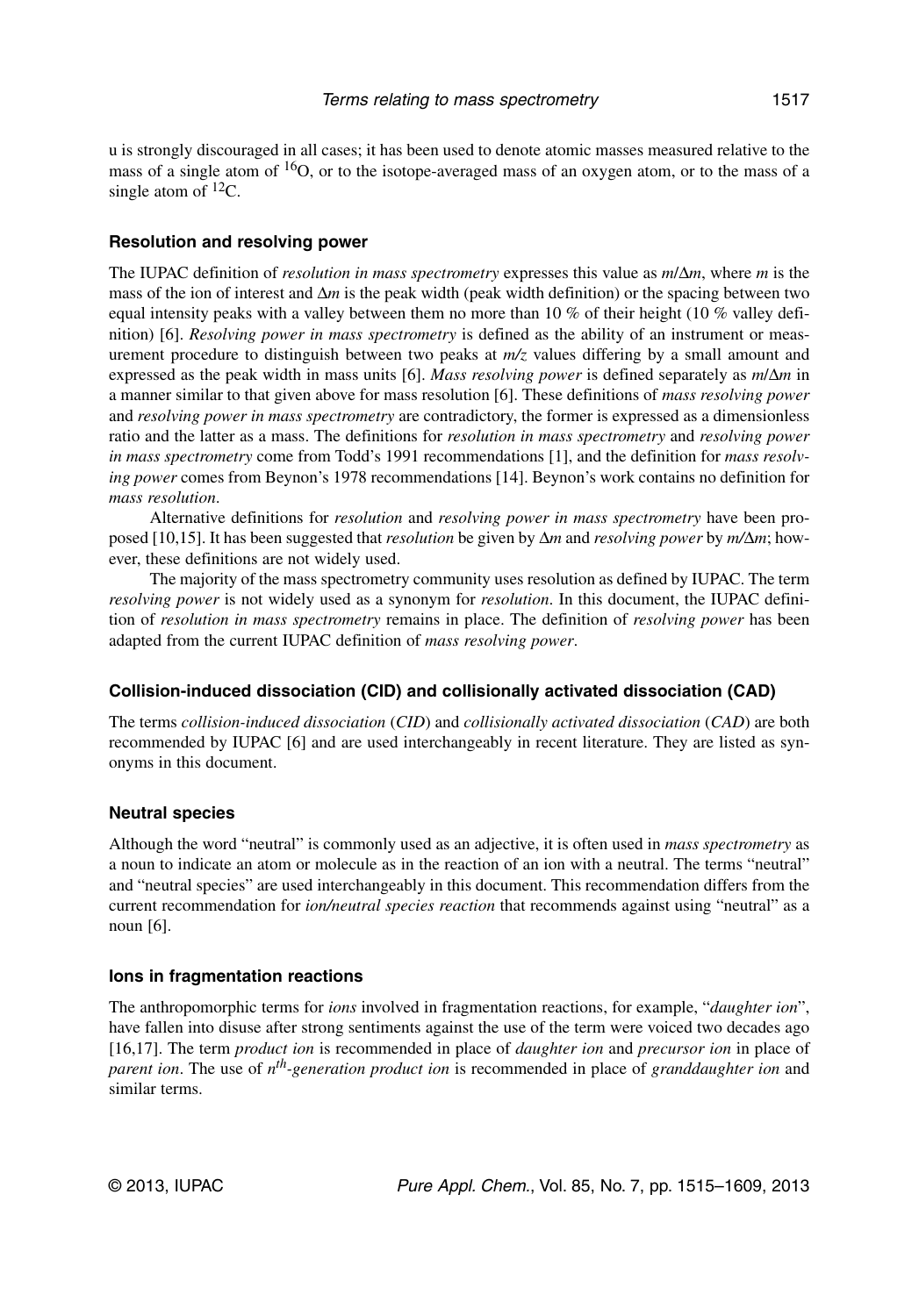## **Abbreviations of combined methods**

The hyphen, or alternatively the slash (forward stroke), can be used to indicate combined methods such as gas chromatography separation combined with *mass spectrometry* detection. Thus, the above combination can be written as *gas chromatography-mass spectrometry* or alternatively as *gas chromatography/mass spectrometry*. The corresponding abbreviations are GC-MS or GC/MS. The first use of a hyphen to indicate the combination of a separation method with mass spectrometry was in the early 1960s [18], and the use of a slash separator was in the 1970s [19]. The term "*hyphenated techniques*" was coined in 1980 [20]. Currently, hyphens and slashes are used interchangeably [12]. The journal *Rapid Communications in Mass Spectrometry* has in the past recommended that the combination of two analytical techniques be designated by a slash [21]. A recent *Journal of Chromatography* glossary also favors this usage [12]. IUPAC recommends that hyphens be used to describe variants of separation techniques, for example, gas-liquid chromatography and pyrolysis-gas chromatography [6]. The authors of this document are evenly split in their preference for hyphen or slash. For consistency with the prior recommendations, we use the hyphen for combined techniques but note that the slash can be used interchangeably.

## **Ionization method terminology**

There have been recent rapid developments in ionization methods such as ambient mass spectrometry and laser desorption ionization. This has led to a proliferation of names and acronyms, not all of which have widespread use. We have limited the terminology related to ionization techniques that have been in existence for more than 5 years and have been reported in over 100 publications from multiple research groups.

## **Isotope delta**

The *relative difference of isotope values*, also known as the *isotope delta*, is the subject of some controversy regarding acceptable units. It is often expressed as parts per thousand (ppt) or parts per million (ppm), both of which are deprecated [7].

## **A NOTE REGARDING NEW AND REVISED TERMS**

Terms that can be found in the Orange Book [5] and the Gold Book [6] are indicated by "from [5]" and "from [6]", respectively. Terms that have been revised are indicated by "revised from [5]" or "revised from [6]". Rewording and additional cross-referencing are not considered as revision in this document. New terms are not identified other than by lack of such notation. Deprecated terms and synonyms are included as separate entries with a note directing the reader to the appropriate term. Terms appearing elsewhere in the document are indicated by italic type when first mentioned in a definition, and related terms are indicated where appropriate.

## **DOCUMENT ORGANIZATION**

Previous compilations of mass spectrometry terms have been organized alphabetically within sections. This document is organized in glossary format: alphabetically with no sections. It is not intended to be encyclopedic, but rather a list of terms with brief definitions supported by references to publications in the peer-reviewed literature.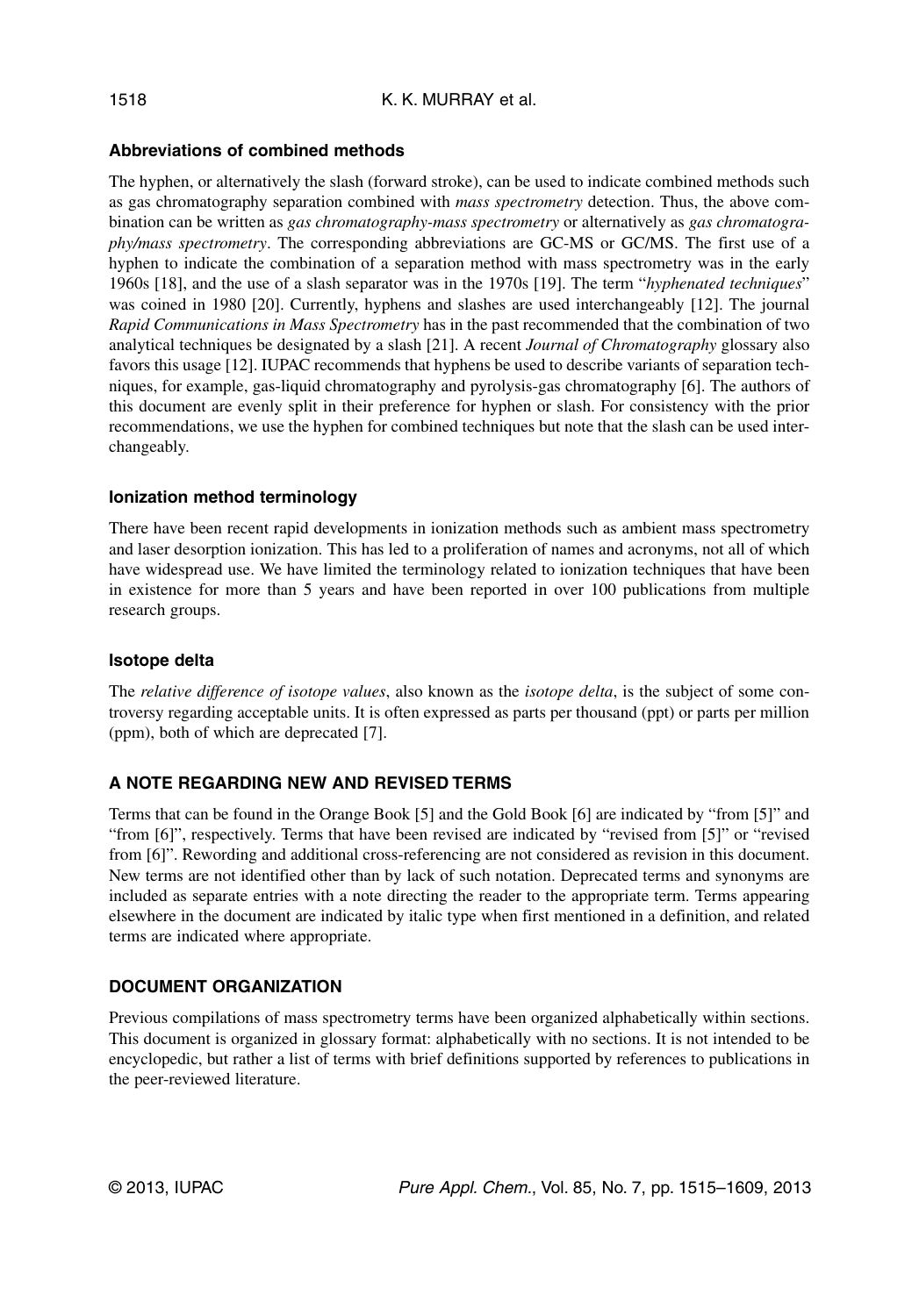## **1. absolute quantitation of proteins (AQUA)**

Method for absolute quantitation of proteins via measurements on constituent proteolytic peptides using chemically synthesized isotope-labeled peptides as *surrogate internal standards* for *mass spectrometry*. From [22].

## **2. abundance sensitivity**

Ratio of the maximum *ion* current recorded at a specified *m/*z value to the maximum *ion* current arising from the same species recorded at a neighboring *m/z* value.

*Note*: The *abundance sensitivity* is a measure of the contribution of the peak "tail" of a major isotope (with a certain *m/z* value) to an adjacent *m/z* value which in some cases might more than 1 *m/z* removed. Its value is dependent on the *resolving power* of the *mass spectrometer*.

Revised from [5,6] using additional information from [23].

## **3. accelerating potential**

Electrical potential difference used to impart translational energy to *ions*.

*Note*: *Accelerating voltage* is often used as a synonym, but the terms are equivalent only in the case of a static *accelerating potential*.

From [24].

## **4. accelerating voltage**

This term is deprecated. See *accelerating potential*.

## **5. accelerator mass spectrometry (AMS)**

*Mass spectrometry* technique in which atoms and molecules from a sample are ionized, accelerated to MeV energies and separated according to their momentum, charge, and energy, allowing high discrimination for measurement of isotope abundances. From [4].

## **6. accurate mass**

Experimentally determined mass of an *ion* of known charge.

- *Note 1*: Can be used to determine elemental composition to within limits defined by both the accuracy and precision of the measurement.
- *Note 2*: *Accurate mass* and *exact mass* are not synonymous. Accurate mass refers to a measured mass, and exact mass refers to a calculated mass.

See also *exact mass.* From [10,25].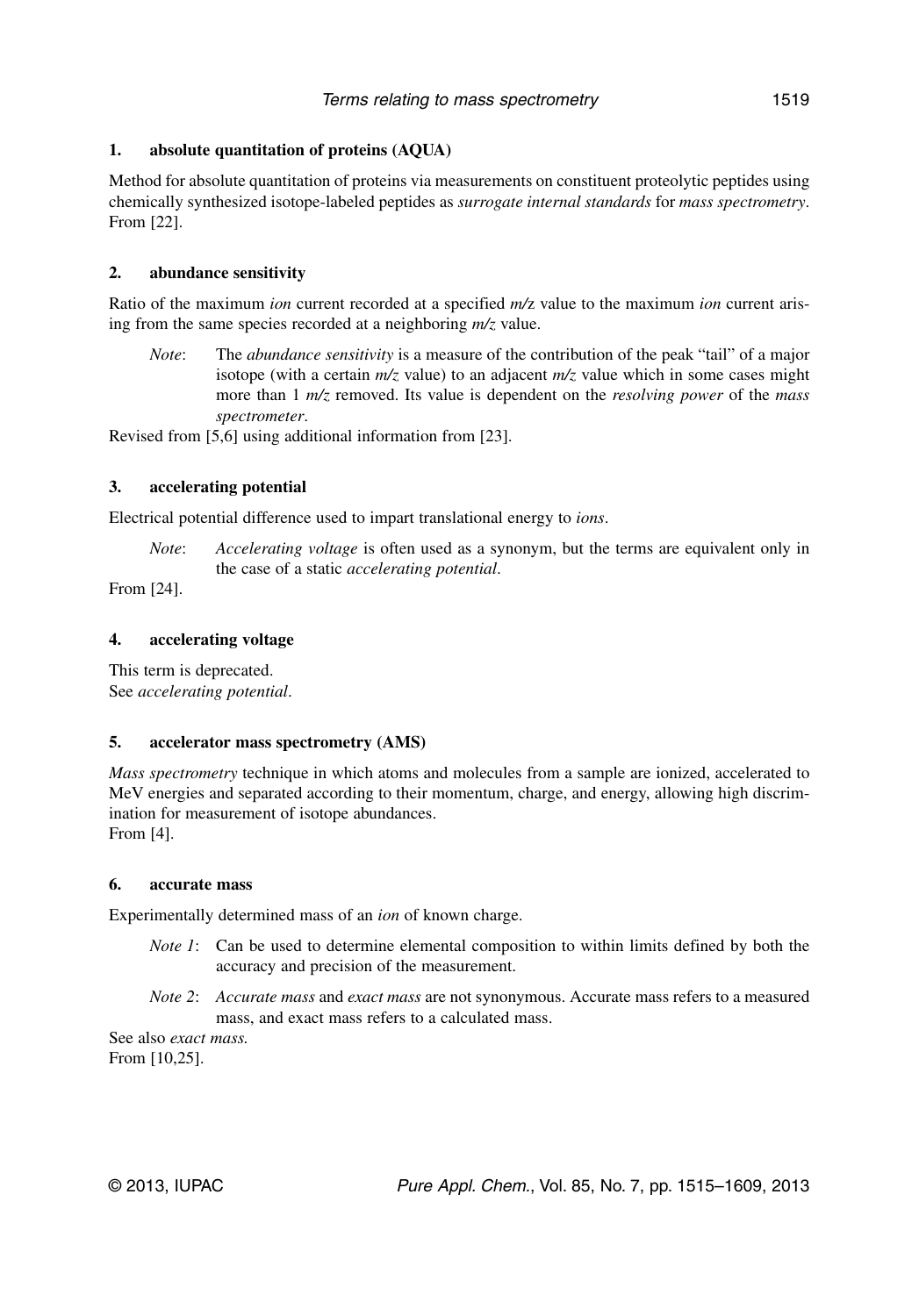## **7. accurate mass tag**

Value of the mass of a peptide from a protein that has been chemically or enzymatically cleaved into fragments. The mass is recorded with sufficiently high accuracy and precision that it can be used in identification of the protein.

See also *peptide mass fingerprinting* (*PMF*). From [26,27].

## **8. acyl cation**

See *acylium ion*.

#### **9. acylium ion acyl cation**

*Even-electron ion* of general formula RC O<sup>+</sup> (or its resonance form R–C<sup>+</sup>=O). From [6].

## **10. adiabatic ionization**

Removal of an electron from an atom, radical, or molecule in its lowest energy state, thus producing an *ion* in its lowest energy state.

From [5,6].

## **11. adduct ion**

*Ion* formed by the interaction of a *precursor ion* with one or more atoms or molecules to form an ion containing all the constituent atoms of the precursor ion as well as the additional atoms from the associated atoms or molecules.

*Note*: For example, a Na<sup>+</sup> adduct of a molecule (M) that is represented as  $[M + Na]$ <sup>+</sup>. See also *anionized molecule*, *cationized molecule*, *protonated molecule*. From [5,6].

## **12. after mass analysis**

This term is obsolete.

Term used to describe the *total ion current* measured as the sum of all the separate *ion* currents carried by the different ions of the same sign contributing to the *mass spectrum*. See also *before mass analysis*. From [5,6].

## **13. a-ion**

*Fragment ion* containing the peptide N-terminus formed upon dissociation of a peptide *ion* at the peptide backbone C–C bond. From [28].

1520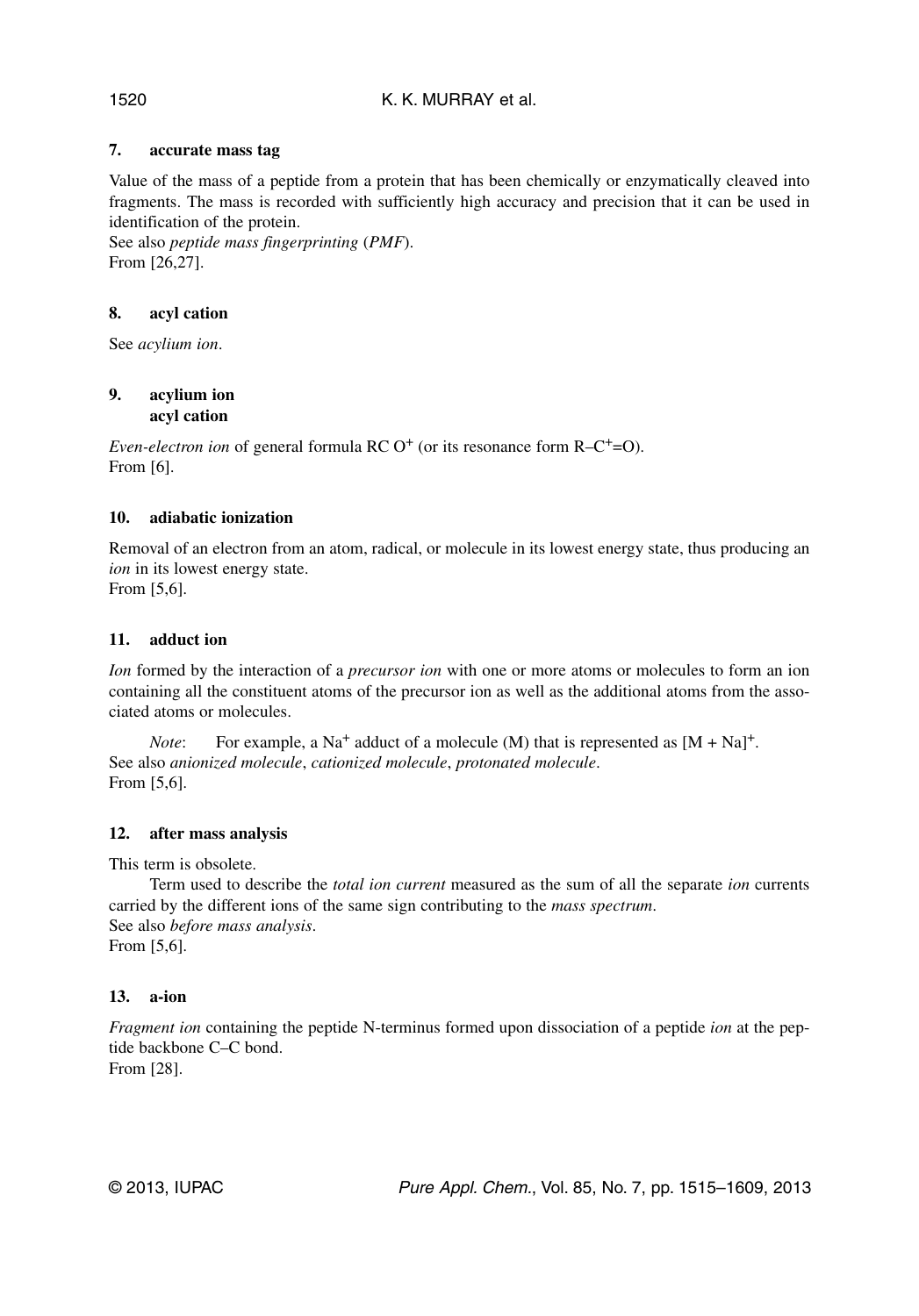## **14.** α-cleavage

Homolytic cleavage where the bond fission occurs between the atom adjacent to the atom at the apparent charge site and an atom removed from the apparent charge site by two bonds.

*Note*: In the case of a *distonic ion*, it is important to distinguish between fragmentation adjacent to the charge site and fragmentation adjacent to the radical site.

See also β*-cleavage*. From [5,6].

## **15. alkylideneaminylium ion**

See *iminylium ion*.

## **16. alkyl cation**

Even-electron positively charged saturated hydrocarbon *ion* containing no aromatic groups, a special case of *carbenium ions*. From [29,30].

#### **17. all-glass heated inlet system (AGHIS)**

All-glass inlet system for *ion sources* operating under vacuum that can be heated to about 500 °C and allows low vapor pressure materials to be introduced into the *mass spectrometer* without breaking vacuum.

From [31].

#### **18. allyl cation**

*Even-electron ion* formulated as  $R^1R^2C=CR^3C^+R^4R^5$  and its resonance forms. From [32,33].

#### **19. ambient ionization**

Desorption of molecules and formation of *ions* outside the *mass spectrometer* directly from samples in their native environment with no or minimal sample preparation. Examples are *desorption electrospray ionization* (*DESI*) and direct analysis in real time (DART).

*Note*: "Direct analysis in real time" is a proprietary term indicating the formation of *ions* from a solid or liquid sample at atmospheric pressure through the interaction of a gas stream containing internally excited atoms or molecules with the surface. The excited-state species are typically formed in a glow discharge in helium or nitrogen. The term should only be used to describe the commercial product.

From [34].

#### **20. ambient mass spectrometry**

*Mass spectrometry* analysis performed using an *ambient ionization* technique. From [34].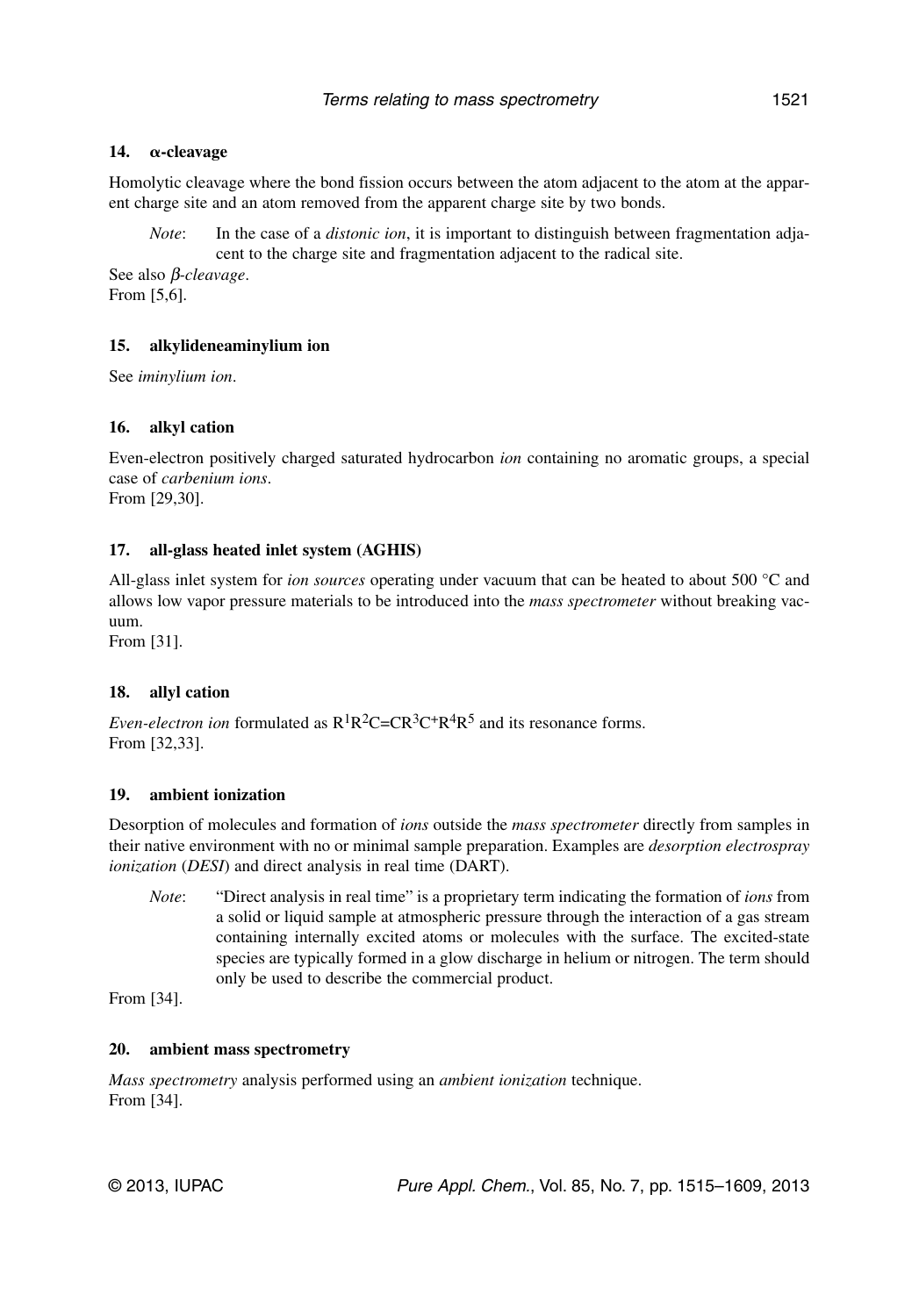## **21. analyte**

Component of a sample being analyzed; typically a specific chemical compound. Revised from [5,6] using additional information from [35,36].

## **22. angle resolved mass spectrometry**

Technique used to investigate details of the collisional excitation process by studying trends relating scattering angle of the *precursor ion*, internal energy transferred, and the masses of the ion and its collision partner.

From [37].

## **23. anionized molecule**

*Ion* formed by the association of an anion with a molecule, M.

*Note 1*: For example,  $[M + Cl]$ <sup>-</sup>.

*Note 2*: The terms *quasi-molecular ion* and *pseudo-molecular ion* are deprecated and should not be used in place of *anionized molecule*.

See also *adduct ion.* From [38].

## **24. appearance energy (AE)**

Deprecated: appearance potential.

Minimum energy that must be imparted to an atom or molecule to produce a detectable amount of a specified *ion*. In *electron ionization mass spectrometry*, minimum electron energy necessary for the detection of a given *fragment ion*.

*Note*: This experimental quantity can vary with the detection sensitivity of the instrument used, reflecting different *kinetic shifts*.

Revised from [5,6].

## **25. appearance potential**

This term is deprecated. See *appearance energy.*

## **26. array detector**

Detector comprising several *ion* collection elements, arranged in a line or grid where each element is an individual detector. From [39,40].

## **27. association reaction associative ion/molecule reaction**

Reaction of a (slow-moving) *ion* with a neutral in which the reactants combine to form a single ionized species with no further dissociation.

Revised from [5,6] using additional information from [41].

© 2013, IUPAC **Pure Appl. Chem., Vol. 85, No. 7, pp. 1515–1609**, 2013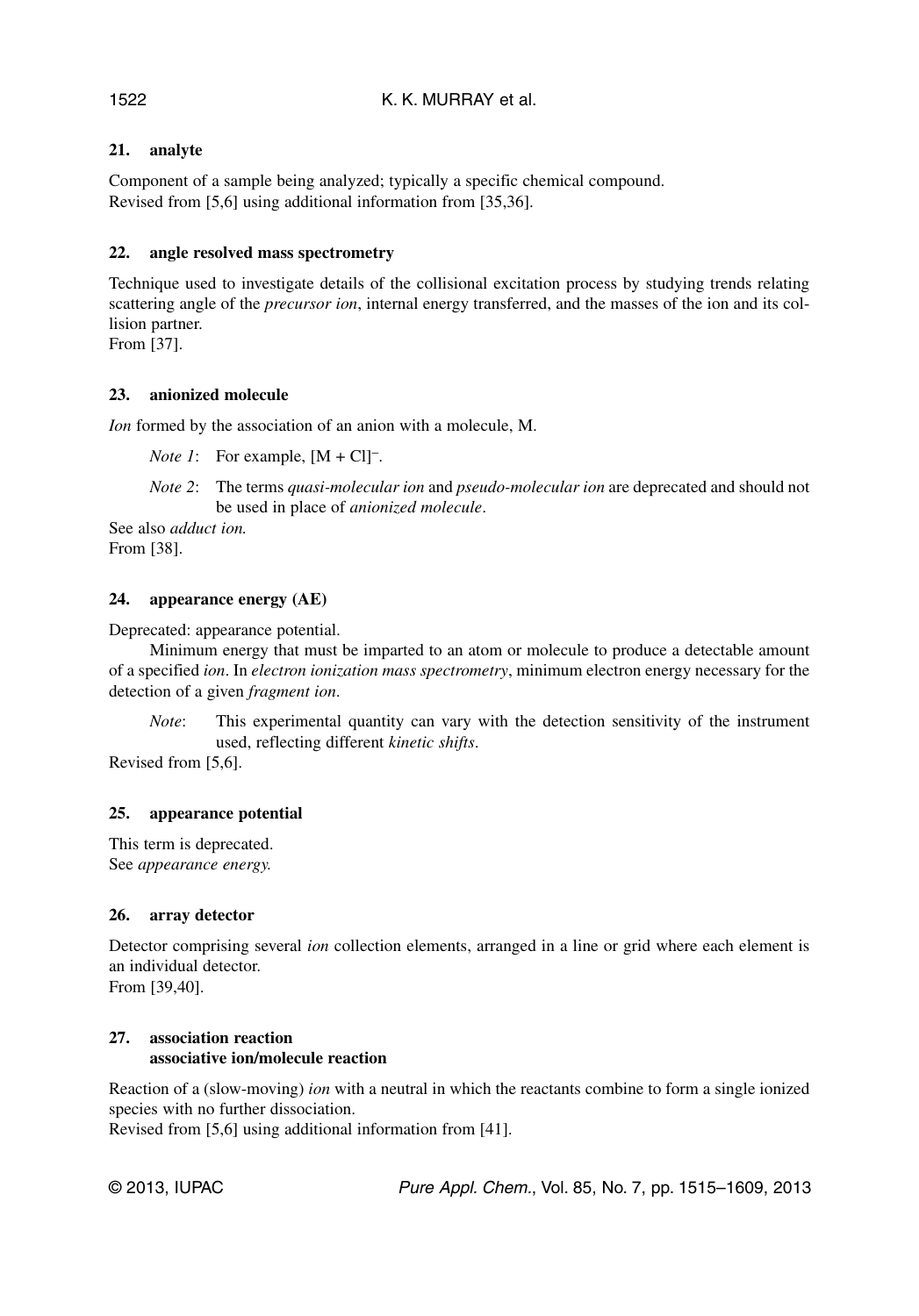## **28. associative ionization**

Ionization process in which two atoms or molecules, one or both of which is in an excited state, react to form a single positive *ion* and an electron.

See also *dissociative ionization*, *Penning ionization*. From [5,6].

## **29. associative ion/molecule reaction**

See *association reaction.*

## **30. atmospheric pressure ionization (API)**

Ionization process in which *ions* are formed from atoms or molecules at atmospheric pressure.

*Note*: Atmospheric pressure ionization is not a synonym for *atmospheric pressure chemical ionization*.

Revised from [6] using additional information from [42,43].

## **31. atmospheric pressure chemical ionization (APCI)**

*Chemical ionization* of a sample that is a gas or nebulized liquid, using an atmospheric pressure *corona discharge* or beta emitter such as <sup>63</sup>Ni. From [43].

## **32. atmospheric pressure matrix-assisted laser desorption/ionization (AP MALDI)**

*Matrix-assisted laser desorption/ionization* in which the sample target is at atmospheric pressure. From [44].

## **33. atmospheric pressure photoionization (APPI)**

Direct ionization of molecules at atmospheric pressure by electron detachment induced by photons forming M+•, or *atmospheric pressure chemical ionization* in which the reactant *ions* are generated by *photoionization* of suitable dopant species and subsequent *ion/molecule reactions* of their *molecular ions*.

From [45].

## **34. atomic mass unit,** amu

See *unified atomic mass unit*. Revised from [6] using additional information from [46].

## **35. autodetachment**

Process whereby a negative *ion* in a discrete state with energy greater than the detachment threshold loses an electron spontaneously without further interaction with an energy source. See also *autoionization.* From [47].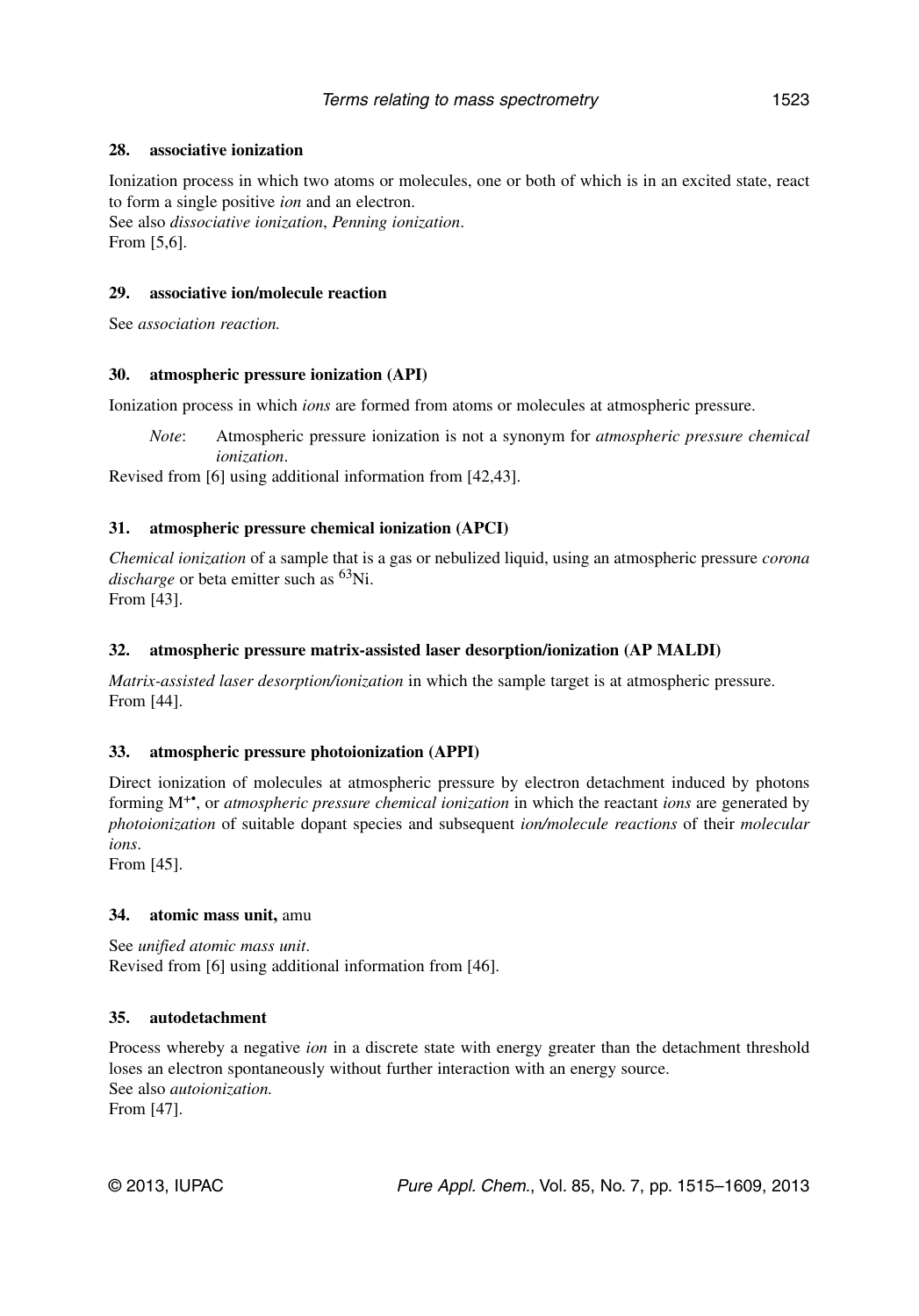## K. K. MURRAY et al.

## **36. autoionization**

Formation of an *ion* when an atom or molecule in a discrete state with an internal energy greater than the ionization threshold loses an electron spontaneously without further interaction with an energy source.

See also *autodetachment.*

Revised from [5] using additional information from [48].

## **37. auxiliary gas**

Gas used in a spray *ion source* in addition to the *nebulizing gas* to aid in solvent removal. From [49,50].

## **38. average mass**

Mass of an *ion* or molecule weighted for its isotopic composition. See also *monoisotopic mass*, *nominal mass.* Revised from [5] using additional information from [51].

## **39. axial ejection**

Ejection of an *ion* from an *ion trap* in a direction parallel to the longitudinal axis of the trap. From [52].

## **40. axialization**

Technique used in *Fourier-transform ion cyclotron resonance mass spectrometers* to limit the translational motion of the trapped *ions* so that they occupy a small volume near the trap center, thus optimizing performance criteria including *resolving power*. From [53,54].

## **41. background mass spectrum**

*Mass spectrum* observed when no analyte is introduced into the *mass spectrometer*. See also *residual spectrum.* Revised from [5,6] using additional information from [11].

## **42. base peak (BP)**

Peak in a *mass spectrum* that has the greatest intensity.

*Note*: This term may be applied to the *mass spectra* of pure substances or mixtures. From [5,6].

## **43. base peak chromatogram (BPC) base peak ion chromatogram**

Chromatogram obtained by plotting the signal of the *ions* represented by the *base peak* detected in each of a series of *mass spectra* recorded as a function of retention time.

1524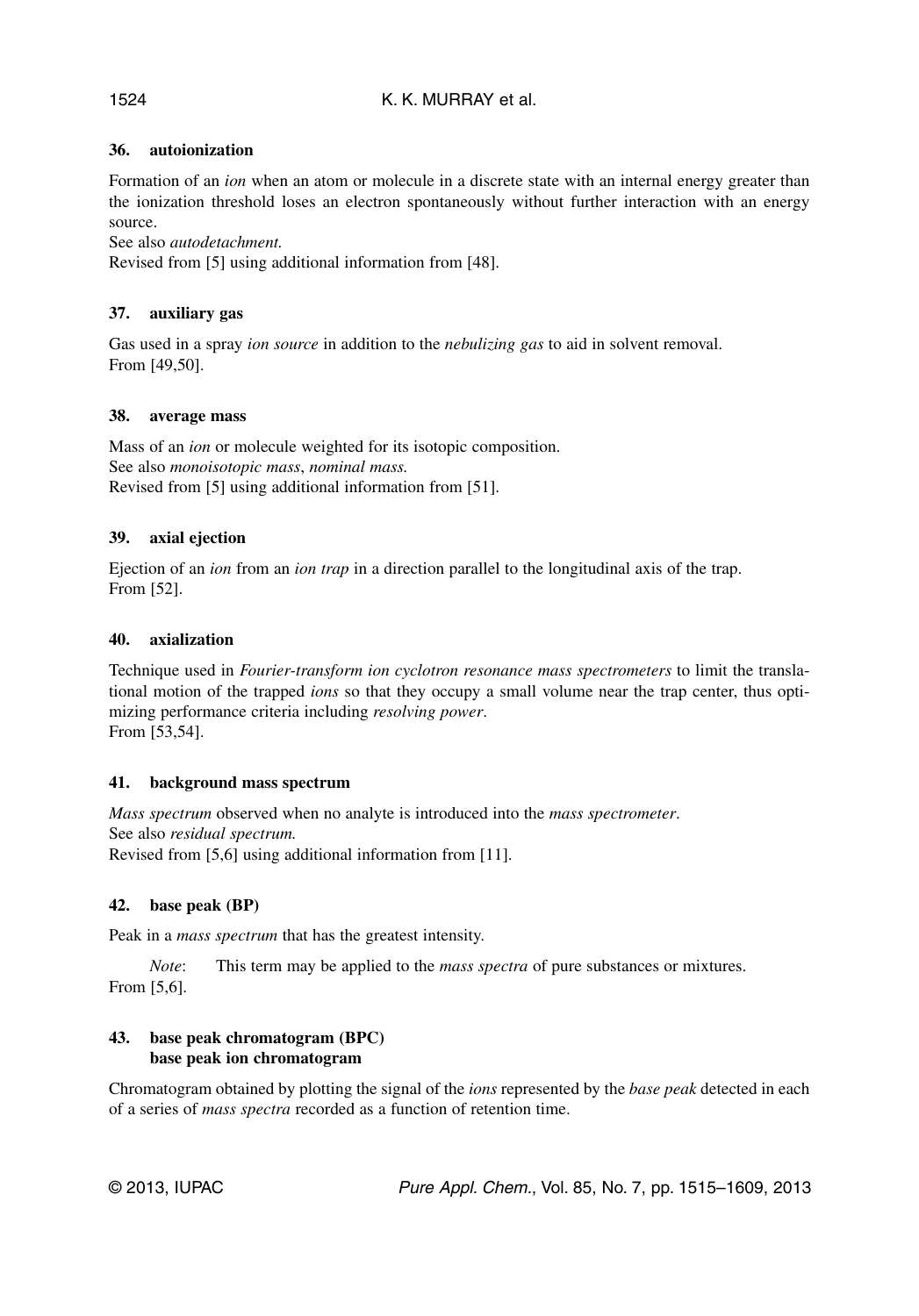*Note*: This term should be used for samples introduced following a chromatographic separation.

From [55].

#### **44. base peak ion chromatogram**

See *base peak chromatogram* (*BPC*).

#### **45. bath gas**

See *buffer gas*.

#### **46. beam mass spectrometer**

*Mass spectrometer* in which an *ion* beam accelerated from the *ion source* is transmitted through a *m/z* analyzer, or analyzers, to the detector. From [56].

## **47. before mass analysis**

This term is obsolete.

*Total ion current* measured as the sum of all the separate *ion* currents for ions of the same sign prior to mass analysis. See also *after mass analysis.* From [5,6].

**48. benzyl ion**

*Even-electron ion*  $C_7H_7^+$  with the same carbon skeleton as toluene that has lost a hydrogen atom from the methyl side-chain that carries the positive charge. See also *tropylium ion*, *tolyl ion.* From [57].

## **49. -cleavage**

Homolytic cleavage where the bond fission occurs between an atom removed from the apparent charge site atom by two bonds and an atom adjacent to that atom and removed from the apparent charge site by three bonds. See also <sup>α</sup>*-cleavage*.

From [5,6].

## **50. b-ion**

*Fragment ion* containing the peptide N-terminus formed upon dissociation of a peptide *ion* at the peptide backbone C–N bond. From [28].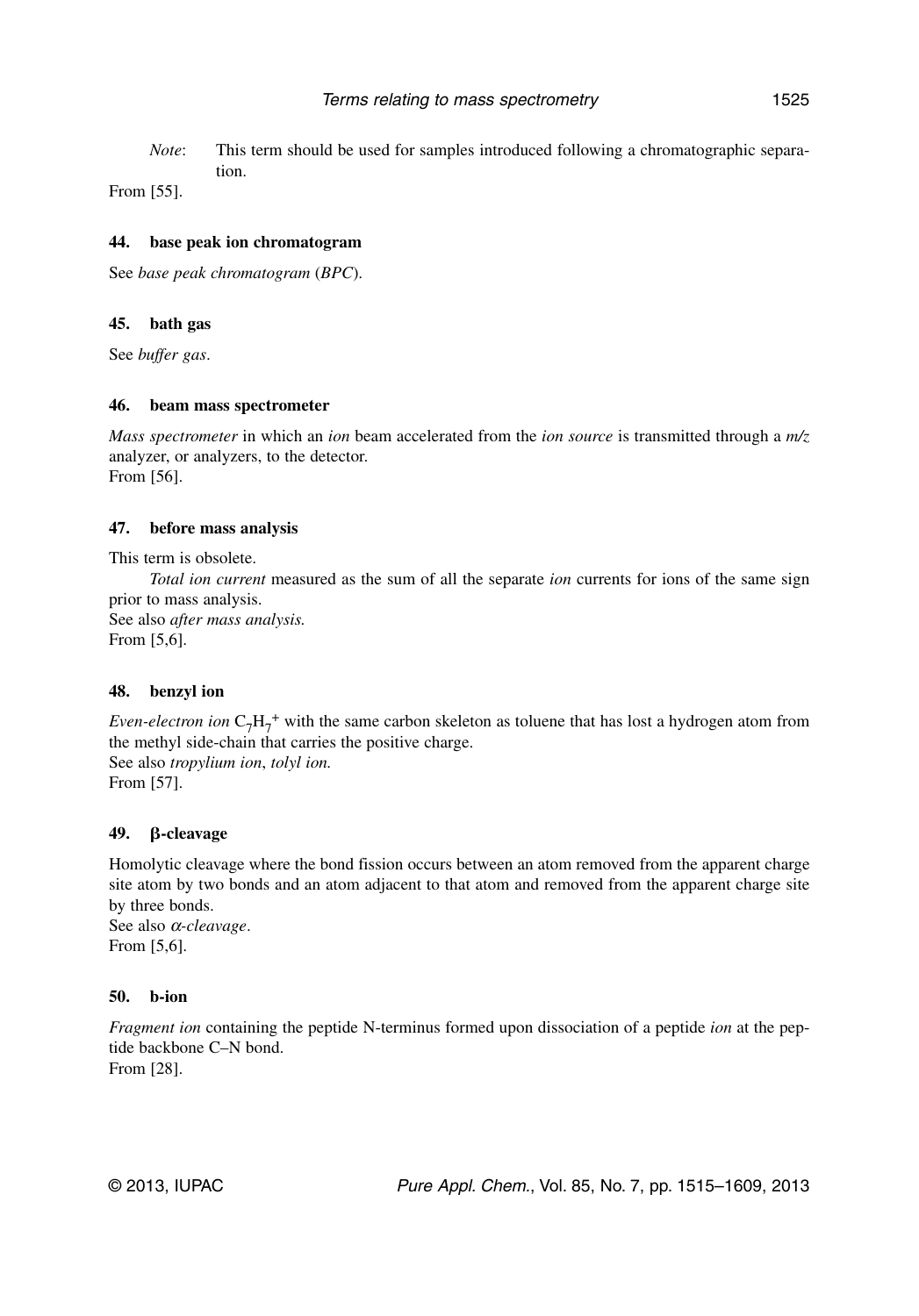## **51. blackbody infrared radiative dissociation (BIRD)**

Special case of *infrared multiphoton dissociation* wherein excitation of the reactant *ion* is caused by absorption of infrared photons radiating from heated blackbody surroundings, which are usually the walls of a vacuum chamber.

See also *infrared multiphoton dissociation* (*IRMPD*). From [58].

## **52. bottom-up proteomics**

Method of protein identification that uses proteolytic digestion before analysis by liquid chromatography and *mass spectrometry*. Proteins can be isolated by gel electrophoresis prior to digestion or, in *shotgun proteomics*, the protein mixture is digested and the resulting peptides are separated by liquid chromatography.

See also *top-down proteomics*. From [59,60].

#### **53. Brubaker lens Brubaker pre-filter**

Additional set of four short, cylindrical electrodes, mounted co-linearly with a *transmission quadrupole mass spectrometer* that is excited with some fraction of the AC potential but not the DC potential applied to the main quadrupole. The Brubaker lens thus acts as a high-pass filter for *ion m/z*, but the resulting delay in application of the DC potential component also results in a reduction in defocusing by *fringe fields* and thus significantly improves overall ion *transmission efficiency* at a given *mass resolution*.

From [61].

## **54. Brubaker pre-filter**

See *Brubaker lens*.

## **55. buffer gas bath gas**

Inert gas used for collisional reduction of the internal or translational energy of *ions*, such as in *ion traps*. See also *collision gas.*

From [62].

## **56. capillary exit fragmentation**

This term is deprecated. See *in-source collision-induced dissociation*.

1526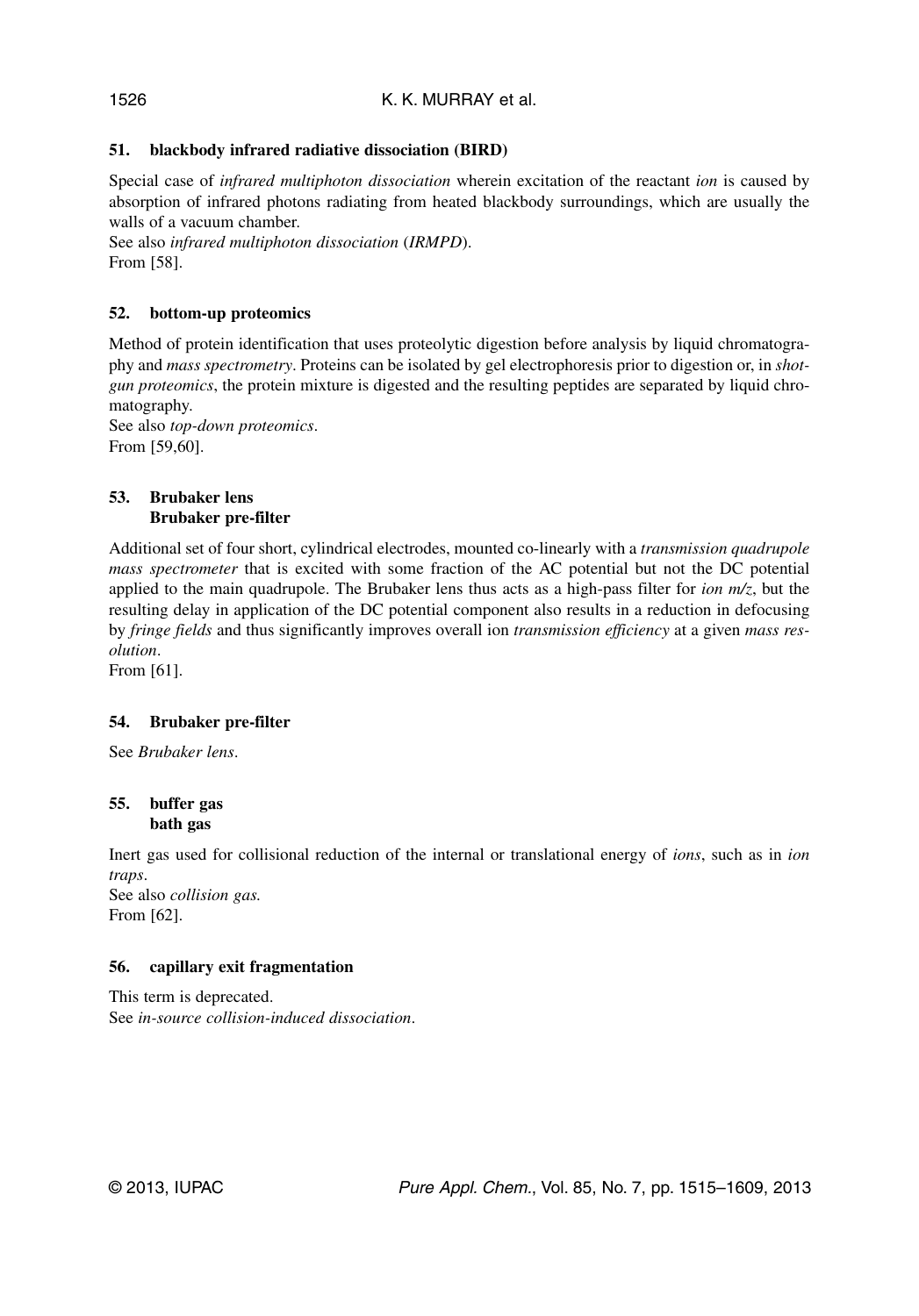## **57. carbanion**

Even-electron anion with a significant portion of the excess negative charge located on a carbon atom that usually has three substituent groups and an unshared pair of electrons for a total of eight valence electrons, with general formula  $R^1R^2R^3C$  where the R groups are any organic structure. From [6].

## **58. carbenium ion**

*Carbocation* that has at least one important contributing structure containing a tervalent carbon atom with a vacant p-orbital. Common examples are even-electron hypovalent ions with the charge formally localized on a carbon atom, with general formula  $R^1R^2R^3C^+$  where the R groups are any monovalent organic structure.

*Note*: In earlier literature, such *ions* were referred to as *carbonium ions*. Both types are collectively referred to as carbocations.

Revised from [6].

## **59. carbocation**

Cation containing an even number of electrons with the excess positive charge formally located on a carbon atom. This is a general term embracing *carbenium ions*, *carbonium ions*, and cations derived from corresponding carbon-centred free radicals by removal of the unpaired electron.

*Note*: Such carbocations may be named by adding the word "cation" to the name of the corresponding radical, but such names do not imply structure (e.g., whether three- or fivecoordinated carbon atoms are present).

From [5,6].

#### **60. carbonium ion**

Even-electron hypervalent *carbocation* in which the charge is located on a carbon atom that carries a fifth covalent bond (e.g., H<sub>5</sub>C<sup>+</sup>), the most abundant *reagent ion* formed in *chemical ionization* using methane as *reagent gas*.

*Note*: This term was formerly used to describe *ions* of the type now referred to as *carbenium ions*.

From [6].

## **61. cationized molecule**

*Ion* formed by the association of a cation with a molecule M.

- *Note 1*: For example,  $[M + Na]^+, [M + K]^+,$  and  $[M + NH_4]^+.$
- *Note 2*: The terms *quasi-molecular ion* and *pseudo-molecular ion* are deprecated and should not be used in place of cationized molecule.

See also *adduct ion.* From [62].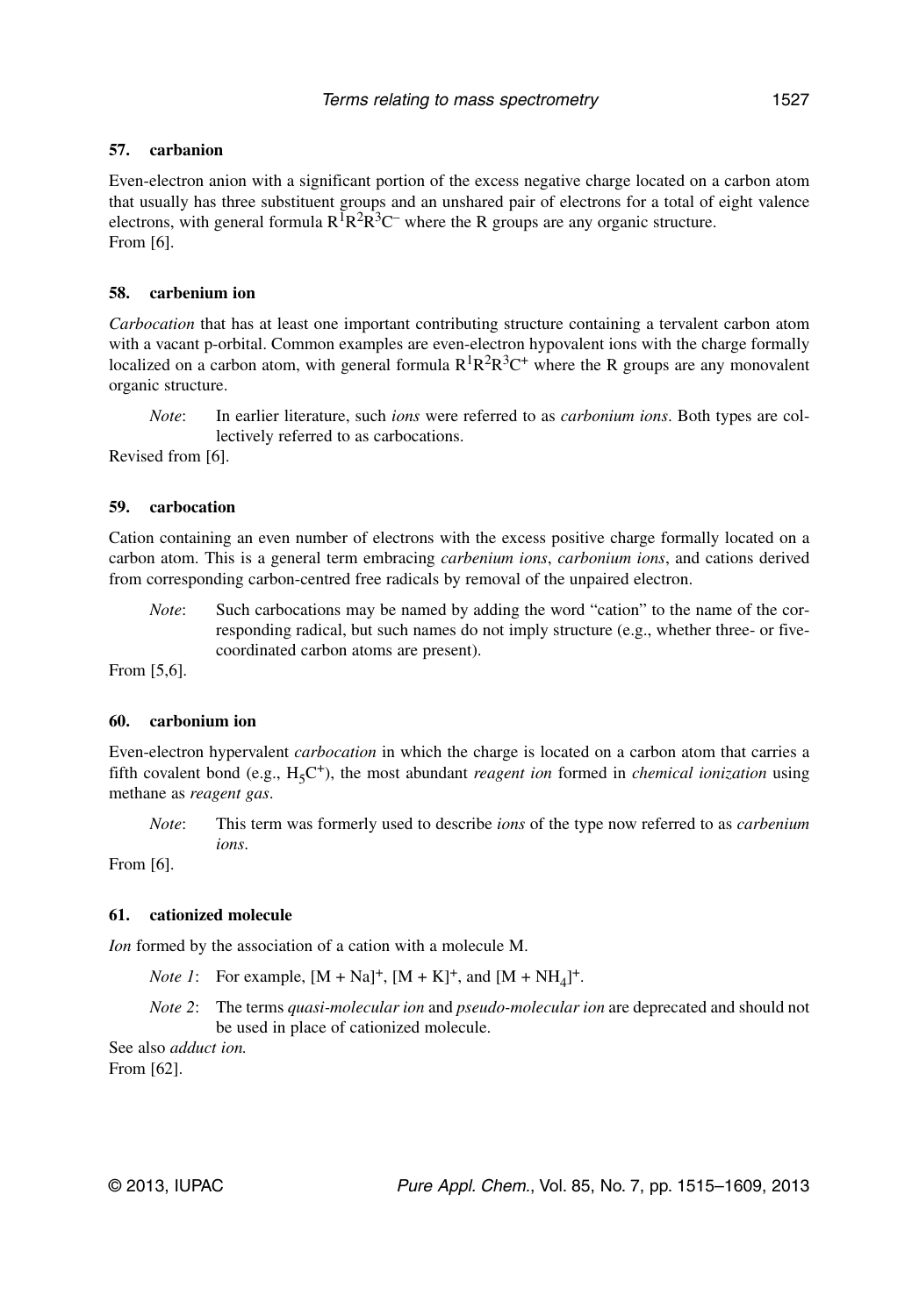## **62. centroid acquisition**

Procedure of recording *mass spectra* in which an automated computer-based system detects peaks, calculates the centroid based on the average *m/z* value weighted by the intensity, and assigns *m/z* values based on a calibration file. Only the centroid *m/z* value and the peak magnitude are stored. See also *profile mode.*

From [63].

## **63. channel electron multiplier (CEM)**

See *continuous dynode particle multiplier.*

## **64. channel electron multiplier array (CEMA)**

See *microchannel plate.*

## **65. charged residue model**

Theoretical model for production of highly charged macromolecules by *electrospray ionization* in which the excess charges on electrosprayed droplets are transferred to and remain on molecules enclosed within the droplets after solvent evaporation. See also *ion evaporation model.*

From [64].

## **66. charge exchange ionization (CEI)**

Interaction of an *ion* with an atom or molecule in which the charge on the ion is transferred to the neutral species without the dissociation of either species. From [5,6].

## **67. charge exchange reaction**

See *charge-transfer reaction (in mass spectrometry).*

## **68. charge inversion mass spectrum**

Plot of the relative abundances of *ions* that result from a *charge inversion reaction* as a function of *m/z*. From [5,6].

## **69. charge inversion reaction**

Reaction of an *ion* with a neutral, surface, or ion of opposite polarity, in which the charge on the *product ion* is reversed in sign with respect to the reactant ion.

See also *charge inversion mass spectrum.*

Revised from [5] using additional information from [65].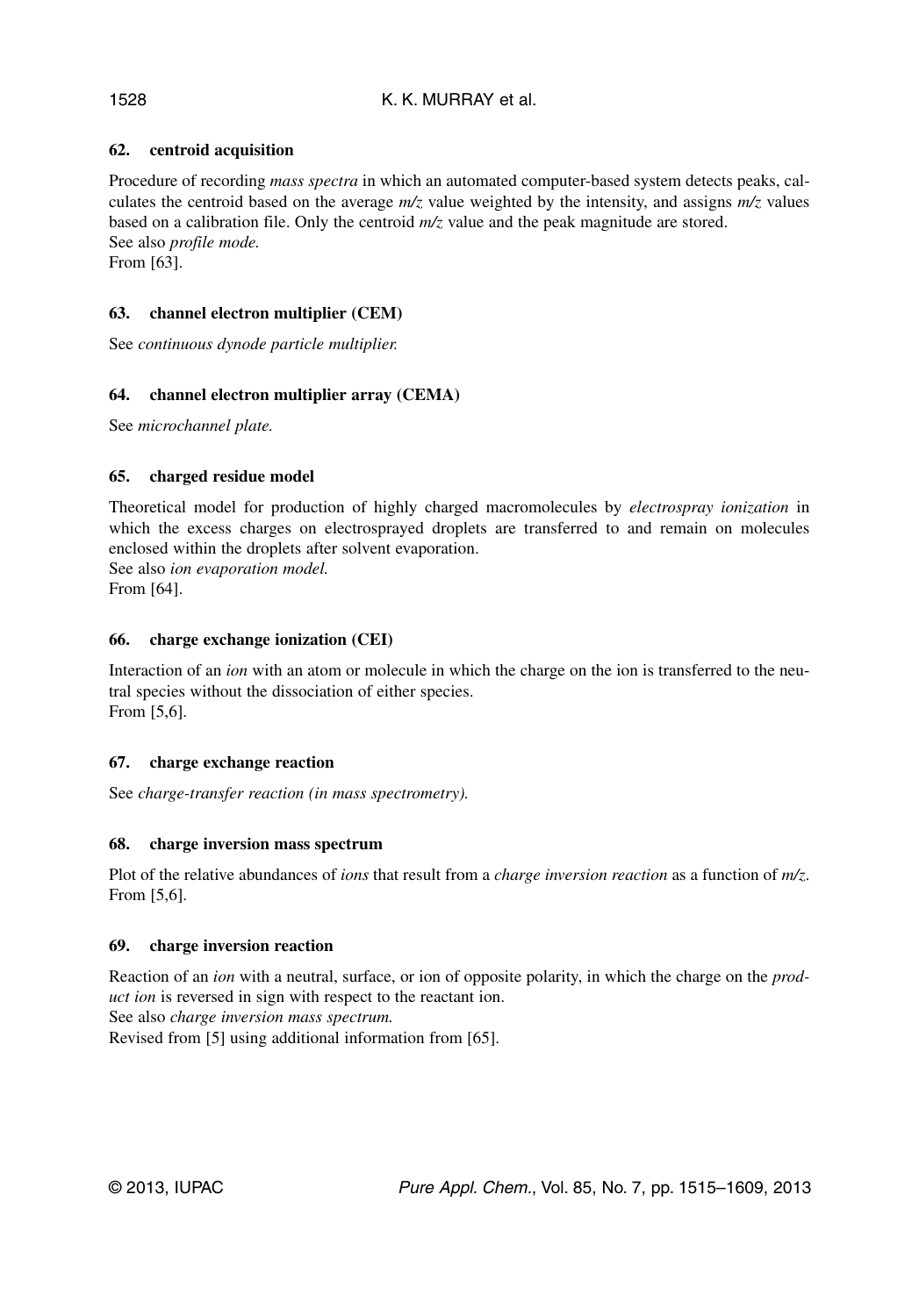## **70. charge-mediated fragmentation heterolytic fragmentation; inductive cleavage**

Fragmentation of an *ion* in which the cleavage of one of its bonds is induced by the charge site. The cleaved bond is adjacent to the apparent charge site, and its cleavage involves movement of the electron pair forming that bond to the original charge site and thus migration of the charge to the released fragment.

See also *charge remote fragmentation* (*CRF*)*.* From [66].

## **71. charge number,** *z*

Absolute value of charge of an *ion* divided by the value of the elementary charge (*e*) rounded to the nearest integer. See also *m/z.*

Revised from [5,6].

## **72. charge permutation reaction**

Reaction of an *ion* with a neutral with a resulting change in the magnitude or sign of the charge on the reactant ion.

See also *charge stripping reaction.* From [5,6].

## **73. charge remote fragmentation (CRF)**

Fragmentation of an *ion* in which the cleaved bond is isolated from the apparent charge site by a distance of several bond lengths.

See also *charge-mediated fragmentation.* From [67,68].

## **74. charge site derivatization**

Chemical derivatization of molecules to introduce a fixed charge site, thus improving *ionization efficiency* by *electrospray ionization* or *matrix-assisted laser desorption/ionization* and directing subsequent *ion* fragmentation in a manner that facilitates structure identification.

*Note*: Examples are quaternary ammonium or phosphonium derivatization. From [69].

## **75. charge stripping reaction (CSR)**

Reaction of an *ion* with a neutral or collision partner ion in which a free electron is stripped from the ion, resulting in the charge on the product ion being more positive than that of the reactant ion.

*Note*: A particular example of an *ionizing collision*. See also *charge permutation reaction*, *ionizing collision.* Revised from [5,6] using additional information from [70].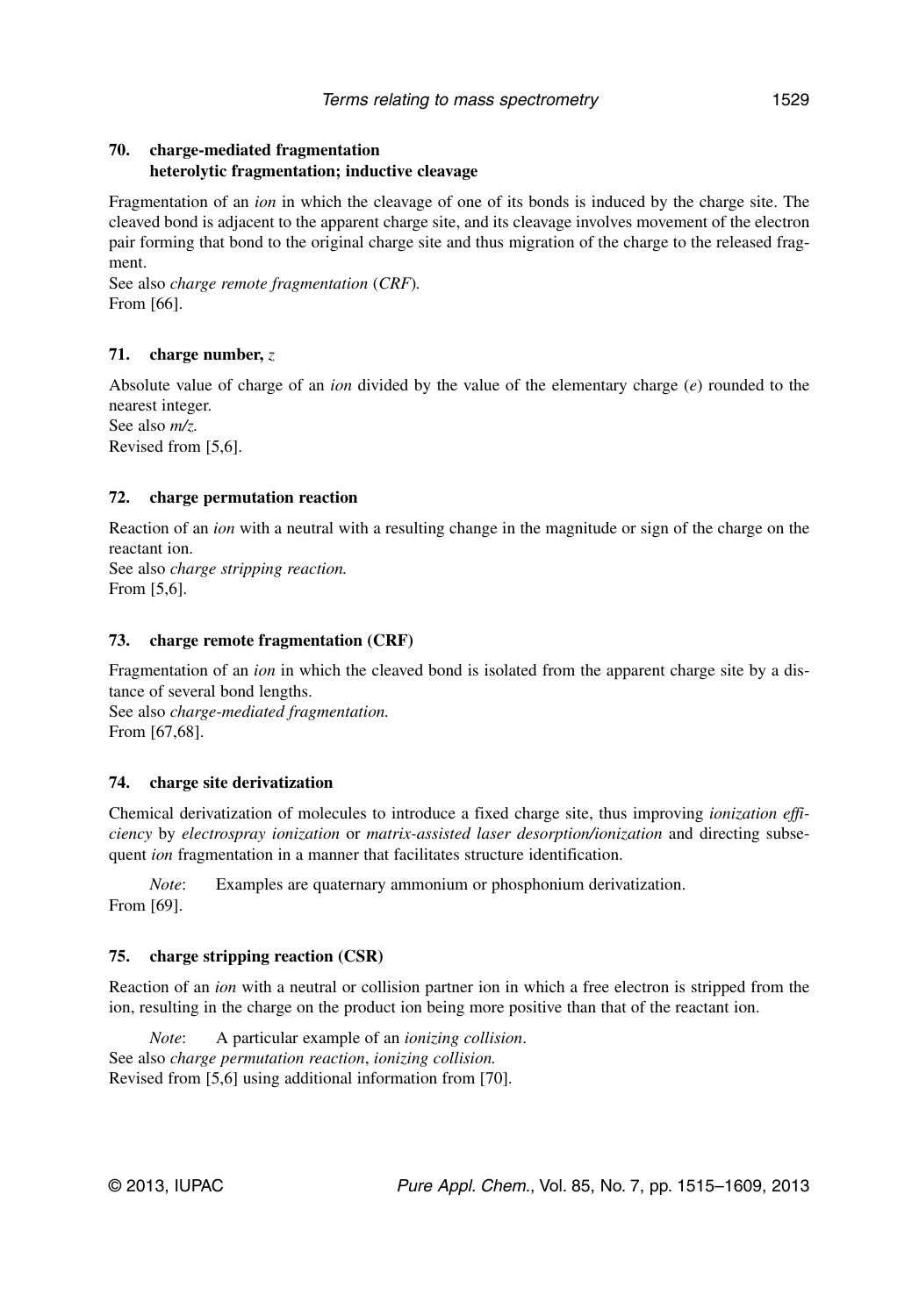## **76. charge-transfer reaction** (in mass spectrometry) **charge exchange reaction**

Reaction of an *ion* with a neutral or collision partner ion in which some or all of the charge on the reactant ion is transferred to the neutral or collision partner ion. Revised from [5,6] using additional information from [71].

## **77. chemical ionization (CI)**

Formation of a new *ion* in the gas phase by the reaction of a neutral with an ion. The process may involve transfer of an electron, a proton, or other charged species between the reactants.

*Note 1*: When a positive ion results from *chemical ionization*, the term may be used without qualification. When a negative ion results, the term *negative ion chemical ionization* should be used.

*Note 2*: This term is not synonymous with *chemi-ionization*. See also *atmospheric pressure chemical ionization.* From [5,6].

## **78. chemi-ionization**

Ionization of an atom or molecule by interaction with another internally excited atom or molecule.

*Note 1*: This term is not synonymous with *chemical ionization*.

*Note 2*: *Chemi-ionization* differs from *Penning ionization* in that chemical change is not excluded.

Revised from [5,6] using additional information from [72].

## **79. c-ion**

*Fragment ion* containing the peptide N-terminus formed upon dissociation of a peptide *ion* at the peptide backbone N–C bond. From [28].

## **80. cluster ion**

*Ion* formed by the combination via noncovalent forces of two or more atoms or molecules of one or more chemical species with an ion.

*Note*: For example,  $[(H_2O)_nH]^+$ ,  $[(H_2O)_n(CH_3OH)_mH]^+$ ,  $[(NaCl)_nNa]^+$ ,  $Au_{10}^-$ , or  $[M + Na +$  $CH<sub>3</sub>OH$ <sup>+</sup> where M represents a molecule.

Revised from [5,6].

## **81. coaxial reflectron**

*Reflectron* that is arranged such that its main axis is coaxial with the *ion source* and first stage of the *time-of-flight analyzer*.

From [73].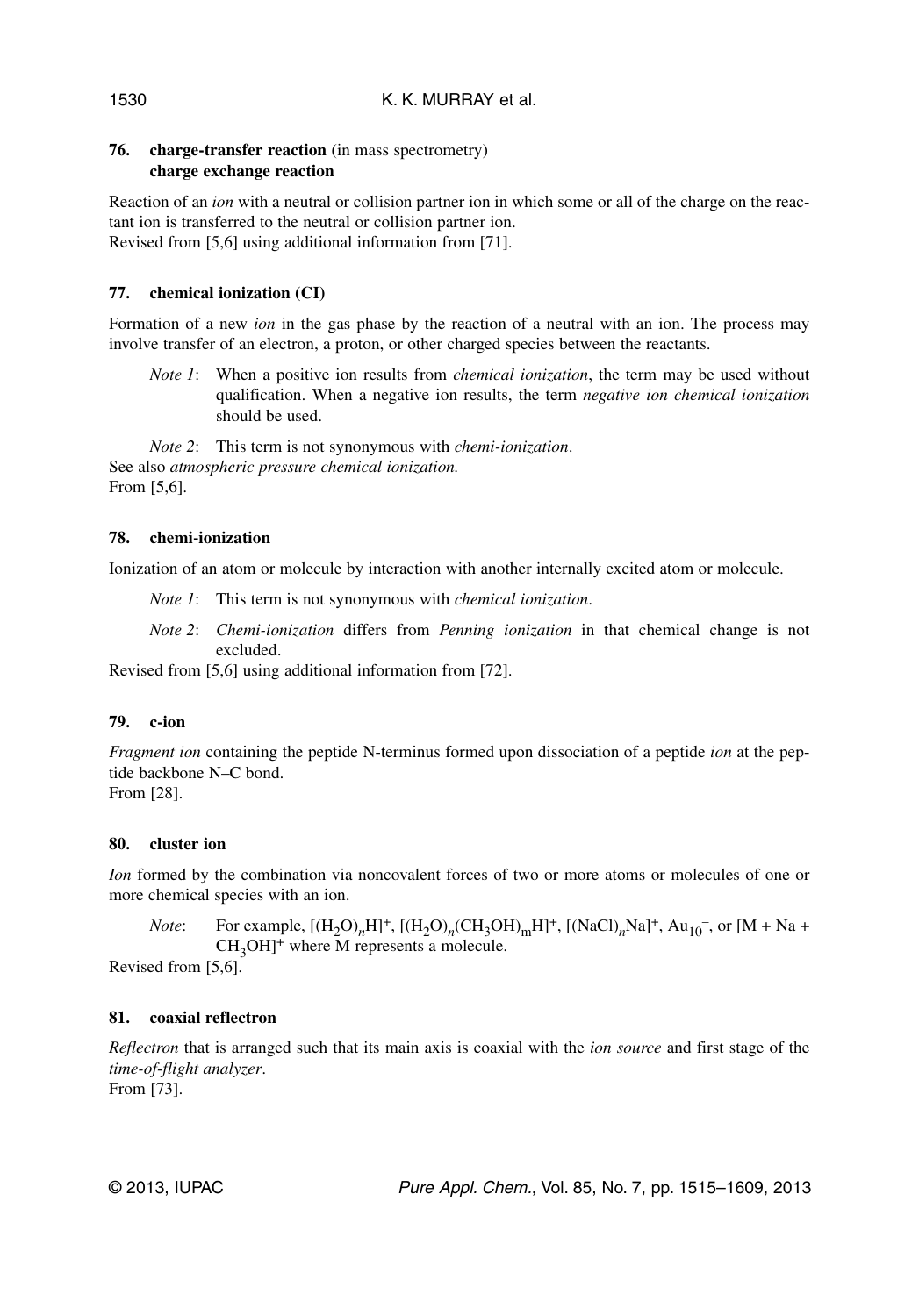## **82. collector slit**

Slit installed in a *magnetic sector mass spectrometer* to allow only those *m/z* separated *ions* with a specific *m/z* into the detector system. From [74,75].

## **83. collisional activation (CA)**

See *collisional excitation*.

## **84. collisional excitation collisional activation**

Interaction of an *ion* with another gas-phase species in which part of the relative translational energy of the collision partners is converted into internal energy. From [5,6].

## **85. collisional focusing**

Effect where collisions with a *buffer gas* in a radio-frequency *ion trap* or *transmission quadrupole* causes *ions* to lose translational energy and concentrate at the center of the trap or axis of the linear quadrupole. The effect increases with gas pressure up to a point where ion scattering becomes the dominant process.

From [76].

## **86. collisionally activated dissociation (CAD)**

See *collision-induced dissociation* (*CID*).

## **87. collision cell**

Chamber in the *ion* path between *m/z* separation elements, or between *ion source* acceleration region and the first analyzer, in *tandem mass spectrometry in space* configurations. See also *collision reaction cell.* From [77].

## **88. collision gas**

Deprecated: target gas.

Inert gas used for *collisional excitation* or a reactive gas used for *ion/molecule reactions*. See also *buffer gas.* From [78].

## **89. collision-induced dissociation (CID) collisionally activated dissociation**

Dissociation of an *ion* after *collisional excitation*.

*Note*: The terms *collision-induced dissociation* (*CID*) and *collisionally activated dissociation* (*CAD*) can be used interchangeably.

From [5,6].

© 2013, IUPAC **Pure Appl. Chem., Vol. 85, No. 7, pp. 1515–1609**, 2013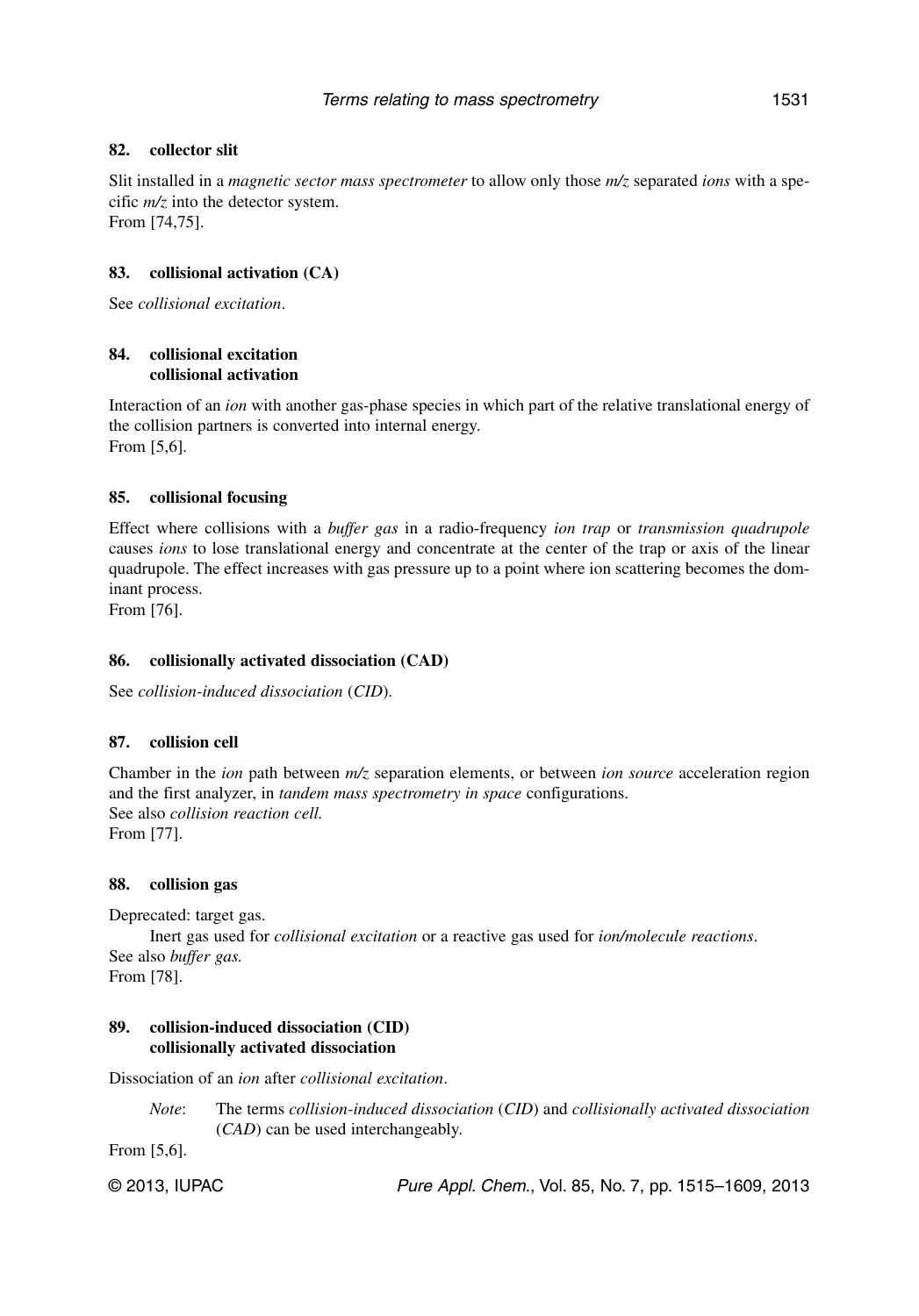## **90. collision quadrupole**

*Transmission quadrupole* to which an oscillating radio frequency potential is applied so as to focus a beam of *ions* through a *collision gas* or *buffer gas* with no *m/z* separation other than low *m/z* cut-off.

*Note*: Higher-order multipoles can also be used in this manner. See also *RF-only quadrupole*. From [79,80].

## **91. collision reaction cell (CRC)**

*Collision cell* for removal of interfering *ions* by *ion/neutral reactions* in *inductively coupled plasmamass spectrometry*.

From [81].

## **92. concentric nebulizer**

Pneumatic nebulizer in which the liquid flows through a central capillary and dispersion gas flows through a surrounding outer tube. From [82].

## **93. cone voltage dissociation**

This term is deprecated. See *in-source collision-induced dissociation.*

## **94. consecutive reaction monitoring (CRM)**

*Multiple-stage mass spectrometry* experiment with three or more stages of *m/z* separation in which products of sequential fragmentation or bimolecular reactions are selected for detection. See also *multiple reaction monitoring.* From [83].

## **95. constant neutral mass gain spectrum fixed neutral gain spectrum fixed neutral mass gain spectrum**

Spectrum formed of all *precursor ions* that have undergone a selected *m/z* increase corresponding to the mass of a particular neutral species divided by the *charge number* of the precursor. The *ions* detected are the *product ions* produced by gain of a preselected neutral species mass following *ion/molecule reactions* of the precursor ions with a reactant gas in a *collision cell*. See also *constant neutral mass loss spectrum*. From [5,6].

## **96. constant neutral mass loss spectrum fixed neutral loss spectrum fixed neutral mass loss spectrum**

Spectrum of all *precursor ions* that have undergone a selected *m/z* decrement corresponding to the mass of a particular neutral divided by the *charge number* of the precursor. The *ions* detected are the *product*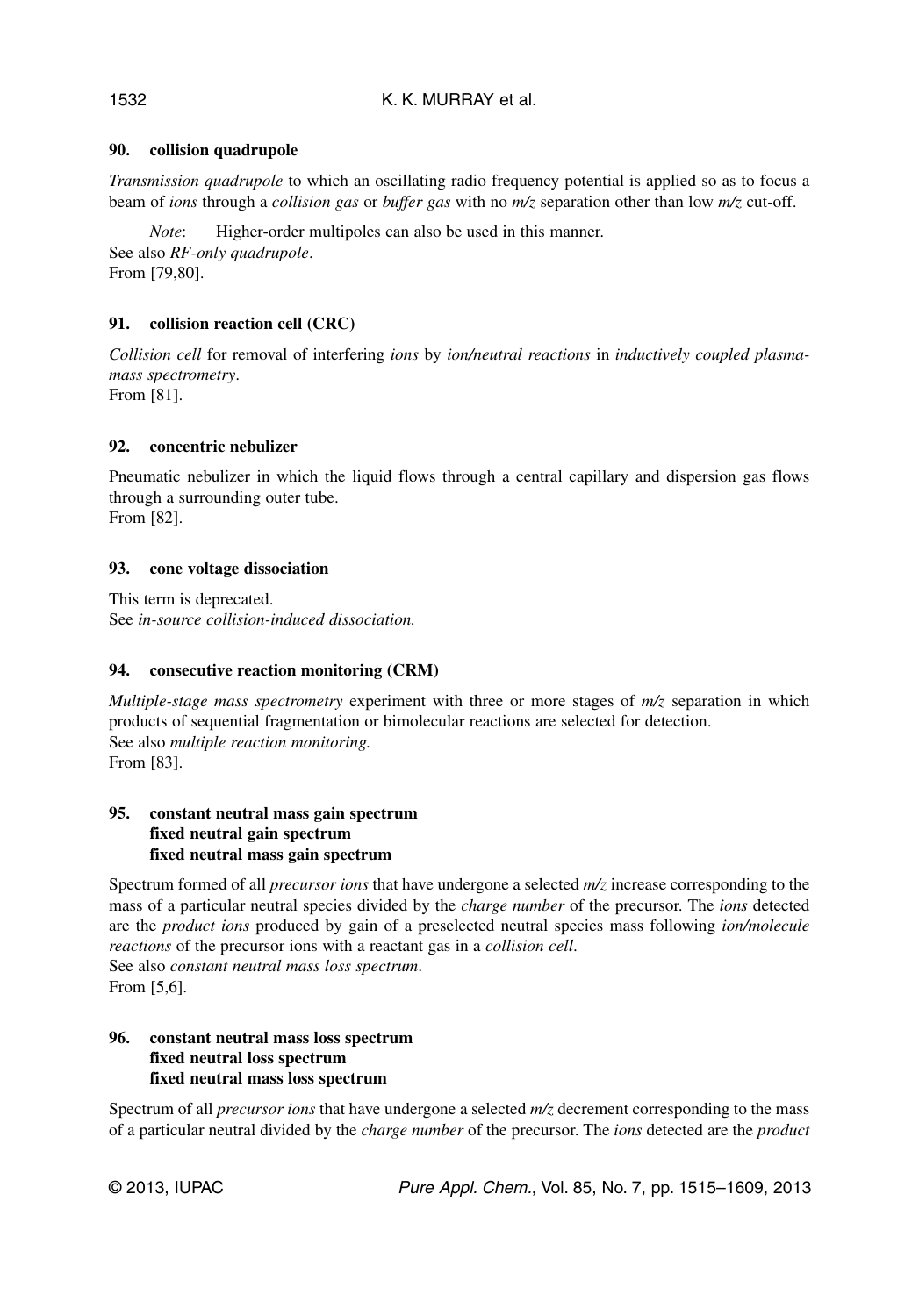*ions* produced by loss of a preselected neutral mass following *collision-induced dissociation* of the precursor ions in a *collision cell*. See also *constant neutral mass gain spectrum.* From [5,6].

## **97. continuous dynode particle multiplier channel electron multiplier**

Ion-to-electron detector in which the *ion* strikes the inner surface of a continuous tube device and induces the production of *secondary electrons* that, in turn, impinge on the inner surfaces of the device to produce more secondary electrons. This avalanche effect produces an increase in the final measured current pulse.

See also *discrete dynode particle multiplier.* From [84].

#### **98. continuous-flow fast atom bombardment (CF-FAB)**

Variant of *fast atom bombardment* in which the mixture of analyte and liquid matrix is continuously supplied to the sample probe tip.

From [85,86].

## **99. continuous-flow matrix-assisted laser desorption/ionization (CF-MALDI)**

Variant of *matrix-assisted laser desorption/ionization* in which the analyte is dissolved in a liquid matrix that is continuously supplied to the sample probe tip. From [87].

#### **100. conversion dynode**

Surface that is held at high potential so that *ions* striking the surface produce secondary charged particles that are subsequently detected.

*Note*: For positive ions, the potential is negative and the secondary particles are electrons and negative ions. For negative ions, the potential is positive and the secondary particles are positive ions.

From [88–90].

#### **101. corona discharge**

Electric discharge generated in a gas, usually at atmospheric pressure, surrounding a conductor carrying a sufficiently high potential that the electric field around it ionizes the gas so as to form a *plasma* in the immediate vicinity of the conductor without causing complete electric breakdown or arcing.

*Note*: A *corona discharge* can also be sustained in a liquid. See also *glow discharge ionization*. From [91].

#### **102. corona discharge ionization**

Formation of *ions* in a *corona discharge*. From [92].

© 2013, IUPAC **Pure Appl. Chem., Vol. 85, No. 7, pp. 1515–1609**, 2013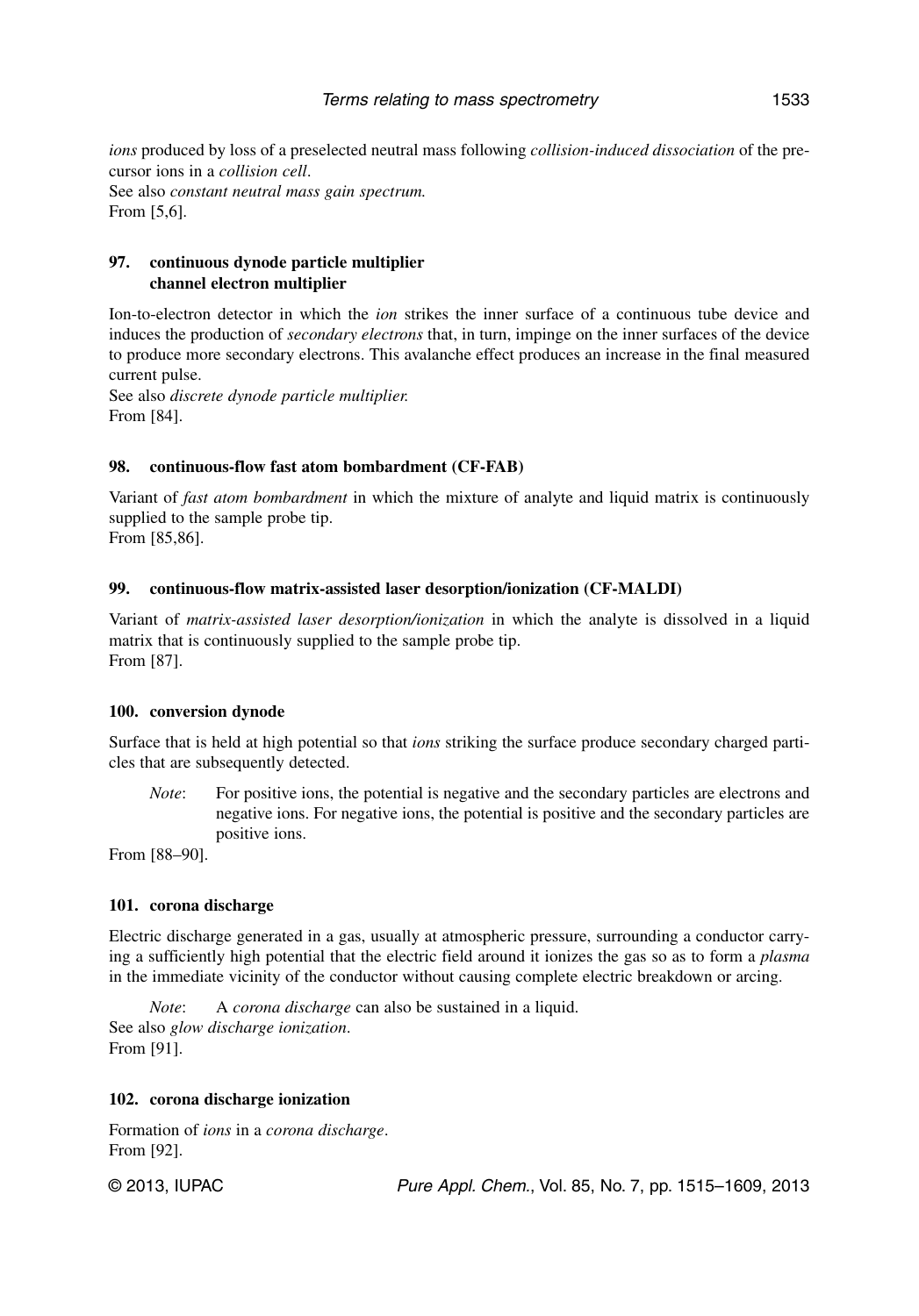## **103. counter-current gas**

Stream of inert gas, often heated, that is used in an *electrospray* or other *spray ionization* source to aid in the evaporation of solvent from the sprayed particles. The flow of the gas is in the direction opposite to that of the spray.

*Note*: Curtain gas is a proprietary term used to indicate a flow of counter-current *gas* emanating from between two closely spaced plates each with a central orifice along the axis of a spray ionization source. The term should only be used to describe the commercial device.

See also *drying gas*. From [82,93,94].

## **104. counter electrode**

Counter electrode in an *electrospray ionization ion source* is one of two electrodes between which the high electric potential is applied, the other electrode being the *electrospray needle*. From [95].

## **105. crossed electric and magnetic fields**

Electric and magnetic fields with the electric field direction at right angles to the magnetic field direction.

See also *Wien filter*. From [5,6].

## **106. cross-flow nebulizer**

Pneumatic nebulizer in which the dispersion gas flows at an angle, usually 90°, with respect to the column of liquid emerging from a capillary. From [95,96].

## **107. curved field reflectron**

*Reflectron* designed to provide a decelerating field strength that varies with depth of *ion* penetration and thus with ion translational energy, permitting energy focusing of ions with a range of translational energies such as those formed as *product ions* from *post-source decay* of *metastable ions*. From [97].

## **108. cycloidal mass spectrometer**

This term is deprecated. See *prolate trochoidal mass spectrometer.*

## **109. cyclotron motion**

Circular motion of a charged particle moving perpendicularly to the direction of a magnetic field that results from the Lorentz force. From [15].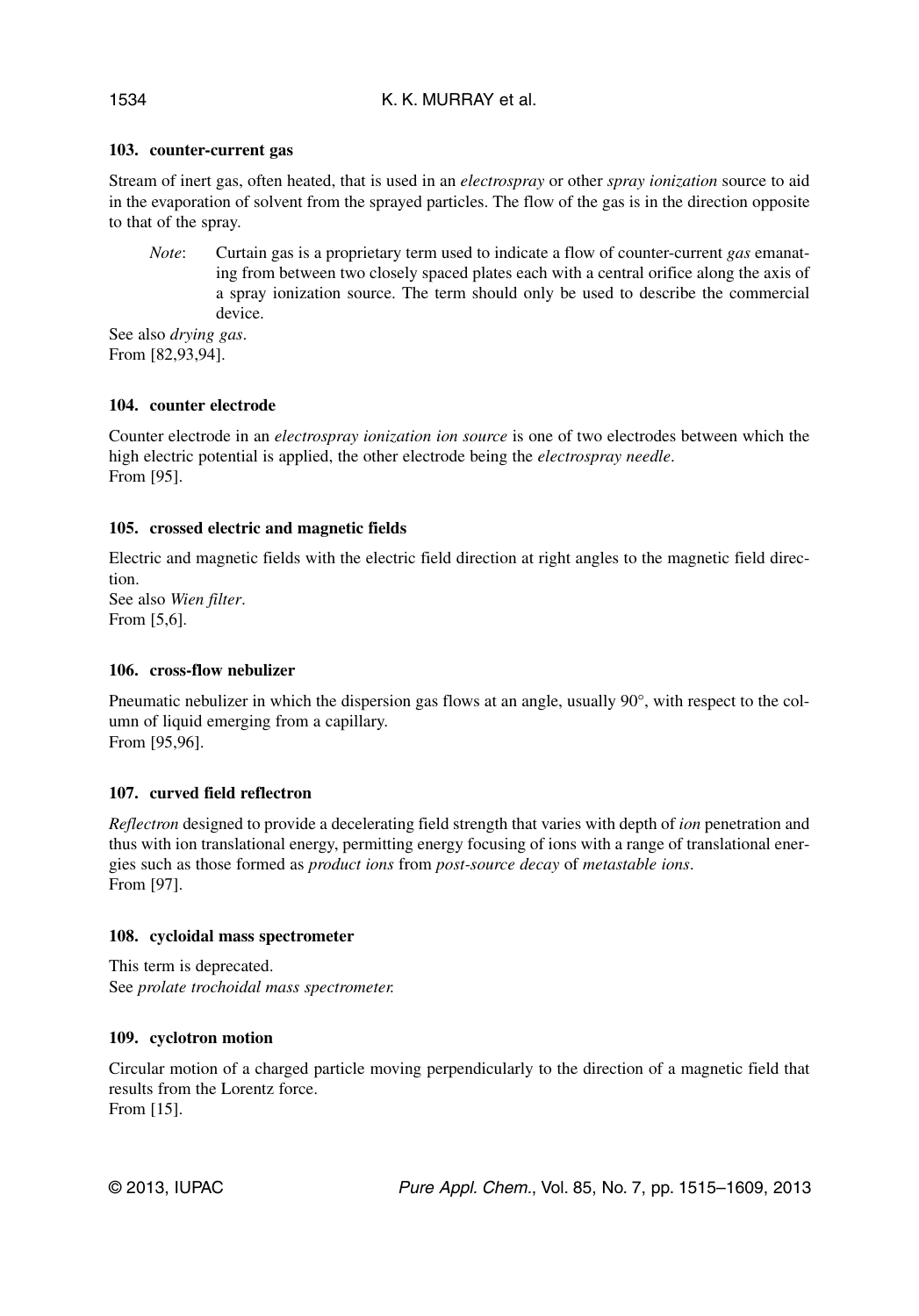#### Terms relating to mass spectrometry 1535

#### **110. dalton,** Da

See *unified atomic mass unit*.

## **111. Daly detector**

Detector consisting of an off-axis *conversion dynode*, scintillator, and photomultiplier. The dynode at high potential emits *secondary electrons* when *ions* impinge on the surface. The secondary electrons are accelerated onto the scintillator that produces light that is then detected by the photomultiplier detector, which can be outside the vacuum system.

See also *ion-to-photon detector.* From [98].

## **112. data-dependent acquisition**

Mode of data collection in *tandem mass spectrometry* in which a fixed number of *precursor ions* whose *m/z* values were recorded in a survey scan are selected using predetermined rules and are subjected to a second stage of mass selection in an *MS/MS* analysis. From [99]*.*

## **113. daughter ion**

This term is deprecated. See *product ion.*

#### **114. daughter ion analysis**

This term is deprecated. See *product ion analysis.*

#### **115. deconvoluted mass spectrum**

*Mass spectrum* processed with an algorithm designed to extract a desired signal or signals from raw experimental data in which the desired signals have been complicated (convolved) by some interferences or in some other way.

*Note*: Examples of *deconvoluted mass spectra* include *mass spectra* corrected for instrumental mass bias, or extraction of spectra for pure components from the spectrum of a mixture, or a mass (not *m/z*) spectrum of a biopolymer from an *electrospray ionization* spectrum containing peaks corresponding to several charge states.

From [100,101].

#### **116. delayed extraction (DE)**

Application of the *accelerating voltage* pulse after a time delay in *desorption ionization* from a surface.

*Note*: The extraction delay can produce energy focusing in a *time-of-flight mass spectrometer*. See also *time-lag focusing.* From [102,103].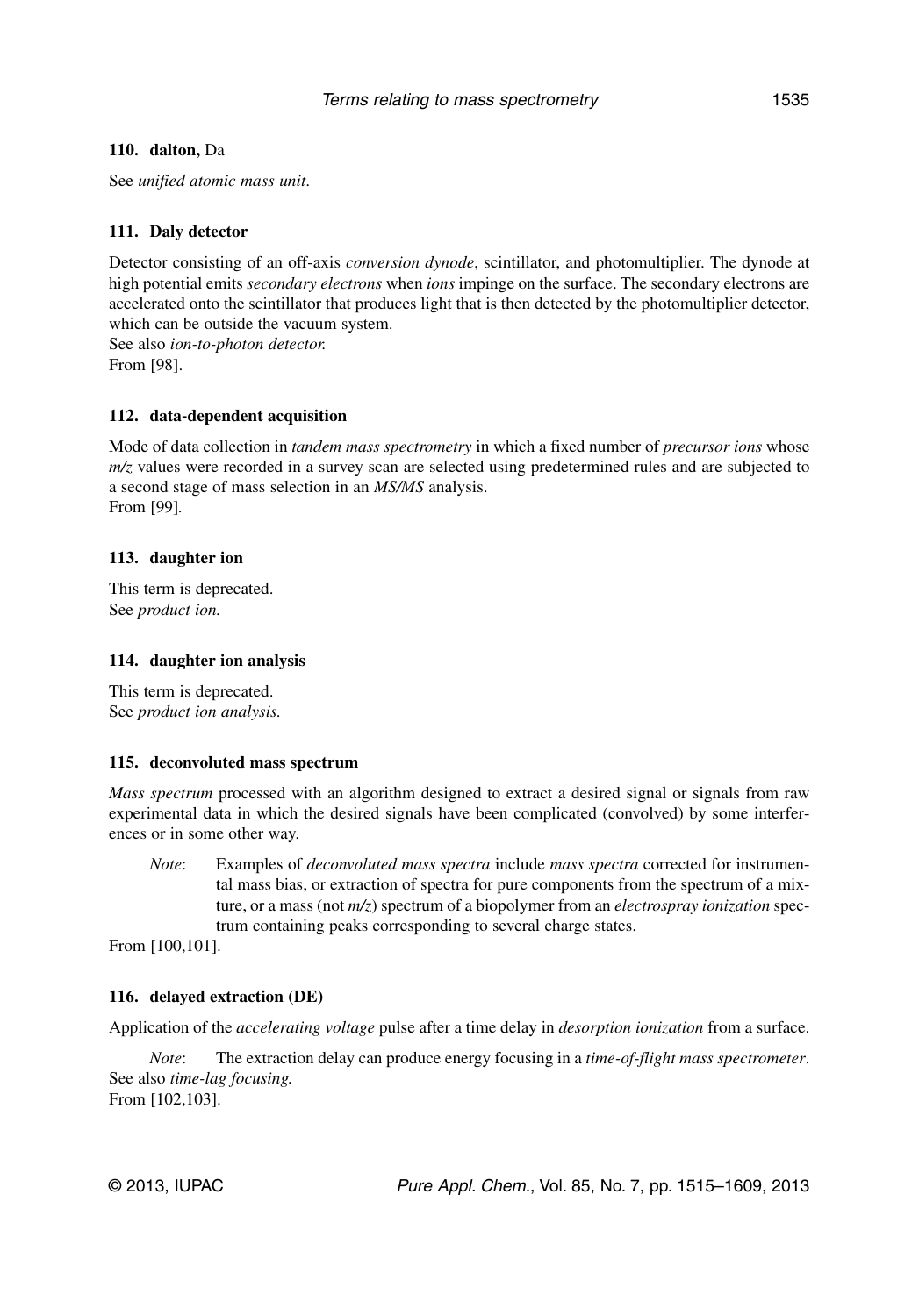## **117. delta notation**

See *relative isotope-ratio difference*.

## **118. deprotonated molecule**

Deprecated: pseudo-molecular ion, quasi-molecular ion.

*Ion* formed by the removal of a proton from a molecule M to produce an anion represented as  $[M-H]$ <sup>-</sup>. See also *protonated molecule*. From [104].

## **119. desorption chemical ionization (DCI)**

Formation of gas-phase *ions* by *chemical ionization* of gaseous molecules produced by the rapid heating and desorption of a solid or low vapour pressure liquid. From [105,106].

## **120. desorption electrospray ionization (DESI)**

Formation of gas-phase *ions* from a solid or liquid sample at atmospheric pressure through the interaction of *electrosprayed* droplets with the sample surface. See also *ambient ionization*. From [107].

#### **121. desorption ionization**

Formation of gas phase *ions* from a solid or liquid sample surface upon activation by heat, strong electric field, particles, droplets, or photon bombardment. From [108].

## **122. desorption ionization on silicon (DIOS)**

*Soft ionization* alternative to *matrix-assisted desorption/ionization* involving *laser desorption ionization* of a sample deposited on a porous silicon surface. See also *matrix-assisted laser desorption/ionization*. From [109].

#### **123. detection limit**

See *relative detection limit.*

#### **124. diagnostic ion**

*Product ion* whose formation reveals structural or compositional information about its *precursor ion*.

*Note*: For example, the phenyl cation in an *electron ionization mass spectrum* is a diagnostic *ion* for benzene and derivatives.

From [110].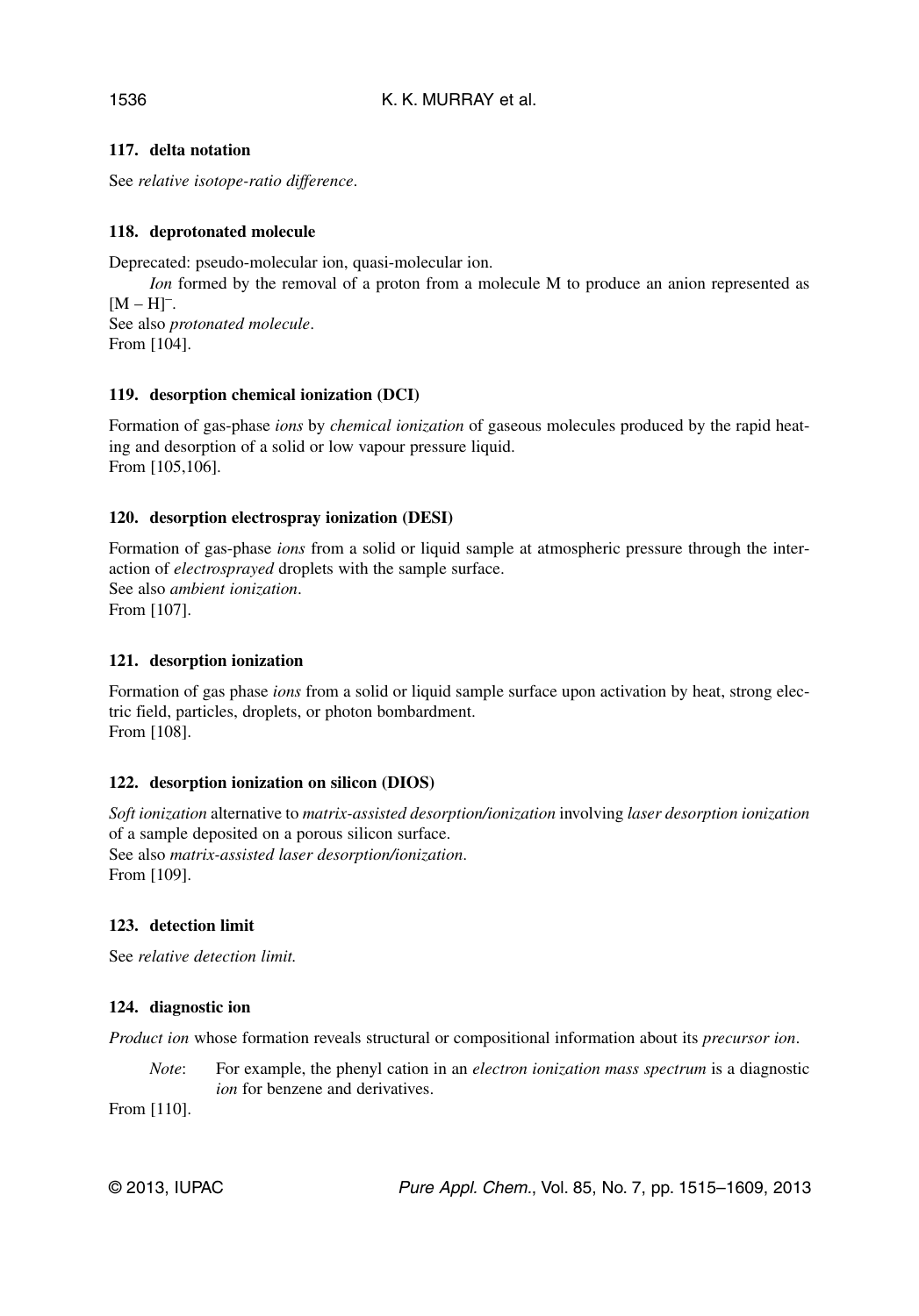## **125. dielectric barrier discharge ionization**

*Atmospheric pressure chemical ionization* in which the low-temperature *plasma* is not generated by a *corona discharge* but by a device consisting of two electrodes with at least one dielectric layer that separates the electrode from the plasma.

From [111].

## **126. dimeric ion**

*Ion* formed by ionization of a dimer or by the association of an ion such as  $[M]^{+*}$ ,  $[M + H]^{+}$ , or  $[M - H]^{-}$ with its neutral counterpart M. See also *adduct ion.* From [5,6].

## **127. d-ion**

High-energy fragment *ion* of a protonated peptide, formally equivalent to a *fragment ion* formed by homolytic cleavage of a peptide C–N bond together with the part of the C-terminal side-chain starting at the γ-carbon (if any).

From [112].

## **128. direct analysis of daughter ions (DADI)**

This term is deprecated. See *mass-analyzed ion kinetic energy spectrometry* (*MIKES*)*.*

## **129. direct exposure probe (DEP)**

Device based on a modification of a *direct insertion probe* for exposing an involatile sample directly to the electron beam (in an *electron ionization* source) or to a *chemical ionization plasma* as in *desorption chemical ionization*.

*Note*: The sample can be deposited on an inert surface or on a heater filament for rapid heating.

From [105,113].

## **130. direct infusion**

Method of liquid sample introduction in which the sample is continuously flowed into a *mass spectrometer ion source*.

From [114].

## **131. direct insertion probe (DIP)**

Device for introducing a single sample of a solid or liquid, usually contained in a quartz or other nonreactive sample holder, into a *mass spectrometer ion source*. See also *direct exposure probe.* From [115].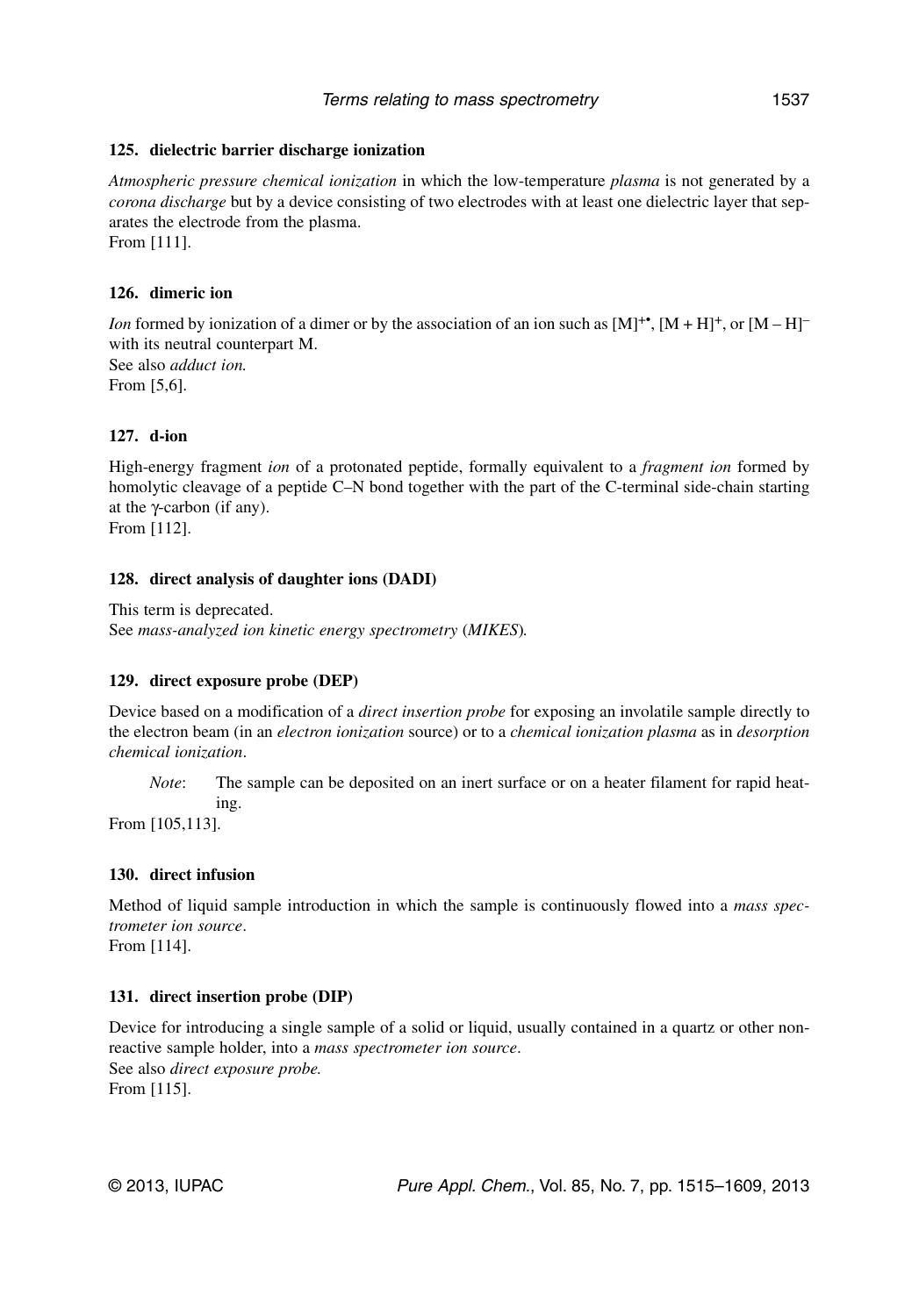## **132. direct liquid introduction (DLI)**

Direct delivery of a liquid sample at a low solvent flow rate into the *chemical ionization ion source* of a *mass spectrometer*. The solvent vapour can act as the *reagent gas*. From [116].

## **133. discrete dynode particle multiplier**

*Ion*-to-electron detector in which the ion strikes the surface of an electrode and induces the production of *secondary electrons.* In turn, these impinge in sequence on dynodes at a more positive electric potential to produce more secondary electrons. This avalanche effect produces an amplification of several orders of magnitude in the final measured current pulse. See also *continuous dynode particle multiplier.*

From [117].

## **134. dissociative electron capture**

Ionization mechanism in which capture of a low-energy electron by a molecule leads directly to a dissociative state of the nascent anion, an example of *dissociative ionization*. From [118].

## **135. dissociative ionization**

Reaction of a gas-phase molecule that results in its decomposition to form products, one of which is an *ion*.

See also *associative ionization*. From [5,6].

## **136. distonic ion**

*Radical ion* whose charge and radical sites are neither at the same atom nor in conjugation with each other.

- *Note 1*: For example,  $\text{ }^{\bullet}CH_{2}-OH_{2}^{+}$  is a distonic *ion*, whereas the *molecular ion* of methanol,  $CH<sub>3</sub>OH<sup>+</sup>$  is a conventional radical cation.
- *Note 2*: In a valence bond description, α-distonic ions have the charge and radical sites on adjacent atoms, β-distonic ions are separated by one atom, γ-distonic ions by two atoms, and so forth.

From [119,120].

## **137. double-focusing mass spectrometer**

*Mass spectrometer* that incorporates a *magnetic sector* and an *electric sector* connected in series in such a way that *ions* with the same *m/z* but with distributions in both the direction and the translational energy of their motion are brought to a focus. From [5,6].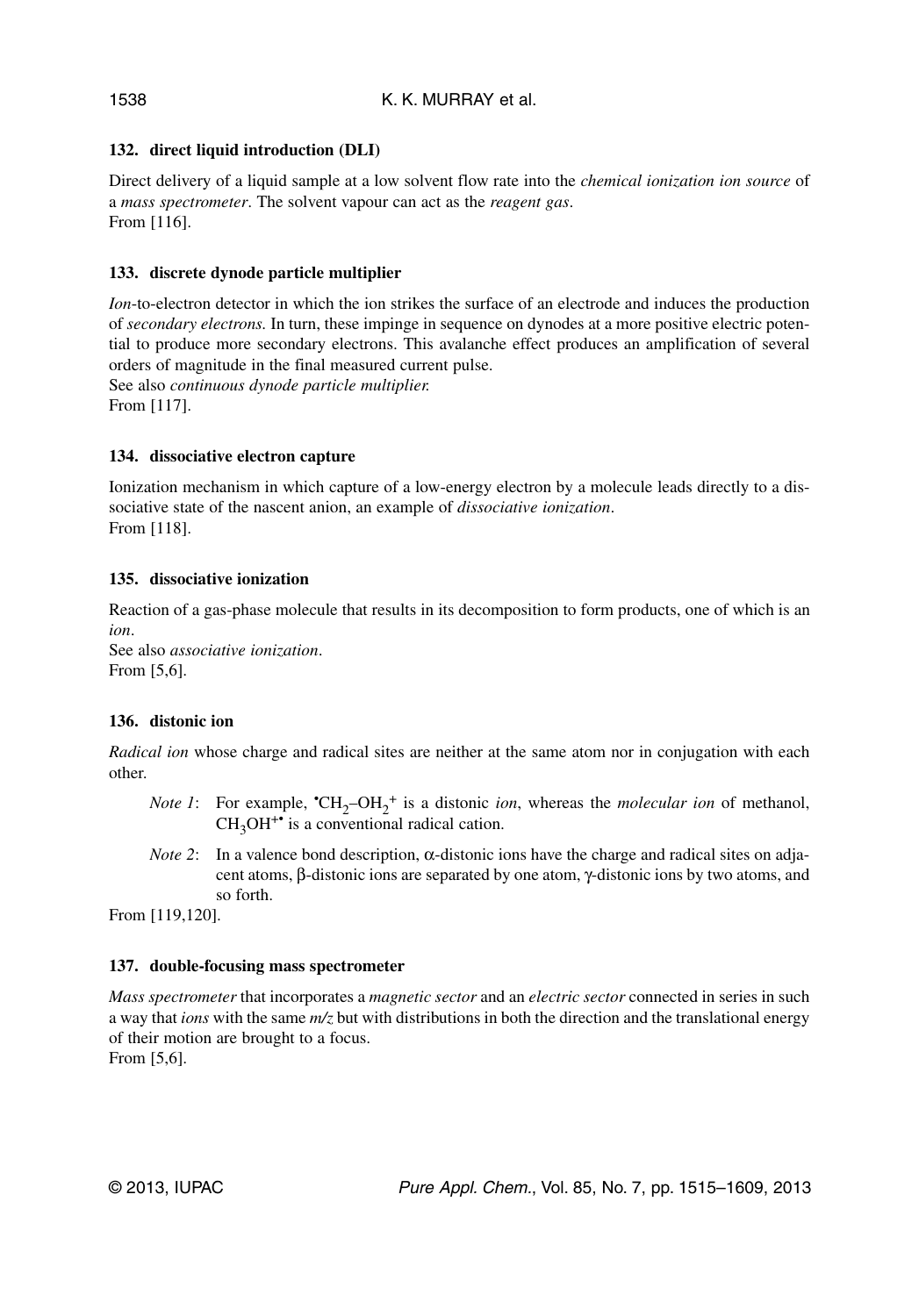## **138. drift tube**

Cylindrical chamber containing a *buffer gas*. *Ions* introduced at one end are caused to move to the other end by either a flow of the buffer gas or by a uniform longitudinal electric field. From [121].

## **139. drying gas**

Inert gas that is used to promote the removal of solvent from aerosol particles in *spray ionization*. See also *counter-current gas*. From [122].

## **140. dynamic exclusion**

Software method used to minimize repeat selections of identical *precursor ions* for *collision-induced dissociation* in replicate chromatography-*tandem mass spectrometry* analyses of complex mixtures. See also *data-dependent acquisition.* From [123].

## **141. dynamic field mass spectrometer**

*Mass spectrometer* in which  $m/z$  separation is achieved using one or more electric fields that vary with time.

From [5,6].

## **142. dynamic secondary ion mass spectrometry (DSIMS)**

*Secondary ion mass spectrometry* analysis with primary *ion* current density sufficiently high for use in analysis of sample surface layers in the depth direction. From [124].

## **143. einzel lens**

Three-element charged particle lens in which the first and third elements are maintained at the same electric potential. Such a lens produces focusing without changing the translational energy of the particle.

From [125].

## **144. elastic scattering**

Interaction between two particles (atom, molecule, or *ion*) wherein there is an exchange of translational energy between the collision partners but no conversion of translational energy into internal energy. Both the magnitudes and directions of the particle speeds can change. See also *inelastic scattering*. Revised from [5,6].

## **145. electric sector**

See *electrostatic energy analyzer*.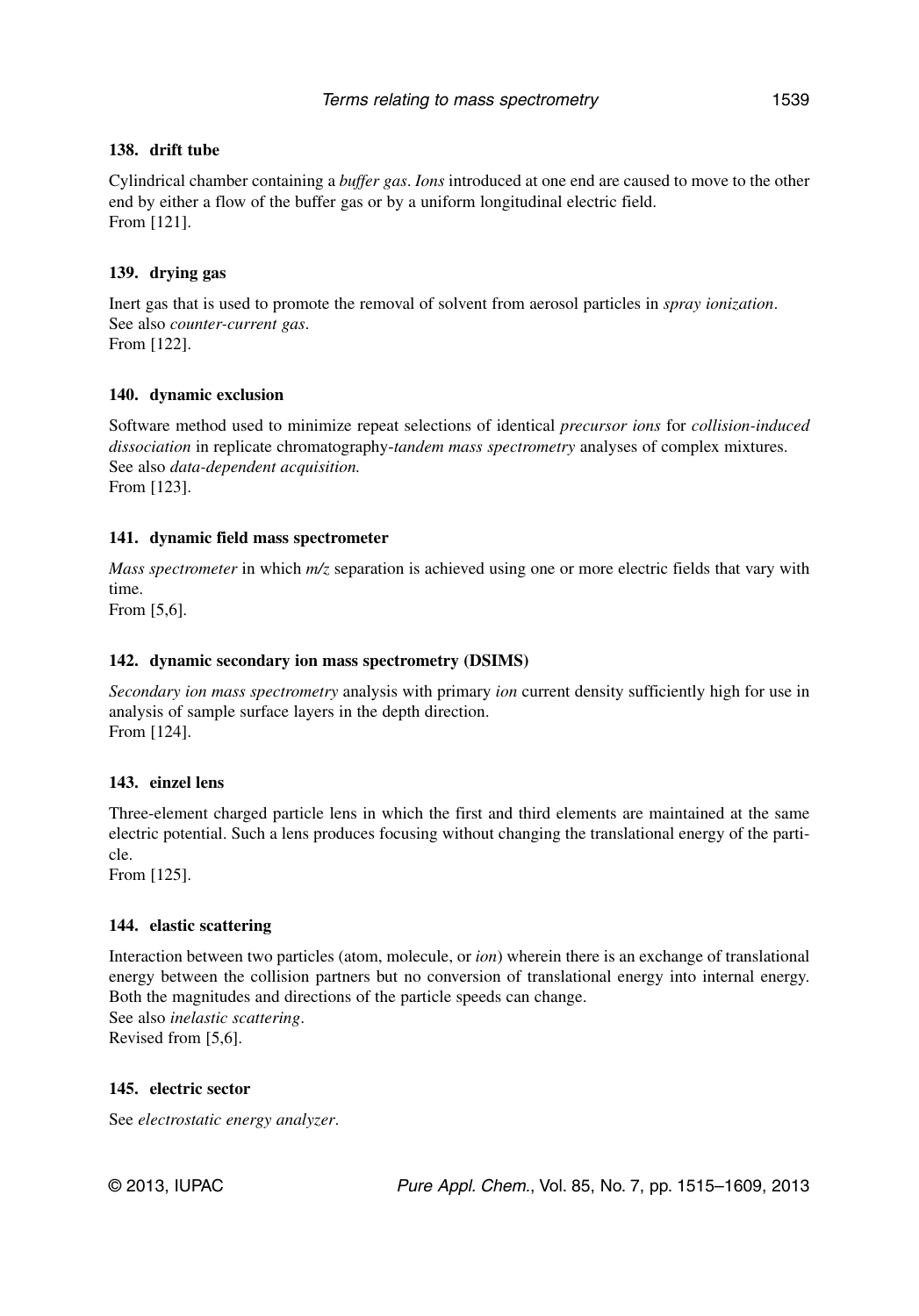## **146. electrohydrodynamic ionization**

Ionization process that produces charged droplets and gas-phase *ions* from a liquid under vacuum with the application of an electric field.

*Note*: The process is formally equivalent to sub-ambient pressure *electrospray ionization*. From [126–128].

## **147.** electron affinity,  $E_{FA}$

Minimum energy required for a species M to be formed in the process  $M^{-\bullet} \to M + e^{-\bullet}$  where  $M^{-\bullet}$  and M are in their ground rotational, vibrational, and electronic states and the electron has zero translational energy.

From [5,6].

#### **148. electron attachment ionization**

This term is deprecated. See *electron capture ionization.*

#### **149. electron capture dissociation (ECD)**

Process in which multiply *protonated molecules* interact with low-energy electrons followed by fragmentation. The capture of an electron by the even-electron cation  $[M + nH]^{n+}$  liberates energy and reduces its charge state, thus producing the corresponding  $[M + nH]^{(n-1)+\bullet}$  *odd-electron ion*, which readily fragments.

From [129].

## **150. electron capture ionization (ECI) electron capture negative ionization**

Deprecated: electron attachment ionization.

Ionization of a gas-phase atom or molecule by attachment of a free electron to form *molecular ions* of the M<sup>-•</sup> type. From [130].

#### **151. electron capture negative ionization (ECNI)**

See *electron capture ionization* (*ECI*)*.*

#### **152. electron energy**

Translational energy that electrons acquire when accelerated in an electric field. From [5,6].

#### **153. electron impact ionization**

This term is deprecated. See *electron ionization* (*EI*)*.*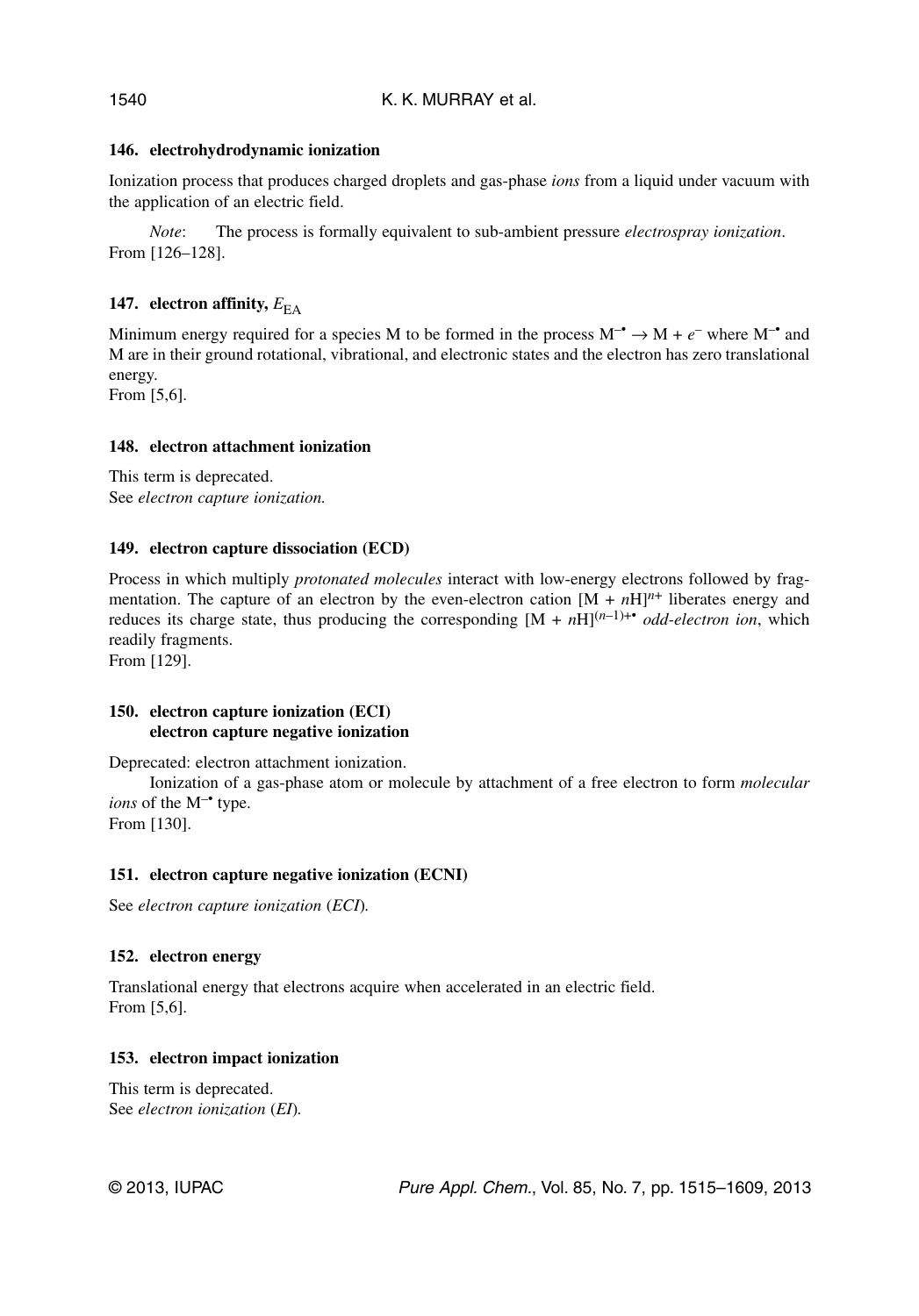#### **154. electron ionization (EI)**

Deprecated: electron impact ionization.

Ionization that removes one or more electrons from an atom or molecule through interactions with electrons that are typically accelerated to energies between 10 and 150 eV. From [5,6].

## **155. electron transfer dissociation**

Process in which multiply *protonated molecules* accept an electron from an anion with relatively low *electron affinity*. Capture of the electron leads to the liberation of energy and a reduction in charge of the *ion* with the production of the  $[M + nH]^{(n-1)+\bullet}$  *odd-electron ion*, which is readily fragmented by *collision-induced dissociation*.

See also *electron capture dissociation* (*ECD*)*.* From [131].

## **156. electronvolt,** eV

Non-SI unit of energy (symbol eV) defined as the energy acquired by a particle containing charge equal to elementary charge accelerated through a potential difference of one volt.

*Note*: An electronvolt is equal to 1.602 176 565 (35)  $\times$  10<sup>-19</sup> J where the digits in parentheses indicate the estimated uncertainty in the final two digits of the value.

Revised from [6] using additional information from [46].

## **157. electrospray emitter**

See *electrospray needle*.

#### **158. electrospray ionization (ESI)**

*Spray ionization* process in which either cations or anions in solution are transferred to the gas phase via formation and desolvation at atmospheric pressure of a stream of highly charged droplets that result from applying a potential difference between the tip of the *electrospray needle* containing the solution and a *counter electrode*.

*Note*: When a pressurized gas is used to aid in the formation of a stable spray, the term *pneumatically assisted electrospray ionization* is used. The term *ionspray* is deprecated unless describing the commercial product.

From [132,133].

## **159. electrospray needle electrospray emitter**

Narrow bore tube from which highly charged droplets are emitted in *electrospray ionization*. From [95,133].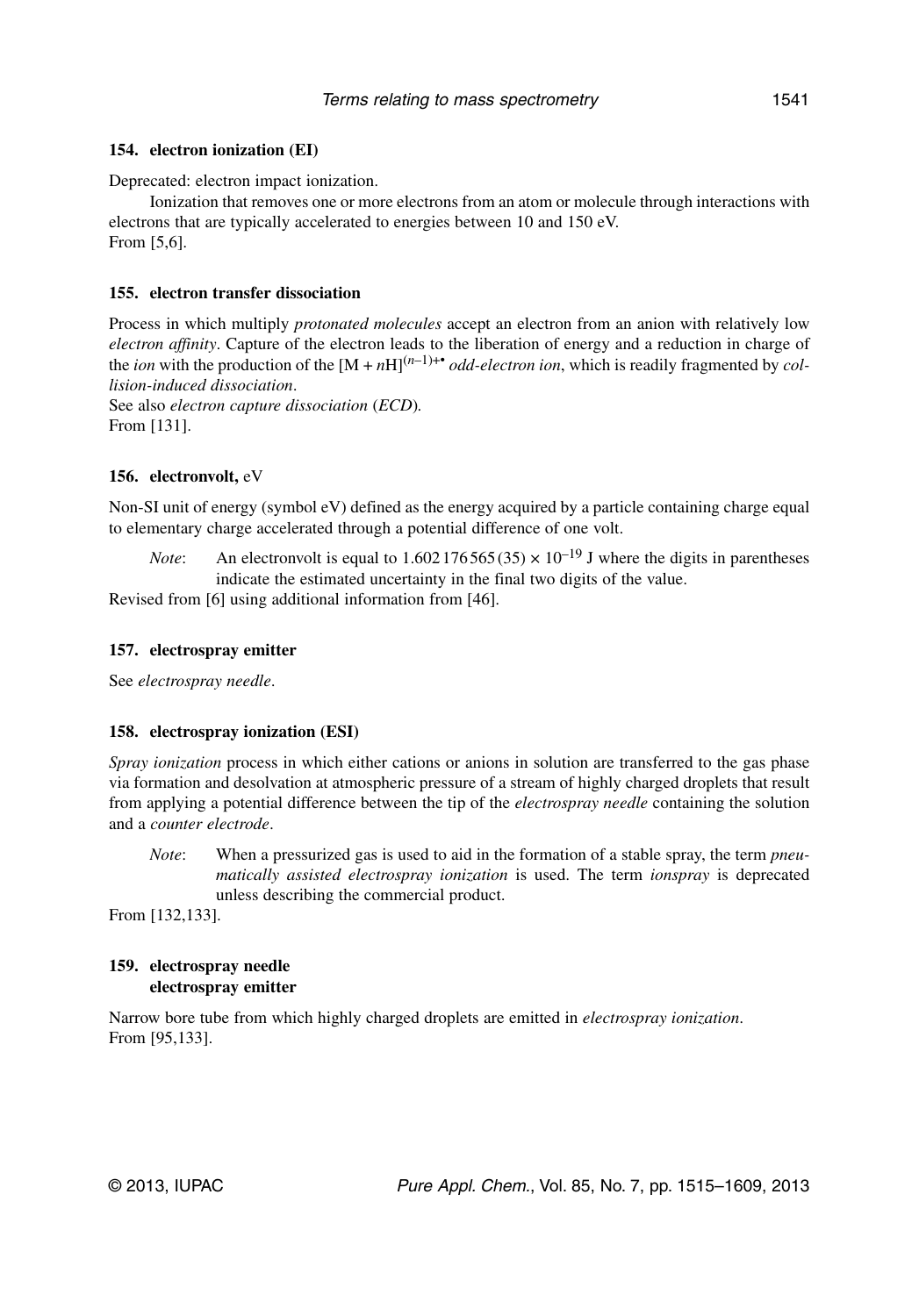## **160. electrostatic energy analyzer (ESA) electric sector**

Device consisting of pairs of parallel conducting plates, concentric cylinders, or concentric spheres that separate charged particles according to their ratio of translational energy to charge by means of a potential difference applied between the pair. From [134].

**161. even-electron ion**

*Ion* containing no unpaired electrons in its ground electronic state. From [5,6].

## **162. even-electron rule**

Rule that states that *even-electron ions* tend to form even-electron *fragment ions* whereas *odd-electron ions* tend to dissociate to form either odd- or even-electron *ions*. From [135].

#### **163. exact mass**

Calculated mass of an *ion* or molecule with specified isotopic composition. See also *accurate mass*. From [136].

## **164. extracted ion chromatogram mass chromatogram reconstructed ion chromatogram**

Chromatogram created by plotting the intensity of the signal observed at a chosen *m/z* value or set of values in a series of *mass spectra* recorded as a function of retention time. From [137,138].

#### **165. extracted ion electropherogram extracted ion electrophorogram**

Electropherogram created by plotting the intensity of the signal observed at a chosen *m/z* value or set of values in a series of *mass spectra* recorded as a function of electrophoresis time. From [139,140].

#### **166. extracted ion electrophorogram**

See *extracted ion electropherogram.*

## **167. extracted ion profile**

Any plot of signal intensity observed at a chosen *m/z* value or set of values in a series of *mass spectra* recorded as a function of time, including *extracted ion chromatogram*, *extracted ion electropherogram*, or from flow injection analysis or any other time-dependent sampling.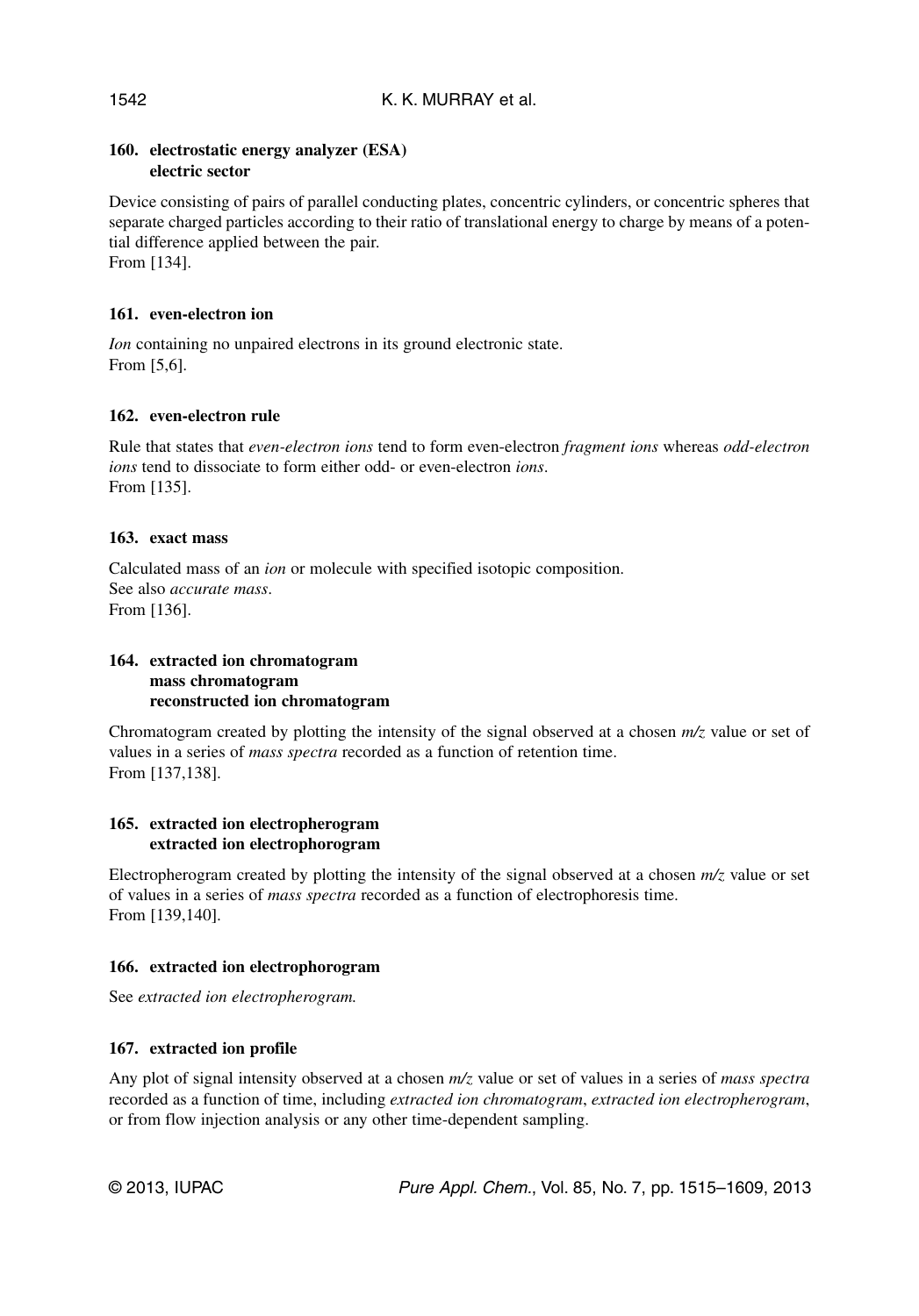See also *total ion current profile*. From [141].

#### **168. Faraday cup**

Conducting cup or chamber that intercepts a charged particle beam and is electrically connected to a current measuring device. From [5,6].

## **169. fast atom bombardment ionization (FAB)**

Ionization of molecules initiated by a beam of neutral atoms with translational energies in the keV range. Labile molecules susceptible to dissociation are dissolved in an involatile liquid matrix that absorbs the energy of the bombarding atoms to form a selvedge region above the liquid surface in which ionization of the molecules occurs.

*Note*: Positive *ions* (e.g., *protonated* or *cationized molecules*) or negative ions (e.g., *deprotonated molecules*) are formed depending on the polarity of ionization.

See also *liquid secondary ionization*.

Revised from [5,6] using additional information from [142].

## **170. fast ion bombardment (FIB)**

Ionization of any species by the interaction of a focused beam of *ions*, with a translational energy of several thousand eV, with a solid or liquid sample.

*Note*: For a liquid sample, fast ion bombardment is the same as *liquid secondary ionization*. From [143].

#### **171. field desorption (FD)**

Deprecated: field desorption ionization.

Formation of gas-phase *ions* from a material deposited on a solid surface (known as an "emitter") in the presence of an electric field.

*Note*: Because this process probably encompasses ionization by *field ionization* in conjugation with other mechanisms of ionization, the term *field desorption ionization*, despite its widespread use, is imprecise and therefore not recommended.

From [5,6].

#### **172. field desorption ionization**

This term is deprecated. See *field ionization*.

#### **173. field-free region (FFR)**

Section of a *mass spectrometer* in which there are no electric or magnetic fields. From [144].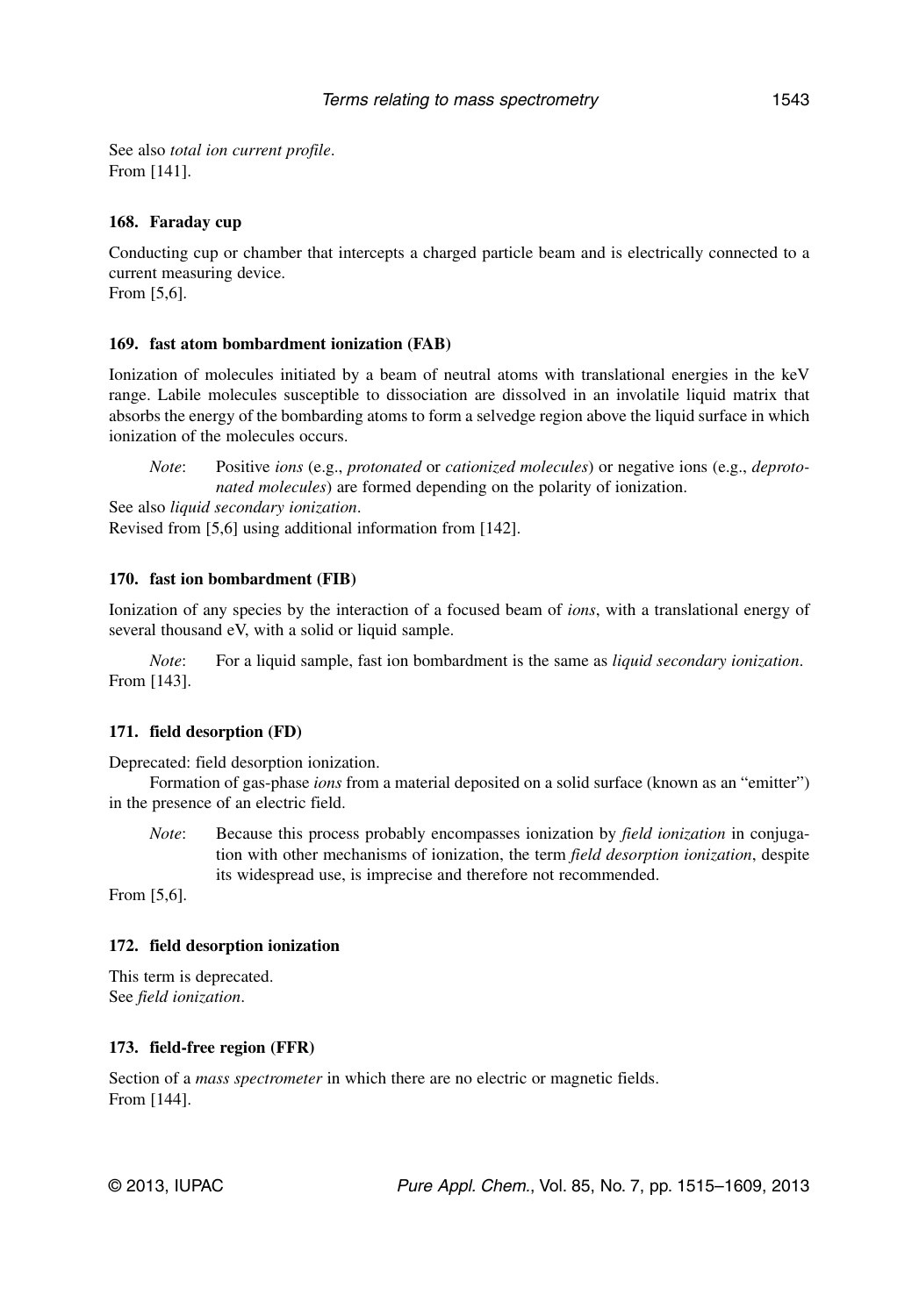## K. K. MURRAY et al.

## **174. field ionization (FI)**

Ionization by the removal of electrons from any gas-phase species via the action of a high electric field. See also *field desorption.* From [5,6].

#### **175. first stability region**

Stability region of a *Mathieu stability diagram* closest to the origin.

*Note*: *Ions* within this region can traverse the full length of a *transmission quadrupole* or can be trapped in a *Paul ion trap*.

From [145].

## **176. fission fragment ionization**

See *plasma desorption ionization.*

#### **177. fixed neutral gain spectrum**

See *constant neutral mass gain spectrum.*

## **178. fixed neutral loss spectrum**

See *constant neutral mass loss spectrum.*

#### **179. fixed neutral mass gain spectrum**

See *constant neutral mass gain spectrum*.

#### **180. fixed neutral mass loss spectrum**

See *constant neutral mass loss spectrum.*

#### **181. fixed precursor ion scan**

Scan that determines, in a single experiment, the *m/z* values of *product ions* that are produced by the reaction of a selected *precursor ion* with a user-specified *m/z* value. From [5,6].

#### **182. fixed precursor ion spectrum**

Spectrum obtained when data are acquired that determine the *m/z* values of *product ions* produced by the reaction of a selected *precursor ion* with a user-specified *m/z* value. From [5,6].

#### **183. fixed product ion scan**

Scan that determines, in a single experiment, the *m/z* values of *precursor ions* that react to produce a *product ion* with a user-selected *m/z* value. From [5,6].

© 2013, IUPAC **Pure Appl. Chem., Vol. 85, No. 7, pp. 1515–1609**, 2013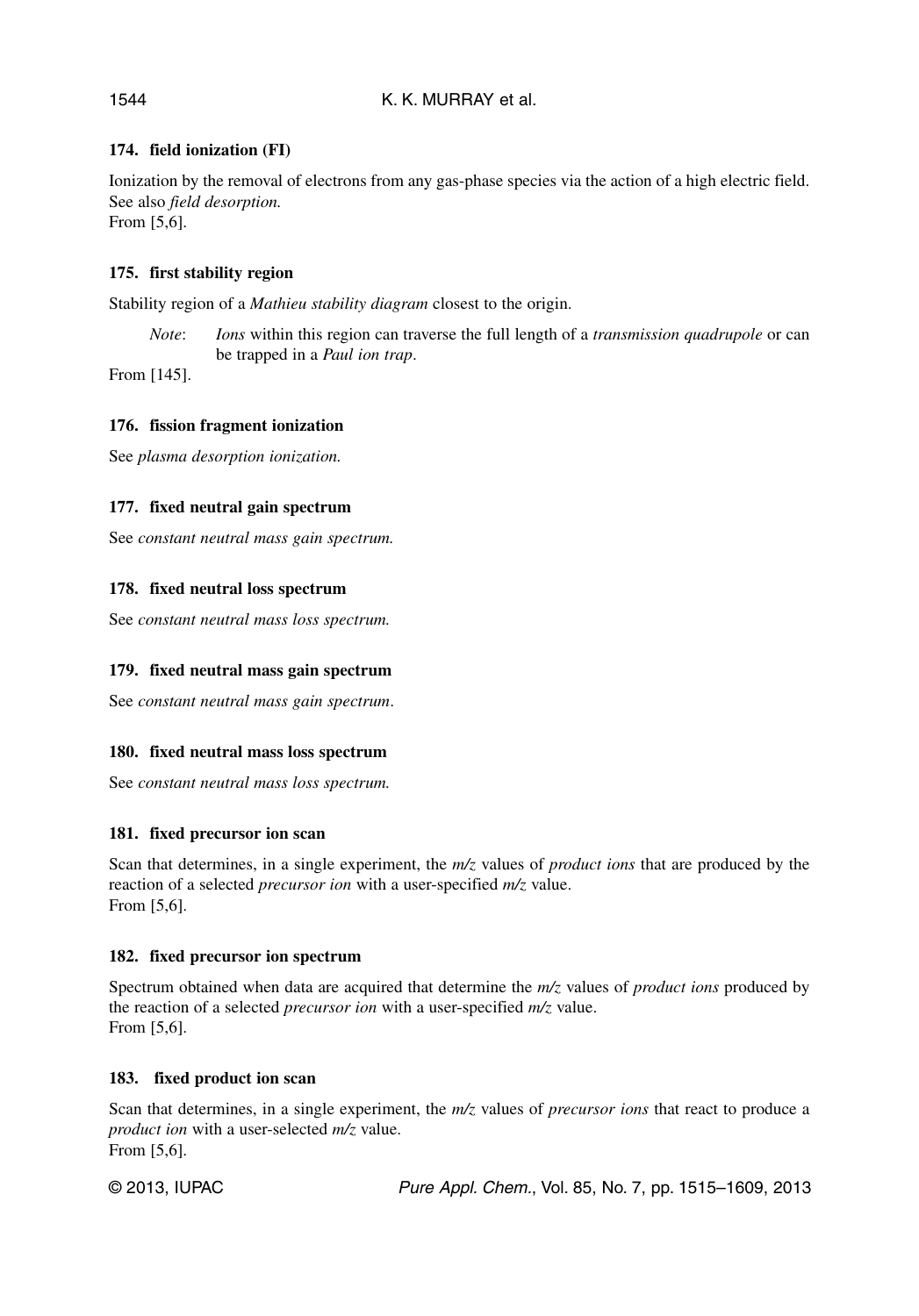See *flow injection mass spectrometry.*

## **185. flow injection mass spectrometry flow injection analysis mass spectrometry**

Method of flow injection analysis in which an aliquot of sample is injected, without chromatographic separation, into a liquid carrier stream for on-line *mass spectrometry*. From [146,147].

## **186. focal plane detector**

Detector for *m/z* spatially dispersed *ion* beams in which all ions simultaneously impinge on the detector plane to produce spatially defined signals. From [148].

#### **187. forward geometry normal geometry**

*Double-focusing mass spectrometer* configuration in which the ion beam traverses the *electric sector* before the *magnetic sector*. See also *reverse geometry*.

From [149].

#### **188. forward library search**

Procedure of comparing a *mass spectrum* of an unknown compound with a *mass spectral library* so that the unknown spectrum is compared in turn with the library spectra, considering only the *m/z* peaks that have intensities greater than a specific threshold in the unknown.

*Note*: In a *forward library search*, a higher similarity index indicates the extent to which the library spectrum resembles the unknown spectrum.

See also *reverse library search.* From [150].

#### **189. Fourier transform-ion cyclotron resonance-mass spectrometer (FT-ICR-MS)**

*Mass spectrometer* based on the principle of *ion cyclotron resonance* in which an *ion* in a magnetic field moves in a circular orbit at the cyclotron frequency that is characteristic of its *m/z* value. Ions are coherently excited to a larger radius orbit using a pulse of radio frequency electric field, and their image charge is detected on receiver plates as a time domain signal. Fourier transformation of the time domain signal results in a frequency domain signal that is converted to a *mass spectrum* based on the inverse relationship between cyclotron frequency and *m/z*.

See also *ion cyclotron resonance mass spectrometer*. From [5,6].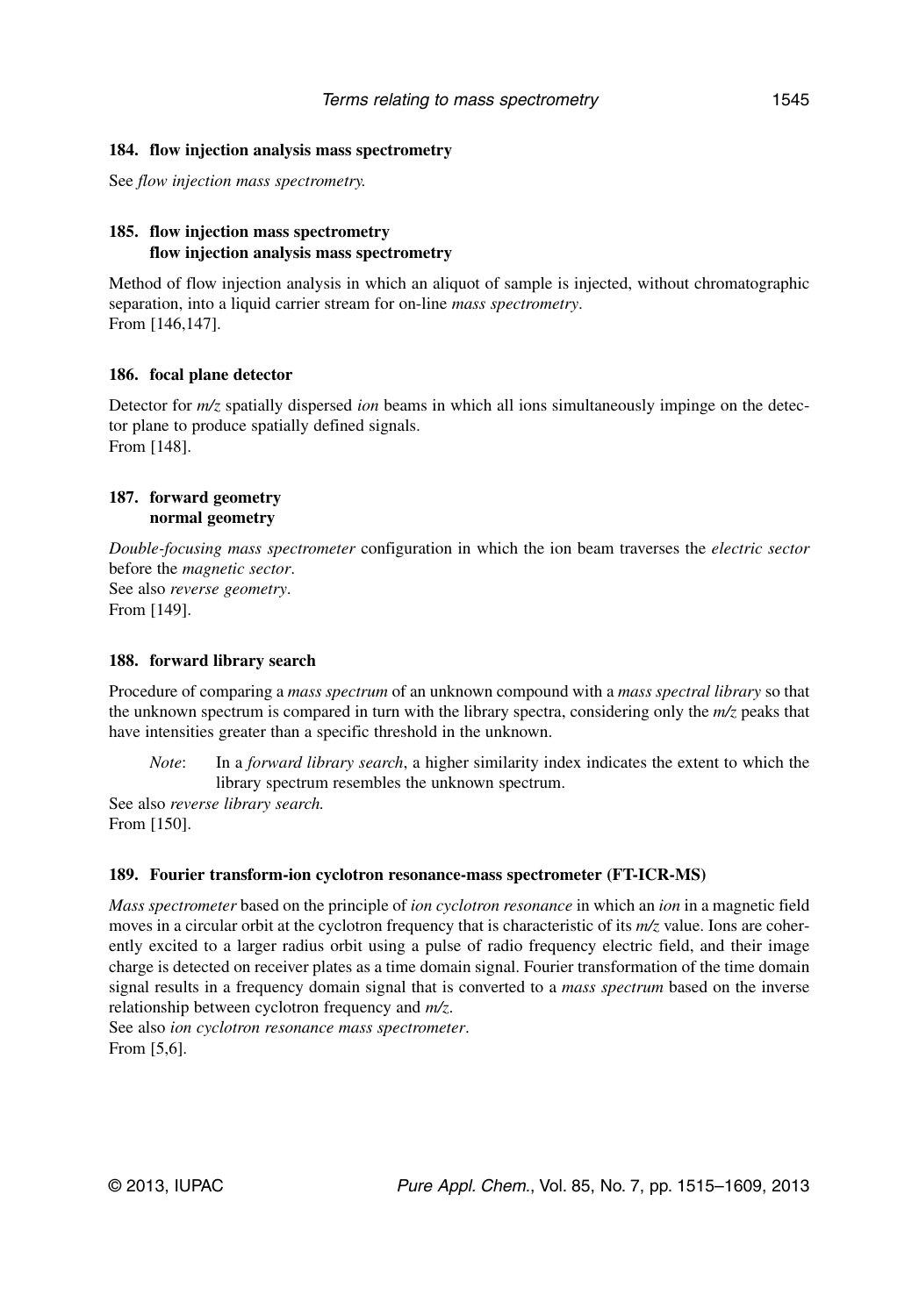## **190. Fourier transform mass spectrometry**

*Mass spectrometry* technique in which *m/z* values are represented by frequencies of *ion* motion and *mass spectra* are generated by Fourier transform mathematical operations from time domain transients produced by image current detection.

*Note*: Fourier transform mass spectrometry is typically carried out using *Fourier transformion cyclotron resonance-mass spectrometers* or *Kingdon traps*.

From [151].

## 191. fragmentation reaction (in mass spectrometry)

Reaction of an *ion* that results in two or more fragments of which at least one is an *ion*. Revised from [6].

## **192. fragment ion**

*Product ion* that results from the dissociation of a *precursor ion*. Revised from [5,6] using additional information from [152,153].

## **193. fringe field**

Electric or magnetic field that extends from the edge of an *electric sector*, *magnetic sector*, lens, or other *ion optics* element.

From [154].

## **194. gas chromatography-mass spectrometry (GC-MS) gas chromatography/mass spectrometry (GC/MS)**

Technique by which a mixture is separated into individual components by gas chromatography, followed by detection with a mass spectrometer.

*Note 1*: Either a hyphen or slash can be used to indicate combined instruments.

*Note 2*: The *mass spectrum* is typically obtained on a time scale that allows resolution of the component in a single chromatographic peak.

See also *liquid chromatography-mass spectrometry* (*LC-MS*), *supercritical fluid chromatography-mass spectrometry* (*SFC-MS*), *thin layer chromatography-mass spectrometry* (*TLC-MS*). From [18,155].

#### **195. glow discharge ionization**

Formation of *ions* from gaseous atoms or molecules or from the vapor of a solid sample at the cathode by applying a potential difference between two electrodes immersed in a low-pressure inert gas environment.

From [156,157].

#### **196. granddaughter ion**

This term is deprecated. See *nth-generation product ion*.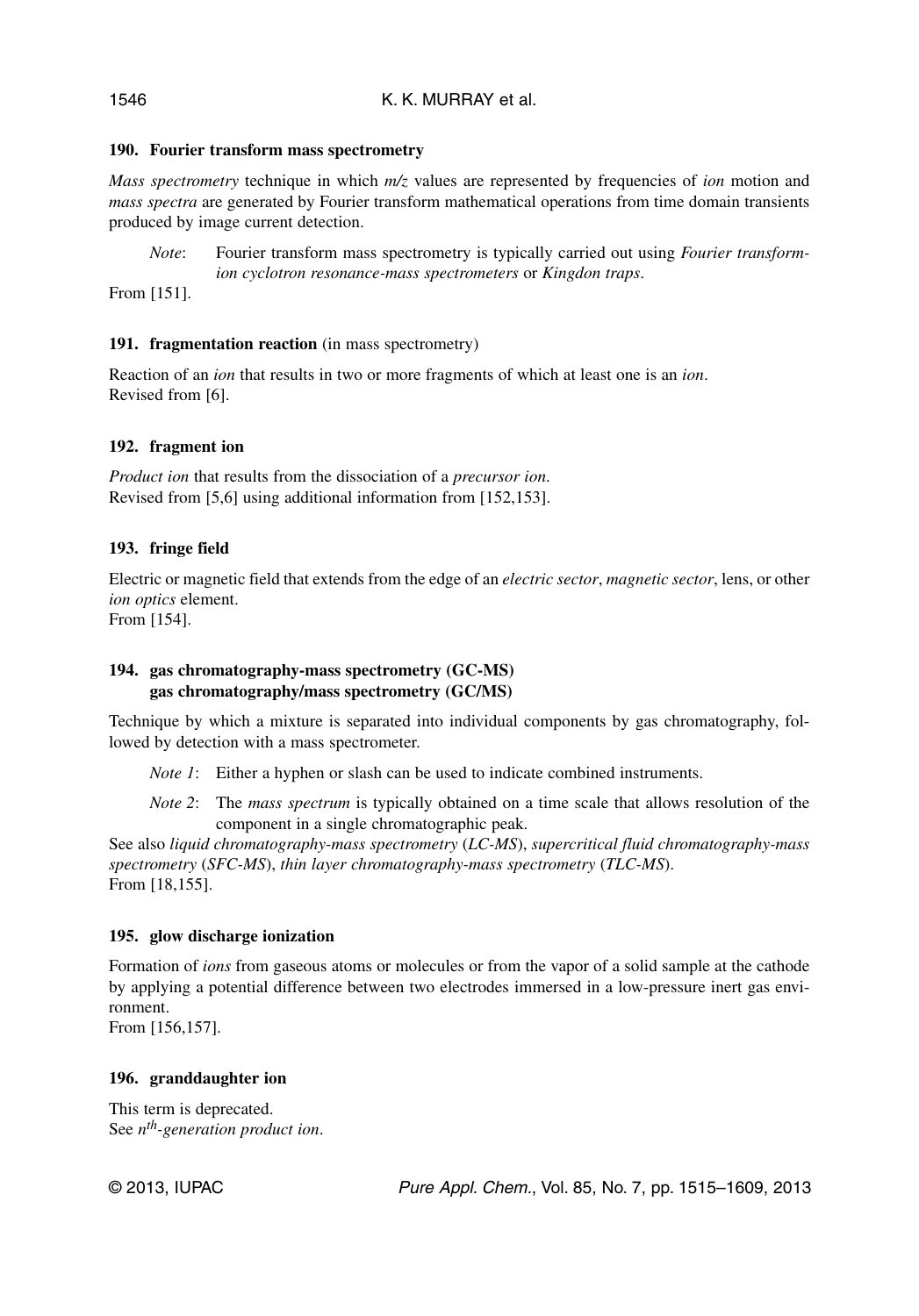## **197. gridless reflectron**

*Reflectron* design in which the decelerating/accelerating field is produced without the use of wire-mesh grids.

*Note*: This design improves *ion* transmission but at the cost of a less homogeneous field and thus reduced *resolution*.

From [158].

#### **198. hard ionization**

Formation of gas-phase *ions* accompanied by extensive fragmentation. See also *soft ionization.* From [24].

#### **199. high-energy collision-induced dissociation**

*Collision-induced dissociation* process wherein the projectile *ion* has laboratory-frame translational energy greater than a given value, often taken to be 1 keV. See also *low-energy collision-induced dissociation.* From [159,160].

## **200. high-field asymmetric waveform ion mobility spectrometry (FAIMS) RF-DC ion mobility spectrometry**

Separation of *ions* at atmospheric pressure between two electrodes due to simultaneous application of a high potential asymmetric waveform, whereby ions migrate towards one of the two electrodes depending on the ratio of the high- to low-field mobility of the ion. A variable compensating DC potential is used to selectively transmit ions of interest.

From [161,162].

#### **201. hybrid mass spectrometer**

*Mass spectrometer* that combines *m/z* analyzers of different types to perform *tandem mass spectrometry* or higher-order MS*<sup>n</sup>* experiment. From [5].

#### **202. hydride ion**

See *hydron*.

#### **203. hydrogen/deuterium exchange (HDX)**

Exchange of hydrogen atoms with deuterium atoms in a chemical species in solution prior to introduction into a *mass spectrometer*, or by *ion/molecule reaction* with a *neutral gas* inside a *mass spectrometer*.

From [163,164].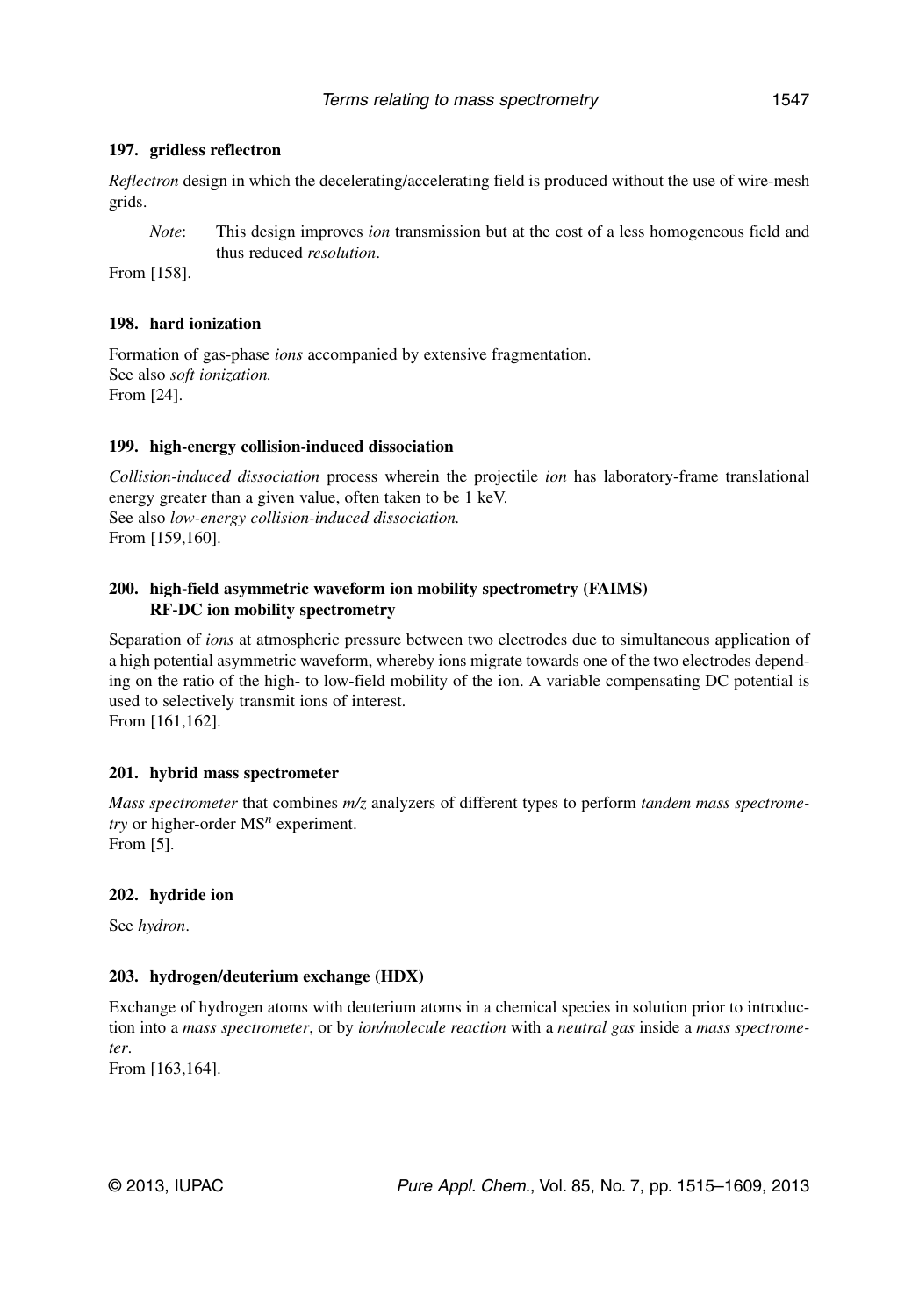## **204. hydrogen shifts**

Sigmatropic reactions of *ions* in which the σ-bonds broken and formed involve hydrogen atoms, and are subject to the Woodward–Hofmann rules resulting from orbital symmetry considerations. From [165].

#### **205. hydron hydride ion**

General name for the cation H+.

- *Note 1*: The species H<sup>−</sup> is the hydride anion, and H is the hydro group.
- *Note 2*: These are general names to be used without regard to the nuclear mass of the hydrogen entity, either for hydrogen in its *natural isotopic abundance* or where it is not desired to distinguish among the isotopes.

From [6].

#### **206. hyphenated mass spectrometry technique**

Analytical technique in which *mass spectrometry* is interfaced with a pretreatment step, most often chromatographic separation but many other combinations are possible.

*Note*: Despite the use of the term "hyphenated" in the name of the general category, a slash separator as in *gas chromatography/mass spectrometry* may also be used.

From [166,167].

## **207. image current detection**

Method of *ion* detection by measuring the current that results from the image charge induced by a coherent motion of ions passing near a conductor.

*Note*: In *Fourier transform mass spectrometers* or *Kingdon traps*, the coherent orbital motion of ions between a pair of electrodes induces a radio frequency image charge in the electrodes and an alternating image current in the detection circuit connecting to the electrodes.

From [168,169].

#### **208. imaging mass spectrometry**

Procedure used to form chemically selective images of an object based on the *mass spectrometric* detection of *ions* desorbed from its surface. From [170].

## **209. iminium ion alkylideneaminylium ion**

Deprecated: imonium ion, immonium ion.

Cation with the structure  $R_2C=N^+R_2$ .

*Note*: The terms *imonium ion* and *immonium ion* are irregularly formed and should not be used.

From [6].

© 2013, IUPAC **Pure Appl. Chem., Vol. 85, No. 7, pp. 1515–1609**, 2013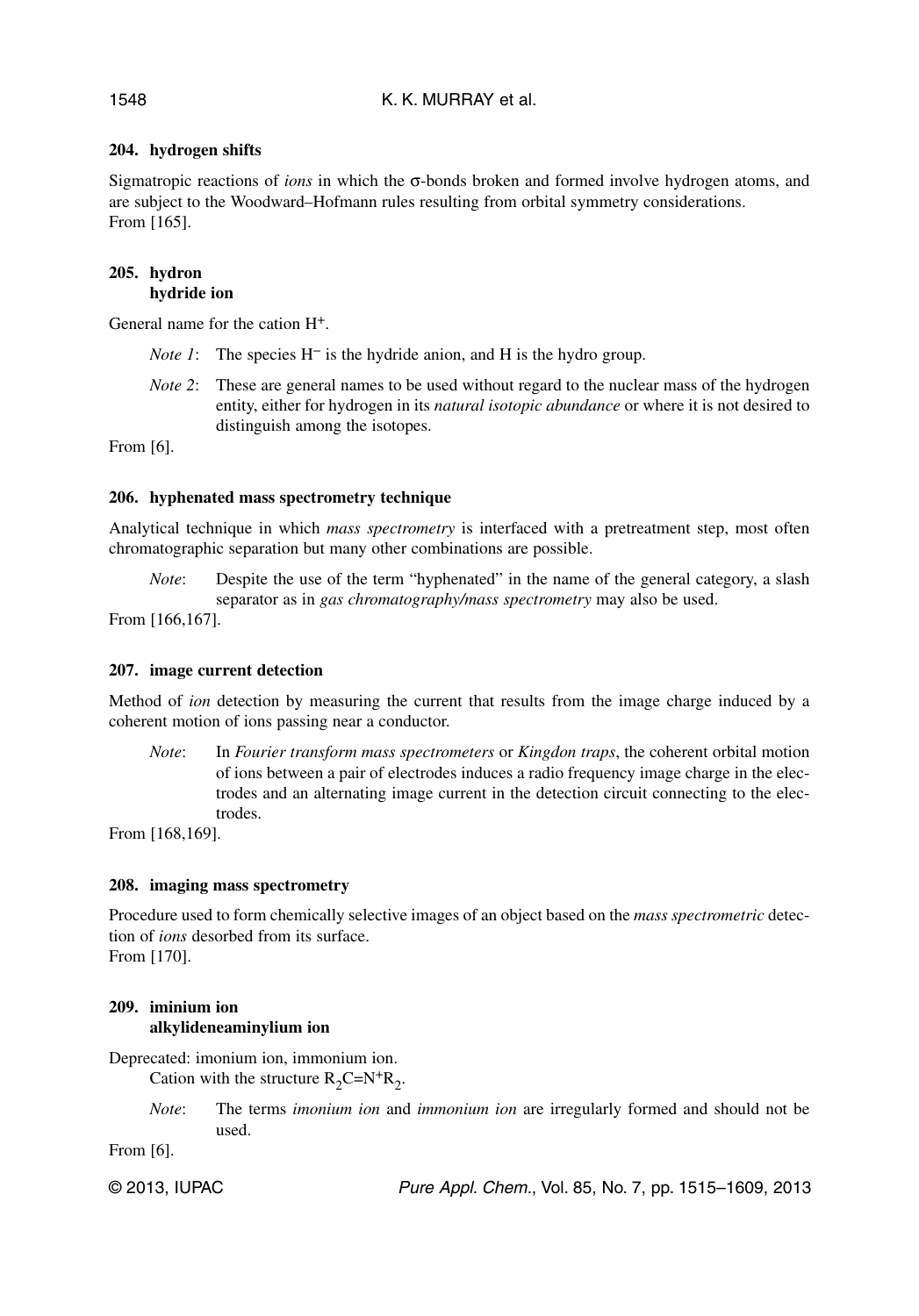#### **210. imonium ion**

This term is deprecated. See *iminium ion.*

#### **211. immonium ion**

This term is deprecated. See *iminium ion.*

#### **212. impact parameter**

Distance of closest approach of two particles if they had continued in their original directions of motion at their original speeds without the influence of intermolecular forces. From [5,6].

#### **213. iminylium ion alkylideneaminylium ion**

Cation having the structure  $R^{1}R^{2}C=N^{+}$ .

*Note 1*: A contraction of *alkaniminylium ion*.

*Note 2*: A subclass of *nitrenium ions*.

From [6].

#### **214. inductively coupled plasma (ICP)**

Gas discharge *ion source* in which the energy is supplied to the *plasma* by electromagnetic induction. From [171].

#### **215. inductively coupled plasma-mass spectrometry (ICP-MS)**

*Mass spectrometry* technique based on coupling a *mass spectrometer* with an *inductively coupled plasma* as an *ion source* that both atomizes samples into their constituent atoms and ionizes them to form atomic cations.

*Note*: The technique is highly sensitive for a range of metals and several non-metals, and provides information on isotopic distributions.

From [171,172].

#### **216. inelastic scattering**

Interaction between two particles (atom, molecule, or *ion*) wherein there is both an exchange of translational energy between the collision partners and a conversion of translational energy into internal energy. Both the magnitudes and directions of the particle speeds can change. See also *elastic scattering*. Revised from [5,6].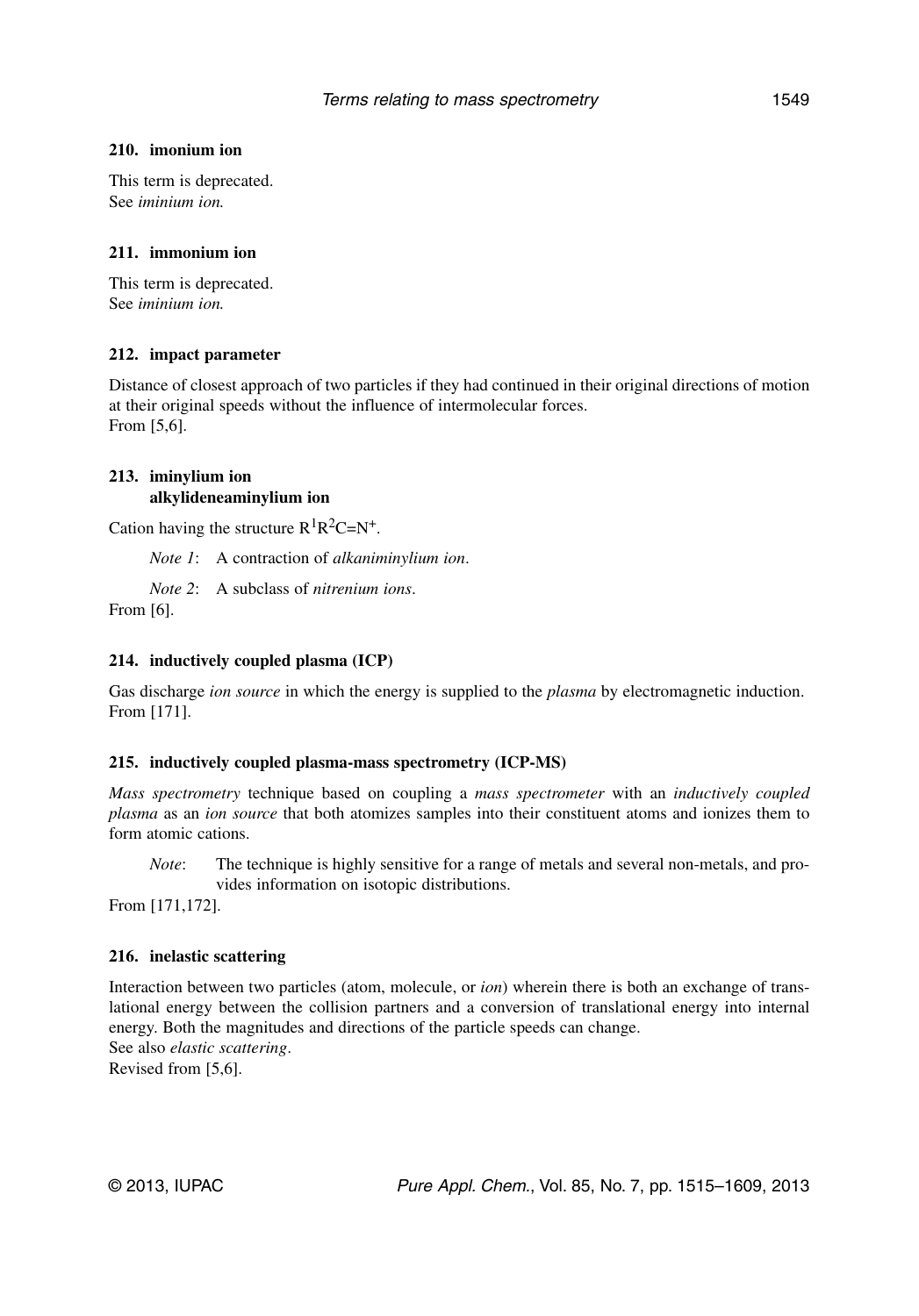## **217. infrared multiphoton dissociation (IRMPD)**

Dissociation of a reactant *ion* as a result of the absorption of multiple infrared photons. See also *Blackbody infrared radiative dissociation* (*BIRD*). From [173–175].

## **218. in-source collisionally activated dissociation**

See *in-source collision-induced dissociation*.

## **219. in-source collision-induced dissociation in-source collisionally activated dissociation**

Deprecated: capillary exit fragmentation, cone voltage dissociation.

Dissociation of an *ion* as a result of *collisional excitation* during ion transfer from an atmospheric pressure *ion source* to the vacuum chamber of the *mass spectrometer*.

*Note 1*: This process is similar to *ion desolvation* but uses higher collision energy.

*Note 2*: Terms such as *cone voltage dissociation* and *capillary exit fragmentation* are designspecific versions of this term, and are deprecated.

From [176].

## **220. intensity relative to base peak (in mass spectrometry) relative intensity** (in mass spectrometry)

Ratio of intensity of a resolved *peak* to the intensity of the resolved peak that has the greatest intensity (*base peak*). This ratio is generally measured as the normalized ratio of the heights of the respective *peaks* in the *mass spectrum*, with the height of the base peak taken as 100.

*Note*: *Intensity* is a measure of detector response and should not be used to describe the abundance of *ions*.

From [5,6].

## **221. interaction distance**

Farthest distance of approach of two particles at which it is discernable that they will not pass at the *impact parameter*.

From [5,6].

## **222. interference**

Systematic error in the measurement of a signal caused by the presence of contaminants in a sample. From [5,6].

## **223. internal fragment**

*Fragment ion* of a peptide *ion* precursor formed by a double backbone cleavage that contains neither the original C- or N-terminal residues. Typically a combination of b- and y-type cleavages or occasionally an a- and y-type combination. From [177].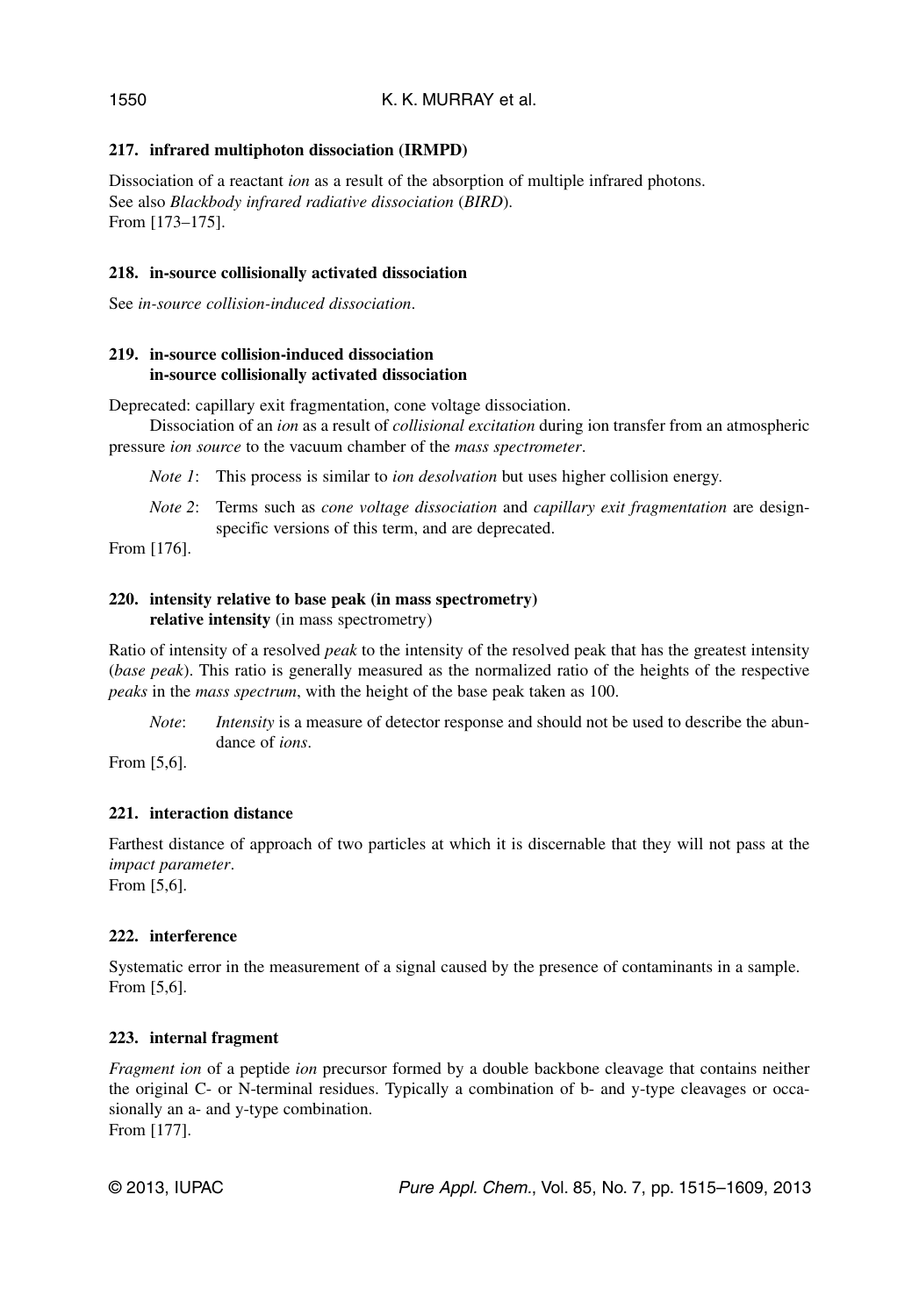### **224. internal standard**

See *surrogate internal standard*.

### **225. ion**

Atomic, molecular, or radical species with a non-zero net electric charge. From [6].

### **226. ion collector**

Device for the capture of selected *ions* such as a *Faraday cup collector* or an electron multiplier. From [6].

### **227. ion cyclotron resonance-mass spectrometer (ICR-MS)**

*Mass spectrometer* in which the *ions* to be detected, with a selected value of *m/z*, absorb energy through the effect of a high-frequency electric field and a constant magnetic field perpendicular to the electric field. Maximum energy is gained by the ions that satisfy the cyclotron resonance condition and as a result they are separated from ions of different *m/z*.

See also *Fourier transform-ion cyclotron resonance-mass spectrometer* (*FT-ICR-MS*)*.* From [5,6].

#### **228. ion desolvation** (in mass spectrometry)

Removal of solvent molecules clustered around a gas-phase *ion* by means of heating and/or collisions with gas molecules.

From [176].

#### **229. ion energy loss spectrum**

Spectrum that shows the loss of translational energy of *ions* involved in *ion/neutral reactions*. See also *ion kinetic energy spectrometry* (*IKES*), *mass-analyzed ion kinetic energy spectrometry* (*MIKES*)*.*

From [5,6].

#### **230. ion enhancement ionization enhancement**

Phenomenon in which the *ionization efficiency* of a compound is increased by the presence of another compound.

*Note*: The effect is most significant in *electrospray ionization* but is also observed in *atmospheric pressure chemical ionization* and to a lesser extent in other ionization methods.

See also *ion suppression*, *matrix effects.* From [178].

#### **231. ion evaporation model**

Mechanism for production of gas-phase *ions* from highly charged fine liquid droplets as in *electrospray ionization* that involves direct ejection of the ions from the droplet surface.

© 2013, IUPAC Pure Appl. Chem., Vol. 85, No. 7, pp. 1515–1609, 2013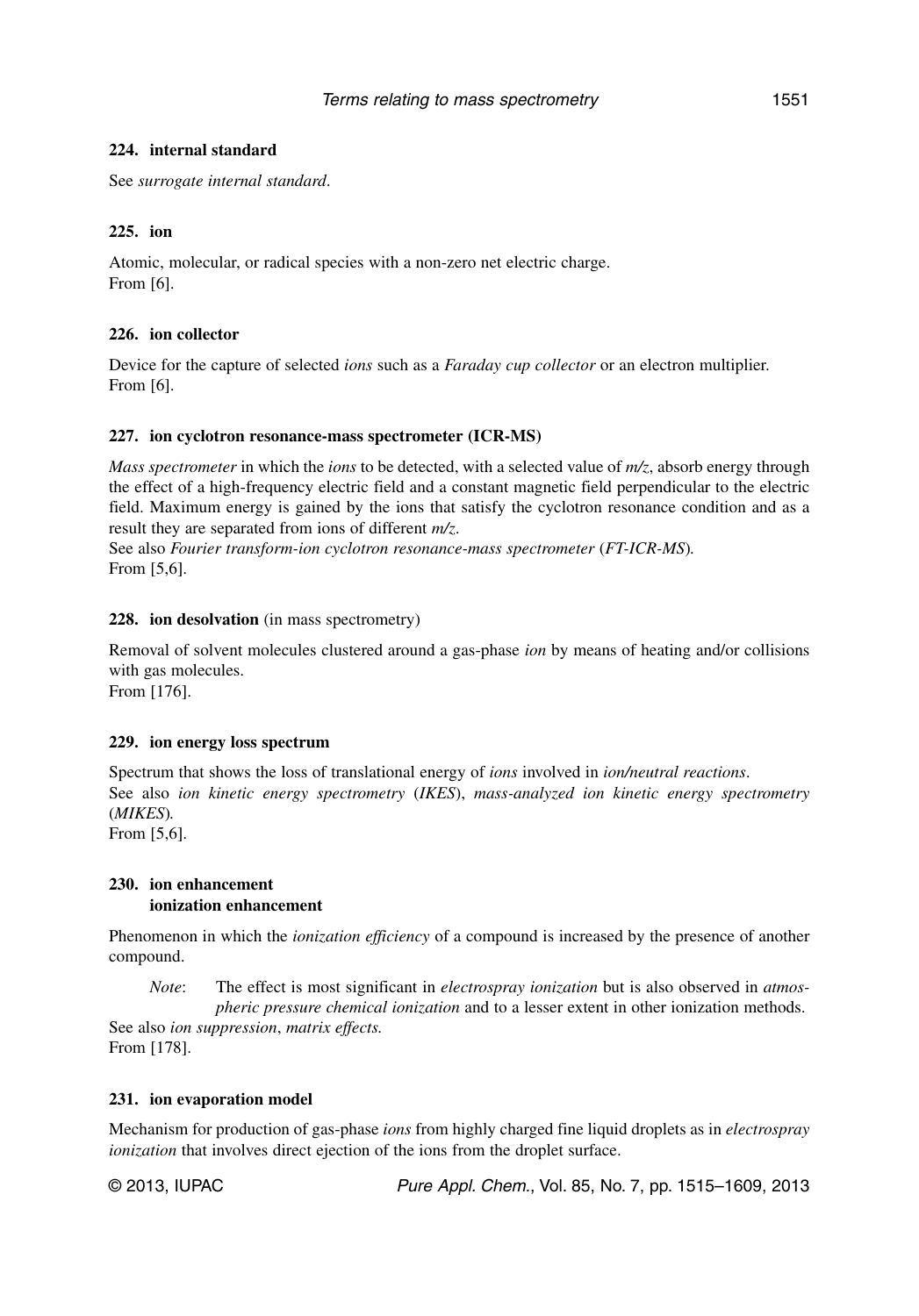## K. K. MURRAY et al.

*Note*: This mechanism is thought to be dominant for smaller molecules. See also *charged residue model.* From [179,180].

### **232. ion funnel**

Series of stacked ring electrodes with progressively decreasing inner diameter to which a combined radio frequency and fixed potential is applied. The resulting field focuses *ions* travelling along the central axis.

From [181].

### **233. ion gate**

Set of plates or grid of wires in an *ion mobility spectrometer*, *time-of-flight mass spectrometer*, or other *mass spectrometer* that is used to apply a pulsed electric field with the purpose of selectively deflecting charged particles.

See also *mass gate*. From [182].

### **234. ionic dissociation**

Dissociation of an *ion* into another ion of lower mass and one or more neutral or ions with a lower charge.

From [5,6].

#### **235. ion/ion reaction**

Reaction between two *ions*, generally of opposite polarity.

*Note*: The hyphenated term *ion-ion reaction* is superseded. From [183].

## **236. ionization efficiency**

Ratio of the number of *ions* generated to the number of molecules consumed in the *ion source* of a *mass spectrometer*.

- *Note 1*: The method for estimating the number of molecules consumed must always be clearly stated.
- *Note 2*: In some older literature the ionization efficiency is defined as the fraction of electrons or photons that ionize a fixed number of molecules. The *ionization efficiency* varies with both the energy and the number of the ionizing entities, and in such cases an *ionization efficiency curve* can provide useful thermochemical information.
- *Note 3*: The ionization efficiency strictly refers to the ionization events in the ion source. The fraction of molecules that are ionized and are subsequently detected also depends on the detection sensitivity of the instrument used.

Revised from [5,6] using additional information from [26,184].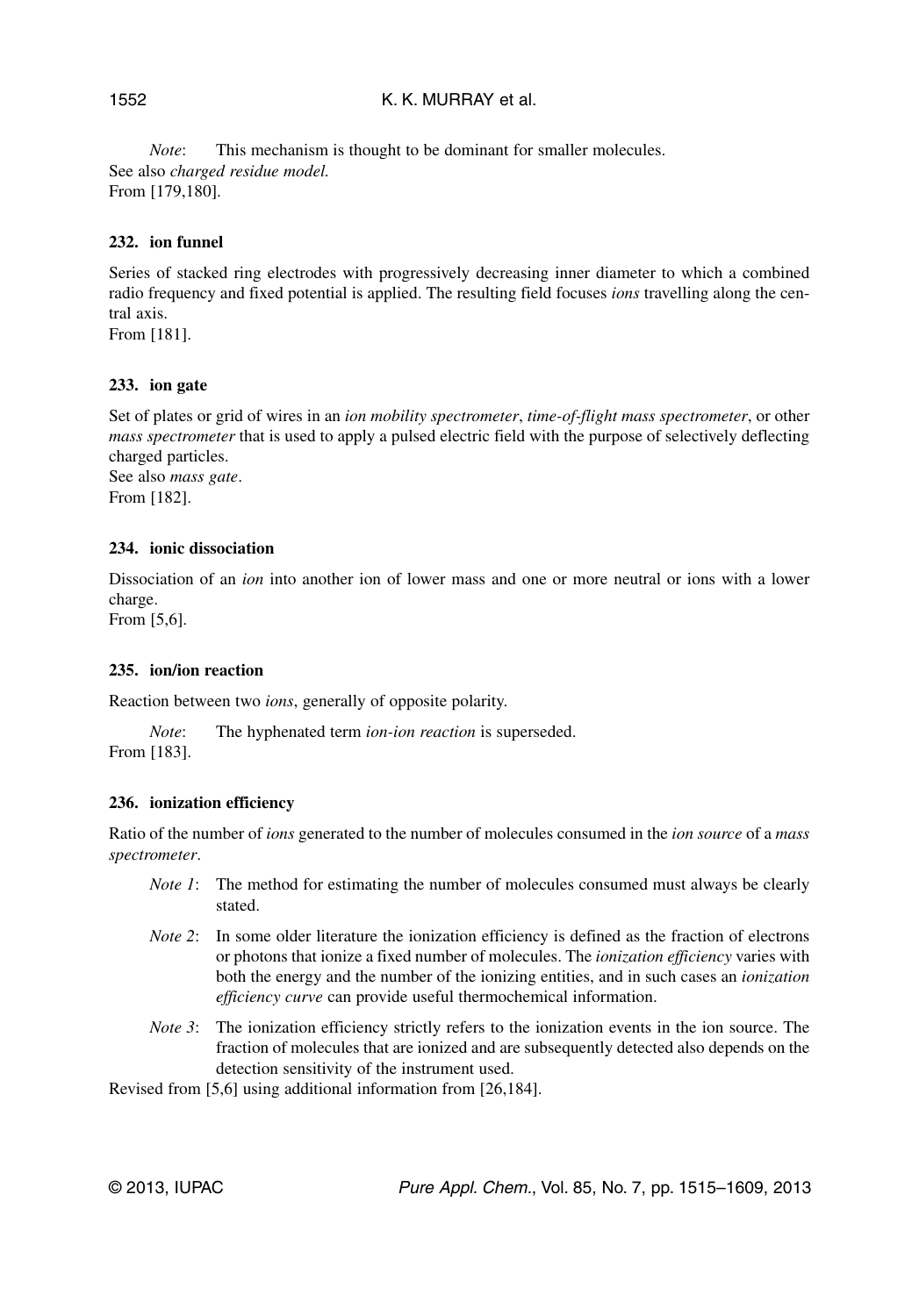### **237. ionization efficiency curve**

*Ionization efficiency* as a function of the energy of the electrons or photons used to produce ionization of a fixed number of molecules. From [5,6].

### **238. ionization energy,** *Ei*

Deprecated: ionization potential.

Minimum energy required to remove an electron from a neutral atom or molecule in its ground state.

- *Note 1*: *Adiabatic ionization* energy refers to the formation of the *molecular ion* in its ground vibrational state and *vertical ionization* energy applies to the transition to the molecular ion without change in geometry.
- *Note 2*: This quantity was formerly called *ionization potential*.
- *Note 3*: Second ionization energy is the energy required to remove the second electron from the singly charged *ion*.

From [5,6].

#### **239. ionization enhancement**

See *ion enhancement*.

### **240. ionization potential**

This term is deprecated. See *ionization energy*.

#### **241. ionization suppression**

See *ion suppression*.

#### **242. ionizing collision** (in mass spectrometry)

Reaction of an *ion* with a neutral in which one or more electrons are removed from either the *ion* or neutral to form free electrons.

- *Note 1*: This term has come to be used to describe collisions of fast-moving ions with a neutral in which the neutral is ionized with no change in the number of charges carried by the ion.
- *Note 2*: Care should be taken when this term is used to emphasize whether or not *charge stripping* of the ion has taken place.

See also *charge stripping reaction*. From [5,6].

#### **243. ion kinetic energy spectrum (IKES)**

Spectrum obtained when a beam of *ions* is separated according to the translational energy-to-charge ratios of the ions contained in it.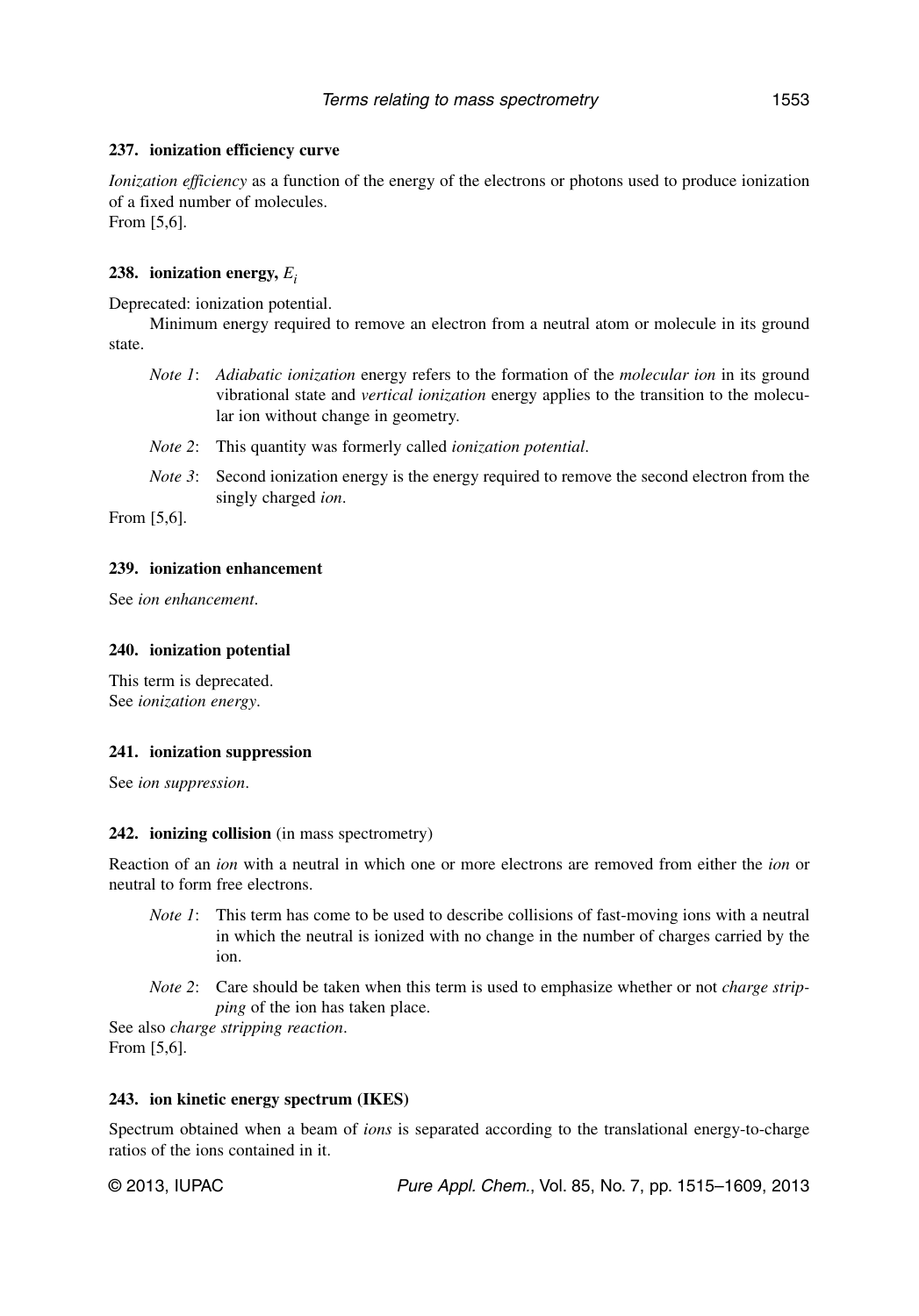- *Note 1*: A radial electric field (*E*) achieves separation of the various ionic species in this way.
- *Note 2*: In this context, kinetic energy is interpreted as translational, rather than vibrational or rotational kinetic energy.

See also *ion energy loss spectrum*, *mass-analyzed ion kinetic energy spectrometry* (*MIKES*)*.* From [5,6].

## **244. ion mobility spectrometry (IMS)**

Separation of *ions* according to their velocity through a *buffer gas* under the influence of an electric field.

From [185,186].

See also *high-field asymmetric waveform ion mobility spectrometry* (*FAIMS*)*.*

## **245. ion/molecule reaction**

*Ion/neutral reaction* in which the neutral is a molecule.

*Note*: The hyphenated formulation of this term, *ion-molecule reaction,* is deprecated; the hyphen suggests a reaction of a species that is both an ion and a molecule and is not the intended meaning.

See also *ion/neutral reaction*. From [5,6].

### **246. ion/neutral complex**

Weakly bound species formed from an *ion* and neutral.

- *Note 1*: In the context of some unimolecular ion dissociations, these complexes are particular types of transition states or local energy minima that lie between *precursor ions* and *product ions* on the reaction coordinate.
- *Note 2*: The hyphenated formulation of this term, *ion-neutral complex*, is deprecated; the hyphen suggests a reaction of a species that is both an ion and a molecule and is not the intended meaning.

See also *adduct ion.* From [187].

## **247. ion/neutral reaction**

Process wherein a ion interacts with a neutral reactant to produce either chemically different species or changes in the internal energy of one or both of the reactants. See also *ion/molecule reaction*. From [5,6].

## **248. ion/neutral exchange reaction**

Reaction of a gas-phase *ion* with a neutral to produce a different neutral and ion as the products. See also *ion/neutral reaction*. From [5,6].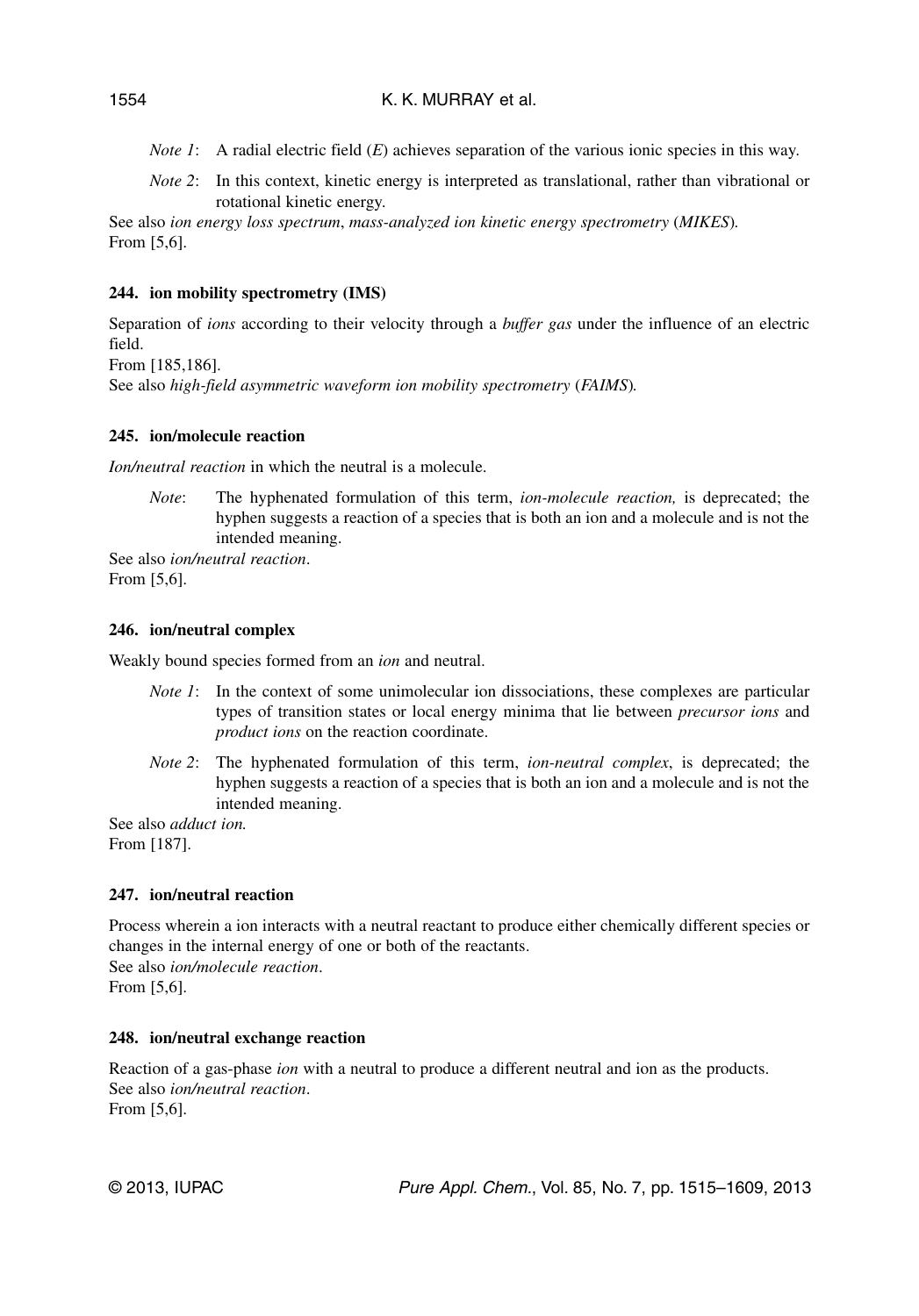### **249. ion optics**

Devices designed to control the formation, focusing, and deflection of charged particle beams in a vacuum under the influence of electric and magnetic fields. See also *mass spectrometer focusing system*. From [188].

### **250. ion pair formation** (in mass spectrometry)

Gas-phase reaction of a molecule to form both positive *ion* and negative ion fragments among the products.

From [5,6].

### **251. ion source**

Region in a *mass spectrometer* where gas-phase *ions* are produced. Revised from [6] using additional information from [189].

### **252. ion suppression ionization suppression**

Phenomenon in which the *ionization efficiency* of a species is lowered by the presence of a different species.

*Note*: The effect is most significant in *electrospray ionization* but is also observed in *atmospheric pressure chemical ionization* and to a lesser extent in other ionization methods. See also *ion enhancement*, *matrix effects.*

From [178].

#### **253. ion-to-photon detector**

Detector in which *ions* strike a *conversion dynode* to produce electrons that in turn strike a phosphor and the resulting photons are detected by a photomultiplier. See also *Daly detector.* From [190].

#### **254. ion trap (IT)**

Device for spatially confining *ions* using electric and magnetic fields alone or in combination. Revised from [5,6] using additional information from [15,191].

#### 255. **isobar** (in mass spectrometry)

Atomic or molecular species with the same *nominal mass* but different *exact masses*.

- *Note 1*: In the case of atoms, this is equivalent to different nuclides of equal *mass number*.
- *Note 2*: *Isobaric ions* are *isobars* that all carry an electric charge.
- *Note 3*: This term is used in meteorology to denote lines connecting points of equal atmospheric pressure.

Revised from [6].

© 2013, IUPAC **Pure Appl. Chem., Vol. 85, No. 7, pp. 1515–1609**, 2013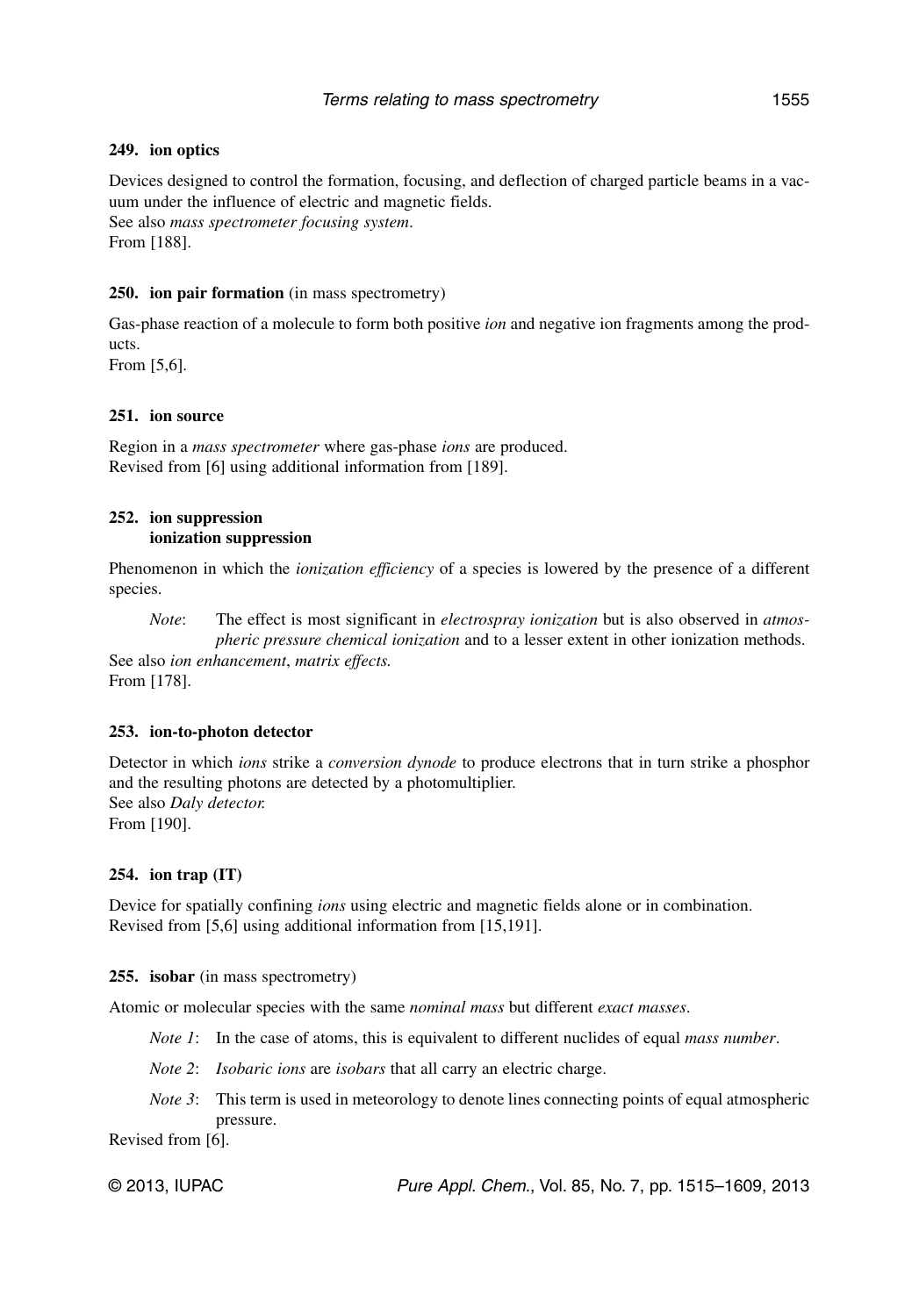## 1556

## **256. isobaric ion**

See *isobar* (*in mass spectrometry*)*.*

## **257. isobaric tag for relative and absolute quantitation (iTRAQ)**

Chemical labeling reagents used for relative or absolute quantitation in proteomics, based on covalent labeling of the N-terminus and side-chain amines of peptides from protein digestions with tags of varying mass.

From [192,193].

## **258. isotope cluster**

Group of peaks representing *ions* of the same elemental composition, but different isotopic compositions. See also *isotope pattern*. From [24].

## **259. isotope coded affinity tag (ICAT)**

Chemical labeling reagents used for relative quantitation in proteomics, consisting of a reactive group capable of labeling a defined amino acid side-chain, an isotopically coded linker, and a tag for the affinity isolation of labeled proteins and peptides. From [194].

## **260. isotope delta**

See *relative isotope-ratio difference*.

## **261. isotope dilution mass spectrometry (IDMS)**

Quantitative *mass spectrometry* technique in which an isotopically enriched compound is used as a *surrogate internal standard*. From [195].

#### **262. isotope–number ratio**

See *isotope ratio.*

## **263. isotope pattern**

Set of peaks related to *ions* with the same chemical formula but containing different isotopes that has a particular pattern associated with the relative abundance of the isotopes. See also *isotope cluster*. From [5,6].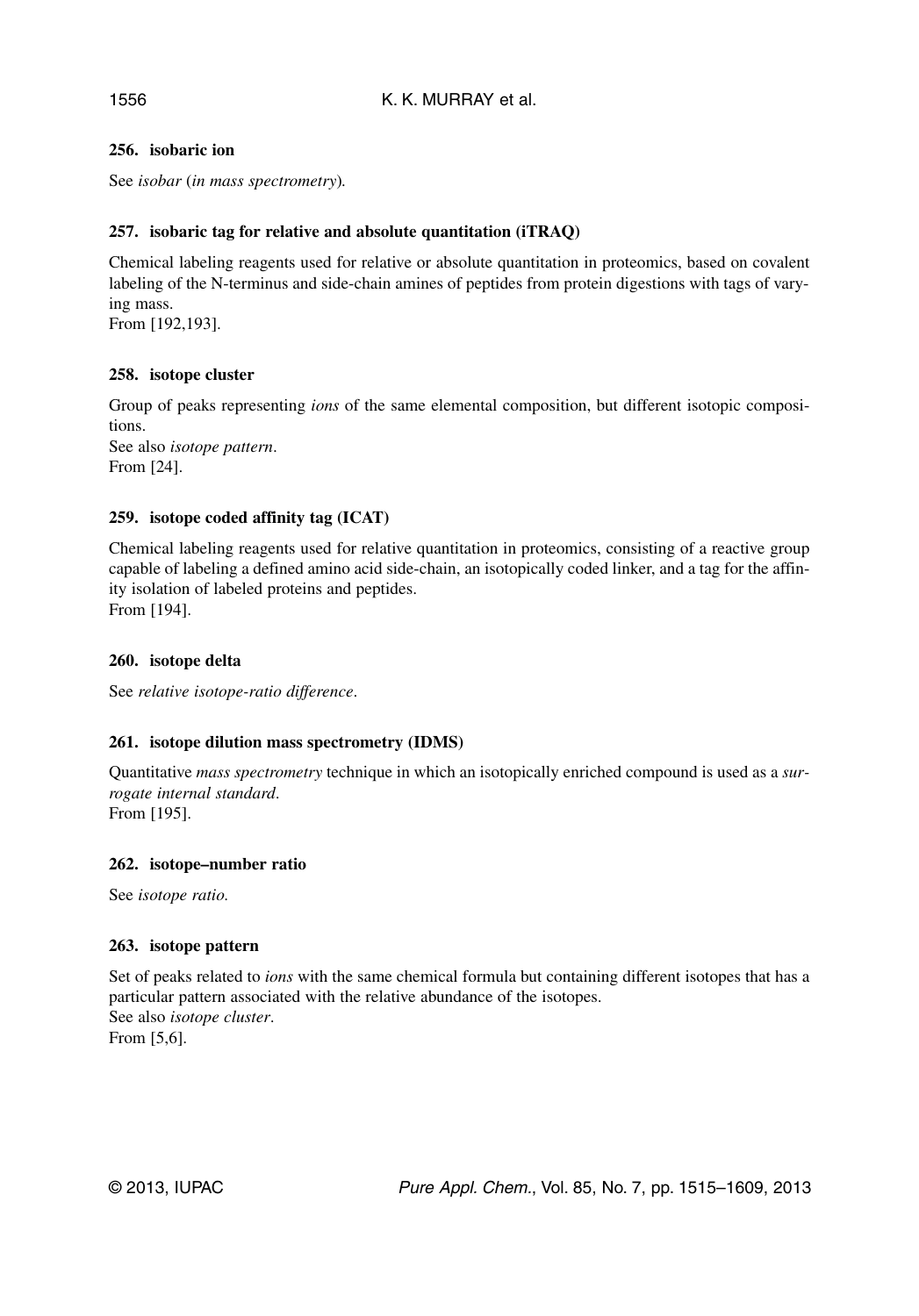#### **264. isotope ratio,** *R* **isotope–number ratio**

Ratio of the number of atoms of one isotope to the number of atoms of another isotope of the same chemical element in the same system.

*Note*: Usually the minor, less abundant isotope to the major, most abundant isotope, for example,  ${}^{13}C/{}^{12}C$ .

From [196,197].

### **265. isotope ratio mass spectrometry (IRMS) stable isotope mass spectrometry**

Measurement and study of the relative abundances of the different isotopes of an element in a material using a *mass spectrometer*.

From [198].

#### **266. isotopically enriched ion**

*Ion* enriched in an isotope in which the abundance of the particular nuclide is increased above the abundance at which it occurs in a reference, usually a naturally occurring sample. From [5,6].

### **267. isotopic ion**

Any *ion* containing one or more of the less abundant naturally occurring isotopes of the elements that make up its structure.

*Note*: For example, CH<sub>2</sub>D<sup>+</sup>. From [5,6].

#### **268. isotopic scrambling**

Complete random mixing of isotopes between specified positions in an *ion* or neutral to achieve an equilibrium distribution of isotopes.

*Note*: In *mass spectrometry*, this term usually refers to the random mixing of isotopes in isolated ions that were formed with a fixed isotopic composition.

See also *partial isotopic scrambling*. From [5,6].

#### **269. isotopolog ions**

*Ions* that differ only in the isotopic composition of one or more of the constituent atoms.

*Note 1*: For example,  $CH_4^{\dagger*}$  and  $CH_3D^{\dagger*}$  or  ${}^{10}BF_3^{\dagger*}$  and  ${}^{11}BF_3^{\dagger*}$ , or the ions forming an *isotope cluster* corresponding to the *natural isotopic abundances* of the constituent atoms.

*Note 2*: Isotopolog is an abbreviation of isotopic homolog.

From [6,10].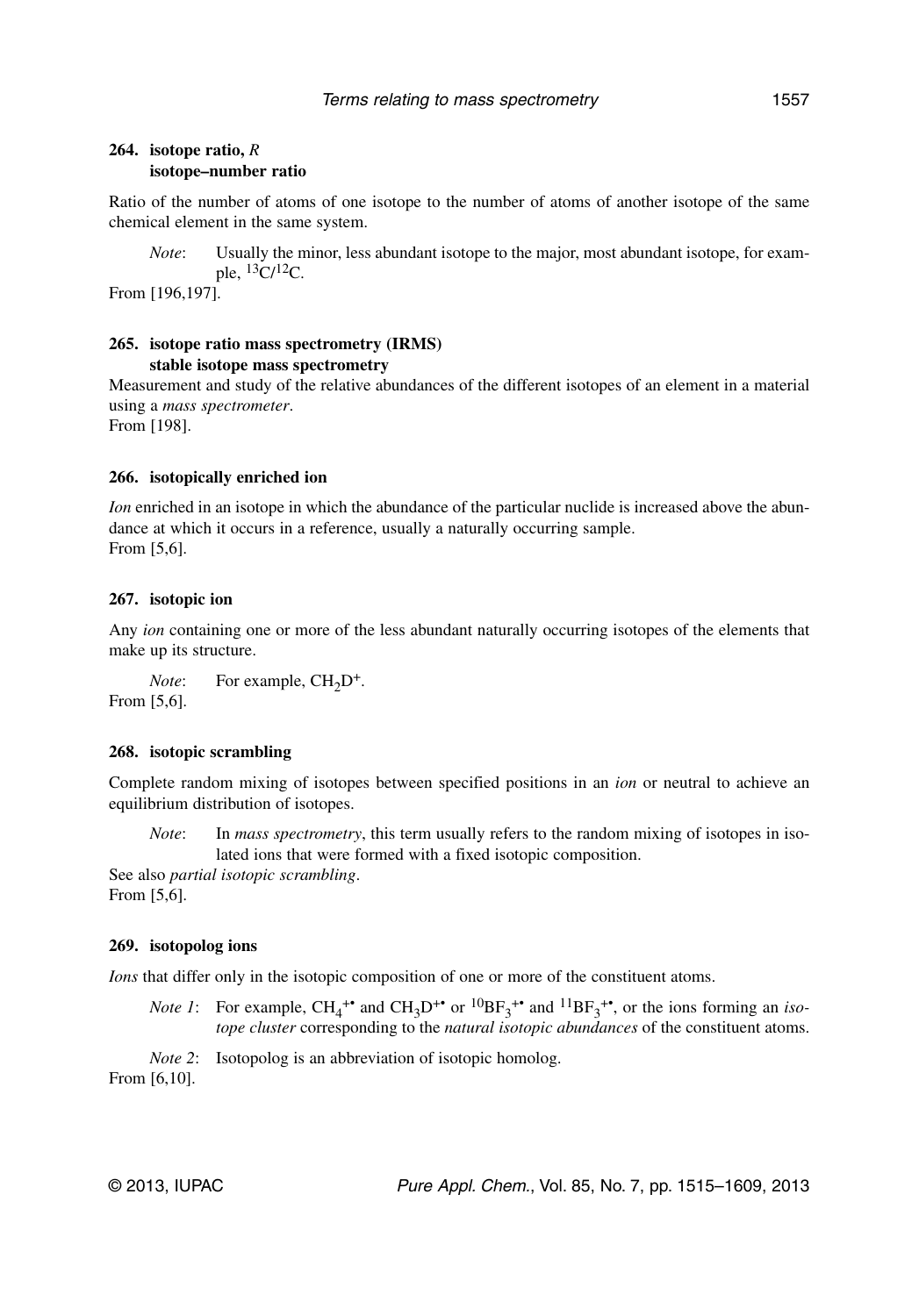## **270. isotopomeric ion**

Isomeric *ions* having the same numbers of each isotopic atom but differing in their positions within the ion.

*Note 1*: Examples are  $D_2C=CH_2^{++}$  and  $HDC=CHD^{++}$ .

*Note 2*: Isotopomeric ions can be either configurational isomers in which two atomic isotopes exchange positions or isotopic stereoisomers.

*Note 3*: Isotopomer is an abbreviation of isotopic isomer.

From [6,10].

## **271. jet separator**

Gas chromatograph-to-*mass spectrometer* interface where the gas chromatography effluent expands into a lower-pressure region and then through a downstream orifice. The low mass carrier gas molecules diffuse from the jet axis, leaving the sample stream enriched in the heavier analyte molecules. See also *momentum separator*. From [199,200].

## **272. kinetic energy release (KER)**

Translational energy of fragments resulting from dissociation of a *metastable ion* measured relative to the center-of-mass.

*Note*: In this context, kinetic energy is interpreted as translational, rather than vibrational or rotational, kinetic energy.

See also *kinetic energy release distribution* (*KERD*)*.* From [201].

## **273. kinetic energy release distribution (KERD)**

Distribution of values of translational energies in the center-of-mass reference for an ensemble of *metastable ions* undergoing a specific dissociation reaction.

*Note*: In this context, kinetic energy is interpreted as translational, rather than vibrational or rotational, kinetic energy.

See also *mass-analyzed ion kinetic energy spectrometry* (*MIKES*)*.* From [201].

## **274. kinetic method**

Method for the determination of *ion* thermodynamic quantities by a procedure in which the relative probabilities of competing *ionic dissociations* are measured via the relative abundances of the reaction products.

*Note*: The extended kinetic method takes the associated entropy changes into account. Revised from [6].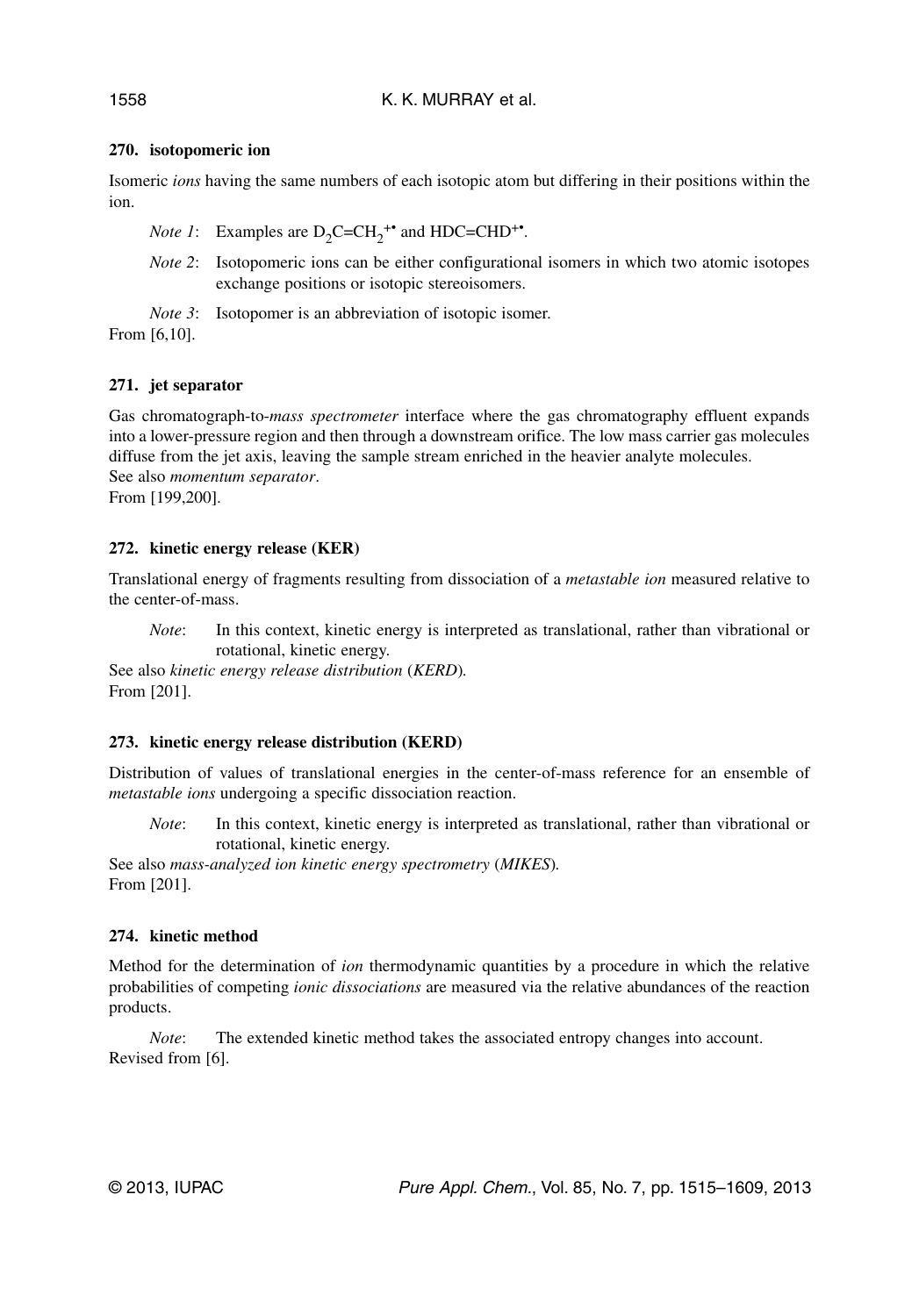## **275. kinetic shift**

Excess energy above the thermochemical threshold required to observe dissociation of a *precursor ion* within the timeframe of a particular *mass spectrometry* experiment.

*Note*: Kinetic shifts are important when thermochemical quantities are deduced from *appearance energy* measurements.

From [202].

### **276. Kingdon trap**

*Ion* trapping device that consists of an outer barrel-like electrode and a coaxial inner spindle-like electrode that form an electrostatic field with a quadro-logarithmic potential distribution.

- *Note 1*: The frequency of harmonic oscillations of the orbitally trapped ions along the axis of the electrostatic field is independent of the ion velocity and is inversely proportional to the square root of *m/z* so that the trap can be operated as a mass analyzer using *image current detection* and Fourier transformation of the time domain signal.
- *Note 2*: The trademarked term *Orbitrap* has been used to describe a Kingdon trap used as a *mass spectrometer*.

From [203].

### **277. label-free quantitation**

Method for determining the concentration of proteins through a combination of protein digestion and *liquid chromatography-mass spectrometry* (*LC-MS*) without relying on stable isotope labeling. Protein quantification is achieved by measuring the signal intensity of peptide ions corresponding to a protein or by counting and comparing the number of fragment *mass spectra* identifying peptides of a given protein.

From [204].

#### **278. laser ablation**

Removal of material from a solid or liquid sample using energy delivered by a short laser pulse to form gas-phase species and particles. See also *laser desorption*.

From [205].

#### **279. laser desorption (LD)**

Formation of gas-phase species from a solid or liquid sample surface upon activation using a short pulse of photons from a laser. See also *laser ablation*. From [206].

#### **280. laser desorption ionization (LDI)**

Formation of gas-phase *ions* by the interaction of a laser with a solid or liquid material. See also *matrix-assisted laser desorption/ionization*. From [207].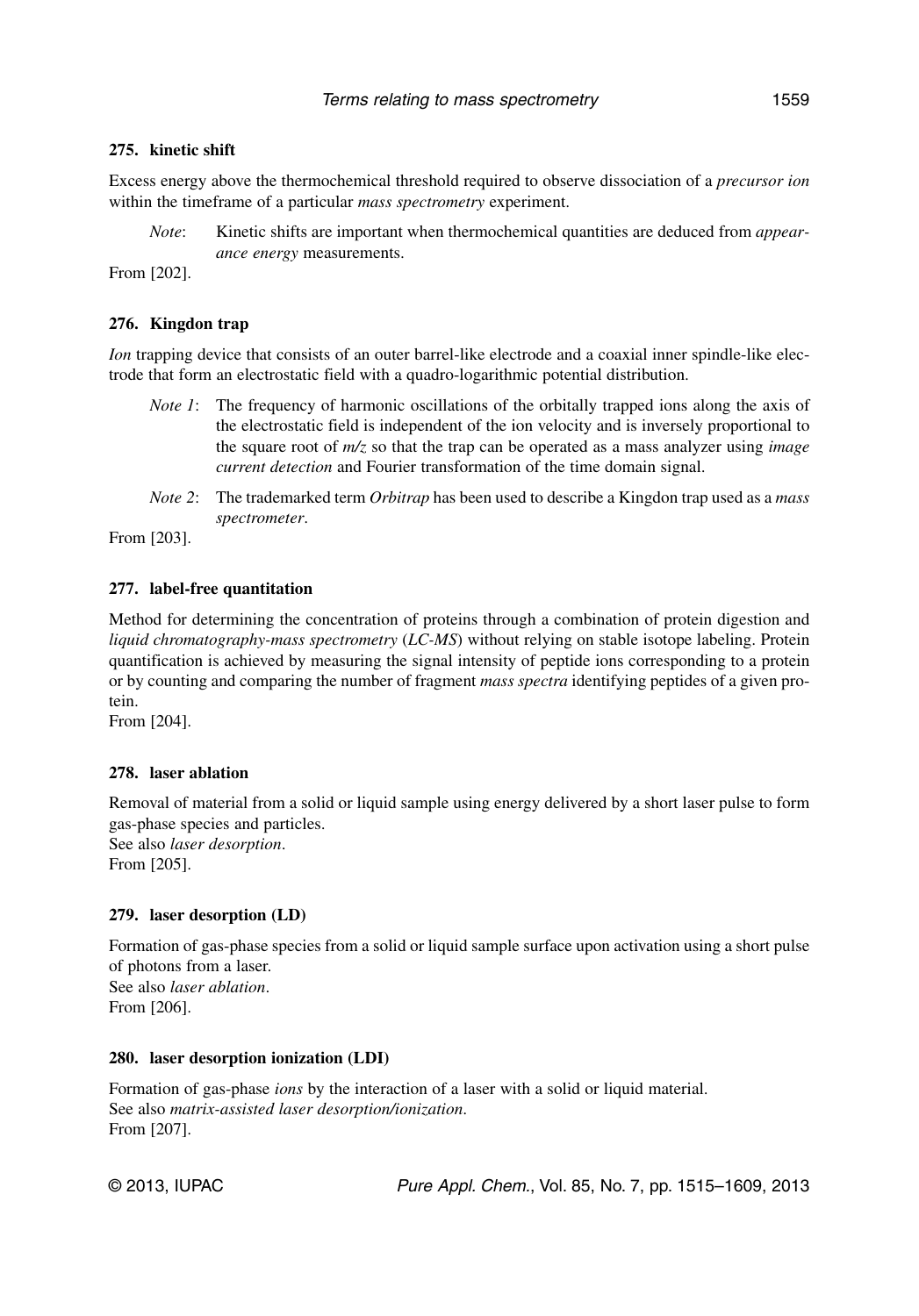### K. K. MURRAY et al.

## **281. laser ionization (LI)**

Formation of *ions* through the interaction of photons from a laser with solid or liquid materials or with gas-phase atoms or molecules.

See also *laser desorption ionization* (*LDI*), *photoionization*. From [5,6].

### **282. laser microprobe mass spectrometry (LMMS)**

*Laser desorption ionization mass spectrometry*, particularly emphasizing spatially resolved composition information. From [208].

### **283. linear ion trap (LIT)**

Two-dimensional *Paul ion trap* in which *ions* are confined in the axial dimension by means of a static electric potential. From [209].

### **284. linked scan**

Scan in a *tandem mass spectrometer* with two or more *m/z* analyzers or in a *sector mass spectrometer* that incorporates at least one *magnetic sector* and one *electric sector*. The analyzers and/or other electric fields are scanned simultaneously so as to preserve a predetermined relationship between scan parameters to produce a *product ion spectrum*, *precursor ion spectrum*, *constant neutral loss spectrum*, or *constant neutral mass gain spectrum*.

From [5,6].

#### **285. liquid chromatography-mass spectrometry (LC-MS) liquid chromatography/mass spectrometry (LC/MS)**

Technique by which a mixture of analytes is separated into individual components by liquid chromatography (typically high-performance liquid chromatography), followed by detection with a *mass spectrometer*.

*Note*: Either a hyphen or slash can be used to indicate combined instruments. From [210,211].

#### **286. liquid ion evaporation**

*Spray ionization* interface in which droplets are dispersed from a pneumatic nebulizer toward a high potential electrode that produces a static charge on the droplets leading to *ion* formation after solvent evaporation.

From [94].

#### **287. liquid junction interface**

Means of coupling capillary electrophoresis to a *mass spectrometer* in which a liquid reservoir surrounds the separation capillary and transfer capillary to the mass spectrometer and provides electric contact for the capillary electrophoresis. From [212,213].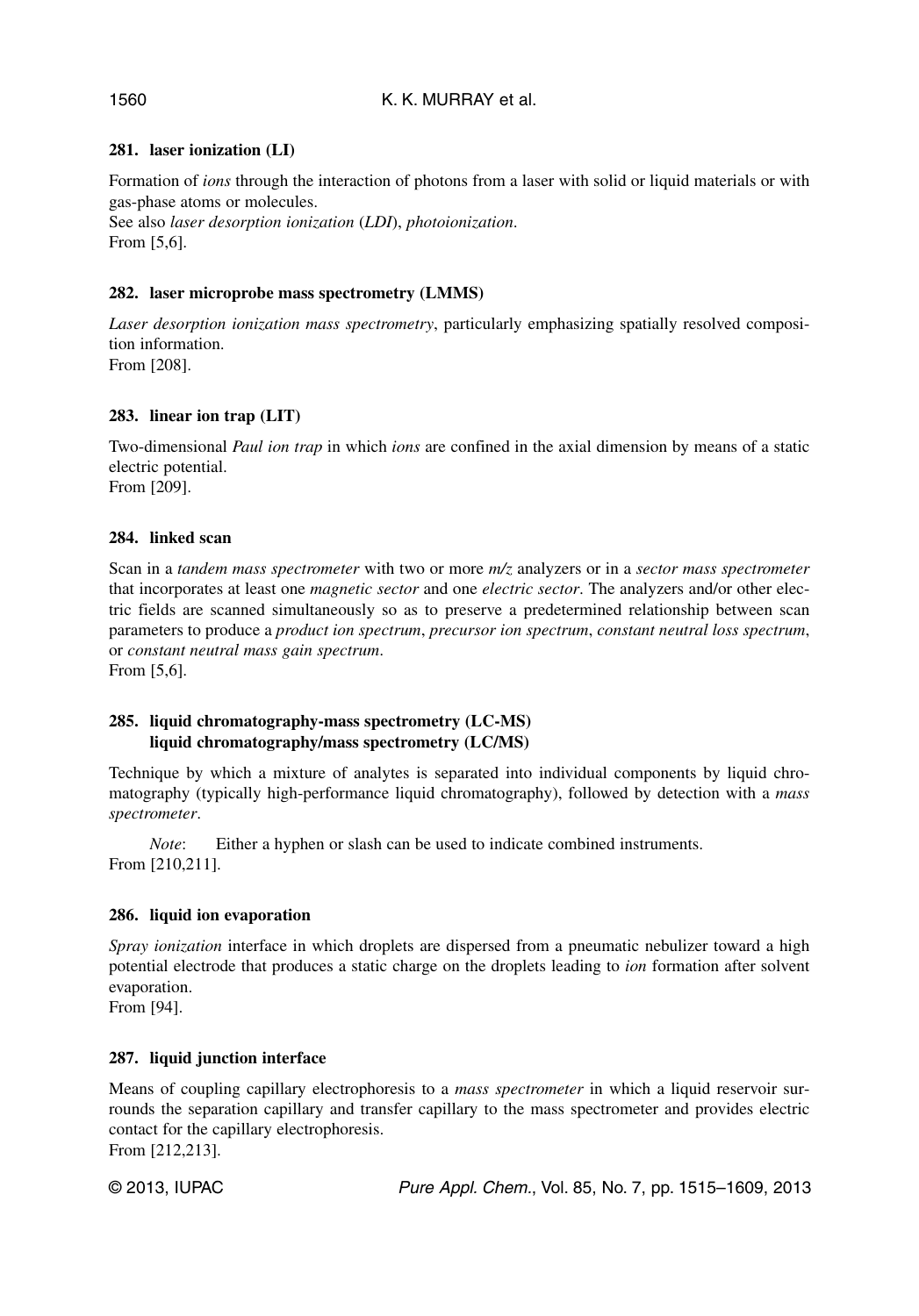#### **288. liquid secondary ionization (LSI)**

Ionization of any species by the interaction of a focused beam of *ions* or atoms with a sample that is dissolved in a solvent matrix. See also *fast atom bombardment ionization* (*FAB*).

From [214].

#### **289. liquid sheath**

Flow of make-up liquid in a *sheath flow interface*. From [215–217].

#### **290. lock mass**

Mass of an *ion* of known *m/z* value, derived from a suitable standard compound introduced into an *ion source* together with the sample to be analyzed, which permits real-time recalibration by correction of *m/z* shifts arising from instrumental drift. From [218].

#### **291. low-energy collision-induced dissociation**

*Collision-induced dissociation* process wherein the *precursor ion* has laboratory-frame translational energy lower than a given value, often taken to be 1 keV.

*Note*: This process can be carried out under single collision conditions but typically requires multiple collisions and the *collisional excitation* is cumulative. See also *high-energy collision-induced dissociation*.

From [219].

#### **292. lyonium ion**

Cation produced by addition of a *hydron* to a solvent molecule.

*Note*: For example,  $CH_3OH_2^+$  and  $CH_3OHD^+$  are both lyonium ions of methanol. See also *onium compounds*. From [6].

# **293. magnetic deflection**

Deflection of an *ion* beam as a result of the motion of the ions in a magnetic field.

*Note 1*: An example is a *magnetic sector*.

*Note 2*: Generally, the direction of deflection of the ions is perpendicular to both the direction of the magnetic field and to that of the ion beam.

From [5,6].

#### **294. magnetic field scan**

Method of producing a mass spectrum from a mono-energetic *ion* beam by varying the strength of the magnetic field in a *sector mass spectrometer*.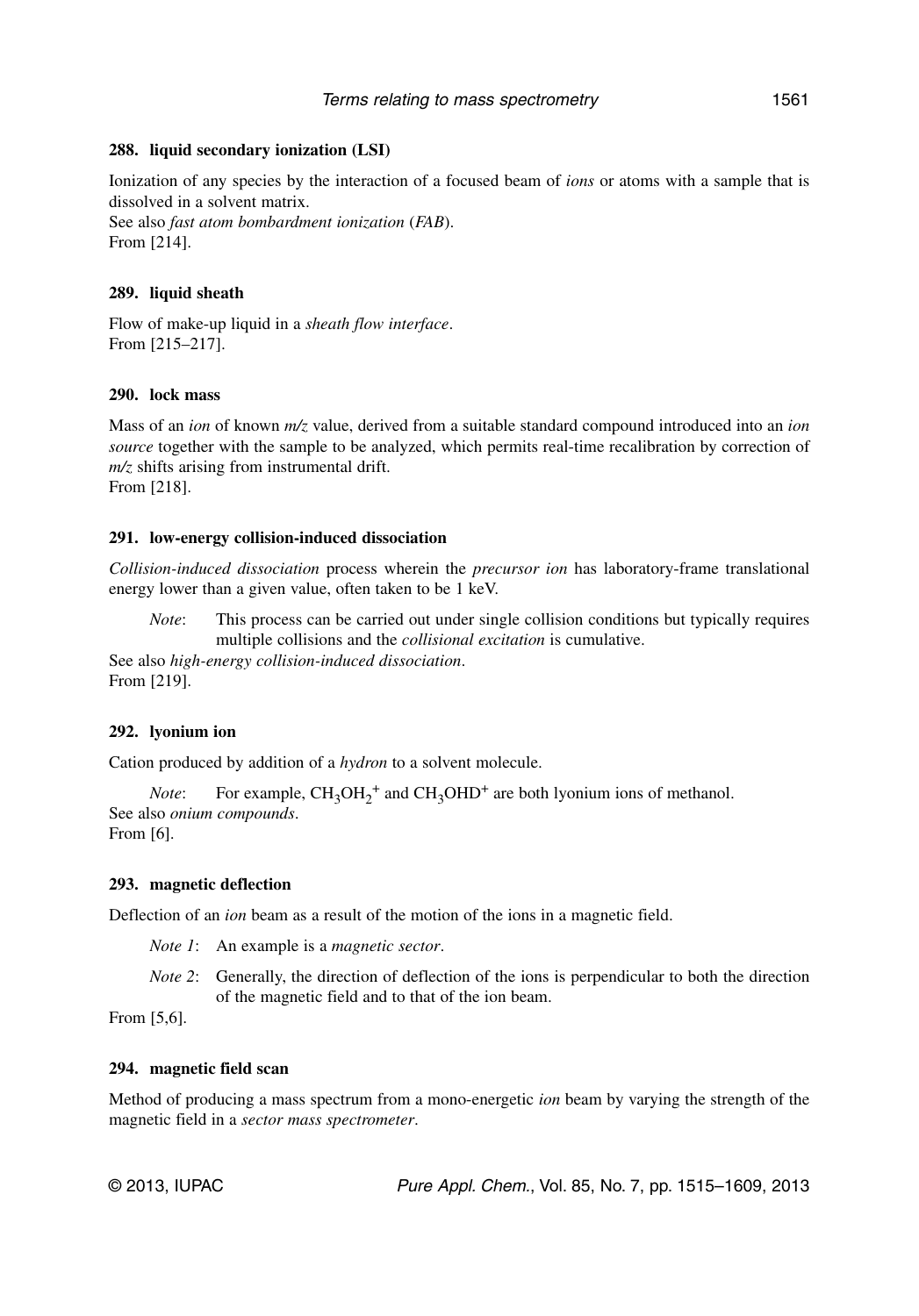### K. K. MURRAY et al.

- *Note 1*: The magnetic field scan is sometimes called B-scan, but this is a misnomer since the symbol *B* denotes the magnetic flux density. The magnetic field strength *H* in a vacuum is defined in SI units as  $H = (1/\mu_0) B - M$  where  $\mu_0$  is the magnetic constant or permeability of the vacuum and *M* the magnetization. *B* is often wrongly referred to as "magnetic field strength."
- *Note 2*: A sector magnetic field produces a momentum/charge spectrum of an ion beam, but if all ions have the same translational energy this is equivalent to a mass spectrum. The force *F* on a particle with charge *q* and velocity *v* is  $F = q(v \times B)$ .

From [5,6].

## **295. magnetic sector**

Device that produces a magnetic field perpendicular to a charged particle beam that deflects the beam to an extent that is proportional to the ratio of particle momentum and charge.

*Note*: For a mono-energetic beam, the deflection is proportional to  $m/z$ . From [5].

## **296. magnetron motion**

Slow rotation of the center of *cyclotron motion* around the central axis of a *Penning ion trap* that results from a drift of the cyclotron centre along the electric equipotential lines perpendicular to the magnetic field direction.

*Note*: The characteristic frequency of this motion is called the magnetron frequency. From [220,221].

## **297. make-up liquid**

Solvent that is mixed with the sample flow in a liquid introduction *mass spectrometry* interface in order to adjust the flow rate or solvent characteristics of the system, for example, to promote *ionization efficiency.*

From [217].

## **298. mass analysis**

Process by which a mixture of ionic or neutral species is identified according to their *m/z* values (*ions*), or their aggregate atomic masses (neutrals), and their relative abundances. The analysis may be qualitative and/or quantitative.

From [5,6].

## **299. mass-analyzed ion kinetic energy spectrometry (MIKES)**

Deprecated: direct analysis of daughter ions (DADI).

Procedure by which translational energy spectra are obtained from a *sector mass spectrometer* that incorporates at least one *magnetic sector* plus one *electric sector* in *reverse geometry* (a magnetic sector followed by an electric sector).

*Note 1*: In this context, kinetic energy is interpreted as translational rather than vibrational or rotational kinetic energy.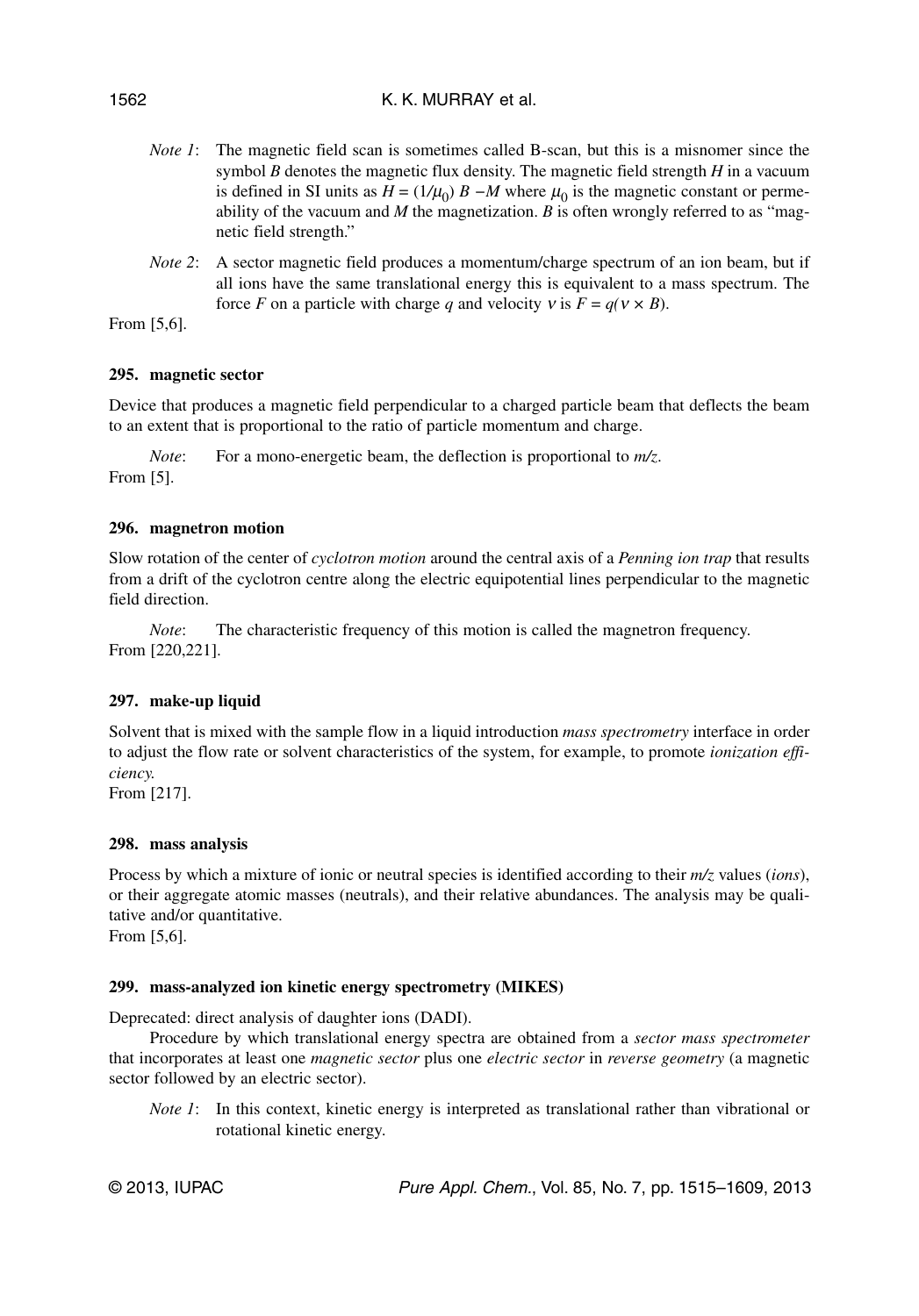*Note 2*: The *accelerating potential*, *V*, and the magnetic flux density, *B*, are set at fixed values to *m/z* select the precursor *ions*, which are then allowed to dissociate or to react in a *field-free region* between the two sectors. The translational energy-to-charge ratios of the various *product ions* are analyzed by scanning the electric sector field *E*. The width of a product ion spectral peak is related to the *kinetic energy release distribution* for the dissociation process.

From [222].

#### **300. mass calibration**

Means of determining *m/z* values of *ions* from experimentally detected signals using a theoretical or empirical relational equation.

*Note*: Most commonly this is accomplished using a computer-based data system and a calibration file obtained from a *mass spectrum* of a compound that produces ions of known *m/z* values.

From [223].

#### **301. mass chromatogram**

See *extracted ion chromatogram.*

**302. mass defect** (in mass spectrometry)

Deprecated: mass excess.

Difference between the nominal *mass* and the *monoisotopic mass* of an atom, molecule, or *ion*.

*Note*: *Mass defect* can be a positive or negative value dependent upon the elemental composition.

From [224].

#### **303. mass discrimination**

Differences in overall detection sensitivities for ions of different *m/z* values in a mass spectrum, caused by variations in *ionization efficiency*, *transmission efficiency* through the interface between the ion source and the analyzer vacuum system, analyzer, and detector response. From [225].

#### **304. mass excess**

This term is deprecated. See *mass defect*.

#### **305. mass fragmentography**

This term is deprecated. See *selected ion monitoring*.

#### **306. mass gate**

*Ion gate* used to transmit *ions* in a given *m/z* range.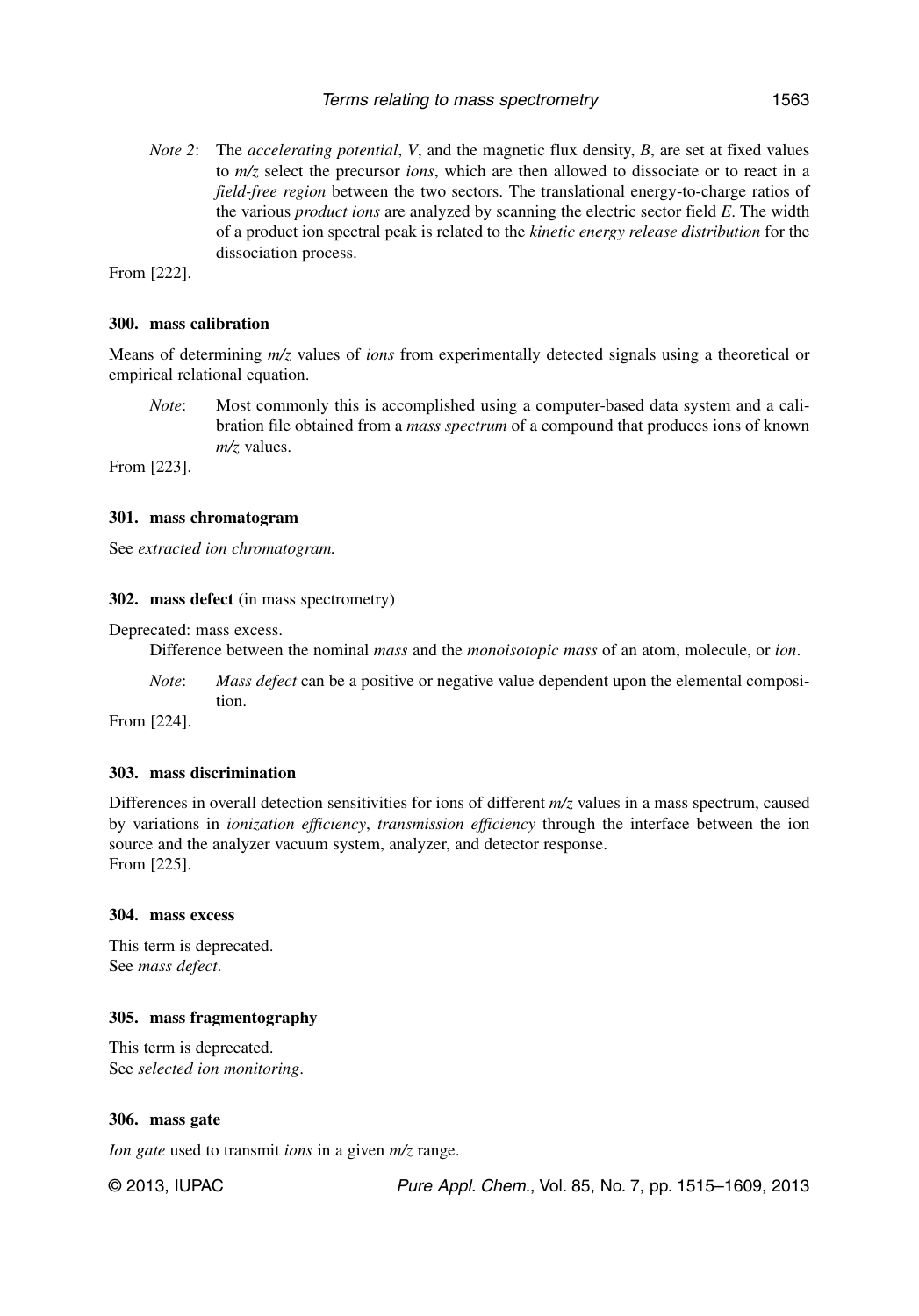See also *ion gate*. From [226].

### **307. mass limit**

Value of *m/z* above or below which *ions* cannot be detected in a *mass spectrometer*. From [227].

### **308. mass mapping**

See *peptide mass fingerprinting*.

### **309. mass number,** *A*

Sum of the numbers of protons and neutrons in an atom, molecule, or *ion*.

*Note*: When expressed as a mass in *daltons*, *mass number* is equivalent to *nominal mass*. From [5,6].

### **310. mass peak**

**peak** (in mass spectrometry)

Localized region of relatively intense detector response in a *mass spectrum* when *ions* of a specified *m/z* are detected. If *resolving power* is insufficient two or more components of similar *m/z* may contribute to one unresolved mass peak.

- *Note 1*: Although mass peaks are often associated with particular *ions*, the terms *peak* and *ion* should not be used interchangeably.
- *Note 2*: Care should be used to distinguish *mass spectrum peaks* from chromatographic peaks in *GC-MS* and *LC-MS*.

Revised from [5,6].

#### **311. mass range**

Range of mass over which a *mass spectrometer* can detect *ions* or is operated to record a *mass spectrum*.

*Note*: When indicating a range of  $m/z$  instead of mass, this should be specified explicitly. From [6].

#### **312. mass resolution**

See *resolution* (*in mass spectrometry*)*.*

## **313. mass resolving power**

See *resolving power* (*in mass spectrometry*)*.*

#### 1564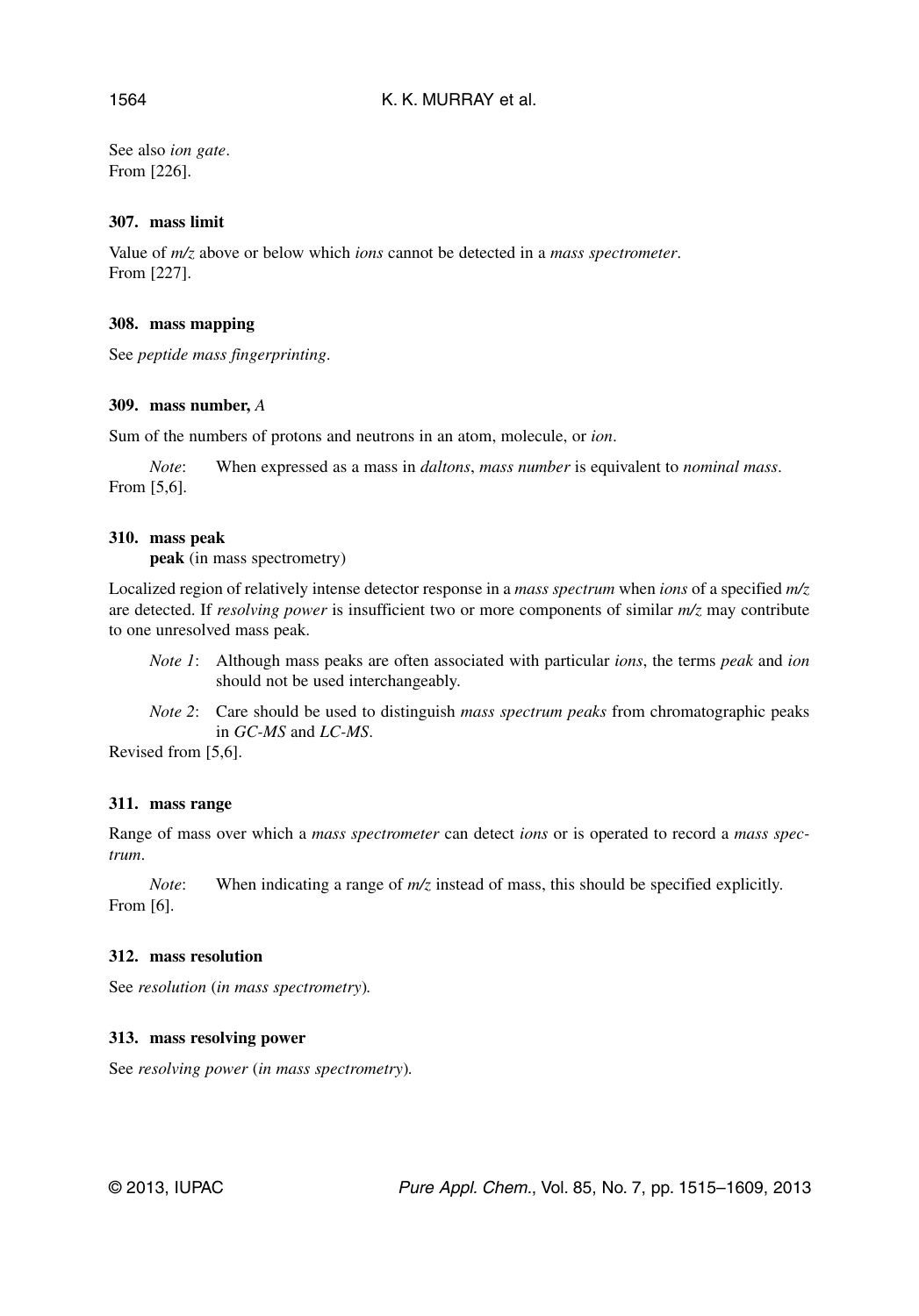### **314. mass selective axial ejection**

Use of *mass selective instability* to eject *ions* of selected *m/z* values from an *ion trap* along the trap axis. From [228].

## **315. mass selective instability (MSI)**

Unstable trajectories in an ion trap for *ions* within a particular range of *m/z* values caused by an appropriate combination of oscillating electric fields. See also *mass selective axial ejection.* From [229].

### **316. mass spectral library**

Collection of *mass spectra* of different compounds, usually represented as arrays of signal intensity vs. the *m/z* values. From [230].

### **317. mass spectrograph**

*Mass spectrometer* in which the *ions* are directed onto a *focal plane detector* such as a photographic plate.

From [5,6].

### **318. mass spectrometer**

Instrument that measures the *m/z* values and abundances of gas-phase *ions*. From [5,6].

#### **319. mass spectrometer focusing system** (deflection system)

This term is obsolete.

Assembly in a *sector mass spectrometer* permitting the separation of *ions* according to their ratios of mass-to-charge. See also *ion optics*.

From [6].

#### **320. mass spectrometry**

Obsolete: mass spectroscopy

Study of matter through the formation of gas-phase *ions* that are characterized using *mass spectrometers* by their mass, charge, structure, and/or physico-chemical properties.

- *Note 1*: The term is a misnomer because it is  $m/z$  rather than mass that is the independent variable in a *mass spectrum*.
- *Note 2*: *Mass spectroscopy* is an obsolete synonym for *mass spectrometry* that should not be used to avoid confusion with spectroscopies in which the measured quantity is the absorption or emission of electromagnetic radiation.

From [5,6].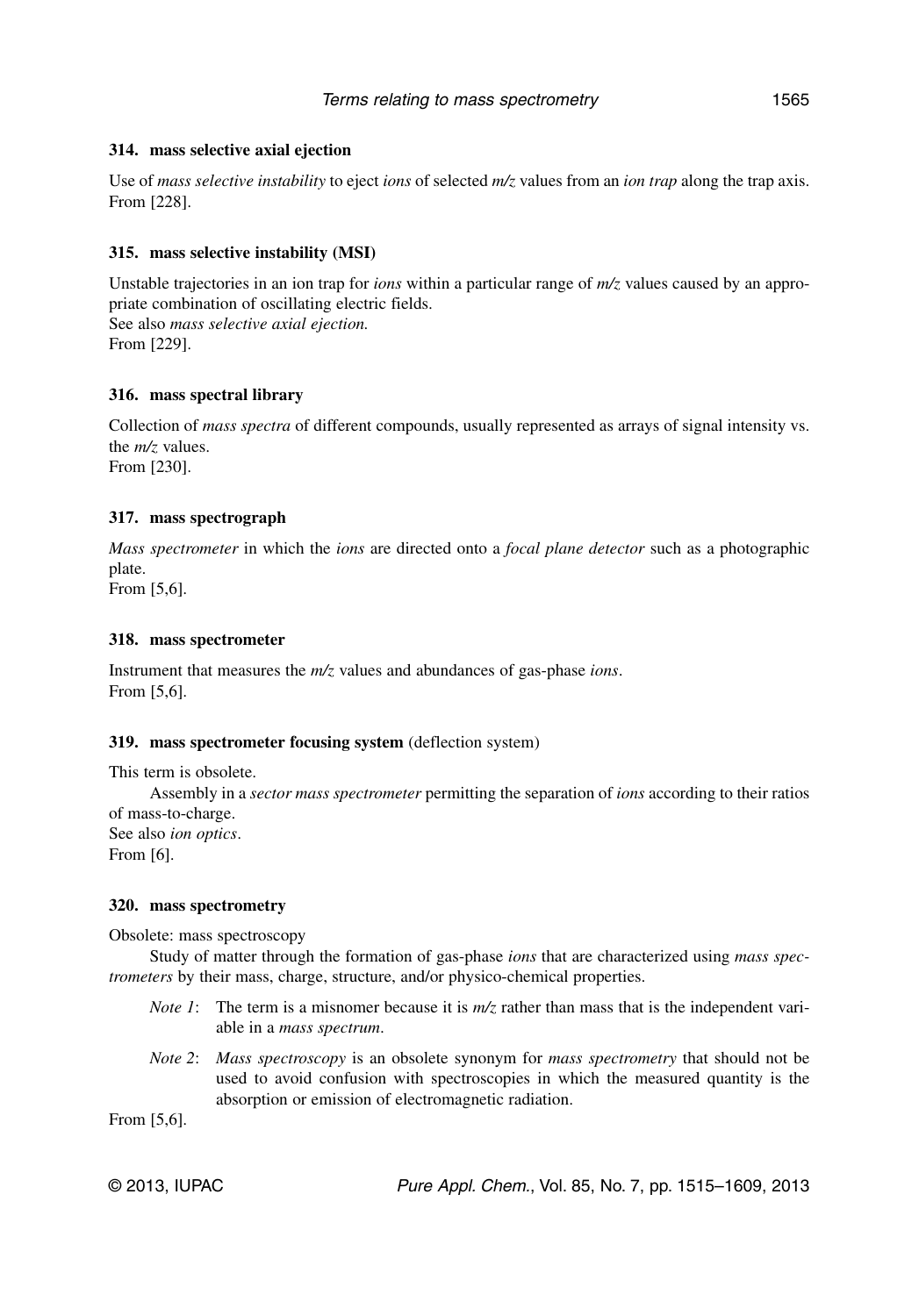### **321. mass spectrometry/mass spectrometry (MS/MS) tandem mass spectrometry**

Acquisition and study of the spectra of the *product ions* or *precursor ions* of *m/z* selected *ions*, or of precursor ions of a selected neutral mass loss.

*Note*: *MS/MS* can be accomplished using instruments incorporating more than one analyzer (*tandem mass spectrometry in space*) or in trap instruments (*tandem mass spectrometry in time*).

From [5].

### **322. mass spectroscopy**

This term is obsolete. See *mass spectrometry.*

### **323. mass spectrum**

Plot of the relative abundances of *ions* forming a beam or other collection as a function of their *m/z* values.

*Note*: The term is a misnomer because it is  $m/z$  rather than mass that is the independent variable in a *mass spectrum*.

From [5,6].

## **324. mass-to-charge ratio**

This term is deprecated. The term "ratio of mass to charge" should be used for the quantity expressed in kg  $C^{-1}$  in SI units. See *m/z*.

### **325. Mathieu stability diagram stability diagram**

Graphical representation expressed in terms of dimensionless reduced coordinates that describes the stability or instability of charged particle motion in a *transmission quadrupole mass spectrometer* or *Paul ion trap*, based on an appropriate form of the Mathieu differential equation. From [231].

#### **326. matrix-assisted laser desorption/ionization (MALDI)**

Formation of gas-phase *ions* from molecules present in a solid or liquid matrix that is irradiated with a laser. The matrix is a material that absorbs the laser energy and promotes ionization. From [232].

## **327. matrix effects**

In quantitative analysis, especially with *atmospheric pressure ionization* techniques, matrix components co-extracted and co-eluting with the analytes can alter the *ionization efficiency* resulting in poor ana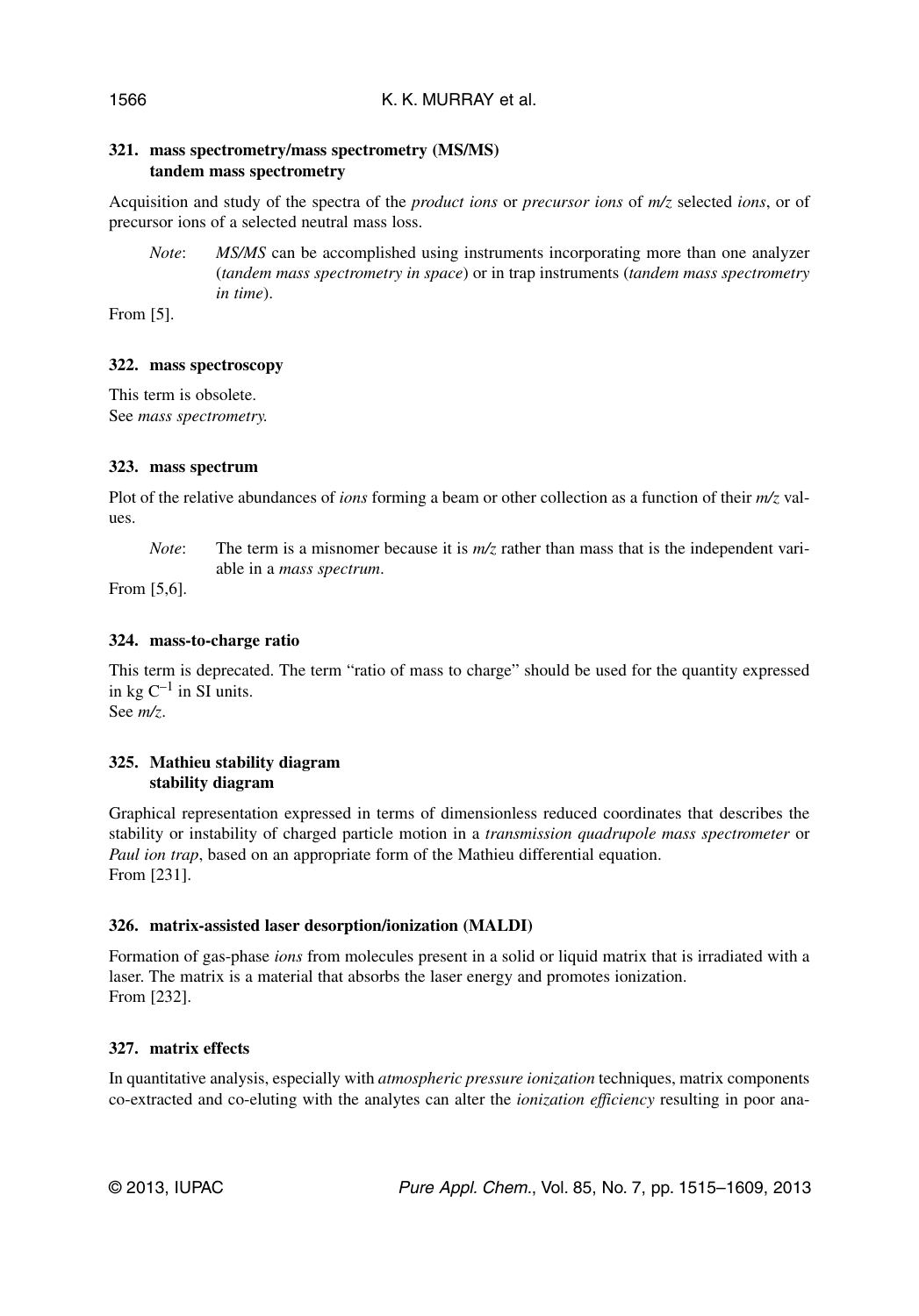lytical accuracy, linearity, and reproducibility. These effects can be either *ionization suppression* or *ionization enhancement.* From [233].

### **328. Mattauch–Herzog geometry**

Arrangement for a *double-focusing mass spectrograph* in which a deflection of  $\pi/(4\sqrt{2})$  rad in a radial *electrostatic energy analyzer* is followed by a magnetic deflection of π/2 rad. See also *Nier–Johnson geometry*. From [5,6].

### **329. McLafferty rearrangement**

Rearrangement reaction involving transfer of a hydrogen atom via a six-member transition state to the formal radical/charge site from a carbon atom four atoms distant from the charge/radical site (the γ-carbon); subsequent rearrangement of electron density can lead to expulsion of an olefin molecule.

*Note*: Originally applied to ketone molecular *ions* where the charge/radical site is the carbonyl oxygen, but is now more widely applied.

Revised from [5,6].

### **330. membrane inlet mass spectrometry**

See *membrane introduction mass spectrometry* (*MIMS*).

#### **331. membrane interface mass spectrometry**

See *membrane introduction mass spectrometry* (*MIMS*).

### **332. membrane introduction mass spectrometry (MIMS) membrane inlet mass spectrometry membrane interface mass spectrometry**

*Mass spectrometry* measurement that uses a semi-permeable membrane separator that permits the passage of analytes directly from solutions or ambient air to the *mass spectrometer ion* source. From [234].

#### **333. membrane separator**

*GC-MS* interface with a polymer membrane that selectively passes analyte molecules in preference to the carrier gas thereby enriching the analyte in the gas stream. From [200].

#### **334. metastable ion**

*Ion* formed with internal energy higher than the threshold for dissociation but with a lifetime great enough to allow it to exit the *ion source* and enter the mass analyzer region where it dissociates before detection.

From [5,6].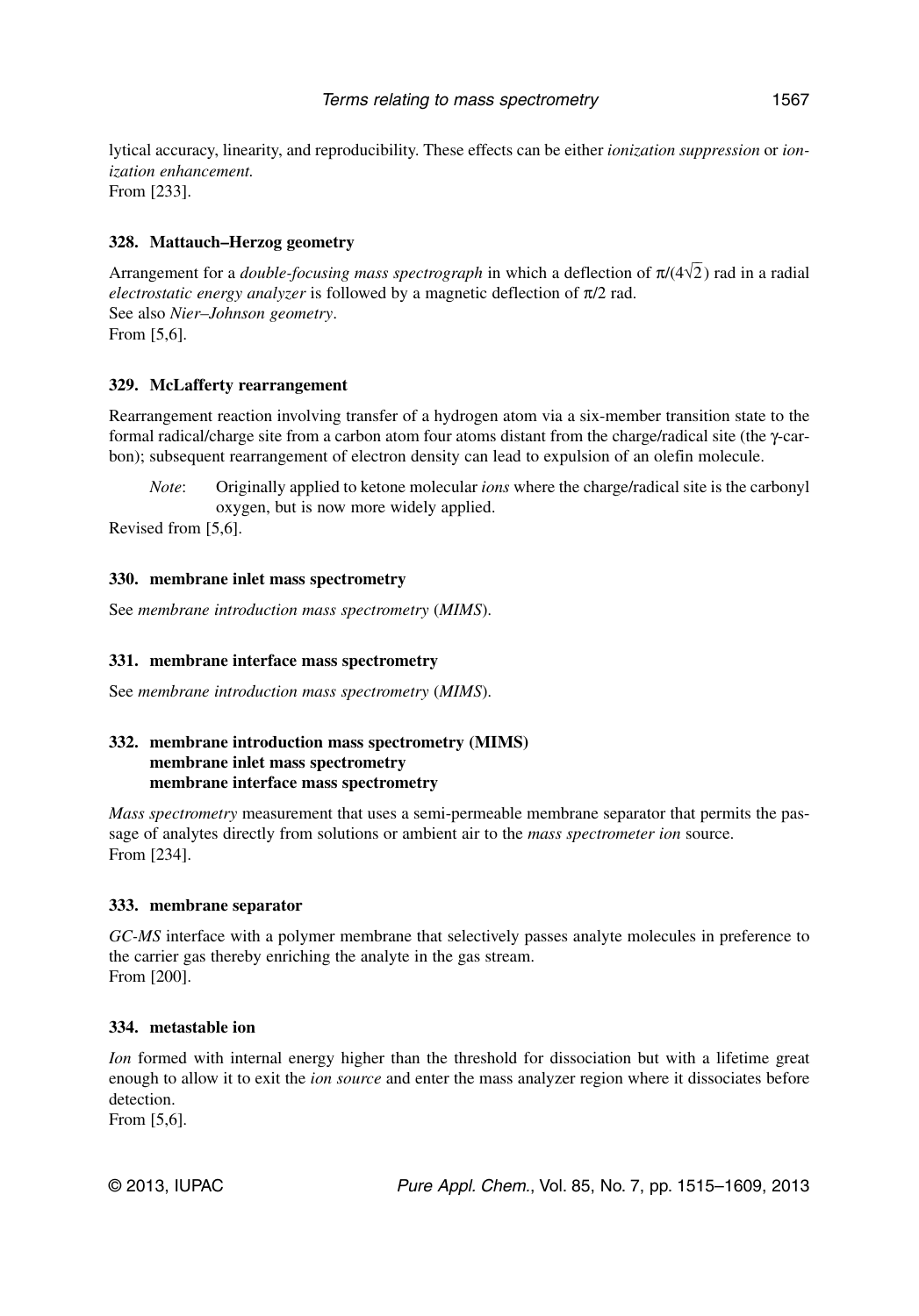## **335. microchannel plate (MCP) channel electron multiplier array**

Thin plate that contains a closely spaced array of channels each of which acts as a *continuous dynode particle multiplier*. A fast charged or neutral particle, or a photon, that strikes the plate causes a cascade of *secondary electrons* that ultimately exits the opposite side of the plate. See also *continuous dynode particle multiplier.* From [235].

## **336. microelectrospray**

*Electrospray ionization* at a low solvent flow rate, typically several microliters per minute or lower, where a pump is used to provide the sample flow. See also *nanoelectrospray.* From [236].

## **337. molar mass,** *M*

Mass of an element or chemical compound divided by its amount of substance.

*Note*: Amount of substance has historically been referred to as number of moles. From [6,7].

## **338. molecular anion**

See also *molecular ion.* From [5,6].

## **339. molecular beam mass spectrometry**

*Mass spectrometry* measurement in which the sample is introduced into the *ion source* of the *mass spectrometer* as a collimated beam of molecules with a narrow velocity distribution. From [237].

## **340. molecular cation**

See also *molecular ion.* From [5,6].

#### **341. molecular effusion separator**

*GC-MS* interface that subjects the GC effluent to effusive flow through a porous glass tube. The lighter carrier gas passes out of the tube, leaving the gas within the tube enriched in analyte. From [200,238].

## **342. molecular ion**

*Ion* formed by the removal of one or more electrons from a molecule to form a positive ion or the addition of one or more electrons to a molecule to form a negative ion.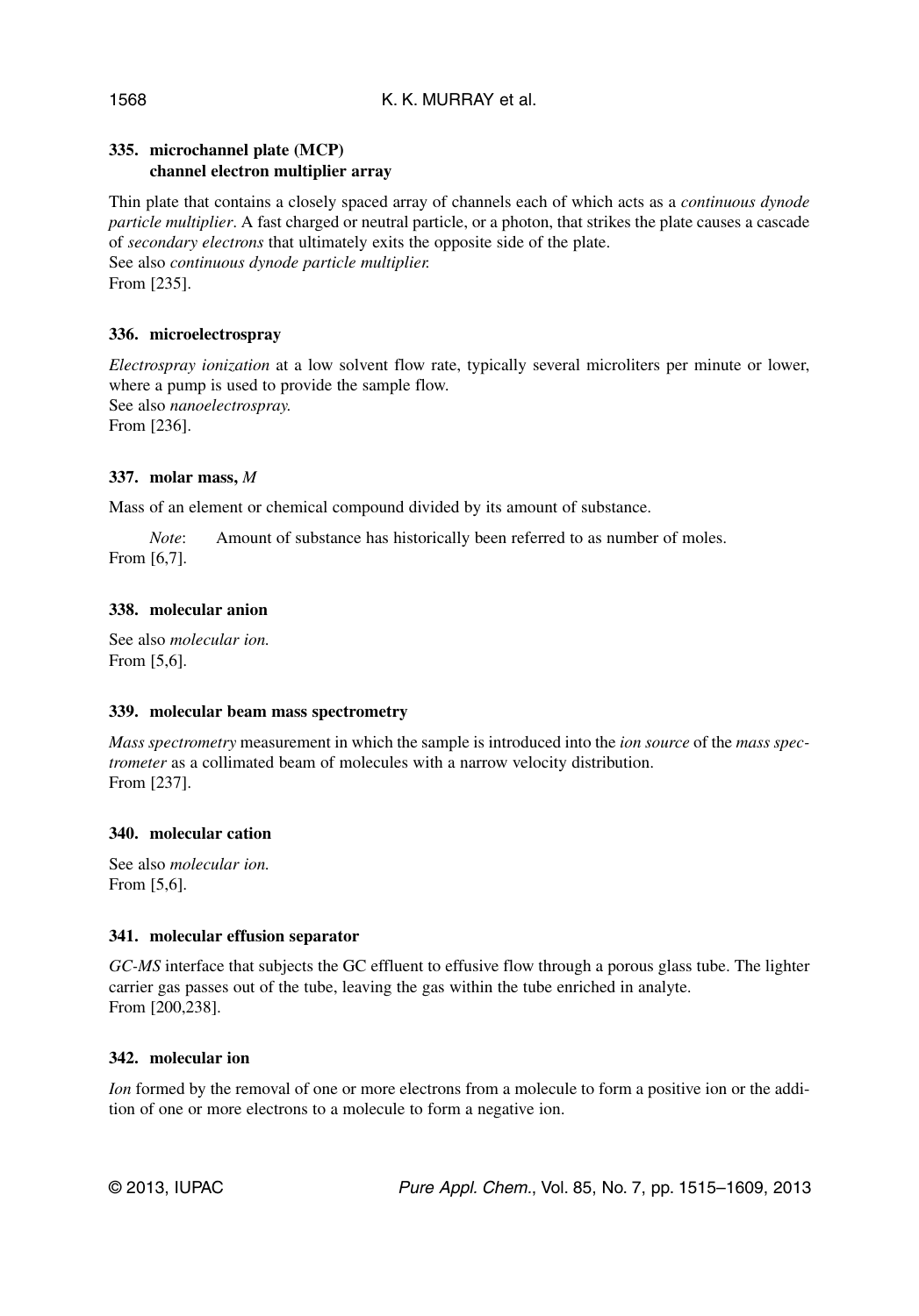*Note*: *Pseudo-molecular ion* and *quasi-molecular ion* are deprecated; *molecular ion* is reserved for the intact ionized molecule with no component added or removed other than electrons.

From [5,6].

#### **343. momentum separator**

Mass spectrometer interface to inlets including chromatography and spray-based *ion sources* that enriches the sample by selecting the central part of the effluent or spray using an orifice or skimmer. Particles with a higher forward momentum diverge less from the spray axis for a given radial momentum.

See also *jet separator*. From [239,240].

#### **344. monodisperse aerosol generating interface for chromatography (MAGIC)**

Particle beam interface that incorporates a monodisperse aerosol generator. From [96].

#### **345. monoisotopic mass**

*Exact mass* of an *ion* or molecule calculated using the mass of the most abundant isotope of each element. See also *accurate mass.* From [51].

#### **346. monoisotopic mass spectrum**

*Mass spectrum* containing only *ions* made up of the principal isotopes of atoms of the original molecules. See also *monoisotopic mass*.

From [5,6].

#### **347. moving belt interface**

Liquid sample *mass spectrometer* interface that uses two or more pulleys and a continuous loop of material. Samples are sprayed or deposited from solution onto the belt where they are transported into the vacuum system for vaporization or desorption and ionization. From [241].

#### **348. MS/MS spectrum**

*Mass spectrum* obtained using *tandem mass spectrometry*. From [242].

#### **349. MS***<sup>n</sup>*

Symbol for *multiple-stage mass spectrometry* experiments designed to record *product ion spectra* where *n* is the number of *product ion* stages (*nth-generation product ions*). From [243].

© 2013, IUPAC **Pure Appl. Chem., Vol. 85, No. 7, pp. 1515–1609**, 2013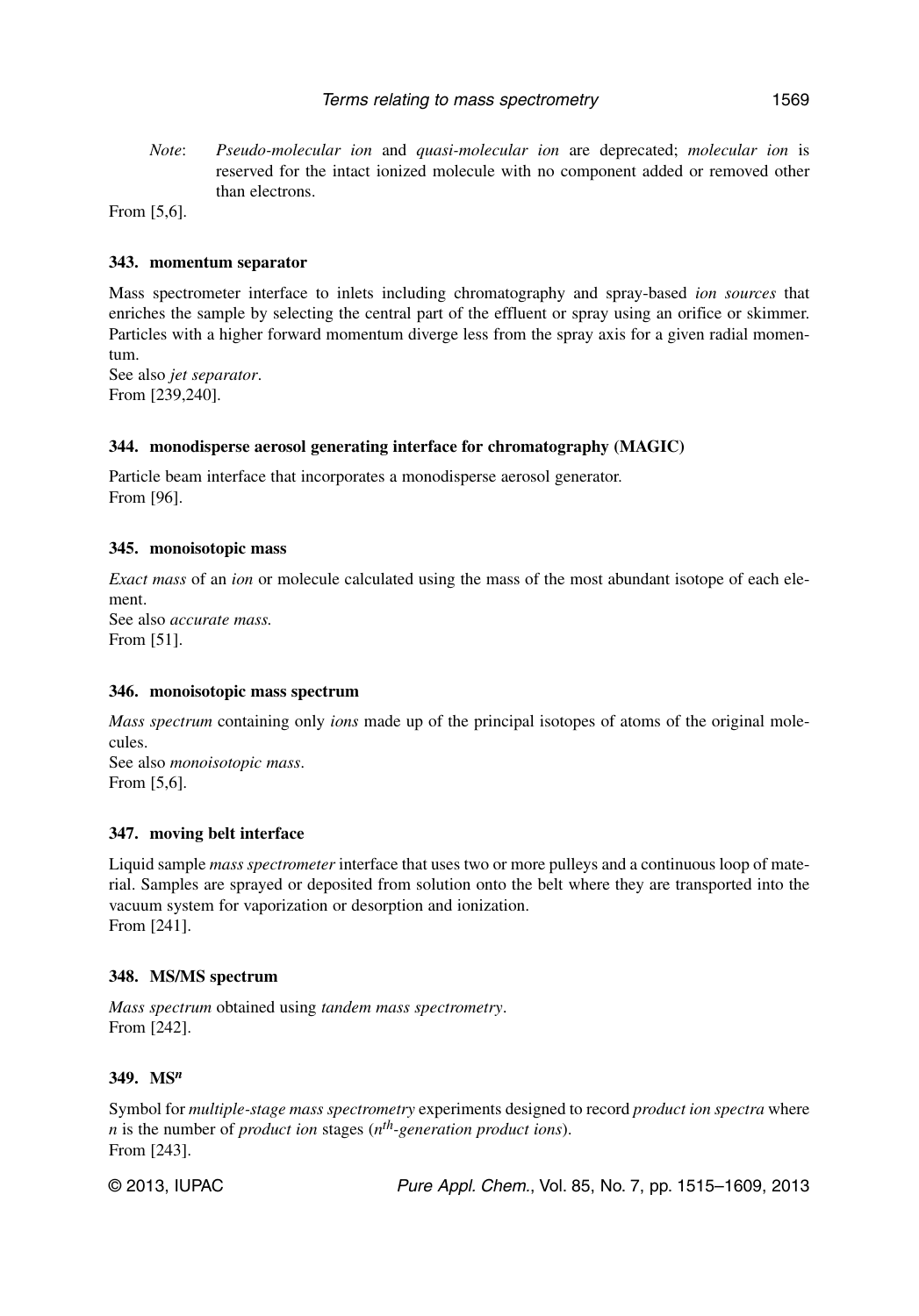## **350. multicollector mass spectrometer**

*Mass spectrograph* based on a *double-focusing* magnetic analyzer that spatially disperses ions of different *m/z* values on to an array of *Faraday cup* detectors, generally used with *inductively coupled plasma* ion sources for isotopic composition measurements. From [244].

## **351. multidimensional protein identification technology (MudPIT)**

Variant of *shotgun proteomics* in which proteins are first digested and then separated by a combination of strong cation exchange and reversed-phase liquid chromatography followed by *mass spectrometry* detection.

From [245].

### **352. multiphoton ionization (MPI)**

*Photoionization* of an atom or molecule in which two or more photons are absorbed. From [5,6].

### **353. multiple ion detection (MID)**

This term is deprecated. See *selected ion monitoring*.

#### **354. multiple reaction monitoring (MRM)**

Application of *selected reaction monitoring* to multiple *product ions* from one or more *precursor ions*.

*Note*: This term should not be confused with *consecutive reaction monitoring*, which involves the serial application of three or more stages of selected reaction monitoring.

From [246].

#### **355. multiple-stage mass spectrometry**

Multiple stages of *precursor ion m/z* selection followed by *product ion* detection for successive *nth-generation product ions*. See also *MSn.* From [243].

#### **356.** *m***/***z*

Deprecated: mass-to-charge ratio, thomson.

Abbreviation representing the dimensionless quantity formed by dividing the ratio of the mass of an *ion* to the *unified atomic mass unit*, by its *charge number* (regardless of sign). The abbreviation is written in italicized lowercase letters with no spaces.

*Note 1*: *Mass-to-charge ratio* is deprecated. Mass-to-charge ratio has been used occasionally for the horizontal axis in a plot of a *mass spectrum*, although the quantity measured is not the ion's mass divided by its electric charge (SI units kg  $C^{-1}$ ). However,  $m/z$  is recommended as an abbreviation to represent the dimensionless quantity that is used almost universally as the independent variable in a mass spectrum.

© 2013, IUPAC **Pure Appl. Chem., Vol. 85, No. 7, pp. 1515–1609**, 2013

#### 1570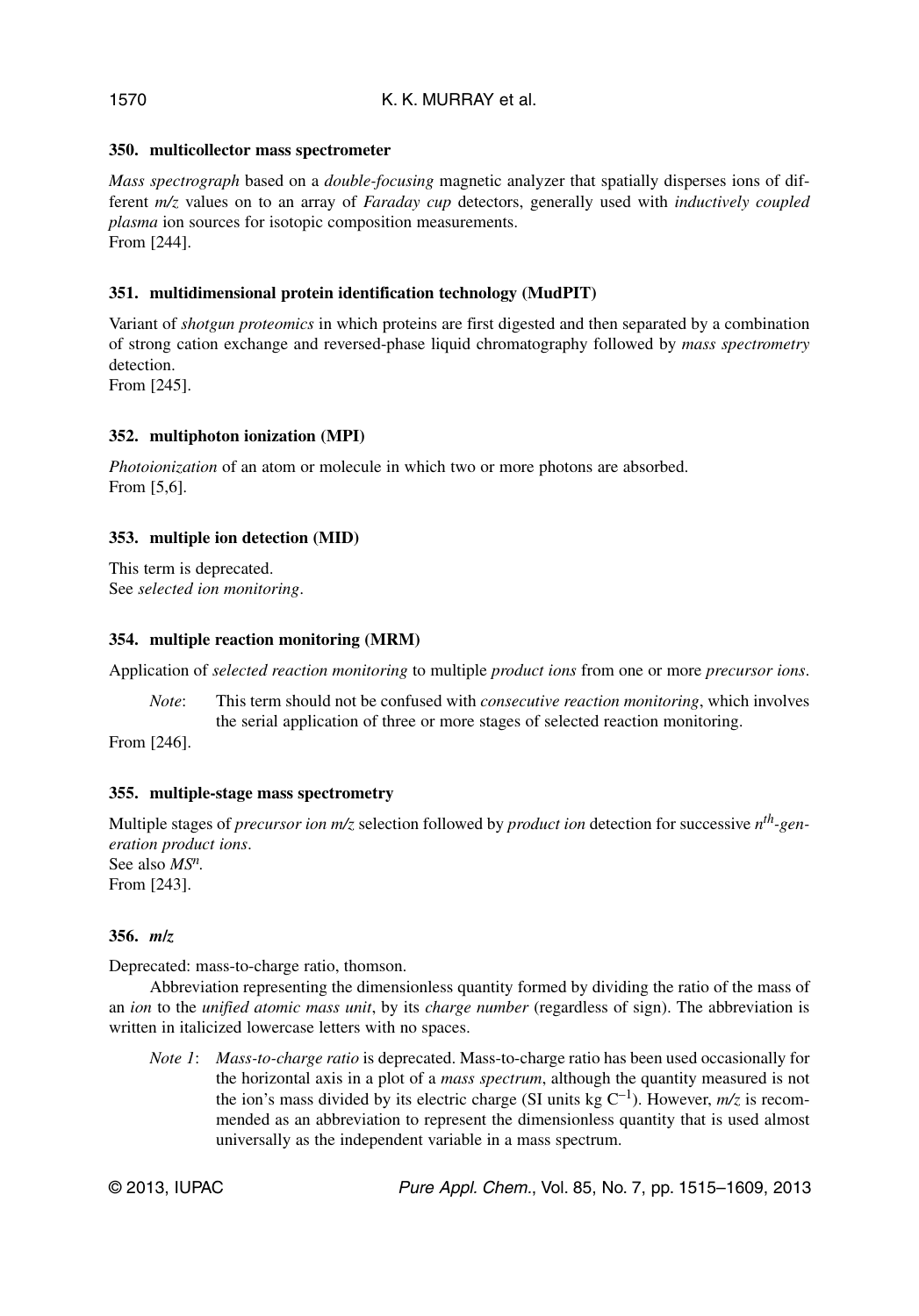*Note 2*: The abbreviation  $m/z$  should not be used as a variable in a mathematical equation. Instead, the variables  $m$  (in kg) and  $q$  (in C) should be used to denote mass and charge.

*Note 3*: The *thomson* (*Th*) unit [13] is deprecated. From [5,6].

### **357. nanoelectrospray**

*Electrospray ionization* at a very low solvent flow rate, typically hundreds of nanoliters per minute of sample solution or lower, often without the use of an external solvent delivery system.

*Note*: *Nanospray* should only be used to describe the commercial product. See also *microelectrospray.* From [247].

#### **358. natural isotopic abundance**

Of a specified isotope of an element, the isotopic abundance in the element as found in nature, either an average value on planet Earth or from a specified location. From [5,6].

#### **359. needle voltage**

See *nozzle-skimmer voltage*.

#### **360. negative ion**

Atomic or molecular species having a net negative electric charge; an anion. From [5,6].

#### **361. negative ion chemical ionization (NICI)**

*Chemical ionization* that results in the formation of negative *ions*. From [5].

#### **362. neutralization-reionization mass spectrometry (NRMS)**

Procedure by which neutral species are formed from *m/z* selected *ions* by charge transfer to a collision gas or by dissociation. The neutral species are separated from the remaining *ions* and ionized through collisions with a second gas.

From [248].

### **363. neutral loss**

Loss of an uncharged species from an *ion* during dissociation. From [5,6].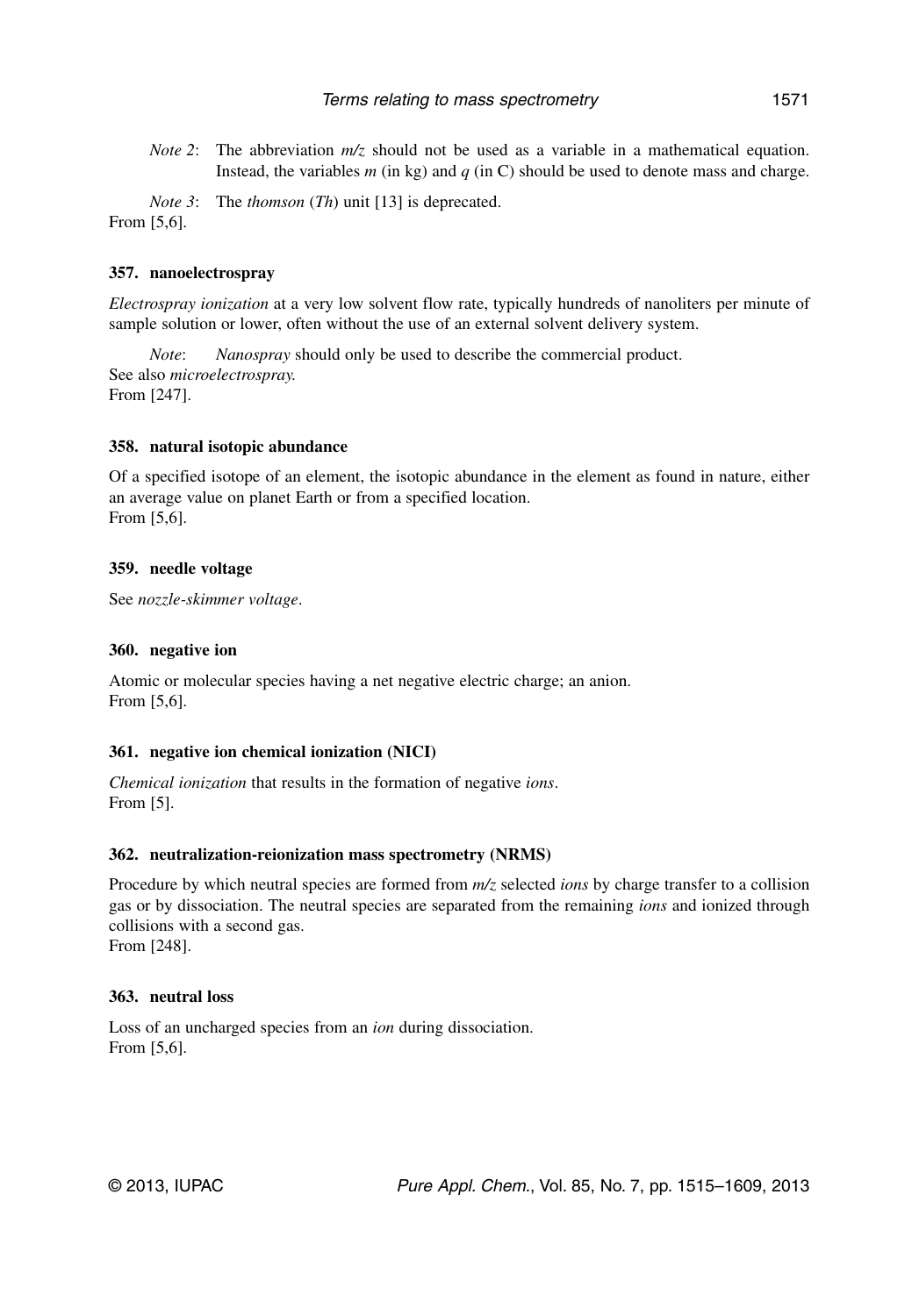## **364. neutral loss scan**

Scan used to generate a *constant neutral loss spectrum*. From [249].

## **365. Nier–Johnson geometry**

Arrangement for a *double-focusing mass spectrometer* in which a deflection of π/2 rad in a radial electrostatic energy analyzer is combined with a magnetic deflection of  $\pi/3$  rad, thus providing a single point of focus for *ions* of the same *m/z* but with spreads in both trajectory direction and translational energy.

See also *Mattauch–Herzog geometry*.

Revised from [5,6] using additional information from [250].

### **366. nitrenium ion**

Reactive intermediate based on nitrogen with both an electron lone pair and a positive charge and with two substituents  $(R_2N^+)$ .

*Note*: The alkylidene derivatives of  $(H_2N^+), (R_2C=N^+),$  still belong to the class nitrenium ions but are more precisely designated by the term *iminylium ions*.

From [6].

### **367. nitrogen rule**

Rule stating that a neutral organic molecule containing one or more atoms of the elements C, H, O, N, S, P, or any halogen has an odd *nominal mass* if it contains an odd number of nitrogen atoms. From [24].

#### **368. nominal mass**

Mass of a molecular *ion* or molecule calculated using the isotope mass of the most abundant constituent element isotope of each element rounded to the nearest integer value and multiplied by the number of atoms of each element.

See also *monoisotopic mass.* From [51].

#### **369. normal geometry**

See *forward geometry*.

#### **370. nozzle-skimmer dissociation in-source collision-induced dissociation**

*Collisionally activated dissociation* that is caused by collisions in the region between the nozzle and skimmer of an *atmospheric pressure ionization* source such as *electrospray* or *atmospheric pressure chemical ionization*.

*Note*: The process can be induced by a higher than typical *nozzle-skimmer voltage*. From [251,252].

1572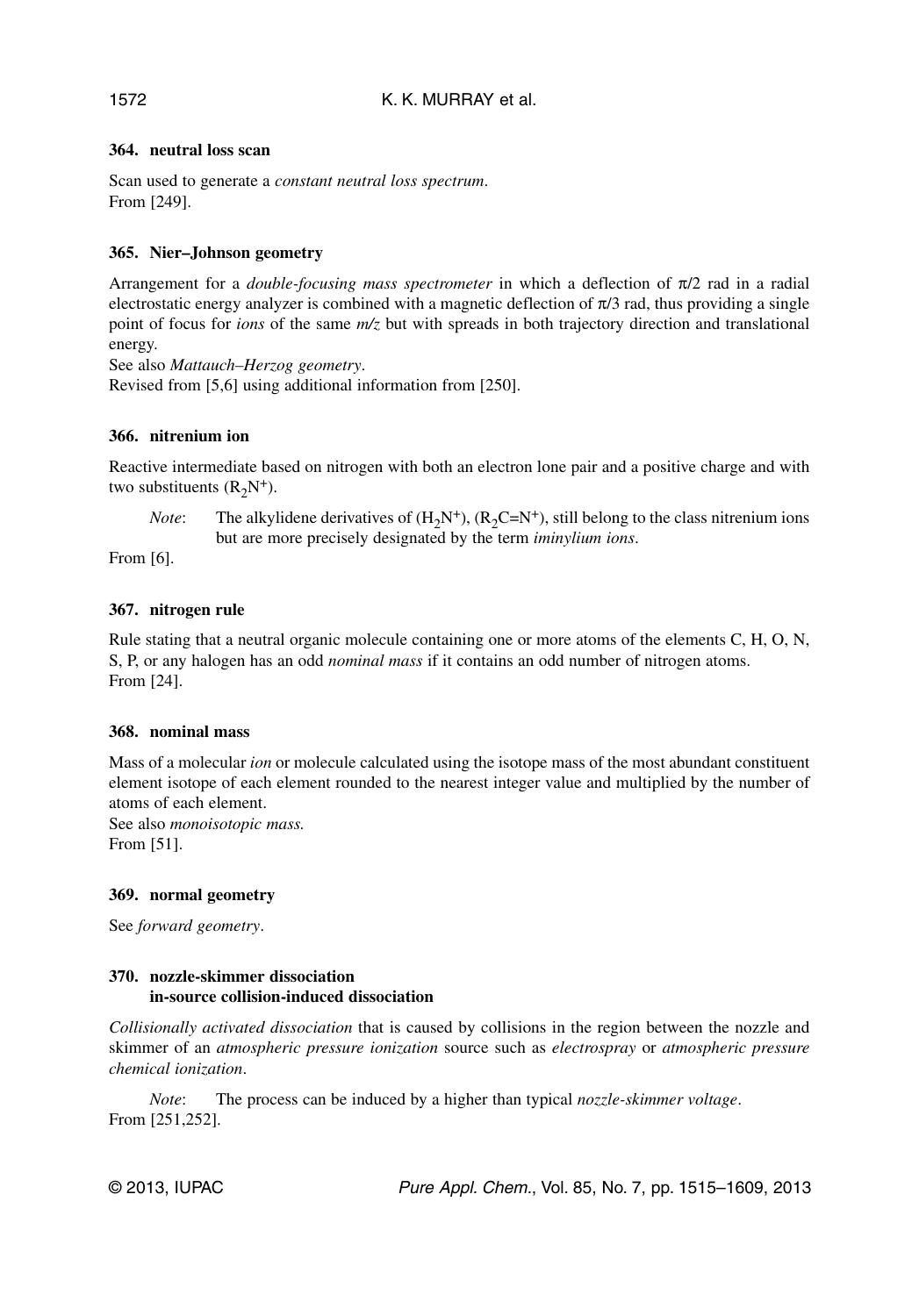#### **371. nozzle-skimmer voltage needle voltage**

Electric potential difference applied between the *electrospray needle* and the *skimmer*, which is typically held at the same potential as the *counter electrode.* From [252,253].

#### **372.** *n***th-generation product ion**

Deprecated: granddaughter ion.

Serial *product ions* from dissociation or bimolecular reaction of selected *precursor ions* where *n* refers to the number of stages of dissociation or bimolecular reaction in a series of consecutive reactions that involve successive *product ions*.

*Note 1*: Given the sequential fragmentation scheme:

 $M_1^+ \rightarrow M_2^+ \rightarrow M_3^+ \rightarrow M_4^+ \rightarrow M_5^+$ 

 $M_4^+$  is the precursor ion of  $M_5^+$ , a 1<sup>st</sup>-generation product ion of  $M_3^+$ , a 2<sup>nd</sup>-generation product ion of  $M_2^+$ , and a 3<sup>rd</sup>-generation product ion of  $M_1^+$ . See also *nth-generation product ion spectrum*.

From [8,152,153].

### **373.** *n***th-generation product ion spectrum**

*Mass spectrum* recorded from any *mass spectrometer* in which the appropriate scan function can be set to record the appropriate generation *product ion* or *ions* of *m/z* selected *precursor ions*. See also *nth-generation product ion*. From [152,153].

### **374. odd-electron ion**

See *radical ion*. From [5,6].

#### **375. onium compounds**

Cations derived by addition of a  $H<sup>+</sup>$  to a mononuclear parent hydride of the nitrogen, chalcogen, and halogen families.

*Note*: Examples are ammonium  $(NH_4^+)$ , oxonium  $(H_3O^+)$ , and fluoronium  $(H_2F^+)$  ions. See also *lyonium ion.* From [6].

## **376. orthogonal acceleration**

See *orthogonal extraction*.

#### **377. orthogonal electrospray**

Configuration for *electrospray* ionization in which the axis of the spray is at a right angle to the axis of the *sampling cone*. From [254].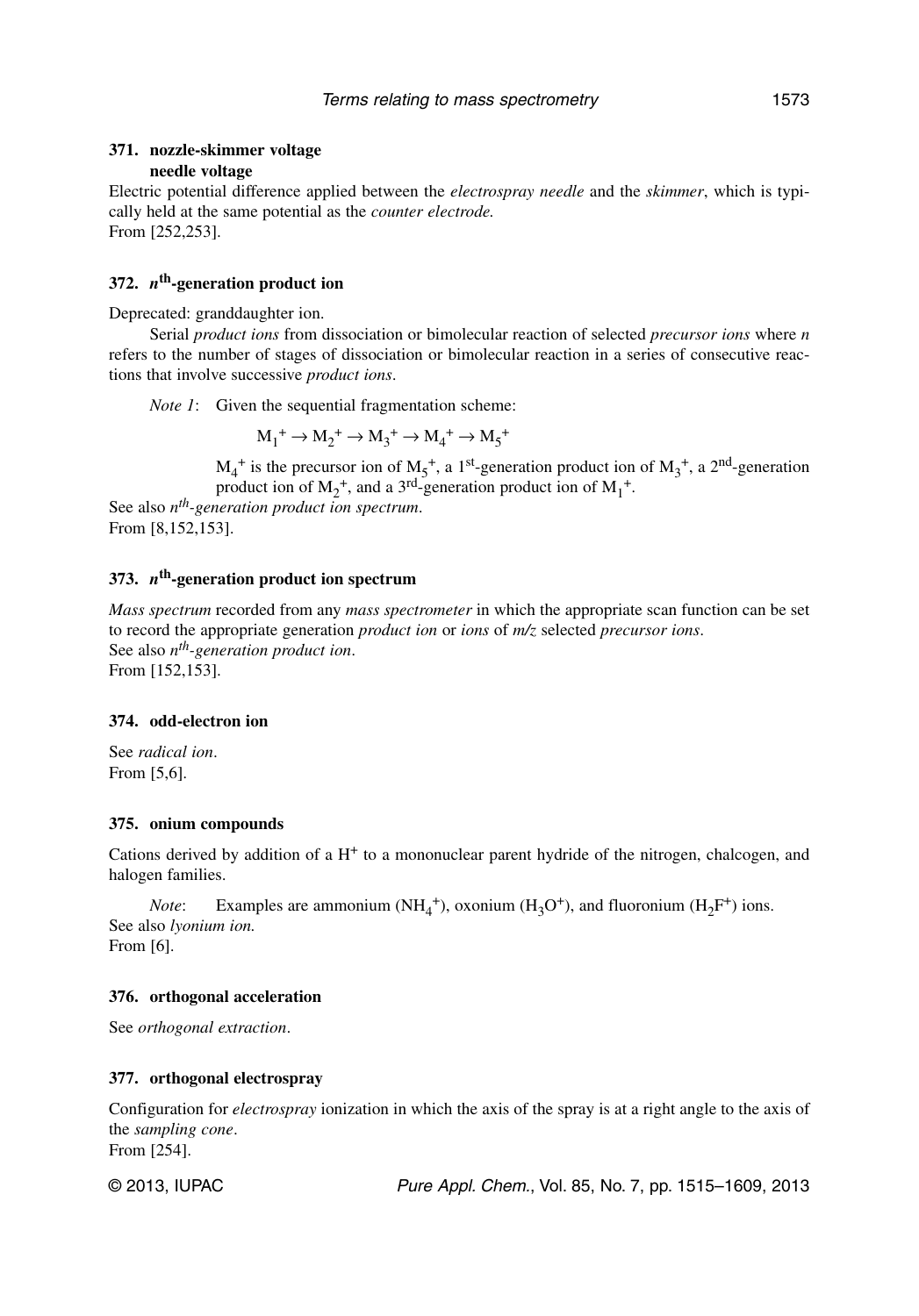## **378. orthogonal extraction orthogonal acceleration**

Pulsed acceleration of *ions* perpendicular to their original direction of travel into a *mass spectrometer*, typically *time-of-flight*.

*Note*: *Ions* may be extracted from a directional *ion source*, drift tube, or  $m/z$  separation stage. From [252].

## **379. parent ion**

This term is deprecated. See *precursor ion.*

## **380. parent ion spectrum**

This term is deprecated. See *precursor ion spectrum.*

## **381. partial charge exchange reaction**

See *partial charge transfer reaction*.

## **382. partial charge transfer reaction partial charge exchange reaction**

Reaction of an *ion* with a neutral species in which some but not all of the ion charge is transferred to the neutral.

From [5,6].

## **383. partial isotopic scrambling**

Partial random mixing of isotopes among specified atom positions in an ion or neutral species.

*Note*: In *mass spectrometry*, this term usually refers to the partial random mixing of isotopes in isolated *ions* that were formed with a fixed isotopic composition.

Revised from [5,6] using additional information from [255].

## **384. particle beam interface**

Method for coupling liquid chromatography to *mass spectrometry* in which the effluent is passed through a heated capillary to form an expanding jet of vapour and aerosol particles. After passing through a skimmer that acts as a momentum separator, the beam impinges on a heated surface to form *ions* through *chemical ionization* at the surface or ionization of the resulting vapour in a *chemical ionization* or *electron ionization* source.

From [256,257].

1574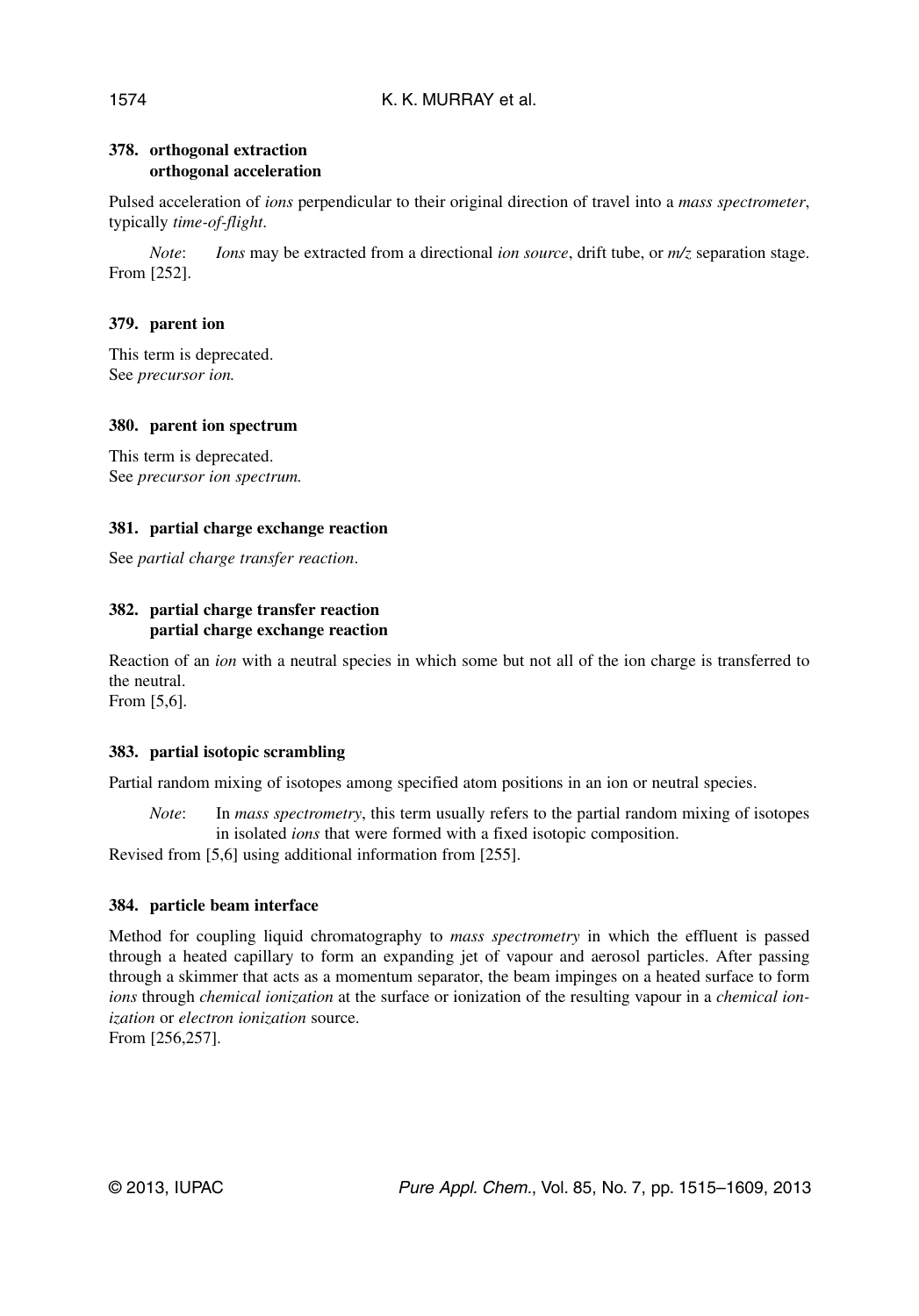### **385. Paul ion trap quadrupole ion trap quadrupole ion storage trap**

*Ion* trapping device that depends on the application of radio frequency potentials between a ring electrode and two end-cap electrodes to confine the ion motion to a cyclic path described by an appropriate form of the Mathieu equation. The choice of these potentials determines the *m/z* value below which ions are not trapped. From [10,52,62].

**386. peak** (in mass spectrometry)

See *mass peak.*

### **387. peak height**

Height of a recorded *peak* in a *mass spectrum*. From [5].

### **388. peak matching**

Procedure for measuring the *accurate mass* of an *ion* using scanning *mass spectrometers*, in which the *peak* corresponding to the unknown ion and that for a *reference ion* of known *m/z* are displayed alternately and caused to overlap by adjusting appropriate electric fields. From [258].

#### **389. peak parking**

Method used to extend the amount of time available for *mass spectrometric* analysis of the components in a narrow chromatographic peak. The eluent flow rate is reduced to an ultra-low level at the leading edge of the peak and held at this low flow rate for the duration of compound elution, thus enabling collection of sufficient data for reliable statistical analysis. From [259].

#### **390. peak stripping**

Data analysis technique used in elemental *mass spectrometry* to correct the intensity of an unresolved multiplet peak monitored for a specific element for contributions from a multi-isotopic contaminant. The correction is calculated from the measured intensity of a different isotopic peak of the contaminant and the known *natural isotopic abundance* ratio. From [260].

#### **391. Penning ionization**

Ionization via electron removal that occurs through the energy transfer from a neutral species (N) internally excited to a metastable state (such as a high Rydberg state) to a neutral species (M) with lower *ionization energy*, as represented by the following reaction:  $N^* + M \rightarrow N + M^{+*} + e^{-}$ .

*Note*: Penning ionization differs from *chemi-ionization* in that no chemical change is involved.

From [5].

© 2013, IUPAC **Pure Appl. Chem., Vol. 85, No. 7, pp. 1515–1609**, 2013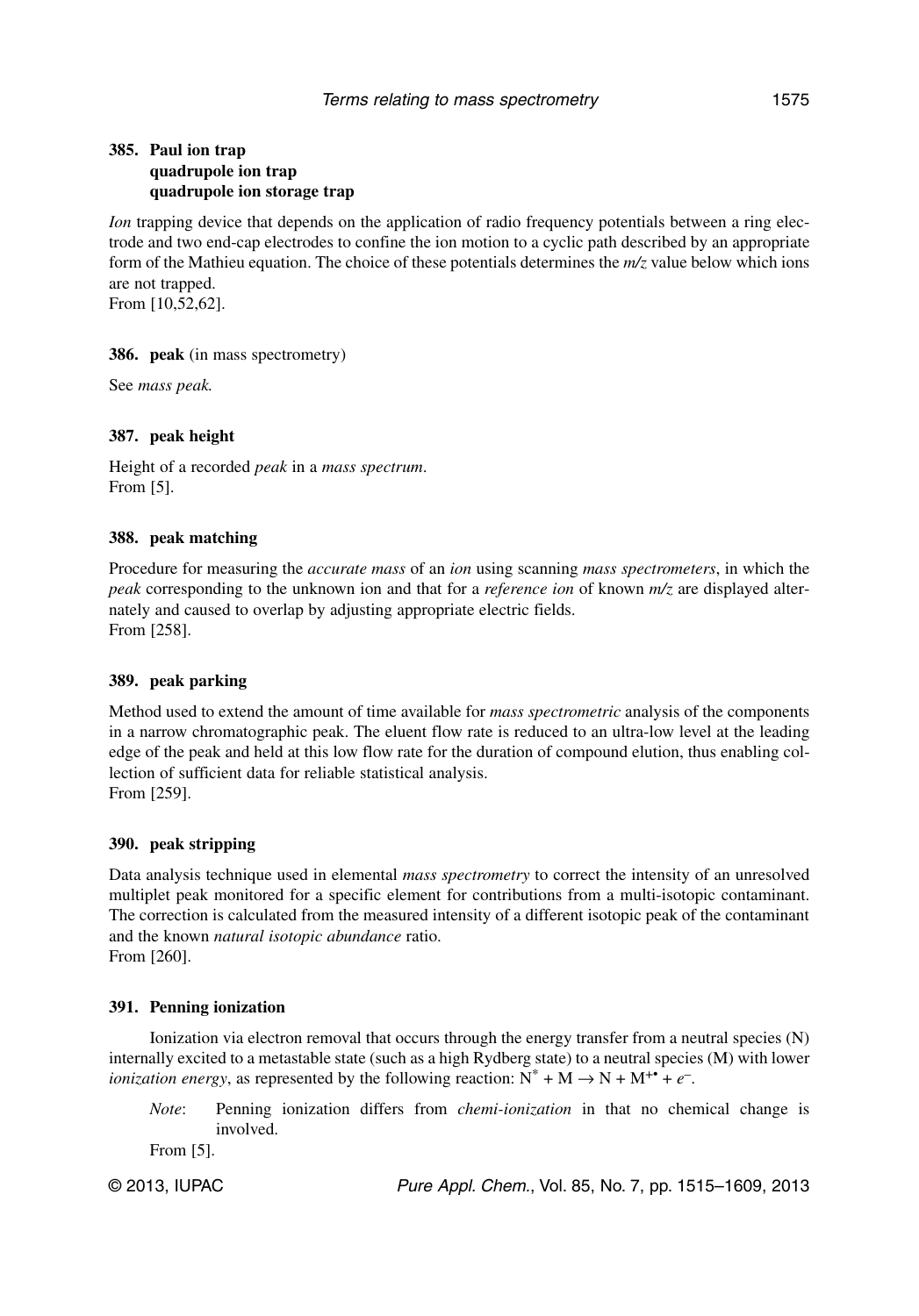## K. K. MURRAY et al.

### **392. Penning ion trap**

*Ion* trapping device using a static magnetic field and a static electric potential well. The magnetic field confines the ion motion to circular orbits around the magnetic force line direction, which aligns with the direction of the trap axis, whereas the electric potential well confines the ion motion axially.

*Note*: This device is used for the mass analyzer of *Fourier transform-ion cyclotron resonancemass spectrometers*.

From [261].

## **393. peptide mass fingerprinting (PMF) mass mapping**

Method for protein analysis where an unknown protein is chemically or enzymatically cleaved into peptide fragments whose masses are determined by *mass spectrometry*. The peptide masses are compared to peptide masses calculated for known proteins in a database and analyzed statistically to determine the best match.

See also *accurate mass tag*. From [262].

#### **394. peptide sequence tag**

Sequence of peptide ion fragment masses that can be used to aid in the identification of the amino acid sequence.

*Note*: *Sequence tags* are often obtained in *tandem mass spectrometry* analysis of peptides from an unknown protein that has been chemically or enzymatically cleaved into peptide fragments.

From [263].

#### **395. photodissociation**

Process wherein the reactant *ion* or molecule is dissociated as a result of absorption of one or more photons.

From [264].

## **396. photographic plate recording**

Recording of *ion* currents by allowing them to strike a photographic plate, which is subsequently developed.

*Note*: This technique is typically associated with *ion*-beams that have been spatially separated by *m/z* and focused across a focal plane as in a *Mattauch–Herzog geometry magnetic sector* instrument.

From [5].

#### **397. photoionization (PI)**

Deprecated: photon impact. Ionization of an atom or molecule by a photon, written  $M + h\nu \rightarrow M^{+*} + e^{-}$ . See also *multiphoton ionization.* From [5,6].

© 2013, IUPAC **Pure Appl. Chem., Vol. 85, No. 7, pp. 1515–1609**, 2013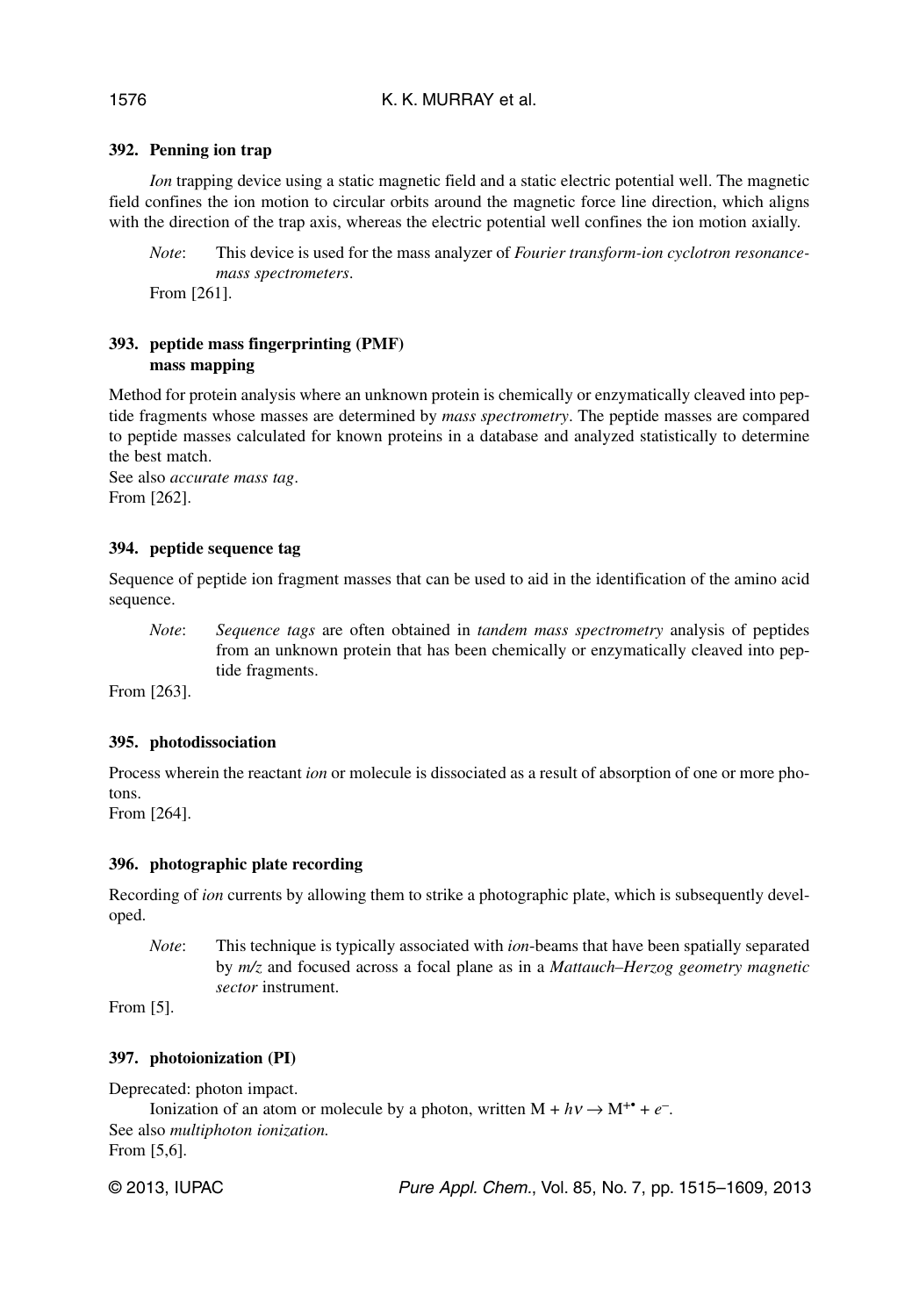#### **398. photon impact**

This term is deprecated. See *photoionization*.

#### **399.** π**/***n* **rad (180º/***n***) magnetic sector**

Arrangement in which an ion beam is deflected magnetically through  $\pi/n$  rad, where  $n > 1$ . From [5].

#### **400. plasma** (in spectrochemistry)

Gas that is at least partly ionized and contains particles of various types: electrons, atoms, *ions*, and molecules. The plasma as a whole is electrically neutral. From [5,6].

#### **401. plasma desorption ionization (PDI) fission fragment ionization**

Ionization of material in a solid sample by bombarding it with *ions* and/or neutral atoms formed as a result of the fission of a suitable nuclide, typically  $252 \text{C}$ f. From [5,6].

#### **402. pneumatically assisted electrospray ionization**

*Electrospray ionization* in which the nebulization of the liquid stream is assisted by a concentric stream of gas.

*Note*: *Ionspray* should only be used to describe the commercial product. From [265].

#### **403. point detector**

Detector in which the ion beam is focused onto a small area, for example, defined by a *collector slit*, rather than dispersed by  $m/z$  spatially across a focal plane. From [266].

#### **404. positive ion**

Atomic or molecular species having a net positive electric charge; a cation. From [5,6].

#### **405. post-acceleration detector (PAD)**

Detector in which a high potential is applied after *m/z* separation to accelerate the *ions* and produce an improved signal. See also *conversion dynode.* From [267].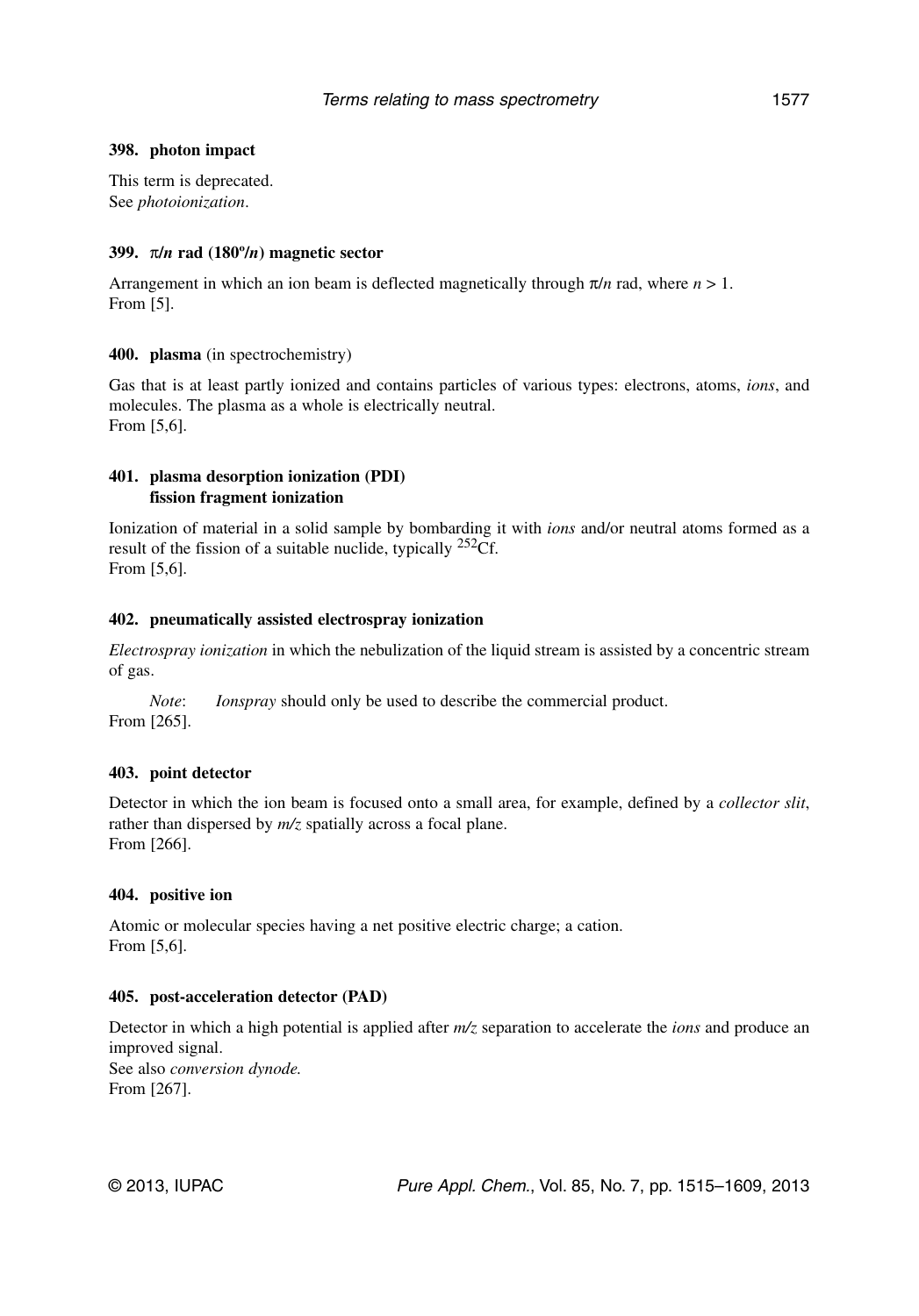### K. K. MURRAY et al.

### **406. post-source decay (PSD)**

Technique specific to *reflectron time-of-flight mass spectrometers* where *product ions* of metastable transitions or *collision-induced dissociation*s generated in the flight tube prior to entering the reflectron are separated according to *m/z* to yield *product ion spectra*. From [268].

### **407. precursor ion progenitor ion**

Deprecated: parent ion.

*Ion* that reacts to form particular *product ions* or undergoes specified *neutral losses*. The reaction can be of different types including *unimolecular dissociation*, *ion/molecule reaction*, change in charge state, possibly preceded by isomerization.

Revised from [5,6] using additional information from [8,16,17].

### **408. precursor ion spectrum**

Deprecated: parent ion spectrum.

*Mass spectrum* in which the appropriate *m/z* separation function records the *precursor ions* of selected *product ions* or specified neutral loss.

*Note*: The *ion current* recorded by the detector is that from the product ion but the *m/z* values corresponding to the peaks in the resulting spectrum are those of precursor ions that fragmented in the fashion specified by the *m/z* separation function of the *tandem mass spectrometer.*

See also *product ion spectrum.* From [8,16,17].

## **409. pre-ionization state**

Electronic state capable of undergoing *autoionization*. From [5,6].

## **410. principal ion**

Most abundant *ion* of an *isotope cluster.*

- *Note 1*: An example is the <sup>11</sup>B<sup>79</sup>Br<sub>2</sub><sup>81</sup>Br<sup>+•</sup> ion of  $m/z$  250 of the cluster of *isotopolog molecu*lar ions of BBr<sub>3</sub>.
- *Note 2*: Principal ion has also been used to describe ions that have been artificially isotopically enriched in one or more positions such as  ${}^{13}CH_3^{+*}$  or  $CH_2D_2^+$ , but those are best defined as *isotopolog ions*.

From [5,6].

## **411. probability-based matching**

Automated system for computer examination of the *mass spectrum* of an unknown mixture for the presence of a specific compound for which a standard spectrum is available in a library. The probability that the compound is present is given by a confidence index  $K$  such that  $2^K$  is the average number of ran-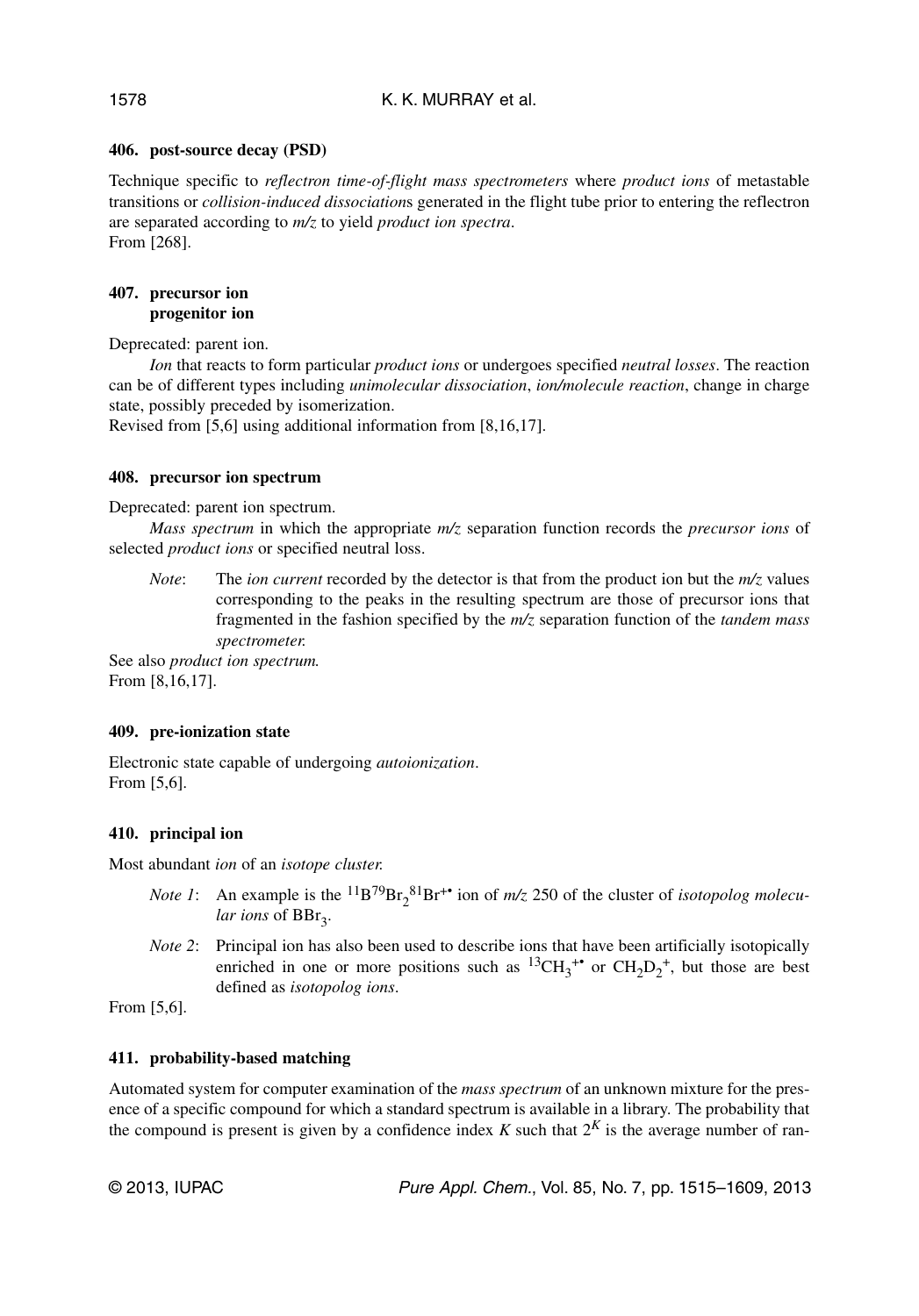domly selected compounds whose *mass spectra* would have to be examined to find data which match the target spectrum to the same degree as does the unknown. From [269].

### **412. product ion**

Deprecated: daughter ion.

*Ion* formed as the product of a reaction involving a particular *precursor ion*.

*Note*: The reaction can be of different types including *unimolecular dissociation* to form *fragment ions*, an *ion/molecule reaction*, or simply involve a change in the number of charges.

Revised from [5,6] using additional information from [8,16,17].

### **413. product ion analysis**

Deprecated: daughter ion analysis.

Process whereby a *precursor ion* of a particular *m/z* is selected by *m/z*, fragmentation is induced, and the *mass spectrum* of the resulting *product ions* is recorded. Revised from [5] using additional information from [152,153].

### **414. product ion spectrum**

*Mass spectrum* in which the appropriate *m/z* separation analysis function is set to record the *product ions* of a selected *precursor ion* selected by *m/z*. See also *precursor ion spectrum.* From [8,16,17].

#### **415. profile mode**

Method for acquiring a *mass spectrum* where each *peak* is displayed as a curve, with the data points defining the curve corresponding to the signal intensities at each particular *m/z* value. See also *centroid acquisition.* From [270,271].

#### **416. progenitor ion**

See *precursor ion.* From [5,6].

#### **417. prolate trochoidal mass spectrometer**

Deprecated: cycloidal mass spectrometer.

*Mass spectrometer* in which the *ions* of different *m/z* are separated by means of crossed electric and magnetic fields in such a way that the selected ions follow a prolate trochoidal path. From [5,6].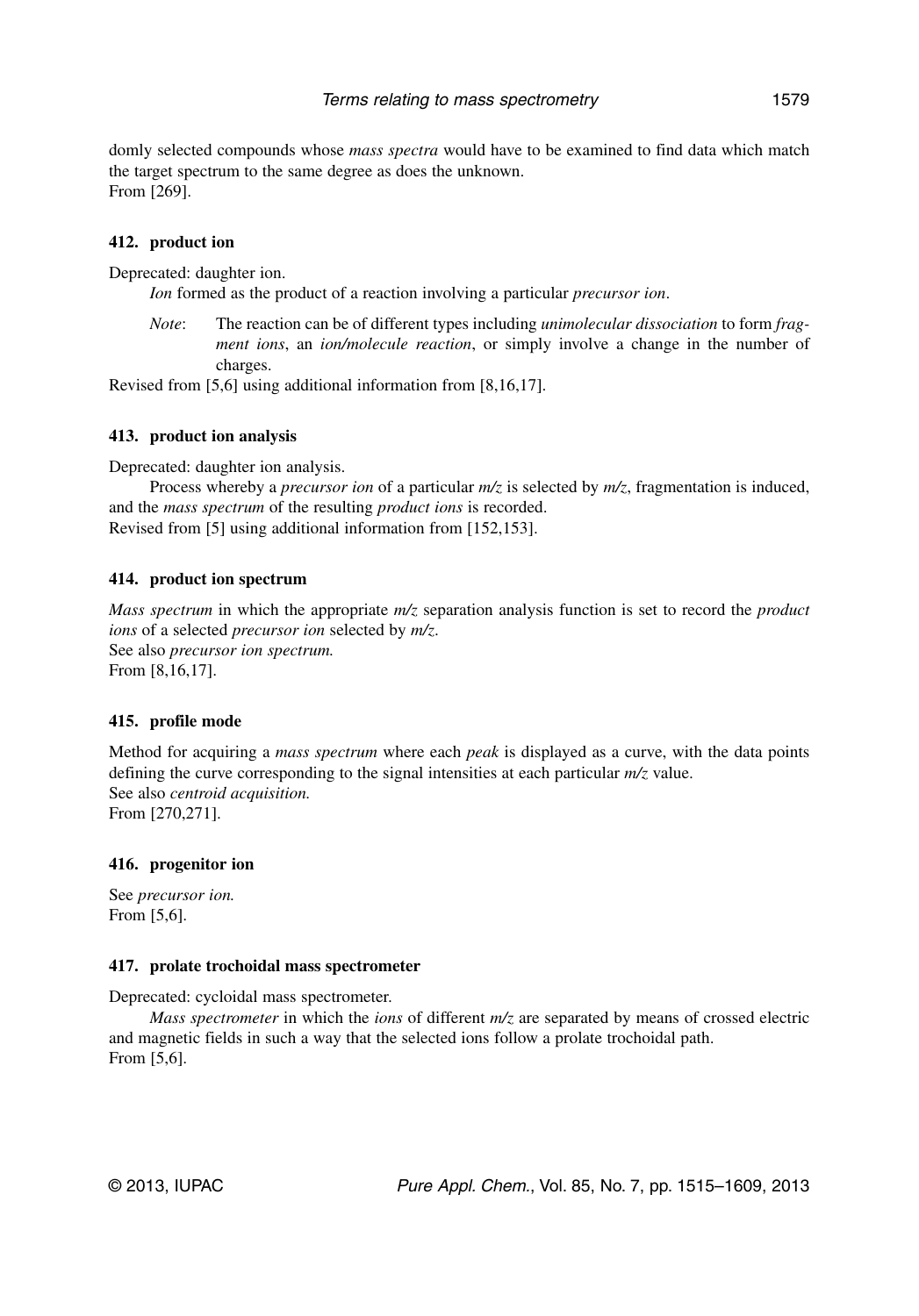## **418. proton affinity (PA)**

For a species M, the negative of the enthalpy change for the gas phase reaction  $M + H^+ \rightarrow [M + H]^+$  at a specified temperature, usually 298 K. From [5,6].

## **419. protonated molecular ion**

This term is deprecated. See *protonated molecule*.

## **420. protonated molecule**

Deprecated: protonated molecular ion, pseudo-molecular ion, quasi-molecular ion.

*Adduct ion,* represented by  $[M + H]^+$ , formed by the interaction of a molecule with a proton (*hydron*).

- *Note 1*: Multiply protonated molecules are represented by  $[M + nH]^{n+}$  where *n* is the number of protons.
- *Note 2: Protonated molecular ion* is deprecated; for example, for a molecular ion M<sup>+•</sup> this would correspond to a species carrying two positive charges plus an unpaired electron.
- *Note 3*: *Pseudo-molecular ion* and *quasi-molecular ion* are deprecated; a specific term such as *protonated molecule*, or a chemical description such as  $[M + H]$ <sup>+</sup> should be used.

See also *adduct ion.*

Revised from [5,6] using additional information from [16].

## **421. proton-bound dimer**

Dimeric *ion* consisting of two similar or dissimilar molecules bound together by hydrogen bonding with a shared proton. From [272,273].

**422. pseudo-molecular ion** 

This term is deprecated. See *protonated molecule*.

## **423. pyrolysis mass spectrometry (PyMS)**

*Mass spectrometry* technique in which the sample is heated to the point of decomposition and the gasphase decomposition products are characterized by mass spectrometry. From [274].

## **424. quadratic field reflectron**

*Reflectron* in which the electric field varies with the square of the distance from the entrance and compensates for kinetic energy spread to all orders. From [275].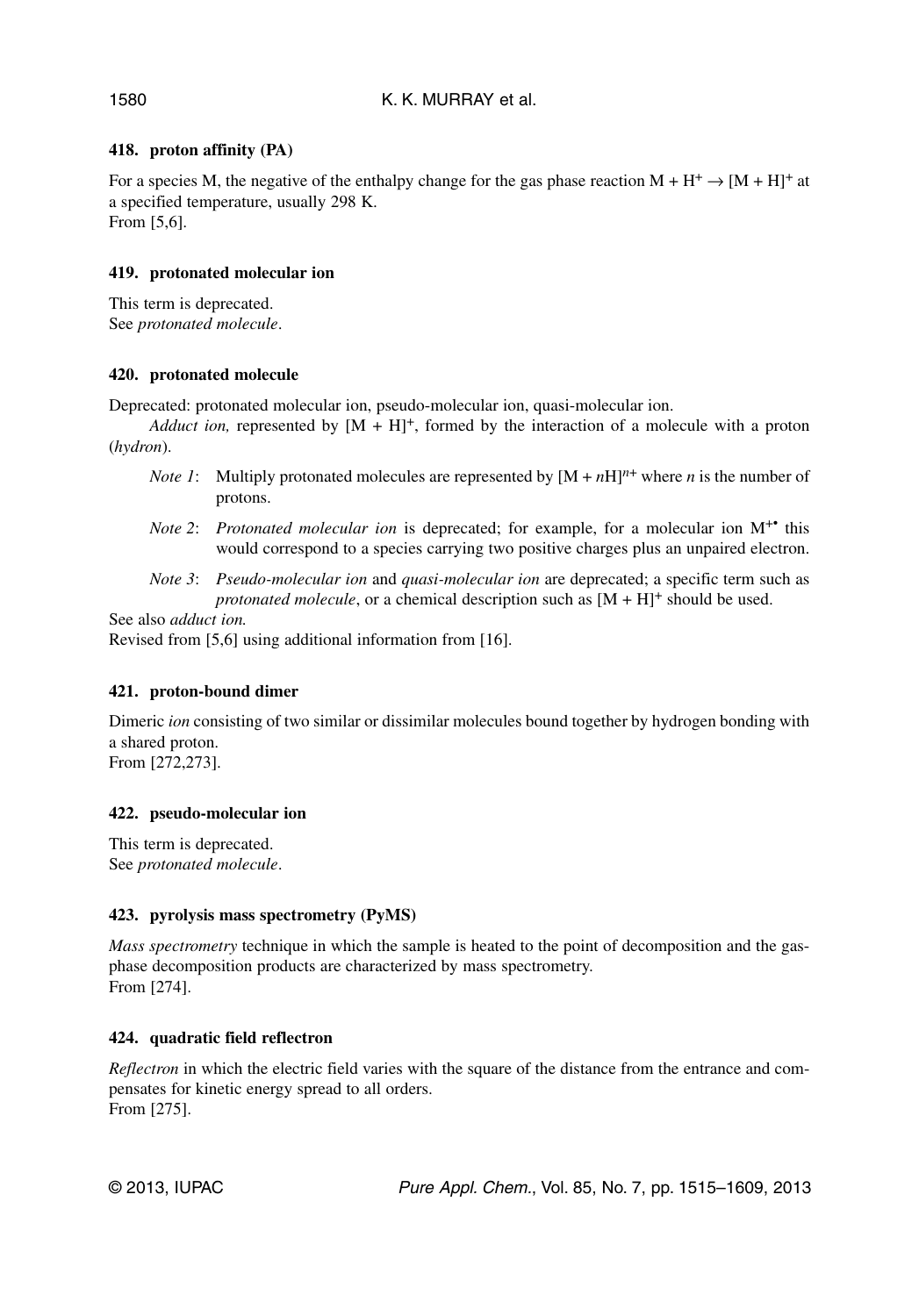## **425. quadrupolar axialization**

Technique for *axialization* in *Fourier transform-ion cyclotron resonance-mass spectrometers* in which magnetron motion is converted into *cyclotron motion* by subjecting the trapped *ions* to a quadrupolar excitation field while they undergo collisions. From [276,277].

## **426. quadrupole ion storage trap (QUISTOR)**

See *Paul ion trap*.

## **427. quadrupole ion trap (QIT)**

See *Paul ion trap*.

### **428. quadrupole mass analyzer**

See *transmission quadrupole mass spectrometer*.

### **429. quadrupole mass filter (QMF)**

See *transmission quadrupole mass spectrometer*.

### **430. quadrupole mass spectrometer (QMS)**

See *transmission quadrupole mass spectrometer*.

## **431. quadrupole time-of-flight (QTOF)**

*Hybrid mass spectrometer* consisting of a *transmission quadrupole mass spectrometer* coupled to an *orthogonal acceleration time-of-flight mass spectrometer*. A *collision quadrupole* is typically inserted between the two *mass spectrometers*. From [278].

## **432. quantitation by concatenated tryptic peptides (QCAT)**

Method for absolute quantitation of a protein or proteins in a multiplexed fashion using isotope-labeled peptides as *surrogate internal standards*. The labeled peptides are produced by synthesizing a gene coding for all desired peptides, expressing this gene in *E. coli* culture containing appropriately labeled substrate, and digesting with trypsin the expressed protein composed of the desired concatenated peptides. From [279].

#### **433. quasi-equilibrium theory (QET)**

Statistical theory of unimolecular reaction rates (isomerization or fragmentation) of molecular species that assumes that reaction occurs from the ground electronic state of the reactant regardless of its mode of formation, at a rate determined by the free statistical redistribution of internal energy into those vibrational and rotational modes that must be activated sufficiently to reach the appropriate transition state for the specified reaction to occur. The QET applies to isolated molecular species in the absence of collisions, as for *ion* fragmentations in a *mass spectrometer*. Early formulations assumed the reactant con-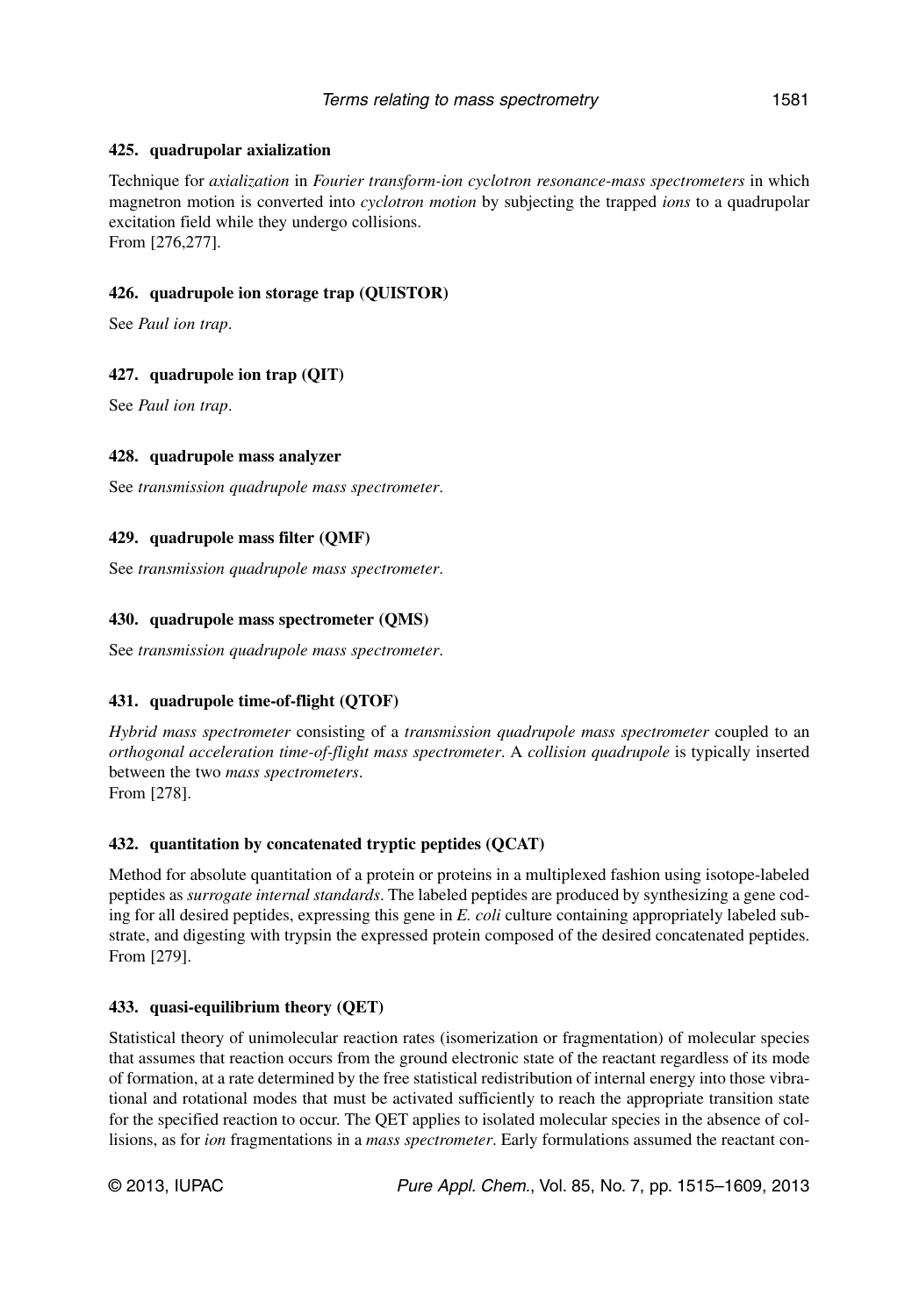## K. K. MURRAY et al.

tained *s* identical harmonic oscillators of frequency ν, with a transition state corresponding to just one critical oscillator containing at least *m* quanta corresponding to the critical energy for reaction  $\varepsilon^* = m \nu$ . A further assumption that  $m \gg s$  leads to an ultra-simple expression for the unimolecular rate constant at total internal energy  $\varepsilon$ :  $k(\varepsilon) = v[(\varepsilon - \varepsilon^*)/\varepsilon]^{(s-1)}$ . Elimination of most of these simplifying assumptions followed development of the *Rice–Ramsperger–Kassel–Marcus (RRKM) theory.* See also *Rice–Ramsperger–Kassel (RRK) theory*.

Revised from [6] using additional information from [280,281].

## **434. quasi-molecular ion**

This term is deprecated. See *protonated molecule*.

### **435. radial ejection**

Ejection of an *ion* from an *ion trap* in a direction perpendicular to the longitudinal axis of the trap. From [282].

### **436. radial electrostatic field analyzer**

Arrangement of two conducting sheets forming a capacitor and giving a radial electrostatic field which is used to deflect and focus *ion* beams. The degree of deflection varies with the ratio of translational energy to charge. The capacitor may be cylindrical, spherical, or toroidal. Revised from [5,6].

#### **437. radical ion odd-electron ion**

Cation or anion containing unpaired electrons in its ground state. An unpaired electron is denoted by a superscript dot following the superscript symbol for charge, such as for the *molecular ion* of a molecule M, that is, M+•. Radical *ions* with more than one charge and/or more than one unpaired electron are denoted using parentheses, for example, as  $M^{(2+)(2)}$ .

- *Note 1*: Unless the positions of the unpaired electron and charge can be associated with specific atoms, superscript charge designation should be placed before the superscript dot designation.
- *Note 2*: The order of the unpaired electron and charge are reversed from that recommended for organic and inorganic chemistry in which the dot representing the unpaired electron precedes the symbol for the charge. This convention is widely used in the *mass spectrometry* field and has been in place for many decades, and is retained here for that reason.
- *Note 3*: It is not recommended that the charge designation be placed directly above the centrally placed dot because of the difficulty of extending it to ions bearing more than one charge and/or more than one unpaired electron.

From [6].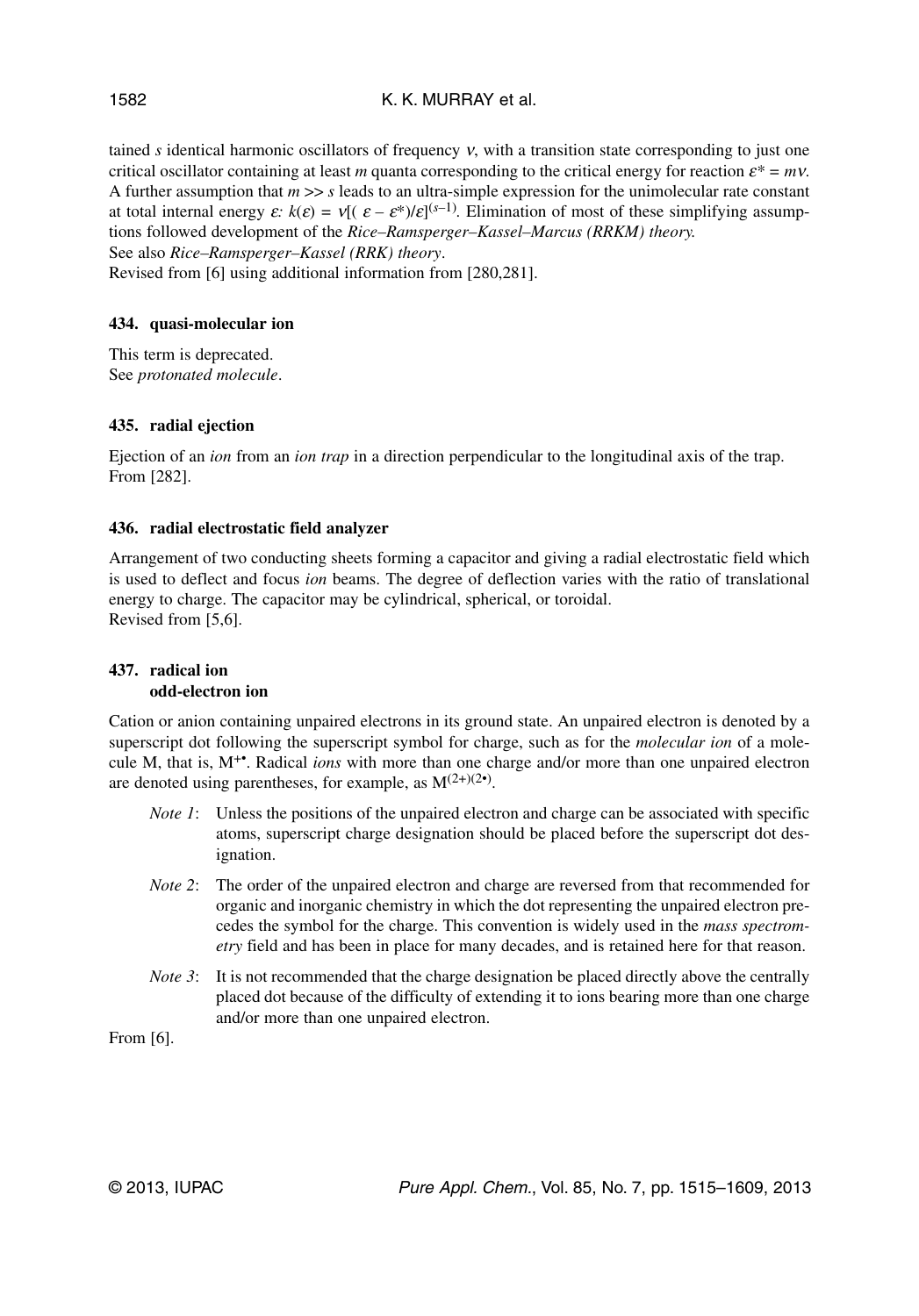### Terms relating to mass spectrometry 1583

### **438. Rayleigh limit**

Limiting droplet size at which self-fragmentation will occur for charged droplets generated in *electrospray* or other *ionization* processes. Self-fragmentation occurs when the electrostatic repulsion force generated by the excess charge exceeds the surface tension that maintains the integrity of the droplet. From [283].

### **439. reagent gas**

Gas that reacts with *ions* to produce *product ions* through *ion/molecule reactions*; for example, a gas such as methane, ammonia, or isobutane used in *chemical ionization* to create *reagent ions* or a gas used in *ion traps* or *collision cells* to perform gas-phase ion/molecule reactions. From [284].

### **440. reagent ion**

*Ion* that reacts with a neutral to produce an ionized form of such species through an *ion/molecule reaction*, for example, as in *chemical ionization*. From [284].

### **441. rearrangement ion**

*Ion* that results from molecular rearrangement, in which its atoms or groups of atoms have transferred from one portion of the molecule to another during or following ionization. From [5,6].

#### **442. recombination energy**

Energy released when an electron is added to an ionized molecule or atom.

*Note*: This is the energy required for the reverse process of *vertical ionization*. From [285].

#### **443. reconstructed ion chromatogram**

See *extracted ion chromatogram*.

## **444. reconstructed total ion current chromatogram**

See *total ion current chromatogram*.

## **445. rectilinear ion trap**

*Quadrupole ion trap* whose electrodes form a rectilinear polygon, the simplest form of which consists of two pairs of rectangular electrodes supplied with radio frequency (RF) potentials and a pair of electrodes to which a DC potential is applied. Slits or apertures in the electrodes allow injection and ejection of charged particles.

From [286].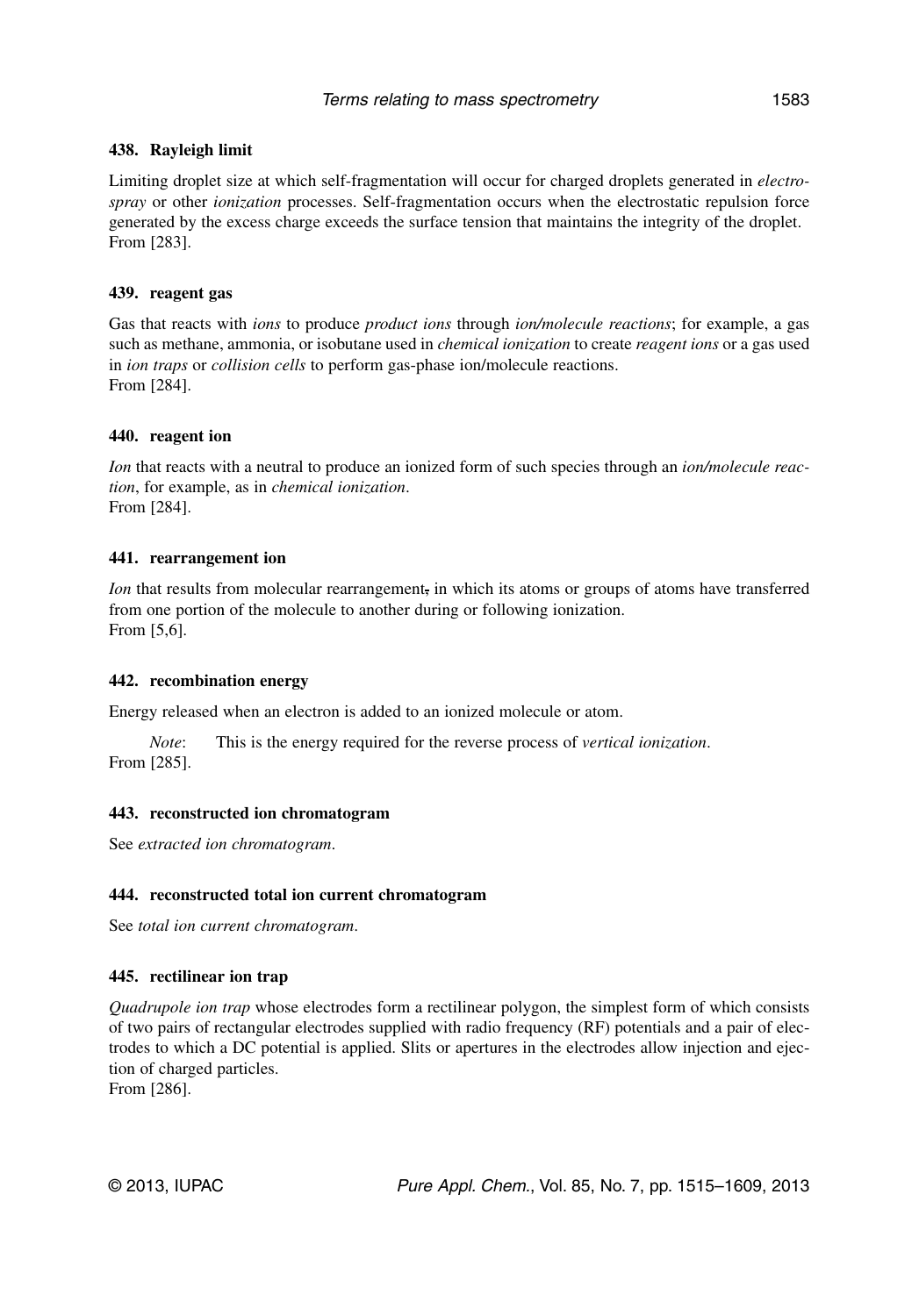## **446. reference ion**

Stable *ion* whose structure or elemental formula is known with certainty. These ions are formed by direct ionization of a molecule of known structure or elemental formula, and are used to verify by comparison the structure or thermochemistry of an unknown ion or to calibrate the *m/z* scale of the *mass spectrometer*.

From [287–289].

## **447. reflectron**

Component of a *time-of-flight mass spectrometer* that uses a static electric field to reverse the direction of travel of the *ions* and improves mass resolution by assuring that ions of the same *m/z* but different translational energy arrive at the detector at the same time. From [290].

#### **448. relative detection limit detection limit**

Smallest amount of material detectable in a matrix relative to the amount of material analyzed, given in atomic, mole, or weight fractions.

*Note 1*: The meaning of "detectable" must be specified, for example, three times the standard deviation of the measurement (3σ criterion).

*Note 2*: Often incorrectly referred to as sensitivity.

From [6]

#### **449. relative difference of isotope ratios**

See *relative isotope-ratio difference*.

#### **450. relative intensity** (in mass spectrometry)

See *intensity relative to base peak* (*in mass spectrometry*)*.* From [8].

#### **451. relative isotope-ratio difference,** δ **delta notation isotope delta relative difference of isotope ratios**

Measure of an isotope ratio in a sample of interest relative to a reference defined by the relation

 $\delta = (R_{sample} - R_{standard})/R_{standard}$ 

where *R* is the *isotope ratio* of the element.

- *Note 1*: The reference is often an international measurement standard.
- *Note 2*: The same relative differences are used to calculate delta values from the abundance of *isotopomers* and *isotopologs*, ion currents, frequencies, or optical extinctions.
- *Note 3*: Relative isotope ratio differences are usually small and are therefore often expressed in units of parts per mil with symbol ‰.

© 2013, IUPAC Pure Appl. Chem., Vol. 85, No. 7, pp. 1515–1609, 2013

#### 1584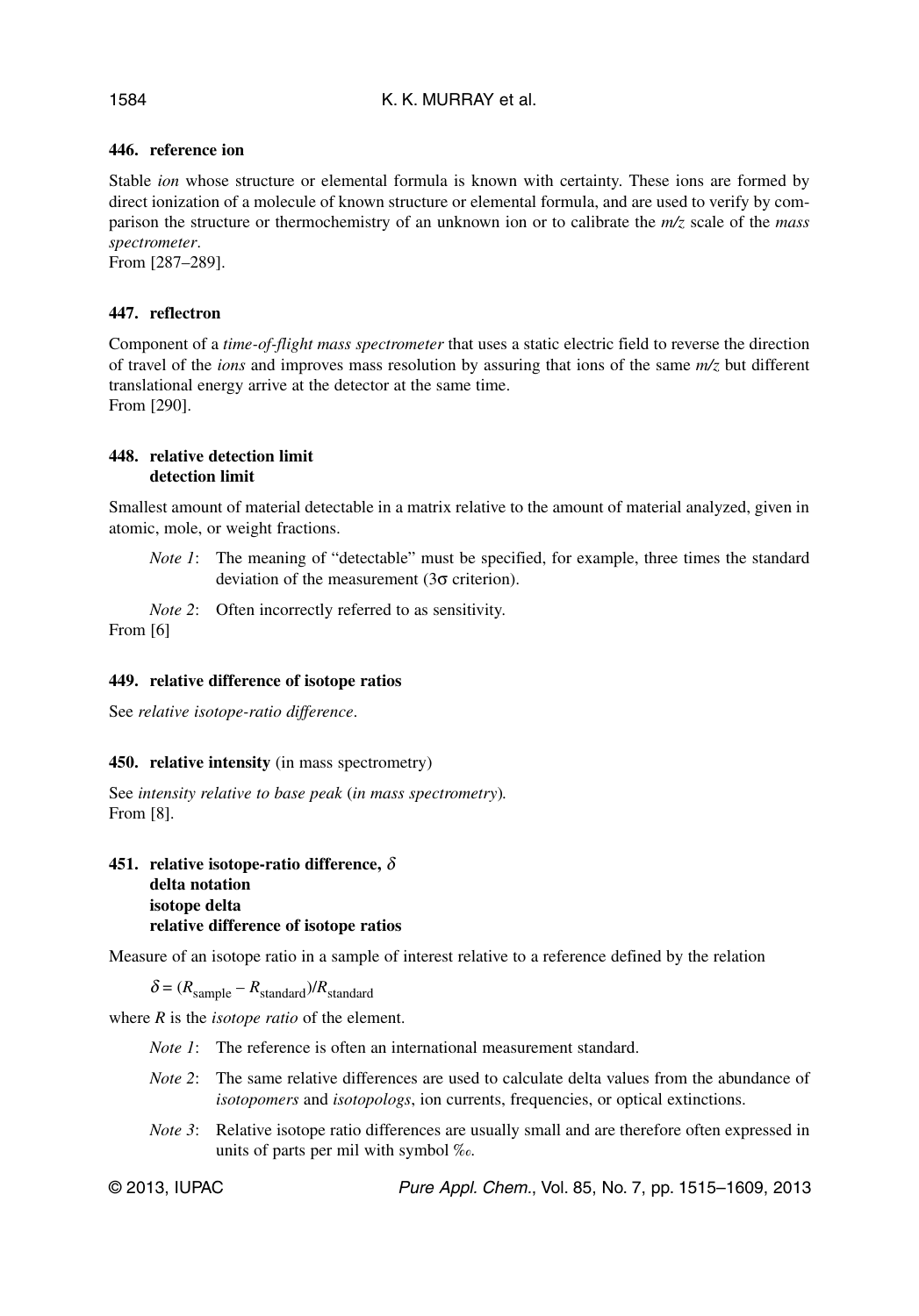*Note 4*: Units of parts per thousand (ppt,  $10^{-3}$ ) or parts per million (ppm,  $10^{-6}$ ) are deprecated [7].

From [196,197].

### **452. residual gas analyzer (RGA)**

*Mass spectrometer* used to measure the composition and pressure of gases in an evacuated chamber and to test for leaks in pressurized systems. From [291].

### **453. residual spectrum**

*Mass spectrum* with peaks recorded in the absence of sample and due either to small air leaks or to the presence of molecules desorbed from the walls of the introduction device, the *ion source*, or from vacuum pump fluids. See also *background mass spectrum*.

From [11].

#### **454. resolution** (in mass spectrometry) **mass resolution**

In a *mass spectrum*, the observed *m/z* value divided by the smallest difference Δ(*m/z*) for two *ions* that can be separated: (*m/z*)*/*Δ(*m/z*).

- *Note 1*: The  $m/z$  value at which the measurement was made should be reported.
- *Note 2*: The definition and method of measurement of  $\Delta(m/z)$  should be reported. Commonly this is performed using *peak* width measured at a specified percentage of *peak* height.
- *Note 3*: Alternatively  $\Delta$ (*m/z*) is defined as the separation between two adjacent equal magnitude peaks such that the valley between them is a specified fraction of the *peak* height, for example as measured by *peak matching*.

See also *resolving power* (*in mass spectrometry*)*.* Revised from [5,10] using additional information from [292,293].

#### **455. resolution: 10 per cent valley definition**

Value of  $(m/z)/\Delta(m/z)$  measured for two *peaks* of equal height in a *mass spectrum* at  $m/z$  and  $m/z \pm$ Δ(*m/z)* that are separated by a valley which at its lowest point is 10 % of the height of either *peak*. For *peaks* of similar height separated by a valley, let the height of the valley at its lowest point be 10 % of the lower *peak*. Then the resolution (10 % valley definition) is (*m/z*)*/*Δ(*m/z*) and should be given for a number of values of *m/z*.

See also *resolution: peak width definition.* From [5,6].

#### **456. resolution: peak width definition**

For a single *peak* corresponding to singly charged *ions* at mass *m* in a *mass spectrum*, the resolution may be expressed as  $(m/z)/\Delta(m/z)$ , where  $\Delta(m/z)$  is the width of the *peak* at a height which is a specified fraction of the maximum peak height. It is recommended that one of three values 50, 5, or 0.5 % should always be used.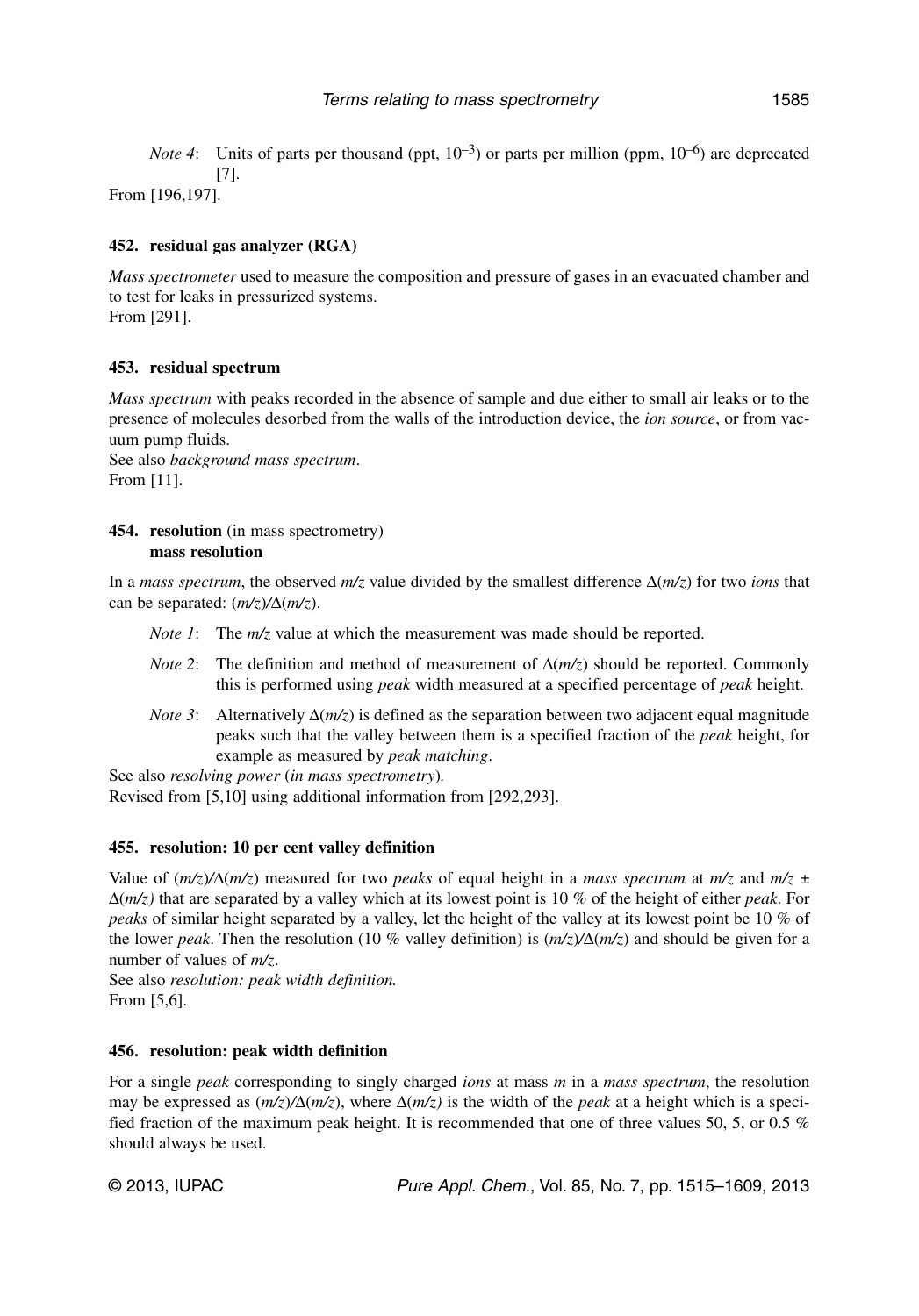### K. K. MURRAY et al.

*Note*: For an isolated symmetrical peak recorded with a system which is linear in the range between 5 % and 10 % levels of the peak, the 5 % peak width definition is equivalent to the *10 % valley definition*. A common standard is the definition of resolution based upon Δ*m* being full width of the peak at half its maximum (FWHM) height.

See also *resolution: 10 per cent valley definition.* From [5,6].

#### **457. resolving power** (in mass spectrometry) **mass resolving power**

Measure of the ability of a *mass spectrometer* to provide a specified value of *mass resolution*.

*Note*: The procedure by which  $\Delta(m/z)$  was defined and measured, and the  $m/z$  value at which the measurement was made, should be reported.

Revised from [5,6].

#### **458. resonance-enhanced multiphoton ionization (REMPI) resonance ionization**

*Multiphoton ionization* in which the ionization cross section is significantly enhanced because the energy of the incident photons is resonant with an intermediate excited state of the neutral. From [294,295].

#### **459. resonance ion ejection**

Mode of *ion* ejection in an *ion trap* that relies on an auxiliary radio frequency potential that is applied to the end-cap or trapping electrodes. The potential is tuned to the classical oscillation frequency of a particular ion to eject it. From [296].

#### **460. resonance ionization (RI)**

See *resonance-enhanced multiphoton ionization*.

#### **461. retro Diels–Alder reaction**

Ion fragmentation mechanism in which the *molecular ion* M+• of a cyclic alkene fragments to form a neutral diene and an alkene radical cation or a diene radical cation and an alkene. The reaction is the reverse of the Diels–Alder reaction of organic synthesis. From [297].

#### **462. reverse geometry**

*Double-focusing mass spectrometer* configuration in which the *ion* beam traverses the *magnetic sector* prior to the *electric sector*. See also *forward geometry*. From [149].

1586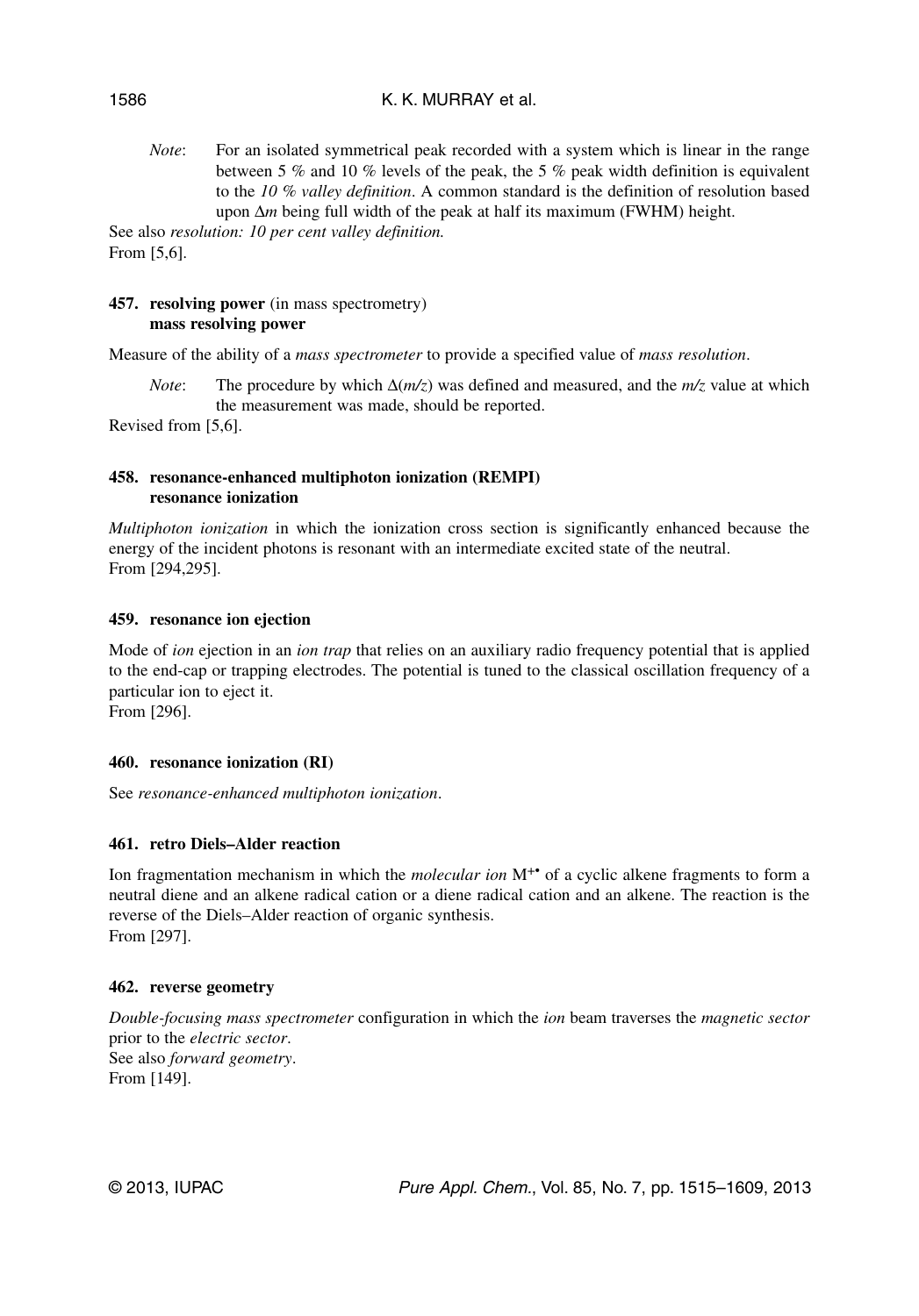#### **463. reverse library search**

Process of comparing a subset of the *peaks* in the *mass spectrum* of an unknown compound with peaks present in the library mass spectrum. Any peaks in the mass spectrum of the unknown compound that are not in the library spectrum are disregarded.

*Note*: A reverse library search measures the extent to which the peaks in a reference spectrum are present in the unknown spectrum and is more effective than a *forward library search* when peaks arising from two or more components are present in the unknown spectrum See also *forward library search.*

From [230].

#### **464. RF-DC ion mobility spectrometry**

See *high-field asymmetric waveform ion mobility spectrometry*.

#### **465. RF-only quadrupole**

*Transmission quadrupole* device in which a sinusoidal radio frequency (RF) potential is applied between the connected pairs of opposite rod electrodes in a linear quadrupole, providing a transmission device for all *ions* with *m/z* values above a cut-off value.

*Note*: Higher-order multipoles can also be used in this manner. See also *collision quadrupole*. From [78].

#### **466. Rice–Ramsperger–Kassel–Marcus (RRKM) theory**

Statistical theory of unimolecular reaction rates of gas-phase molecular species that removes most of the simplifying assumptions in the *Rice–Ramsperger–Kassel (RRK) theory*. Account is taken of the way in which the different normal-mode vibrations and rotations contribute to reaction, and allowance is made for the zero-point energies. The total internal energy is partitioned into active and inactive components, such that only the active component can flow freely among the internal modes and thus contribute to reaction. The assumed equilibrium ratio of active-to-inactive components is evaluated using partition functions. In applications where gas-phase collisions are important, the rates of activation and deactivation take into account their energy dependence, and in the high-pressure limit the transition state is in equilibrium with non-activated reactants and RRKM reduces to conventional transition-state theory.

*Note*: The theory is also used (with some modification) for reactions in condensed phases. Revised from [6] using additional information from [298–300].

#### **467. Rice–Ramsperger–Kassel (RRK) theory**

Statistical theory of unimolecular reaction rates of gas-phase molecular species that is equivalent to the *quasi-equilibrium theory*, but with the added consideration that the effects of gas-phase collisions in activation to and deactivation from the transition state are taken into account.

*Note*: Elimination of most of the simplifying assumptions led to development of the *Rice-Ramsperger–Kassel–Marcus (RRKM) theory.*

Revised from [6] using additional information from [281,301,302].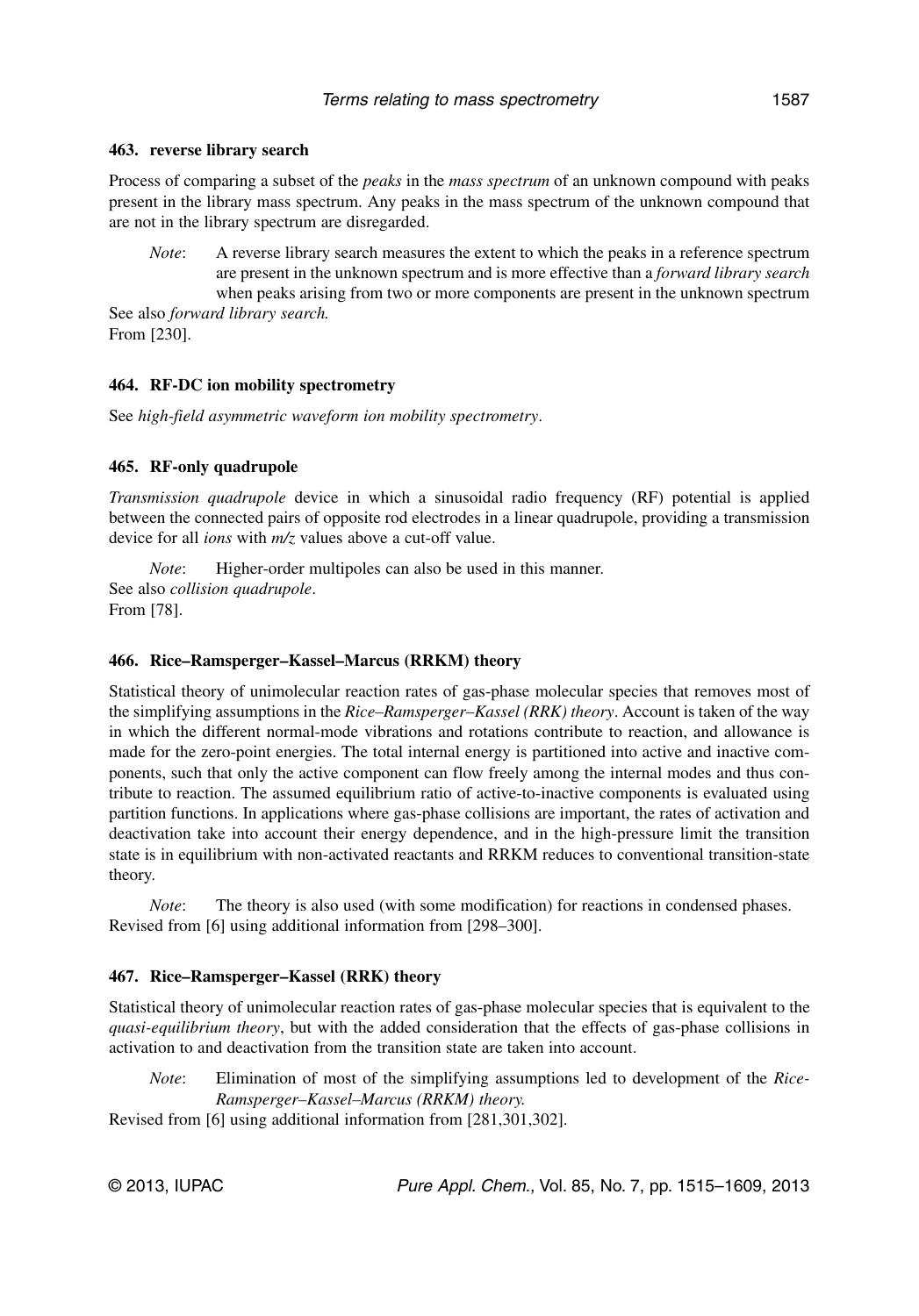# **468. ring and double bond equivalent**

Deprecated: rings plus double bonds.

Conventional measure of the degree of unsaturation of an organic molecule given by  $X - Y/2$  + *Z*/2 + 1 where *X* is the number of carbon atoms, *Y* is the number of hydrogen or halogen atoms and *Z* is the number of nitrogen and phosphorus atoms. From [24,303].

## **469. rings plus double bonds**

This term is deprecated. See *ring and double bond equivalent*.

### **470. saddle field gun**

Compact *ion* and fast atom sources for use when small size and high beam intensity are required, as in *fast atom bombardment mass spectrometry*. The discharge is produced by electrons oscillating between two cold cathodes in an electric field that possesses a single saddle point. To produce and intensify the *plasma* the electrons must have long path lengths, achieved by allowing the electrons to have an oscillatory motion in the saddle-shaped electric field between the cathodes separated by the anode. From [304].

### **471. sampling cone**

Component of a *spray ionization* interface that consists of a cone with a small orifice through which the spray passes into a differentially pumped chamber

*Note 1*: In interfaces that have both a sampling cone and *skimmer*, the spray passes first through the sampling cone and then through the skimmer.

*Note 2*: A capillary can also be used in place of a cone. From [49,254,305].

# **472. scan cycle time**

Time required to obtain a *mass spectrum* (or other mass spectrometric data quantity) such as in a separation coupled to *mass spectrometry*. From [137,306].

#### **473. secondary electron**

Electrons ejected from a sample surface as a result of bombardment by a primary beam of atoms, *ions*, electrons, or photons.

From [307].

# **474. secondary ionization**

Process in which *ions* are ejected from a sample surface as a result of bombardment by a primary beam of atoms or *ions*. See also *secondary ion mass spectrometry* (*SIMS*)*.* From [6].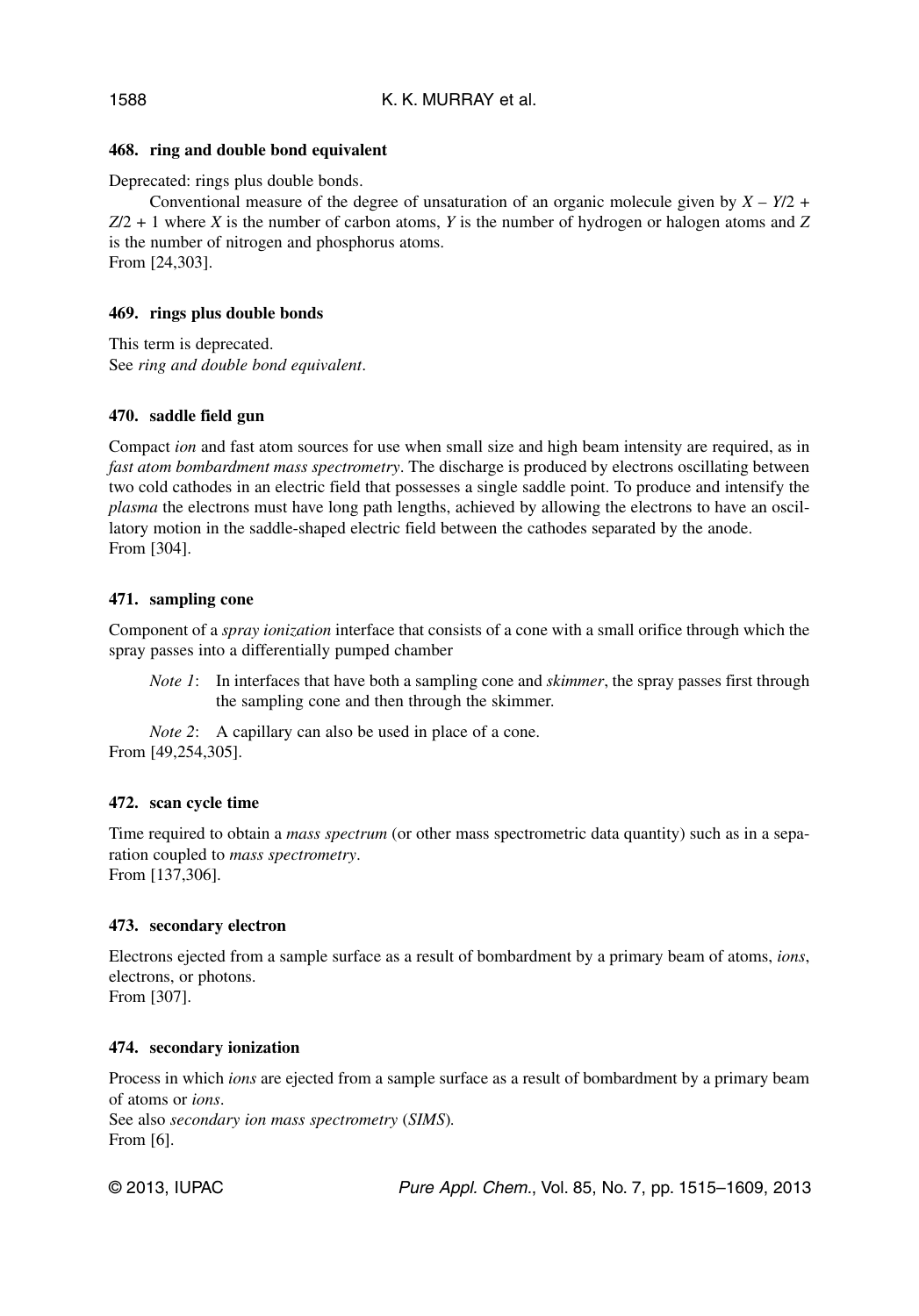### **475. secondary ion mass spectrometry (SIMS)**

Technique in which a focused beam of primary *ions* produces secondary ions by sputtering from a solid surface. The secondary ions are analyzed by *mass spectrometry*.

See also *dynamic secondary ion mass spectrometry* (*DSIMS*), *static secondary ion mass spectrometry* (*SSIMS*)*.*

From [308].

## **476. secondary neutral mass spectrometry (SNMS)**

*Mass spectrometry* technique in which neutral species ejected from a sample surface as a result of bombardment by a primary beam of atoms or *ions* are ionized, most often by *photoionization*, prior to analysis.

See also *secondary ion mass spectrometry* (*SIMS*)*.* From [309,310].

#### **477. sector mass spectrometer**

*Mass spectrometer* consisting of one or more *magnetic sectors* for recording a *mass spectrum* of a monoenergetic beam of *ions*. Such instruments may also have one or more *electric sectors* for energy dispersion that can be arranged for velocity-focusing by compensating for dispersion by the magnetic sector if the beam is not truly monoenergetic. Such a combination provides double focusing of ions of the same *m/z*, i.e., focusing with respect to both direction and speed. From [311].

#### **478. selected ion flow tube (SIFT)**

Device in which *m/z* selected *ions* are entrained in an inert carrier gas and subsequently undergo *ion/molecule reaction*s with molecules introduced into the gas flow. See also *drift tube.* From [312].

#### **479. selected ion monitoring (SIM)**

Deprecated: multiple ion detection, mass fragmentography, selected ion recording.

Operation of a *mass spectrometer* in which the abundances of *ions* of one or more specific *m/z* values are recorded rather than the entire *mass spectrum*. See also *selected reaction monitoring* (*SRM*).

Revised from [5,6] using additional information from [313].

#### **480. selected ion recording (SIR)**

This term is deprecated. See *selected ion monitoring* (*SIM*)*.*

#### **481. selected reaction monitoring (SRM)**

Data acquired from one or more specific *product ions* corresponding to *m/z* selected *precursor ions* recorded via two or more stages of *mass spectrometry*.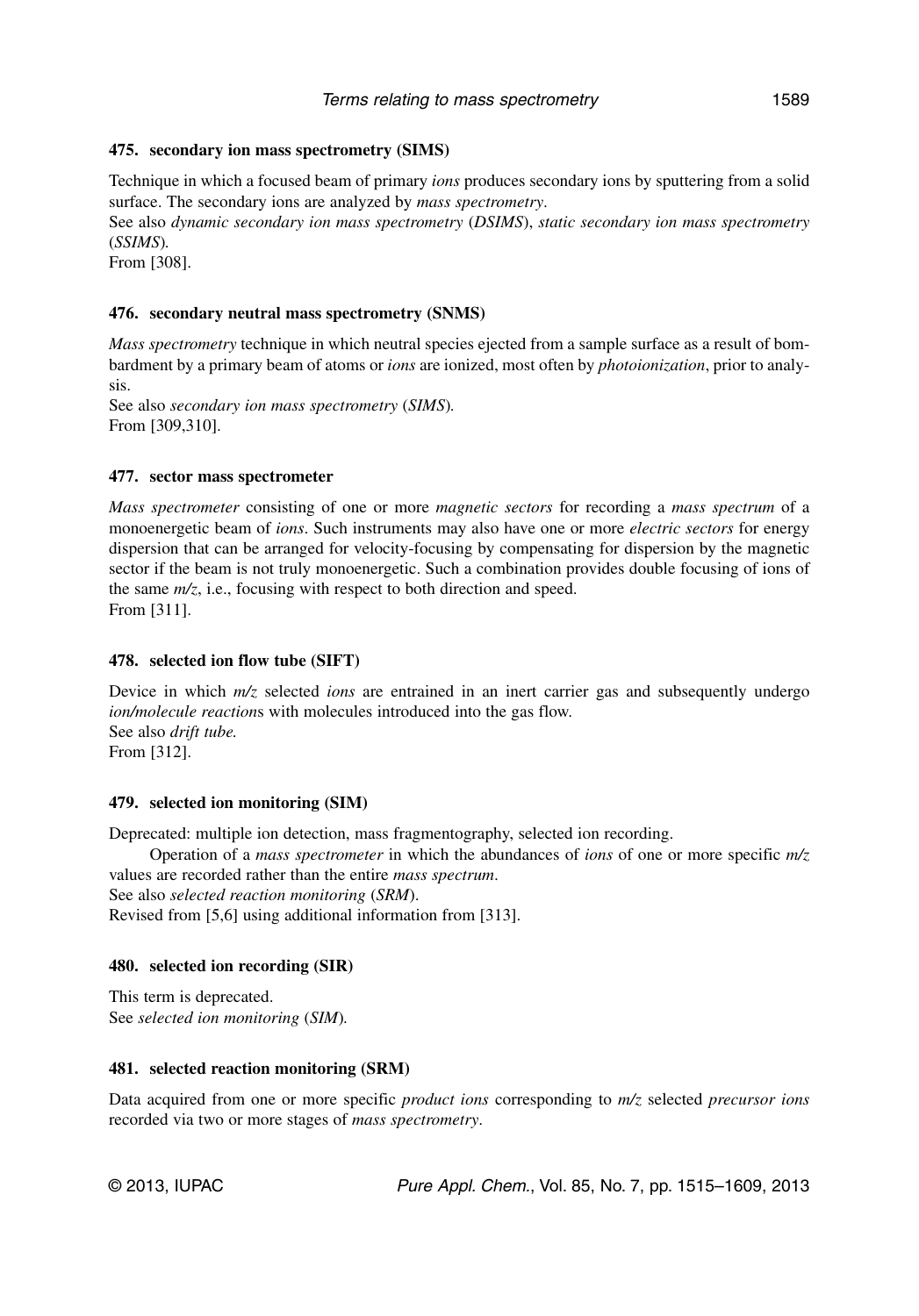- *Note 1*: Selected reaction monitoring in multiple-stage mass spectrometry is known as consecutive reaction monitoring.
- *Note 2*: Selected reaction monitoring applied to multiple product ions from one or more precursor ions is known as multiple reaction monitoring.

See also *selected ion monitoring* (*SIM*)*.* From [314].

# **482. self-chemical ionization (self-CI)**

*Chemical ionization* of an analyte where the *reagent ion* is an ionized form of the *analyte* or one of its *product ions*. From [315].

# **483. sensitivity,** *A*

Slope of the calibration curve.

- *Note* 1: If the curve is not a straight line, sensitivity will be a function of *analyte* concentration or amount.
- *Note* 2: If sensitivity is to be a unique performance characteristic, it must depend only on the chemical measurement process, not upon scale factors.

From [5,6].

# **484. sheath flow interface**

Capillary electrophoresis to *electrospray ionization* interface that uses a coaxial flow of *make-up liquid* that is introduced through a tube that is concentric with the separation capillary. From [216,217].

# **485. sheath gas**

Gas introduced through a tube that is coaxial with the *electrospray emitter* to pneumatically assist the formation of the sprayed droplets. From [316].

# **486. sheath liquid**

*Make-up liquid* in a *sheath flow interface.* From [26].

# **487. shotgun proteomics**

Protein identification using a combination of high-performance liquid chromatography and *mass spectrometry* in which the proteins in a mixture are digested, usually by a specific enzyme, and the resulting peptides are separated by liquid chromatography and identified by *tandem mass spectrometry*. See also *bottom-up proteomics*. From [317].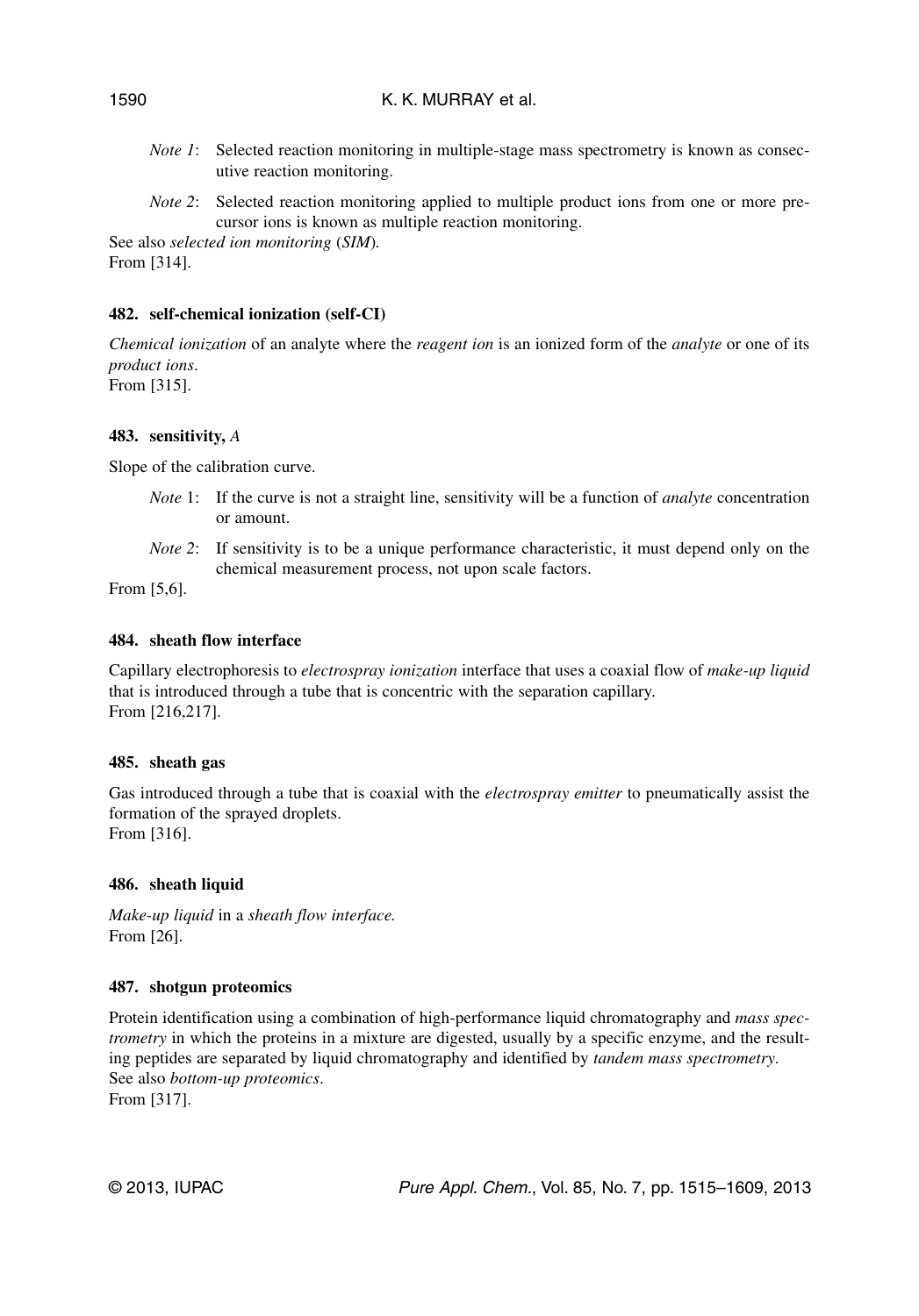### **488. skimmer**

Cone with a central orifice that intercepts the center of a spray or jet expansion to sample the central portion of the expansion, for example, as in a *momentum separator*. From [253].

## **489. soft ionization**

Formation of gas-phase *ions* without extensive fragmentation. See also *hard ionization.* From [318].

### **490. sonic spray ionization (SSI)**

Process in which both anions and cations are produced at atmospheric pressure from an ionic solution due to a statistically unbalanced charge distribution in the minute droplets formed by the action of a sonic atomizer.

See also *spray ionization.* From [319].

### **491. space charge effect**

Result of mutual repulsion of particles of like charge (*ions*, electrons, etc.) that can limit the current in a charged-particle beam and can also cause some motion of ions in a beam or packet in addition to that caused by external fields.

*Note*: Space charge effects on ion trajectories are most noticeable in *ion trap* instruments that confine large numbers of ions in a small volume.

From [320].

# **492. spark ionization**

Formation of *ions* from a solid material by an intermittent electric discharge. From [5,6].

# **493. spectral skewing**

Deviation of the *peak* intensities in a *mass spectrum* from their expected values that occurs when the relative concentration of the various *analytes* change during acquisition of the mass spectrum. From [321].

#### **494. spray ionization**

General term used to describe a range of ionization techniques for *analytes* in solution that involve dispersing the liquid into fine droplets as a component step.

*Note*: Most of these techniques are examples of *atmospheric pressure ionization*. From [322].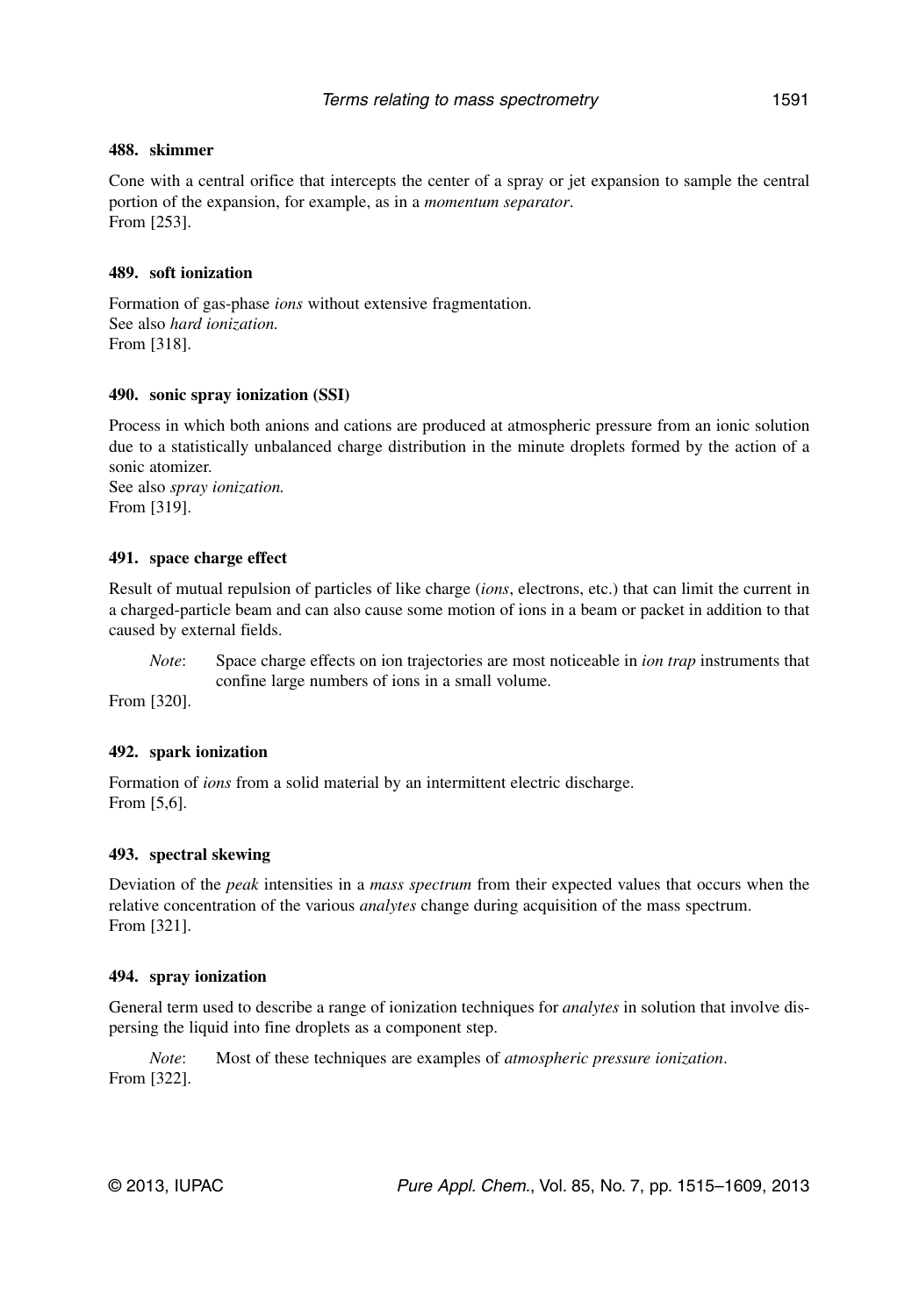# **495. stable ion**

*Ion* with internal energy sufficiently low that it does not rearrange or dissociate prior to detection in a *mass spectrometer*.

From [5,6].

### **496. stable isotope mass spectrometry**

See *isotope ratio mass spectrometry.*

# **497. stable isotope ratio analysis of amino acids in cell culture (SILAC)**

Proteomics technique that detects differences in protein abundance between cultured cell samples using stable isotopic labeling achieved with labeled amino acids in one cell culture and unlabeled ones in a separate culture.

From [323–325].

# **498. stable isotope standards and capture by anti-peptide antibodies (SISCAPA)**

Method for absolute quantitation of a protein or proteins in a multiplexed fashion using isotope-labeled peptides as *surrogate internal standards*. The labeled peptides are produced by synthesizing a gene coding for each desired peptide, cell-free transcription, and translation of this gene in a medium containing  $^{13}C_6$ -labeled lysine, and digesting with trypsin the expressed protein composed of the desired concatenated peptides. For low-abundance proteins the sensitivity is increased by selective enrichment of the target peptides by antibody capture.

From [326].

# **499. stability diagram**

See *Mathieu stability diagram.*

# **500. static field**

Electric or magnetic field that does not change in time. From [327].

#### **501. static secondary ion mass spectrometry (SSIMS)**

Method of *secondary ion mass spectrometry* using low current densities for analysis of sample surface components, in contrast with *dynamic secondary ion mass spectrometry*. which is used for analysis of components in the depth direction.

*Note*: When the sample is an organic molecule in solid form the term is often changed to organic SIMS or molecular SIMS.

From [124].

#### **502. Stevenson's rule**

Rule stating that in competing fragmentations the *product ion* formed from its neutral species counterpart with the lower *ionization energy* will usually be the more abundant.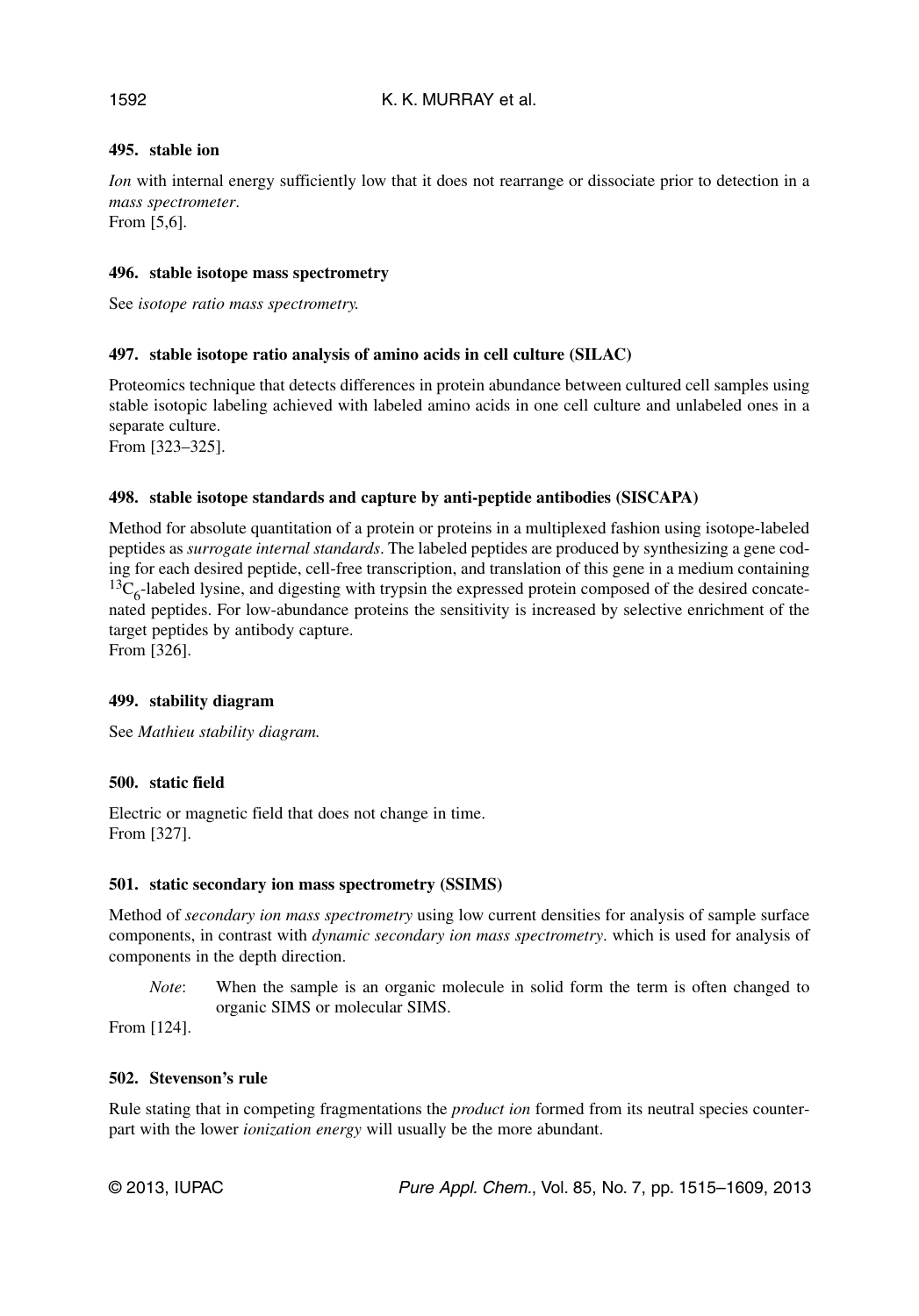*Note*: The original version of this rule referred to reliability of determination of thermochemical data obtained for an *ion* produced by fragmentation of a single σ-bond in an *oddelectron ion* X-Y<sup>+•</sup>, but was later extended to the version in more common use since then.

From [328–330].

#### **503. stored waveform inverse Fourier transform (SWIFT)**

Technique to create excitation waveforms for *ions* in *Fourier transform-ion cyclotron resonance-mass spectrometers* or *Paul ion traps*. An excitation waveform in the time-domain is generated by taking the inverse Fourier transform of an appropriate frequency-domain programmed excitation spectrum, in which the resonance frequencies of ions to be excited are included.

*Note*: This procedure may be used for selection of *precursor ions* in  $MS<sup>n</sup>$  experiments. From [331].

#### **504. supercritical fluid chromatography-mass spectrometry (SFC-MS) supercritical fluid chromatography/mass spectrometry (SFC/MS)**

Combined technique in which a mixture of *analytes* is separated into solutions of individual components by chromatography that uses a supercritical fluid as mobile phase, followed by the ionization of the separation effluent in the *ion source* of a *mass spectrometer*. From [332].

#### **505. surface-assisted laser desorption/ionization (SALDI)**

Class of matrix-free *laser desorption ionization* techniques for biological macromolecules.

*Note*: An example is *desorption ionization on silicon* (*DIOS*). From [333].

#### **506. surface-enhanced affinity capture (SEAC)**

See *surface-enhanced laser desorption/ionization* (*SELDI*)

#### **507. surface-enhanced laser desorption/ionization (SELDI)**

Variant of *matrix-assisted laser desorption/ionization* (*MALDI*) in which the matrix is replaced by a surface coating of a chromatographic stationary phase designed to selectively retain different subsets of proteins or peptides from a mixture depending on their physico-chemical properties or biochemical affinity characteristics.

*Note*: Originally this technique was named *surface-enhanced affinity capture* (*SEAC*) to distinguish it from *surface-enhanced neat desorption* (*SEND*) where the surface coating is designed to increase the efficiency of *laser desorption*.

From [334,335].

#### **508. surface-enhanced neat desorption (SEND)**

See *surface-enhanced laser desorption/ionization* (*SELDI*)*.*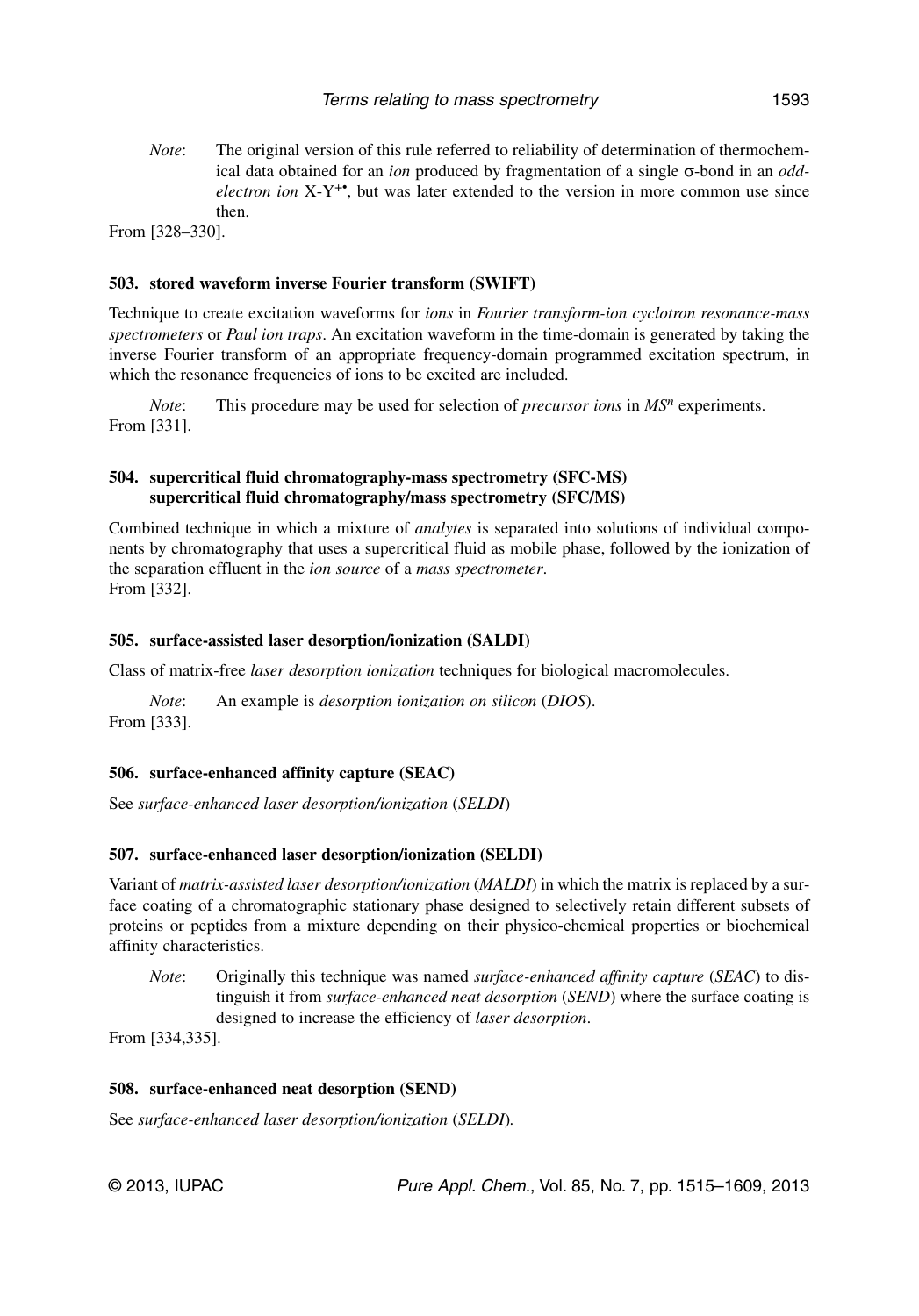## **509. surface-induced dissociation (SID)**

Fragmentation that results from the collision of an *ion* with a surface. From [336].

# **510. surface-induced reaction (SIR)**

Process wherein a reactant *ion* interacts with a surface to produce either chemically different species or a change in the internal energy of the reactant ion. From [337].

# **511. surface ionization (SI)**

Ionization of a neutral when it interacts with a solid surface with an appropriate work function and temperature.

From [5,6].

### **512. surrogate internal standard internal standard**

Compound added in accurately known amounts to a sample to be analyzed for a specified *analyte*. The surrogate internal standard is chemically similar to the analyte so that losses in the analytical procedure are the same for both and thus the analyte concentration can be determined relative to that of the standard.

*Note 1*: In quantitative *mass spectrometry* the preferred type is an isotope-labeled version of the analyte.

*Note 2*: The abbreviated term *internal standard* is often used. See also *volumetric internal standard.* From [338].

# **513. sustained off-resonance irradiation (SORI)**

Procedure associated with *Fourier transform-ion cyclotron resonance-mass spectrometers* to facilitate *ion/neutral reactions* such as *low-energy collision-induced dissociation* in which a radio-frequency electric field, slightly off-resonance with respect to the cyclotron frequency of the reactant *ion*, cyclically accelerates and decelerates the reactant ion that is confined in the *Penning ion trap*. As a consequence, the orbit does not exceed the dimensions of the ion trap but maintains a high average translational energy for an extended time that activates an ion/neutral process. From [339].

#### **514. tandem mass spectrometer**

*Mass spectrometer* designed for *mass spectrometry/mass spectrometry*. From [5,6].

#### **515. tandem mass spectrometry**

See *mass spectrometry/mass spectrometry* (*MS/MS*)*.*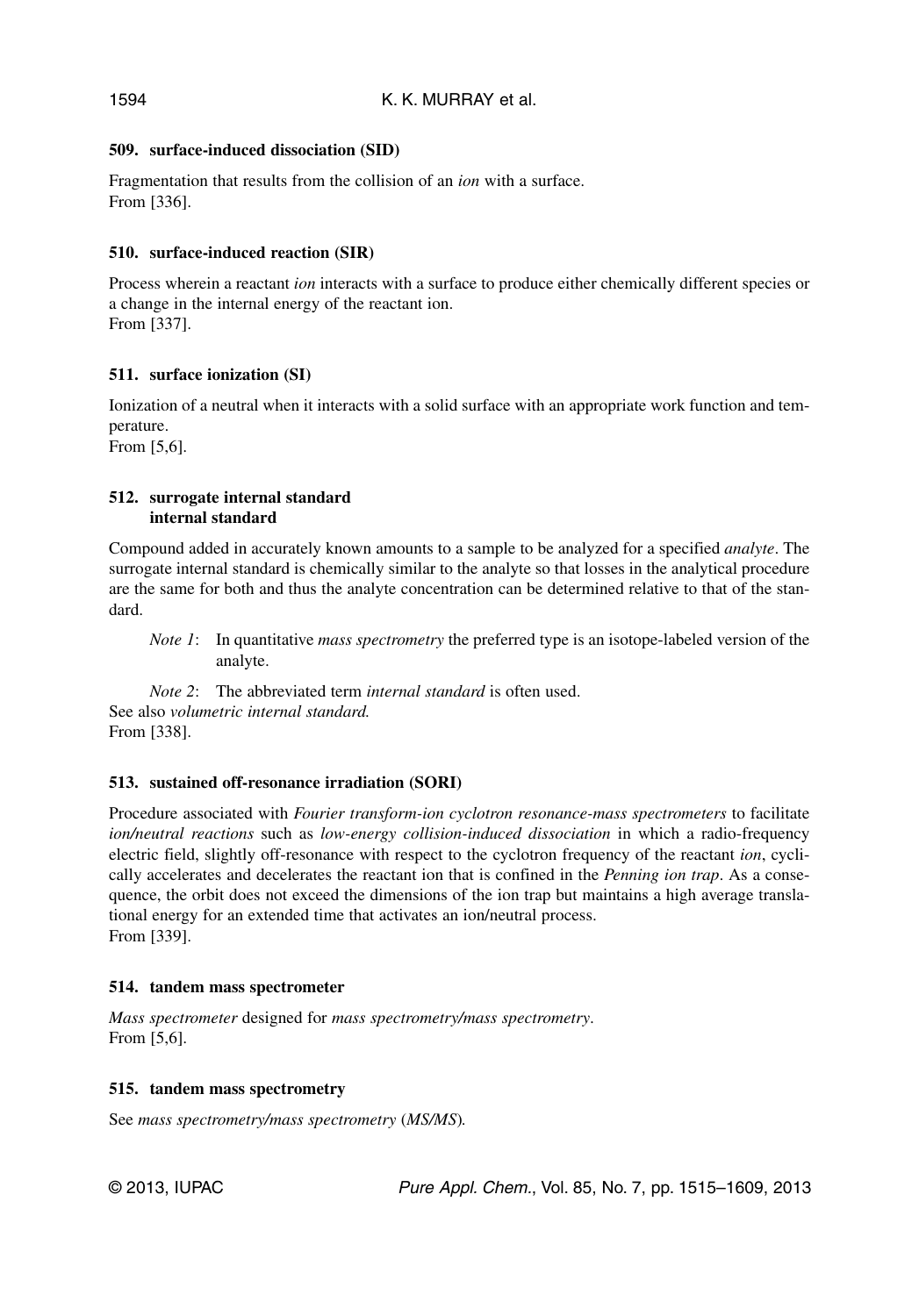# **516. tandem mass spectrometry in space**

*Tandem mass spectrometry* procedure in which *product ion spectra* are recorded for *ion* beams in *m/z* analyzers separated in space. Specific *m/z* separation functions are designed so that in one section of the instrument ions are selected, dissociated in an intermediate region, and the *product ions* are then transmitted to another analyzer for  $m/z$  separation and data acquisition. From [340].

# **517. tandem mass spectrometry in time**

*Tandem mass spectrometry* procedure in which *product ion spectra* are recorded in a single *m/z* analyzer (such as a *Paul ion trap*, *linear ion trap*, or *Fourier transform-ion cyclotron resonance-mass spectrometer*) in discrete steps over time. *Ions* in a specific *m/z* range are selected, dissociated, and the *product ions* analyzed sequentially in time.

*Note*: *Mass spectrometers* that can perform tandem mass spectrometry in time can also perform *MSn*.

From [340].

# **518. target gas**

This term is deprecated. See *collision gas*.

# **519. Taylor cone**

Conical shape of the liquid emanating from a capillary under high potential, as in *electrospray* or other electrohydrodynamic spray processes. From [341,342].

# **520. thermal ionization (TI)**

Ionization of a neutral through contact with a high-temperature surface. From [5,6].

# **521. thermospray ionization**

*Spray ionization* in which a liquid is flowed through a heated capillary to produce a spray of droplets and solvent vapor. *Ions* are formed due to the statistical imbalance of charges in the droplets or by a heated filament.

From [343,344].

# **522. thin layer chromatography-mass spectrometry (TLC-MS) thin layer chromatography/mass spectrometry (TLC/MS)**

Technique by which a mixture of *analytes* is separated into individual components by liquid chromatography, followed by the ionization of the separated species by an *ion source* of a *mass spectrometer.*

From [345].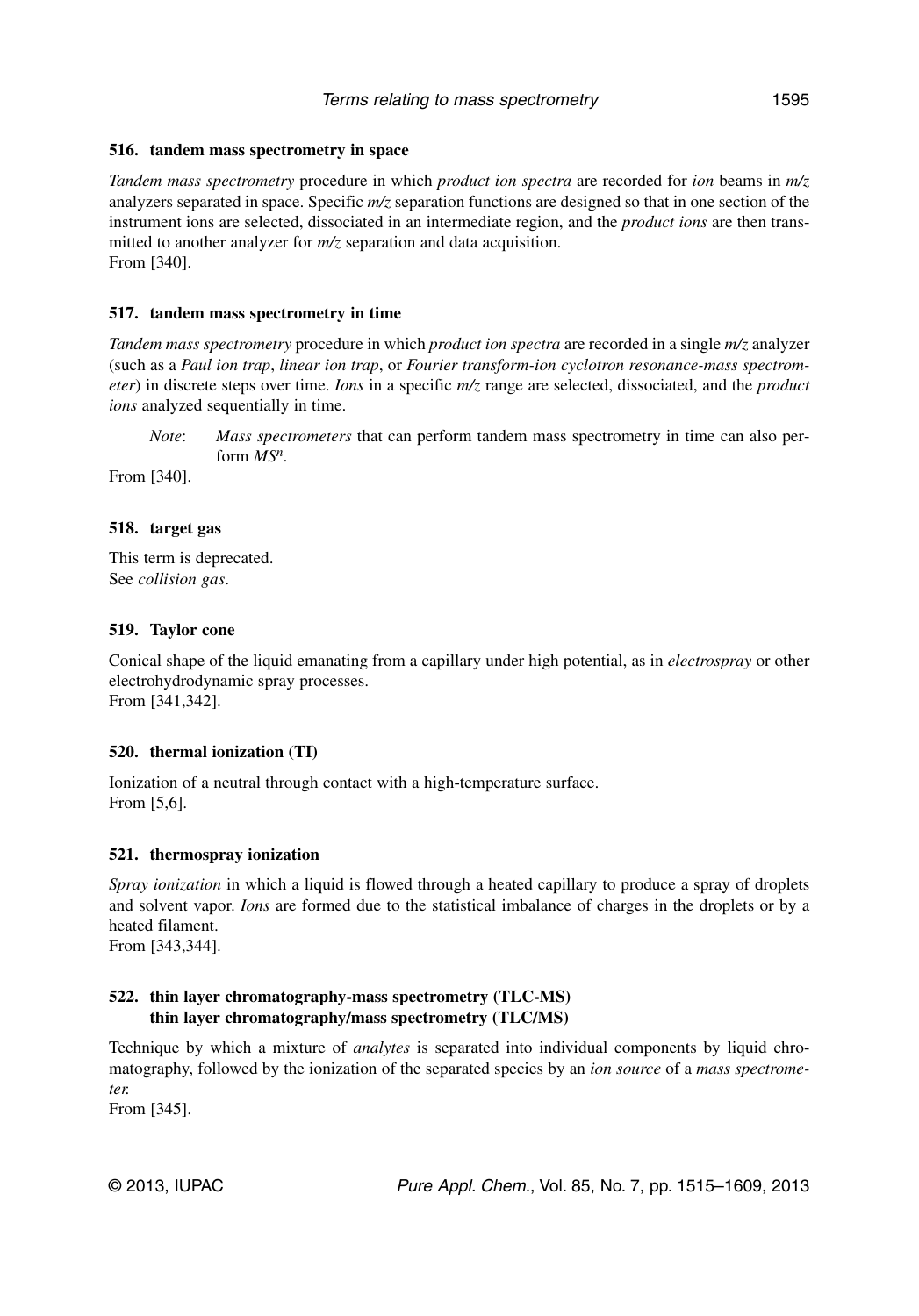# **523. thomson,** *Th*

This term is deprecated. See *m/z*.

## **524. time-lag focusing (TLF)**

Energy focusing of *ions* formed in the gas phase in a *time-of-flight mass spectrometer* that is accomplished by introducing a time delay between the formation of the ions and the application of the *accelerating potential* pulse.

See also *delayed extraction*. From [346].

#### **525. time-of-flight mass spectrometer (TOF-MS)**

*Mass spectrometer* that separates *ions* by *m/z* in a *field-free region* after acceleration through a fixed *accelerating potential*. Ions of the same initial translational energy and different *m/z* require different times to traverse a given distance in the field-free region. From [5,6].

### **526. tolyl ion**

Even-electron  $C_7H_7^+$  *ion* with the same carbon skeleton as toluene that has lost a hydrogen atom from one of the ring carbons that carries the positive charge. See also *tropylium ion*, *benzyl ion.* From [57].

#### **527. top-down proteomics**

Method of protein identification that uses the *m/z* selection of intact proteins followed by fragmentation and *m/z* separation in a second stage of *mass spectrometry.* Mixtures of proteins must first be separated by liquid chromatography or other separation method prior to analysis by mass spectrometry*.* From [347,348].

#### **528. toroidal ion trap**

*Ion* trapping device based on the three-dimensional structure formed by rotating the cross-section of a *quadrupole ion trap* about the edge perpendicular to the plane of the ring electrode. The resulting trapping region is toroidal.

From [349].

#### **529. total ion chromatogram**

This term is deprecated. See *total ion current chromatogram* (*TICC*).

1596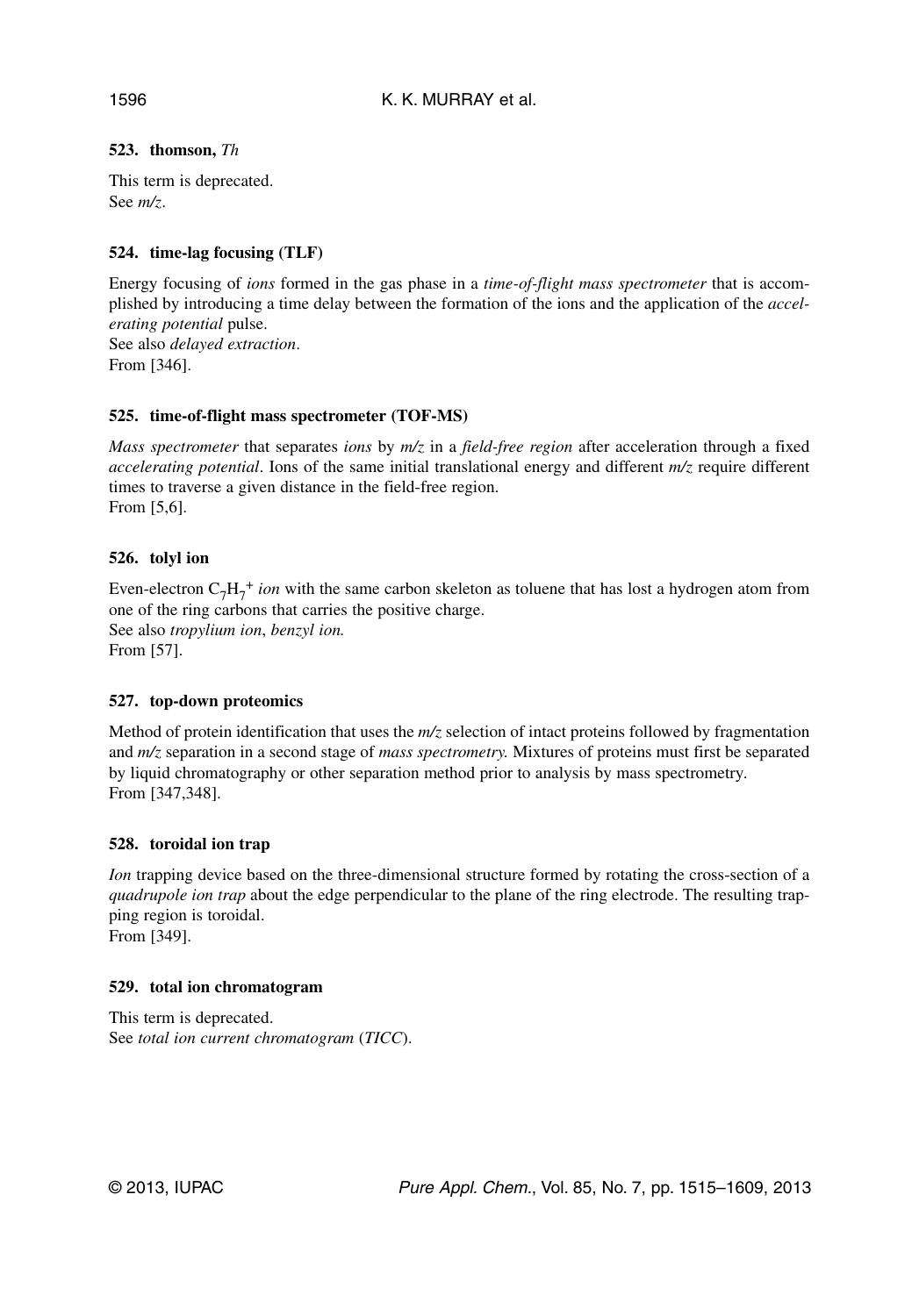#### **530. total ion current (TIC)**

Obsolete: after mass analysis, before mass analysis

Sum of all the separate *ion* currents carried by the ions of different *m/z* contributing to a complete *mass spectrum* or in a specified *m/z* range of a mass spectrum. From [5,6].

### **531. total ion current chromatogram (TICC) reconstructed total ion current chromatogram**

Deprecated: total ion chromatogram.

Chromatogram created by plotting the *total ion current* in a series of *mass spectra* recorded as a function of retention time.

From [350].

### **532. total ion current electropherogram total ion current electrophorogram**

Plot of the *total ion current* in each of a series of *mass spectra* that are recorded as a function of electrophoresis time.

From [351].

#### **533. total ion current electrophorogram**

See *total ion current electropherogram.*

#### **534. total ion current profile**

Any plot of *total ion current* in a series of *mass spectra* recorded as a function of time, including *total ion current chromatogram*, *total ion current electropherogram*, *flow injection mass spectrometry*, or any other time dependent sampling. See also *extracted ion profile*. From [352].

#### **535. transmission efficiency**

Ratio of the number of *ions* leaving a region of a *mass spectrometer* to the number entering that region. From [5,6].

### **536. transmission quadrupole mass spectrometer quadrupole mass analyzer quadrupole mass filter quadrupole mass spectrometer**

*Mass spectrometer* that consists of an array of four parallel rod electrodes whose centers form the corners of a square and whose opposing electrode pairs are connected. The electric potential applied between the connected pairs of rods is a superposition of a static potential and a sinusoidal radio frequency potential. The motion of an *ion* in the *x-y* plane perpendicular to the length direction of the rod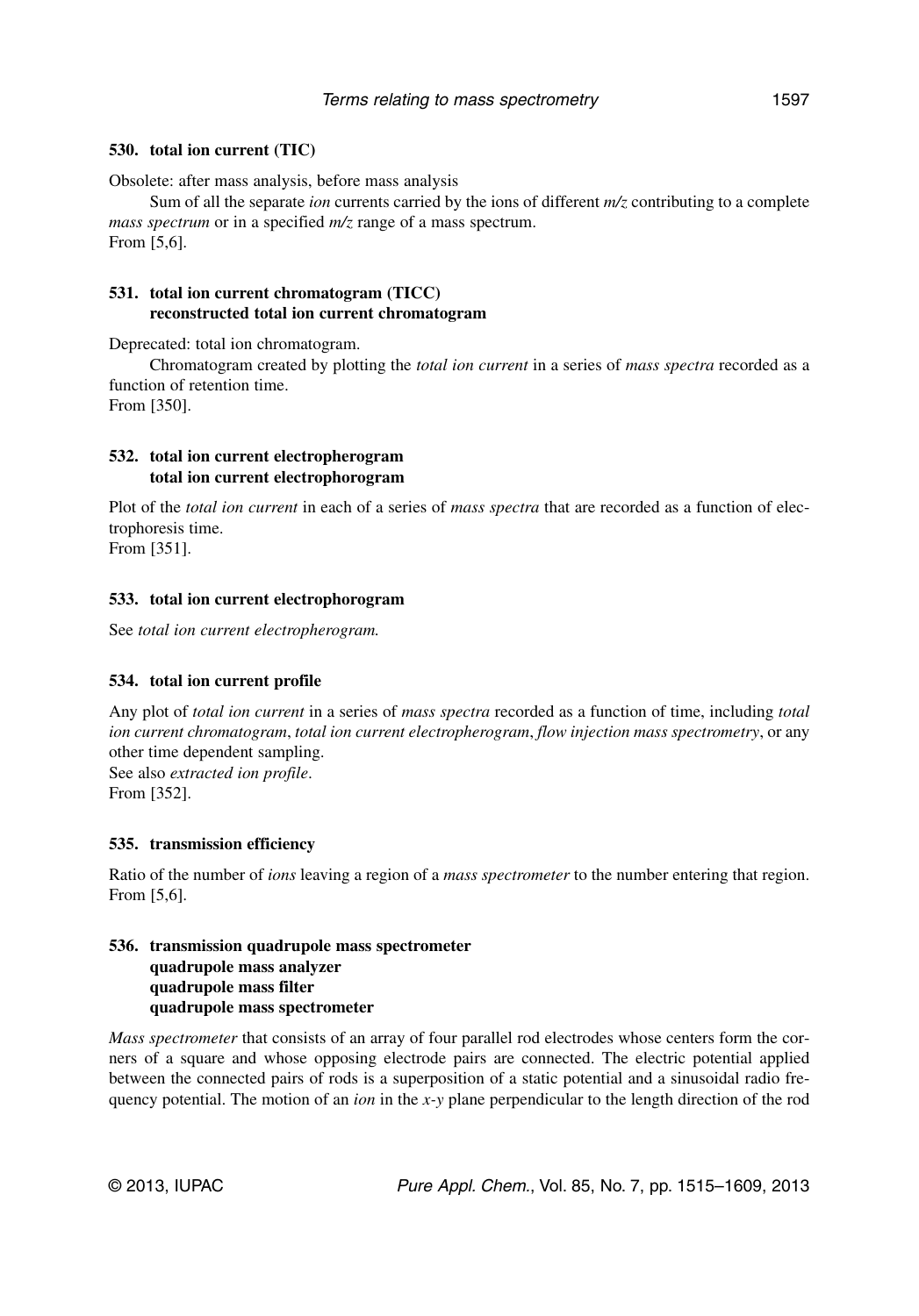electrodes is described by the Mathieu equation whose solutions show that ions in a particular *m/z* range can be transmitted along the *z*-axis.

Revised from [5,6] using additional information from [353].

# **537. transport region**

Region in a *mass spectrometer* in which an ion beam is transported from the ion source to the *ion optics* or from one ion optical element to the next. From [354].

### **538. triple quadrupole mass spectrometer**

*Tandem mass spectrometer* comprising two *transmission quadrupole mass spectrometers* in series, with a (non-selecting) *RF-only quadrupole* (or other multipole) between them to act as a *collision cell*. From [78].

### **539. tropylium ion**

Delocalized *carbenium ion*, cycloheptatrienylium, C<sub>7</sub>H<sub>7</sub><sup>+</sup>, derived formally by detachment of one *hydride ion* from the CH<sub>2</sub> group of cyclohepta-1,3,5-triene and substitution derivatives thereof. See also *benzyl ion*, *tolyl ion.* From [6].

#### **540. unified atomic mass unit,** u **dalton**

Non-SI unit of mass defined as one-twelfth of the mass of one atom of  ${}^{12}C$  at rest in its ground state and equal to 1.660 538 921 (73)  $\times$  10<sup>-27</sup> kg where the digits in parentheses indicate the estimated uncertainty in the final two digits of the value. Equivalent to the dalton (Da) unit.

*Note*: The abbreviation *amu* for *atomic mass unit* is deprecated; it has been used to denote atomic masses measured relative to a single atom of  ${}^{16}O$ , or to the isotope-averaged mass of an oxygen atom, or to a single atom of  $^{12}C$ .

Revised from [6] using additional information from [46].

# **541. unimolecular dissociation**

*Fragmentation reaction* in which the molecularity of the reaction system is unity. The dissociation may arise from the extra energy acquired by a *metastable ion* produced in the *ion source* or that provided by *collisional excitation* of a *stable ion*. From [355].

#### **542. unit mass resolution**

*Mass resolution* such that it is possible to clearly distinguish a *peak* corresponding to a singly charged *ion* from its neighbors 1 u away, usually with no more than 5–10 % overlap.

*Note*: This term is most frequently used to describe resolution obtained using a *Paul ion trap* or a *transmission quadrupole mass spectrometer*.

From [356].

1598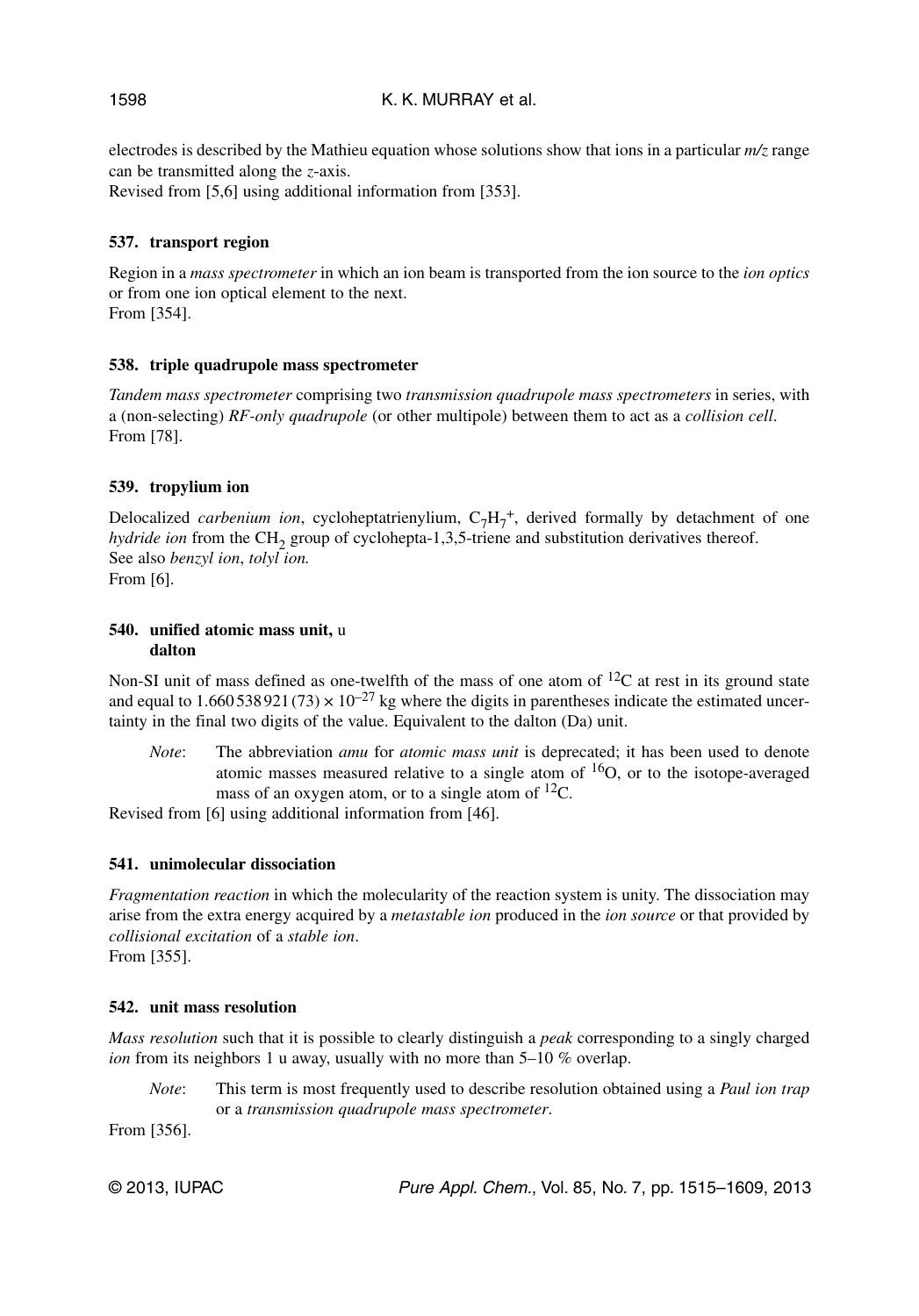#### **543. unstable ion**

Nascent *ion* that is either inherently unstable or formed with sufficient energy to dissociate within the region of formation such as the *ion source* or *collision cell*. Revised from [5,6].

#### **544. vertical ionization**

Process in which one or more electrons are removed from or added to a molecule without a change in the positions of the atoms.

- *Note 1*: The resulting *ion* is typically in an excited vibrational state.
- *Note 2*: Such a "frozen nuclei" process is called a Franck–Condon process in optical spectroscopy.

From [5,6].

#### **545. v-ion**

High-energy *product ion* of a protonated peptide formally equivalent to a *y-ion* with the ionizing proton on the N-terminus, but with elimination of HR from the N-terminus where R is the side-chain on the C-atom of the N-terminal residue, to give a  $(H<sub>2</sub>N<sup>+</sup>=CH-CO<sup>-</sup>)$  structure. From [112].

#### **546. volumetric internal standard**

Compound added in a fixed reproducible amount to a solution to be analyzed by gas chromatography to permit corrections for uncontrolled variations in injected volumes. See also *surrogate internal standard.* From [357].

#### **547. Wahrhaftig diagram**

Diagram illustrating the relative contributions in *unimolecular dissociation* of an *ion*, for example, by homolytic cleavage of a single bond, and fragmentation following rearrangement. The diagram is in two parts with a common horizontal axis representing the internal energy of the *ion*. The vertical axis in one part of the diagram shows the two types of rate constant on a logarithmic scale, and that for the other portion of the diagram indicates the distribution function for internal energy of the ion*.* From [24,358].

#### **548. Wien filter**

*Mass spectrometer* in which *m/z* separation is achieved using *crossed electric and magnetic fields*.

*Note*: It can also be operated as a charged particle energy analyzer or monochromator. From [359].

#### **549. w-ion**

High-energy *product ion* of a protonated peptide formally equivalent to a *z-ion* that has lost the part of the N-terminal side-chain starting at the γ-carbon (if any). From [112].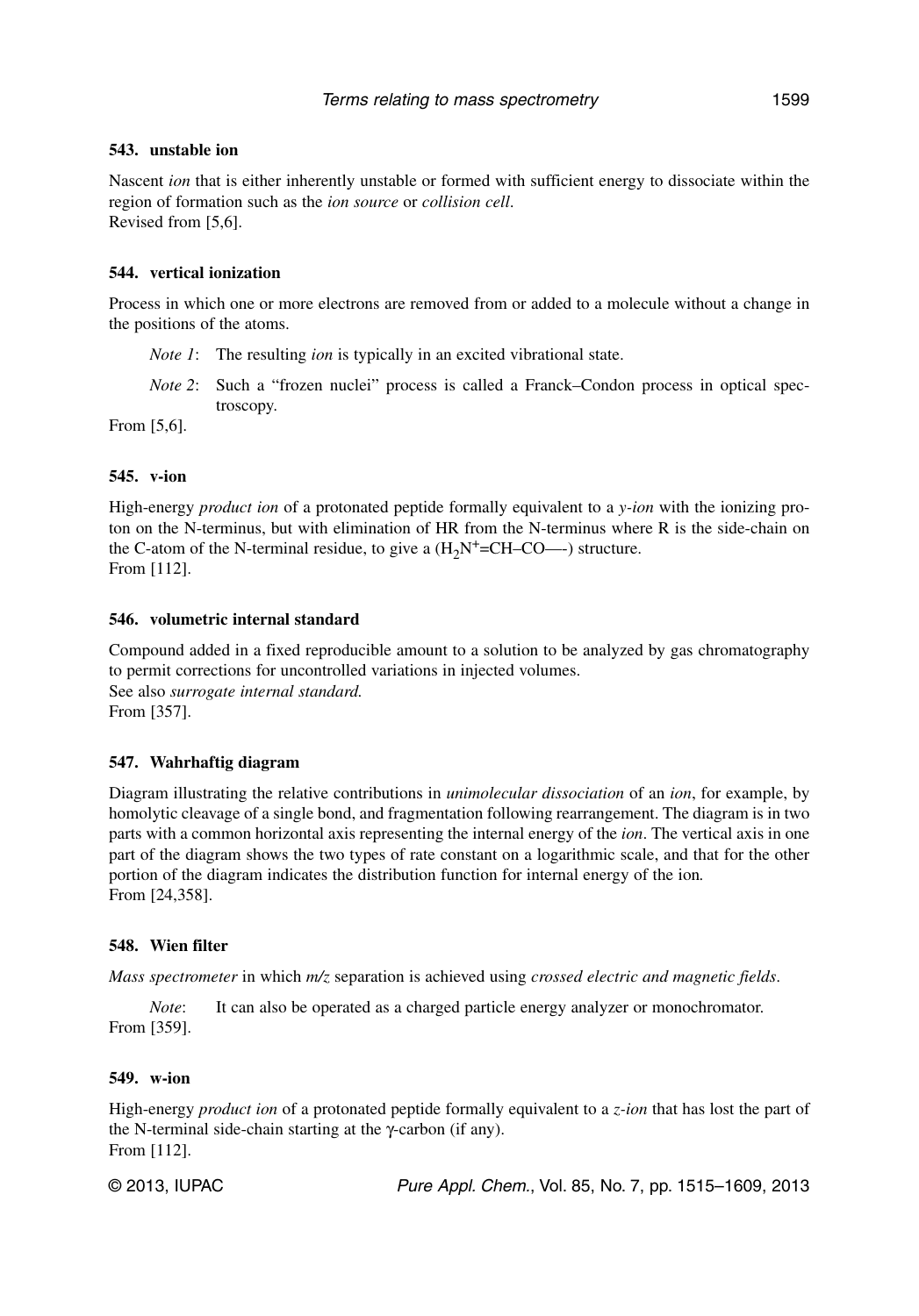# **550. x-ion**

*Fragment ion* containing the peptide C-terminus formed upon dissociation of a peptide *ion* at the peptide backbone C–C bond. From [28].

# **551. y-ion**

*Fragment ion* containing the peptide C-terminus formed upon dissociation of a peptide *ion* at the peptide backbone C–N bond. From [28].

# **552. z-ion**

*Fragment ion* containing the peptide C-terminus formed upon dissociation of a peptide *ion* at the peptide backbone N–C bond. From [28].

# **MEMBERSHIP OF SPONSORING BODY**

Membership of the Analytical Chemistry Division Committee during the preparation of this report (2003–2006) was as follows:

*President***:** R. Lobinski (France); *Titular Members***:** M. L. Bonardi (Italy); P. De Bièvre (Belgium); A. Fajgelj (Slovenia); D. B. Hibbert (Australia); J. Å. Jönsson (Sweden); J. Labuda (Slovakia); W. Lund (Norway); H. K. J. Powell (New Zealand); R. M. Smith (UK); *Associate Members***:** Z. Chai (China/Beijing); H. Gamsjäger (Austria); U. Karst (Netherlands); W. Kutner (Poland); P. Minkkinen (Finland); K. K. Murray (USA); *National Representatives***:** E. A. G. Zagatto (Brazil); C. Balarew (Bulgaria); Z. Mester (Canada); W. Wang (China); H. Watarai (Japan); B. Spivakov (Russia); E. Dominguez (Spain); S. Kocaoba (Turkey); *Provisional Member***:** N. Torto (Botswana).

# **REFERENCES**

- 1. J. F. J. Todd. *Pure Appl. Chem.* **63**, 1541 (1991).
- 2. J. F. J. Todd. *Int. J. Mass Spectrom. Ion Processes* **142**, 211 (1995).
- 3. K. Biemann. *Pure Appl. Chem.* **65**, 1021 (1993).
- 4. Y.-F. Liu, Z.-Y. Guo, X.-Q. Liu, T. Qu, J.-L. Xie. *Pure Appl. Chem.* **66**, 305 (1994).
- 5. IUPAC. *Compendium of Analytical Nomenclature*, 3rd ed. (the "Orange Book"). Prepared for publication by J. Inczédy, T. Lengyel, A. M. Ure, Blackwell Science, Oxford (1998).
- 6. IUPAC. *Compendium of Chemical Terminology*, 2nd ed. (the "Gold Book"). Compiled by A. D. McNaught and A. Wilkinson. Blackwell Scientific Publications, Oxford (1997). XML on-line corrected version: http://dx.doi.org/10.1351/goldbook (2006–) created by M. Nic, J. Jirat, B. Kosata; updates compiled by A. Jenkins.
- 7. IUPAC. *Quantities, Units and Symbols in Physical Chemistry*, 3rd ed. (the "Green Book"). Prepared for publication by E. R. Cohen, T. Cvitaš, J. G. Frey, B. Holmström, K. Kuchitsu, R. Marquardt, I. Mills, F. Pavese, M. Quack, J. Stohner, H. L. Strauss, M. Takami, A. J. Thor, RSC Publishing, Cambridge, UK (2007).
- 8. P. Price. *J. Am. Soc. Mass Spectrom.* **2**, 336 (1991).
- 9. American Society for Mass Spectrometry: http://www.asms.org/.
- 10. O. D. Sparkman. *Mass Spec Desk Reference*, Global View Publishing, Pittsburgh (2006).
- 11. A. I. Mallet, S. Down. *Dictionary of Mass Spectrometry*, John Wiley, Chichester (2010).

© 2013, IUPAC Pure Appl. Chem., Vol. 85, No. 7, pp. 1515–1609, 2013

### 1600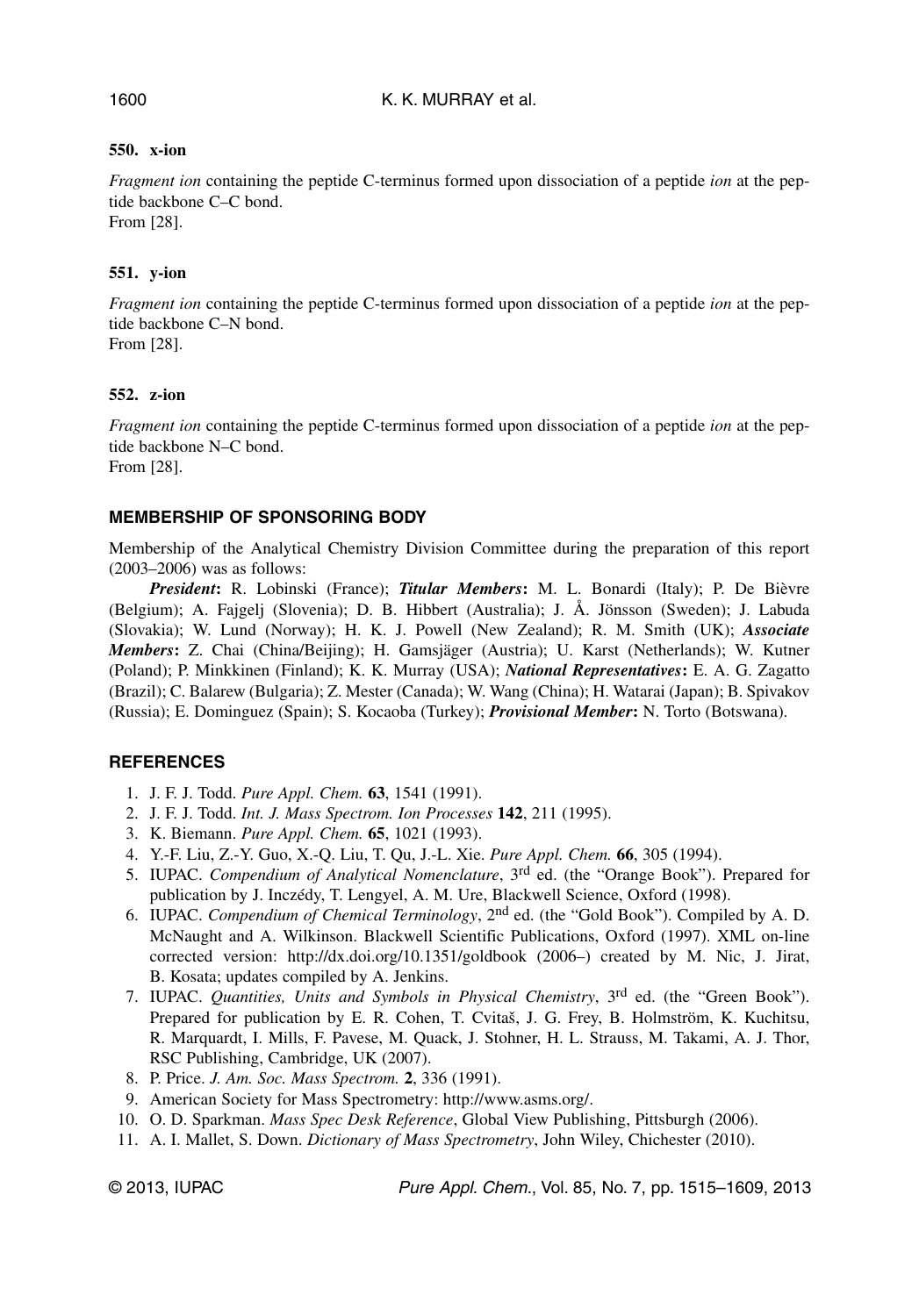- 12. K. K. Murray. *J. Chromatogr., A* **1217**, 3922 (2010).
- 13. R. G. Cooks, A. L. Rockwood. *Rapid Commun. Mass Spectrom.* **5**, 93 (1991).
- 14. J. Beynon. *Pure Appl. Chem.* **50**, 65 (1978).
- 15. A. G. Marshall, C. L. Hendrickson, G. S. Jackson. *Mass Spectrom. Rev.* **17**, 1 (1998).
- 16. M. Bursey. *Mass Spectrom. Rev.* **10**, 1 (1991).
- 17. J. Adams. *J. Am. Soc. Mass Spectrom.* **3**, 473 (1992).
- 18. J. Lederberg, M. Wightman. *Anal. Chem.* **36**, 2362 (1964).
- 19. F. W. Karasek, R. J. Smythe. *Anal. Chem.* **43**, 2008 (1971).
- 20. T. Hirschfeld. *Anal. Chem.* **52**, 297A (1980).
- 21. Conventions adopted by RCM in Advice to Authors. *Rapid Commun. Mass Spectrom.* **17**, Issue 1 (2003).
- 22. S. A. Gerber, J. Rush, O. Stemman, M. W. Kirschner, S. P. Gygi. *Proc. Natl. Acad. Sci. USA* **100**, 6940 (2003).
- 23. F. White, T. Collins. *Appl. Spectrosc.* **8**, 169 (1954).
- 24. F. W. McLafferty, F. Turecek. *Interpretation of Mass Spectra*, University Science Books, Mill Valley, CA (1993).
- 25. A. W. T. Bristow, K. S. Webb. *J. Am. Soc. Mass Spectrom.* **14**, 1086 (2003).
- 26. R. D. Smith, J. A. Loo, C. G. Edmonds, C. J. Barinaga, H. R. Udseth. *Anal. Chem.* **62**, 882 (1990).
- 27. T. P. Conrads, G. A. Anderson, T. D. Veenstra, L. Paša-Tolić, R. D. Smith. *Anal. Chem.* **72**, 3349 (2000).
- 28. P. Roepstorff, J. Fohlman. *Biomed. Mass Spectrom.* **11**, 601 (1984).
- 29. R. Houriet, T. Gäumann. *Helvetica Chim. Acta* **59**, 119 (1976).
- 30. E. Kluft, N. M. M. Nibbering. *Int. J. Mass Spectrom. Ion Processes* **92**, 171 (1989).
- 31. H. E. Lumpkin, G. E. Taylor. *Anal. Chem.* **33**, 476 (1961).
- 32. R. Houriet, T. A. Elwood, J. H. Futrell. *J. Am. Chem. Soc.* **100**, 2320 (1978).
- 33. N. S. Shuman, W. R. Stevens, K. Lower, T. Baer. *J. Phys. Chem. A* **113**, 10710 (2009).
- 34. R. G. Cooks, Z. Ouyang, Z. Takats, J. M. Wiseman. *Science* **311**, 1566 (2006).
- 35. T. M. Annesley. *Clin. Chem.* **49**, 1041 (2003).
- 36. B. Gulbakan, E. Yasun, M. I. Shukoor, Z. Zhu, M. You, X. Tan, H. Sanchez, D. H. Powell, H. Dai, W. Tan. *J. Am. Chem. Soc.* **132**, 17408 (2010).
- 37. P. H. Hemberger, J. A. Laramée, A. R. Hubik, R. G. Cooks. *J. Phys. Chem.* **85**, 2335 (1981).
- 38. L. Van Vaeck, H. Struyf, W. V. Roy, F. Adams. *Mass Spectrom. Rev.* **13**, 209 (1994).
- 39. J. A. Hill, S. A. Martin, J. E. Biller, K. Biemann. *Biomed. Env. Mass Spectrom.* **17**, 147 (1988).
- 40. L. C. Taylor, D. A. Brent, J. S. Cottrell. *Biochem. Biophys. Res. Commun.* **145**, 542 (1987).
- 41. D. K. Bohme, D. B. Dunkin, F. C. Fehsenfeld, E. E. Ferguson. *J. Chem. Phys.* **51**, 863 (1969).
- 42. D. I. Carroll, I. Dzidic, R. N. Stillwell, K. D. Haegele, E. C. Horning. *Anal. Chem.* **47**, 2369 (1975).
- 43. E. Rosenberg. *J. Chromatogr., A* **1000**, 841 (2003).
- 44. V. V. Laiko, M. A. Baldwin, A. L. Burlingame. *Anal. Chem.* **72**, 652 (2000).
- 45. D. B. Robb, T. R. Covey, A. P. Bruins. *Anal. Chem.* **72**, 3653 (2000).
- 46. P. J. Mohr, B. N. Taylor, D. B. Newell. *Rev. Mod. Phys.* **84**, 1527 (2012).
- 47. B. H. Bransden, A. Dalgarno. *Proc. Phys. Soc., London A* **69**, 65 (1956).
- 48. S. Singh, R. K. Boyd, F. M. Harris, J. H. Beynon. *Proc. R. Soc. London, Ser. A* 373 (1985).
- 49. I. Manisali, D. Chen, B. Schneider. *Trends Anal. Chem.* **25**, 243 (2006).
- 50. C. Pan, G. Zhu, R. F. Browner. *J. Anal. At. Spectrom.* **7**, 1231 (1992).
- 51. J. Yergey, D. Heller, G. Hansen, R. J. Cotter, C. Fenselau. *Anal. Chem.* **55**, 353 (1983).
- 52. R. E. March. *J. Mass Spectrom.* **32**, 351 (1997).
- 53. J. A. Marto, S. Guan, A. G. Marshall. *Rapid Commun. Mass Spectrom.* **8**, 615 (1994).
- 54. C. L. Hendrickson, D. A. Laude. *Anal. Chem.* **67**, 1717 (1995).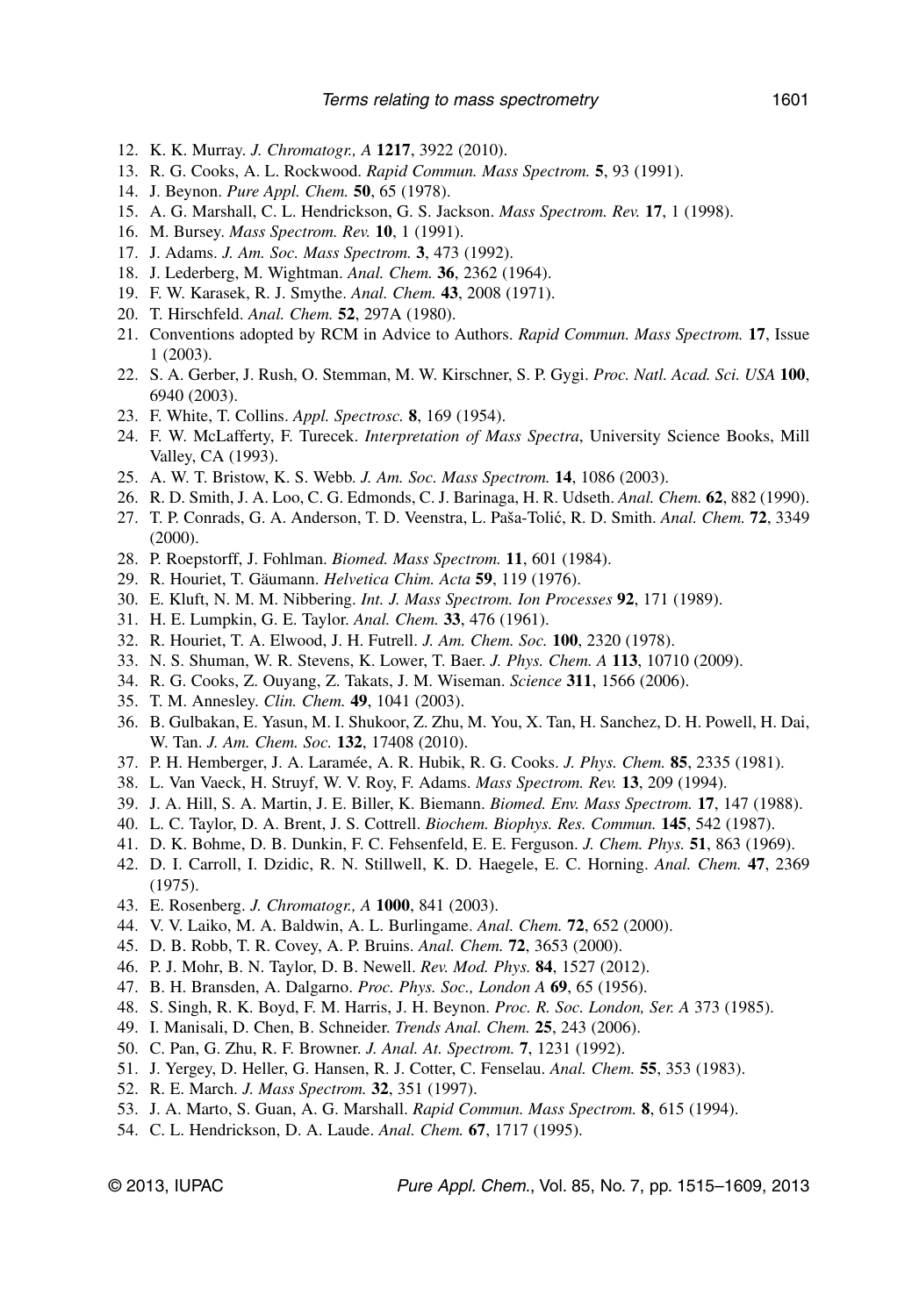- 55. W. M. A. Niessen. In *The Encyclopedia of Mass Spectrometry*, M. L. Gross, R. M. Caprioli (Eds.), Elsevier (2006).
- 56. T. P. J. Izod, J. M. Tedder. *Proc. R. Soc. London, Ser. A* **337**, 333 (1974).
- 57. T. Baer, J. C. Morrow, J. D. Shao, S. Olesik. *J. Am. Chem. Soc.* **110**, 5633 (1988).
- 58. R. C. Dunbar. *Mass Spectrom. Rev.* **23**, 127 (2004).
- 59. N. L. Kelleher, H. Y. Lin, G. A. Valaskovic, D. J. Aaserud, E. K. Fridriksson, F. W. McLafferty. *J. Am. Chem. Soc.* **121**, 806 (1999).
- 60. B. T. Chait. *Science* **314**, 65 (2006).
- 61. D. J. Douglas. *Mass Spectrom. Rev.* **28**, 937 (2009).
- 62. J. F. J. Todd. *Mass Spectrom. Rev.* **10**, 3 (1991).
- 63. J. Meija, J. A. Caruso. *J. Am. Soc. Mass Spectrom.* **15**, 654 (2004).
- 64. C. J. Hogan, J. A. Carroll, H. W. Rohrs, P. Biswas, M. L. Gross. *Anal. Chem.* **81**, 369 (2009).
- 65. B. Gologan, J. R. Green, J. Alvarez, J. Laskin, R. G. Cooks. *Phys. Chem. Chem. Phys.* **7**, 1490 (2005).
- 66. C. Cheng, D. Giblin, M. L. Gross. *J. Am. Soc. Mass Spectrom.* **9**, 216 (1998).
- 67. A. Savagnac, H. Aurelle, C. Casas, F. Couderc, P. Gavard, D. Prome, J. C. Prome. *Chem. Phys. Lipids* **51**, 31 (1989).
- 68. K. B. Tomer, N. J. Jensen, M. L. Gross, J. Whitney. *Biomed. Environ. Mass Spectrom.* **13**, 265 (1986).
- 69. X. Czeszak, W. Morelle, G. Ricart, D. Tétaert, J. Lemoine. *Anal. Chem.* **76**, 4320 (2004).
- 70. M. Rabrenović, C. J. Proctor, T. Ast, C. G. Herbert, A. G. Brenton, J. H. Beynon. *J. Phys. Chem.* **87**, 3305 (1983).
- 71. P. S. Rudolph, C. E. Melton. *J. Chem. Phys.* **32**, 586 (1960).
- 72. J. M. Dyke, A. M. Shaw, T. G. Wright. *J. Phys. Chem.* **98**, 6327 (1994).
- 73. T. J. Cornish, R. J. Cotter. *Rapid. Commun. Mass Spectrom.* **8**, 781 (1994).
- 74. B. L. Schram, B. Adamczyks, A. J. H. Boerboom. *J. Sci. Instrum.* **43**, 638 (1966).
- 75. J. M. Miller, J. Ross, J. Rustenburg, G. L. Wilson. *Anal. Chem.* **45**, 627 (1973).
- 76. D. J. Douglas, J. B. French. *J. Am. Soc. Mass Spectrom.* **3**, 398 (1992).
- 77. R. K. Boyd, P. A. Bott, B. R. Beer, D. J. Harvan, J. R. Hass. *Anal. Chem.* **59**, 189 (1987).
- 78. A. K. Shukla, J. H. Futrell. *Mass Spectrom. Rev.* **12**, 211 (1993).
- 79. S. A. McLuckey, G. L. Glish, R. G. Cooks. *Int. J. Mass Spectrom. Ion Phys.* **39**, 219 (1981).
- 80. R. A. Yost, C. G. Enke. *J. Am. Chem. Soc.* **100**, 2274 (1978).
- 81. S. D. Tanner, V. I. Baranov, D. R. Bandura. *Spectrochim. Acta, Part B* **57**, 1361 (2002).
- 82. A. P. Bruins, T. R. Covey, J. D. Henion. *Anal. Chem.* **59**, 2642 (1987).
- 83. K. B. Tomer, C. R. Guenat, L. J. Deterding. *Anal. Chem.* **60**, 2232 (1988).
- 84. S. S. Brenner, J. T. McKinney. *Rev. Sci. Instrum.* **43**, 1264 (1972).
- 85. R. M. Caprioli. *Trends Anal. Chem.* **7**, 328 (1988).
- 86. R. M. Caprioli, T. Fan, J. S. Cottrell. *Anal. Chem.* **58**, 2949 (1986).
- 87. L. Li, A. P. L. Wang, L. D. Coulson. *Anal. Chem.* **65**, 493 (1993).
- 88. R. J. Beuhler, L. Friedman. *Int. J. Mass Spectrom. Ion Phys.* **23**, 81 (1977).
- 89. G. C. Stafford. *Environ. Health Perspect.* **36**, 85 (1980).
- 90. K. Rinn, A. Muller, H. Eichenauer, E. Salzborn. *Rev. Sci. Instrum.* **53**, 829 (1982).
- 91. F. W. Peek. *Dielectric Phenomena in High-Voltage Engineering*, McGraw-Hill (1929).
- 92. E. C. Huang, T. Wachs, J. J. Conboy, J. D. Henion. *Anal. Chem.* **62**, 713 (1990).
- 93. C. M. Whitehouse, R. N. Dreyer, M. Yamashita, J. B. Fenn. *Anal. Chem.* **57**, 675 (1985).
- 94. B. Thomson, J. Iribarne, P. Dziedzic. *Anal. Chem.* **54**, 2219 (1982).
- 95. W. M. A. Niessen, A. P. Tinke. *J. Chromatogr., A* **703**, 37 (1995).
- 96. R. C. Willoughby, R. F. Browner. *Anal. Chem.* **56**, 2626 (1984).
- 97. M. M. Cordero, T. J. Cornish, R. J. Cotter, I. A. Lys. *Rapid Commun. Mass Spectrom.* **9**, 1356 (1995).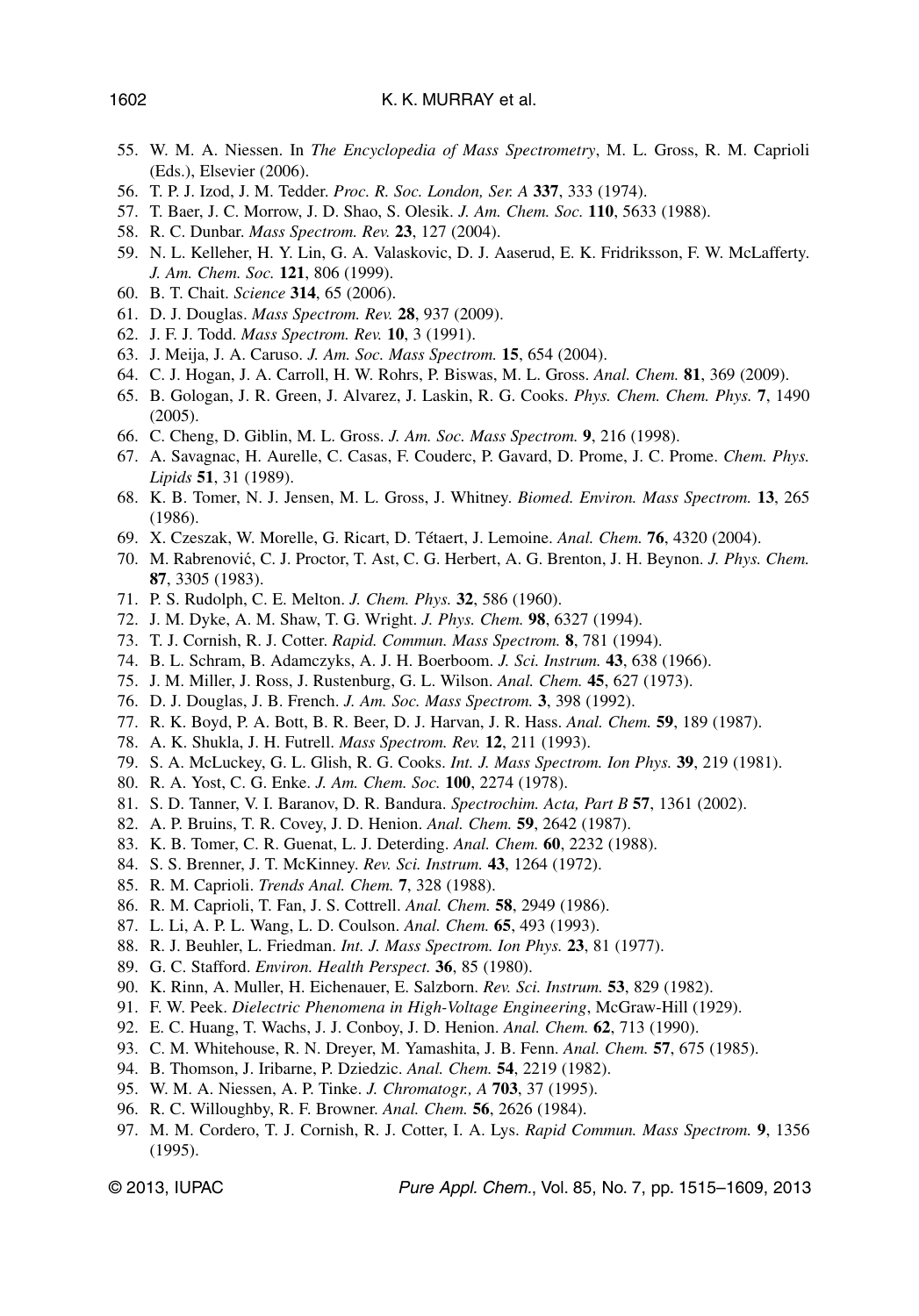- 98. W. K. Van Asselt, B. Poelsema, A. L. Boers. *J. Phys. D: Appl. Phys.* **11**, L107 (1978).
- 99. M. Mann, R. C. Hendrickson, A. Pandey. *Ann. Rev. Biochem.* **70**, 437 (2001).
- 100. H. S. Gadgil, G. D. Pipes, T. M. Dillon, M. J. Treuheit, P. V. Bondarenko. *J. Am. Soc. Mass Spectrom.* **17**, 867 (2006).
- 101. B. N. Colby. *J. Am. Soc. Mass Spectrom.* **3**, 558 (1992).
- 102. R. J. Cotter. *Time-of-Flight Mass Spectrometry: Instrumentation and Applications in Biological Research*, American Chemical Society, Washington, DC (1997).
- 103. M. L. Vestal, P. Juhasz, S. A. Martin. *Rapid Commun. Mass Spectrom.* **9**, 1044 (1995).
- 104. M. Takayama. *Rapid Commun. Mass Spectrom.* **8**, 309 (1994).
- 105. M. Vincenti. *Int. J. Mass Spectrom.* **212**, 505 (2001).
- 106. U. Schade, R. Stoll, F. W. Röllgen. *Org. Mass Spectrom.* **16**, 441 (1981).
- 107. Z. Takats, I. Cotte-Rodriguez, N. Talaty, H. Chen, R. G. Cooks. *Chem. Commun.* 1950 (2005).
- 108. K. L. Busch, S. E. Unger, A. Vincze, R. G. Cooks, T. Keough. *J. Am. Chem. Soc.* **104**, 1507 (1982).
- 109. J. Wei, J. M. Buriak, G. Siuzdak. *Nature* **399**, 243 (1999).
- 110. S. A. Carr, M. J. Huddleston, M. F. Bean. *Protein Sci.* **2**, 183 (1993).
- 111. H. Hayen, A. Michels, J. Franzke. *Anal. Chem.* **81**, 10239 (2009).
- 112. R. S. Johnson, S. A. Martin, K. Biemann. *Int. J. Mass Spectrom. Ion Processes* **86**, 137 (1988).
- 113. R. J. Cotter. *Anal. Chem.* **51**, 317 (1979).
- 114. E. Gelpí. *J. Chromatogr., A* **1000**, 567 (2003).
- 115. A. E. Ashcroft. *Ionization Methods in Organic Mass Spectrometry*, Royal Society of Chemistry (1997).
- 116. J. D. Henion, G. A. Maylin. *Biomed. Mass Spectrom.* **7**, 115 (1980).
- 117. W. Sandner, R. Kachru, K. A. Safinya, F. Gounand, W. E. Cooke, T. F. Gallagher. *Phys. Rev. A* **27**, 1717 (1983).
- 118. L. Song, A. D. Wellman, H. Yao, J. E. Bartmess. *J. Am. Soc. Mass Spectrom.* **18**, 1789 (2007).
- 119. T. M. Sack, R. L. Cerny, M. L. Gross. *J. Am. Chem. Soc.* **107**, 4562 (1985).
- 120. S. Hammerum. *Mass Spectrom. Rev.* **7**, 123 (1988).
- 121. P. C. Price, H. S. Swofford, S. E. Buttrill. *Anal. Chem.* **49**, 1487 (1977).
- 122. S. F. Wong, C. K. Meng, J. B. Fenn. *J. Phys. Chem.* **92**, 546 (1988).
- 123. B. M. Kohli, J. K. Eng, R. M. Nitsch, U. Konietzko. *Rapid Commun. Mass Spectrom.* **19**, 589 (2005).
- 124. H. A. Donsig, J. C. Vickerman. *J. Chem. Soc., Faraday Trans.* **93**, 2755 (1997).
- 125. A. Adams, F. H. Read. *J. Phys. E* **5**, 150 (1972).
- 126. B. N. Colby, C. A. Evans. *Anal. Chem.* **45**, 1884 (1972).
- 127. C. A. Evans, C. D. Hendricks. *Rev. Sci. Instrum.* **43**, 1527 (1972).
- 128. D. S. Simons, B. N. Colby, J. C. A. Evans. *Int. J. Mass Spectrom. Ion Phys.* **15**, 291 (1974).
- 129. R. A. Zubarev, N. L. Kelleher, F. W. McLafferty. *J. Am. Chem. Soc.* **120**, 3265 (1998).
- 130. H. K. Lim, D. Andrenyak, P. Francom, R. L. Foltz, R. T. Jones. *Anal. Chem.* **60**, 1420 (1988).
- 131. J. E. Syka, J. J. Coon, M. J. Schroeder, J. Shabanowitz, D. F. Hunt. *Proc. Natl. Acad. Sci. USA* **101**, 9528 (2004).
- 132. J. B. Fenn, M. Mann, C. K. Meng, S. F. Wong, C. M. Whitehouse. *Science* **246**, 64 (1989).
- 133. M. Dole, L. L. Mack, R. L. Hines, R. C. Mobley, L. D. Ferguson, M. B. Alice. *J. Chem. Phys.* **49**, 2240 (1968).
- 134. J. H. Moore, C. C. Davis, M. A. Coplan. *Building Scientific Apparatus*, Westview Press (2002).
- 135. M. Karni, A. Mandelbaum. *Org. Mass Spectrom.* **15**, 53 (1980).
- 136. S. Kim, R. P. Rodgers, A. G. Marshall. *Int. J. Mass Spectrom.* **251**, 260 (2006).
- 137. J. J. Vrbanac, W. E. Braselton, J. F. Holland, C. C. Sweeley. *J. Chromatogr.* **239**, 265 (1982).
- 138. V. T. Vu, F. P. Abramson. *Biomed. Mass Spectrom.* **5**, 686 (1978).
- 139. M. Pelzing, C. Neususs. *Electrophoresis* **26**, 2717 (2005).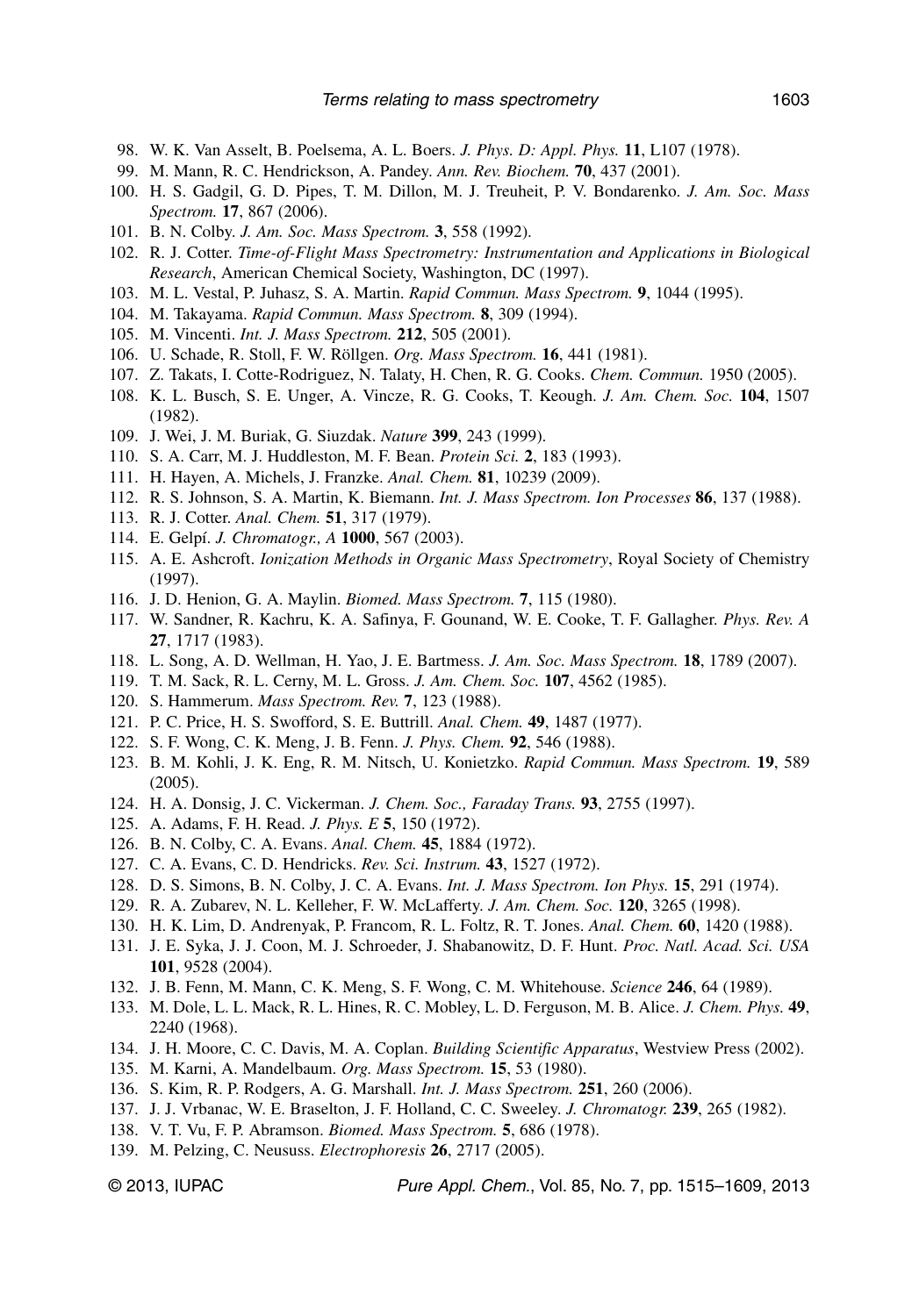- 140. X. Zhao, Y. Lu, D. R. Phillips, H.-M. Hwang, I. R. Hardin. *J. Chromatogr., A* **1159**, 217 (2007).
- 141. P. Mauri, M. Minoggio, P. Simonetti, C. Gardana, P. Pietta. *Rapid Commun. Mass Spectrom.* **16**, 743 (2002).
- 142. H. R. Morris, M. Panico, M. Barber, R. S. Bordoli, R. D. Sedgwick, A. N. Tyler. *Biochem. Biophys. Res. Comm.* **101**, 623 (1981).
- 143. M. Hamdan. *Org. Mass Spectrom.* **27**, 759 (1992).
- 144. R. A. Klein. *J. Lipid Res.* **12**, 628 (1971).
- 145. P. H. Dawson. *Quadrupole Mass Spectrometry and Its Applications*, Elsevier, New York (1976).
- 146. L. O. G. Weidolf, E. D. Lee, J. D. Henion. *Biol. Mass Spectrom.* **15**, 283 (1988).
- 147. H. F. Schröder. *J. Chromatogr., A* **647**, 219 (1993).
- 148. J. A. Hill, J. E. Biller, S. A. Martin, K. Biemann, K. Yoshidome, K. Sato. *Int. J. Mass Spectrom. Ion Processes* **92**, 211 (1989).
- 149. M. J. Farncombe, R. S. Mason, K. R. Jennings, J. Scrivens. *Int J. Mass Spectrom. Ion Phys.* **44**, 91 (1982).
- 150. D. H. Smith, W. J. Yeager, T. C. Rindfleisch. *Anal. Chem.* **50**, 1585 (1978).
- 151. M. Scigelova, M. Hornshaw, A. Giannakopulos, A. Makarov. *Mol. Cell. Proteomics* **10**, 1 (2011).
- 152. G. Glish. *J. Am. Soc. Mass Spectrom.* **2**, 349 (1991).
- 153. G. C. Thorne, K. D. Ballard, S. J. Gaskell. *J. Am. Soc. Mass Spectrom.* **1**, 249 (1990).
- 154. W. M. Brubaker. *Adv. Mass Spectrom.* **4**, 293 (1968).
- 155. R. S. Gohlke, F. W. McLafferty. *J. Am. Soc. Mass Spectrom.* **4**, 367 (1993).
- 156. J. Coburn, W. Harrison. *Appl. Spectrosc. Rev.* **17**, 95 (1981).
- 157. F. L. King, J. Teng, R. E. Steiner. *J. Mass Spectrom.* **30**, 1061 (1995).
- 158. R. P. Schmid, C. Weickhardt. *Int. J. Mass Spectrom.* **206**, 181 (2001).
- 159. D. L. Bricker, T. A. Adams, D. H. Russell. *Anal. Chem.* **55**, 2417 (1983).
- 160. N. C. Blais, D. G. Truhlar. *Astrophys. J.* **258**, L79 (1982).
- 161. R. Purves, R. Guevremont, S. Day, C. Pipich, M. Matyjaszczyk. *Rev. Sci. Instrum.* **69**, 4094 (1998).
- 162. G. E. Spangler. *Int. J. Ion Mobility Spectrom.* **4**, 71 (2001).
- 163. W. Blum, E. Schlumpf, J. G. Liehr, W. J. Richter. *Tetrahedron Lett.* **17**, 565 (1976).
- 164. S. Sethi, D. Smith, J. McCloskey. *Biochem. Biophys. Res. Commun.* **112**, 126 (1983).
- 165. R. B. Woodward, R. Hoffmann. *The Conservation of Orbital Symmetry*, Verlag Chemie Academic Press (2004).
- 166. J. van der Greef, W. M. A. Niessen. *Int. J. Mass Spectrom. Ion Proc.* **118/119**, 857 (1992).
- 167. M. Kamruddin, P. K. Ajikumar, S. Dash, A. K. Tyagi, B. Raj. *Bull. Mater. Sci.* **26**, 449 (2003).
- 168. M. B. Comisarow. *J. Chem. Phys.* **69**, 4097 (1978).
- 169. S. D. Fuerstenau, W. H. Benner. *Rapid Commun. Mass Spectrom.* **9**, 1528 (1995).
- 170. D. Kingham, A. Bayly, D. Fathers, P. Vohralik, J. Walls, A. Waugh. *Scan. Microsc.* **1**, 463 (1987).
- 171. R. S. Houk, V. A. Fassel, G. D. Flesch, H. J. Svec, A. L. Gray, C. E. Taylor. *Anal. Chem.* **52**, 2283 (1980).
- 172. H. E. Taylor. *Inductively Coupled Plasma-Mass Spectrometry*, Academic Press, Boston (2001).
- 173. D. S. Bomse, D. W. Berman, J. Beauchamp. *J. Am. Chem. Soc.* **103**, 3967 (1981).
- 174. C. H. Watson, G. Baykut, M. A. Battiste, J. R. Eyler. *Anal. Chim. Acta* **178**, 125 (1985).
- 175. G. Baykut, C. H. Watson, R. R. Weller, J. R. Eyler. *J. Am. Chem. Soc.* **107**, 8036 (1985).
- 176. J. Josephs. *Rapid Commun. Mass Spectrom.* **9**, 1270 (1995).
- 177. S. Sekiya, Y. Wada, K. Tanaka. *Anal. Chem.* **76**, 5894 (2004).
- 178. C. R. Mallet, Z. Lu, J. R. Mazzeo. *Rapid Commun. Mass Spectrom.* **18**, 49 (2004).
- 179. J. V. Iribarne, B. A. Thomson. *J. Chem. Phys.* **64**, 2287 (1976).
- 180. V. Znamenskiy, I. Marginean, A. Vertes. *J. Phys. Chem. A* **107**, 7406 (2003).
- 181. S. A. Shaffer, K. Q. Tang, G. A. Anderson, D. C. Prior, H. R. Udseth, R. D. Smith. *Rapid Commun. Mass Spectrom.* **11**, 1813 (1997).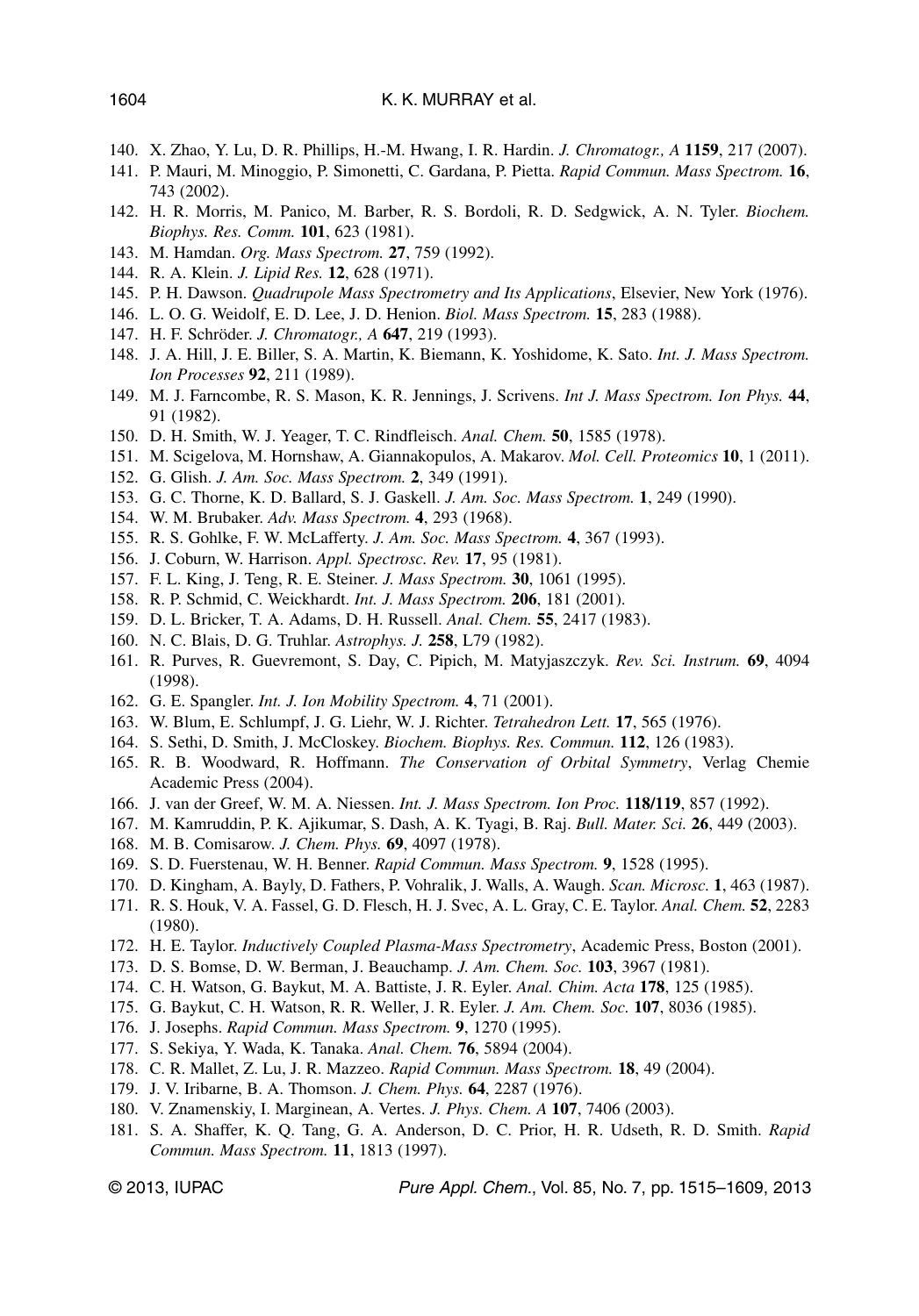- 182. A. B. Kanu, P. Dwivedi, M. Tam, L. Matz, H. H. Hill. *J. Mass Spectrom.* **43**, 1 (2008).
- 183. S. A. McLuckey, J. L. Stephenson Jr. *Mass Spectrom. Rev.* **17**, 369 (1998).
- 184. K. Dreisewerd. *Chem. Rev.* **103**, 395 (2003).
- 185. J. N. Brownlee. *J. Atmos. Terr. Phys.* **37**, 1139 (1975).
- 186. G. E. Spangler, J. P. Carrico. *Int. J. Mass Spectrom. Ion Phys.* **52**, 267 (1983).
- 187. R. D. Bowen. *Acc. Chem. Res.* **24**, 364, (1991).
- 188. T. Matsuo, M. Toyoda, T. Sakurai, M. Ishihara. *J. Mass Spectrom.* **32**, 1179 (1997).
- 189. E. de Hoffmann, J. Charette, V. Stroobant, J. Trottier. *Mass Spectrometry: Principles and Applications*, John Wiley, Chichester (1996).
- 190. F. Dubois, R. Knochenmuss, R. Zenobi. *Int. J. Mass Spectrom. Ion Processes* **169**, 89 (1997).
- 191. J. P. Holder, L. Gruber, H. E. DeWitt, B. R. Beck, D. A. Church, D. Schneider. *Phys. Scr., T* **92**, 158 (2001).
- 192. P. L. Ross, Y. N. Huang, J. N. Marchese, B. Williamson, K. Parker, S. Hattan, N. Khainovski, S. Pillai, S. Dey, S. Daniels, S. Purkayastha, P. Juhasz, S. Martin, M. Bartlet-Jones, F. He, A. Jacobson, D. J. Pappin. *Mol. Cell Proteomics* **3**, 1154 (2004).
- 193. L. R. Zieske. *J. Exp. Bot.* **57**, 1501 (2006).
- 194. S. P. Gygi, B. Rist, S. A. Gerber, F. Turecek, M. H. Gelb, R. Aebersold. *Nat. Biotech.* **17**, 994 (1999).
- 195. L. J. Moore, L. A. Machlan. *Anal. Chem.* **44**, 2291 (1972).
- 196. T. B. Coplen. *Rapid Commun. Mass Spectrom.* **25**, 2538 (2011).
- 197. W. A. Brand, S. S. Assonov, T. B. Coplen. *Pure Appl. Chem.* **82**, 1719 (2010).
- 198. W. A. Brand. *J. Mass Spectrom.* **31**, 225 (1996).
- 199. R. Ryhage. *Anal. Chem.* **36**, 759 (1964).
- 200. G. A. Junk. *Int. J. Mass Spectrom. Ion Phys.* **8**, 1 (1972).
- 201. J. Laskin, C. Lifshitz. *J. Mass Spectrom.* **36**, 459 (2001).
- 202. C. Lifshitz. *Eur. J. Mass Spectrom.* **8**, 85 (2002).
- 203. A. Makarov. *Anal. Chem.* **72**, 1156 (2000).
- 204. M. Bantscheff, M. Schirle, G. Sweetman, J. Rick, B. Kuster. *Anal. Bioanal. Chem.* **389**, 1017 (2007).
- 205. R. E. Russo. *Appl. Spectrosc.* **49**, 14A (1995).
- 206. J. M. Chen, C. C. Chang. *J. Appl. Phys.* **43**, 3884 (1972).
- 207. E. D. Hardin, M. L. Vestal. *Anal. Chem.* **53**, 1492 (1981).
- 208. E. Denoyer, R. Van Grieken, F. Adams, D. F. S. Natusch. *Anal. Chem.* **54**, 26A (1982).
- 209. G. R. Janik, J. D. Prestage, L. Maleki. *J. Appl. Phys.* **67**, 6050 (1990).
- 210. M. A. Baldwin, F. W. McLafferty. *Org. Mass Spectrom.* **7**, 1111 (1973).
- 211. P. J. Arpino, B. G. Dawkins, F. W. McLafferty. *J. Chromatogr. Sci.* **12**, 574 (1974).
- 212. N. J. Reinhoud, W. M. A. Niessen, U. R. Tjaden, L. G. Gramberg, E. R. Verheij, J. van der Greef. *Rapid Commun. Mass Spectrom.* **3**, 348 (1989).
- 213. E. D. Lee, W. Muck, J. D. Henion, T. R. Covey. *Biol. Mass Spectrom.* **18**, 253 (1989).
- 214. A. M. Falick, F. C. Walls, R. A. Laine. *Anal. Biochem.* **159**, 132 (1986).
- 215. C. G. Edmonds, J. A. Loo, C. J. Barinaga, H. R. Udseth, R. D. Smith. *J. Chromatogr., A* **474**, 21 (1989).
- 216. R. D. Smith, J. A. Olivares, N. T. Nguyen, H. R. Udseth. *Anal. Chem.* **60**, 436 (2002).
- 217. K. B. Tomer. *Chem. Rev.* **101**, 297 (2001).
- 218. J. V. Olsen, L. M. F. de Godoy, G. Li, B. Macek, P. Mortensen, R. Pesch, A. Makarov, O. Lange, S. Horning, M. Mann. *Mol. Cell Proteomics* **4**, 2010 (2005).
- 219. A. Weisz, A. Mandelbaum, J. Shabanowitz, D. F. Hunt. *Org. Mass Spectrom.* **19**, 238 (1984).
- 220. R. L. Hunter, M. G. Sherman, R. T. McIver. *Int. J. Mass Spectrom. Ion Phys.* **50**, 259 (1983).
- 221. J. B. Jeffries, S. E. Barlow, G. H. Dunn. *Int. J. Mass Spectrom. Ion Processes* **54**, 169 (1983).
- 222. J. H. Beynon, R. G. Cooks. *Res. Dev.* **22**, 26 (1971).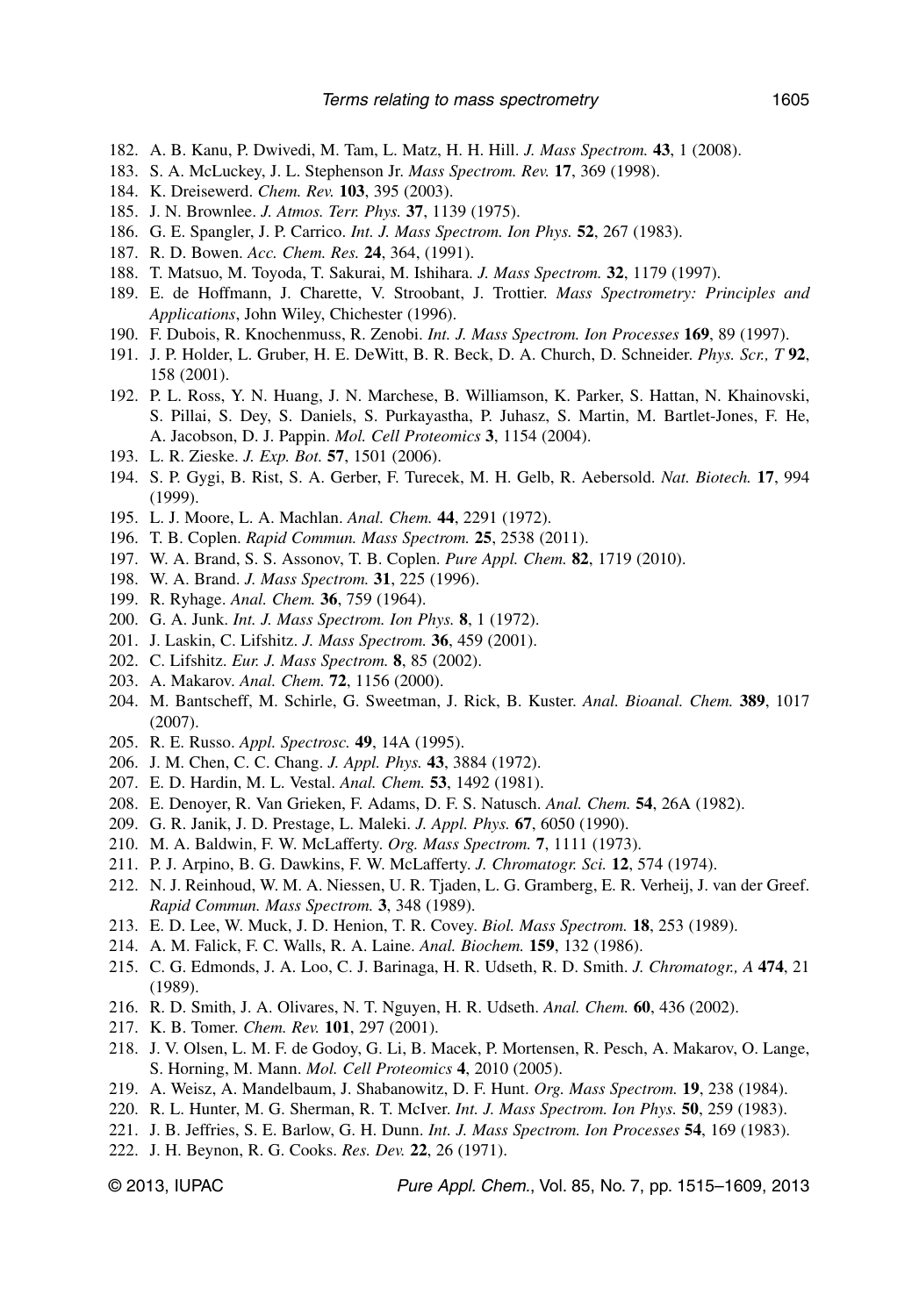- 223. J. H. Beynon, S. Clough. *J. Sci. Instrum.* **35**, 289 (1958).
- 224. E. Kendrick. *Anal. Chem.* **35**, 2146 (1963).
- 225. K. V. Wood, A. H. Grange, J. W. Taylor. *Anal. Chem.* **50**, 1652 (1978).
- 226. L.-S. Zheng, C. M. Karner, P. J. Brucat, S. H. Yang, C. L. Pettiette, M. J. Craycraft, R. E. Smalley. *J. Chem. Phys.* **85**, 1681 (1986).
- 227. M. L. Gross, D. L. Rempel. *Science* **226**, 261 (1984).
- 228. F. A. Londry, J. W. Hager. *J. Am. Soc. Mass Spectrom.* **14**, 1130 (2003).
- 229. G. C. Stafford, P. E. Kelley, J. E. P. Syka, W. E. Reynolds, J. F. J. Todd. *Int. J. Mass Spectrom. Ion Processes* **60**, 85 (1984).
- 230. F. P. Abramson. *Anal. Chem.* **47**, 45 (1975).
- 231. P. H. Dawson, N. R. Whetten. *Int. J. Mass Spectrom. Ion Phys.* **2**, 45 (1969).
- 232. M. Karas, D. Bachman, U. Bahr, F. Hillenkamp. *Int. J. Mass Spectrom. Ion Processes* **78**, 53 (1987).
- 233. A. Cappiello, G. Famiglini, P. Palma, E. Pierini, V. Termopoli, H. Trufelli. *Anal. Chem.* **80**, 9343 (2008).
- 234. R. C. Johnson, R. G. Cooks, T. M. Allen, M. E. Cisper, P. H. Hemberger. *Mass Spectrom. Rev.* **19**, 1 (2000).
- 235. V. I. Dukhanov, A. G. Zelenkov, A. A. Kurashov, I. B. Mazurov, Y. F. Rodionov, I. N. Serikov, V. P. Tarasevich. *J. Radioanal. Chem.* **58**, 161 (1980).
- 236. M. R. Emmett, P. E. Andren, R. M. Caprioli. *J. Neurosci. Meth.* **62**, 141 (1995).
- 237. D. R. Olander, W. W. Waddel. *Anal. Chem.* **40**, 1687 (1968).
- 238. W. Fock. *Anal. Chem.* **47**, 2447 (2002).
- 239. P. Arpino. *Fresenius' J. Anal. Chem.* **337**, 667 (1990).
- 240. P. O. Edlund, J. D. Henion. *J. Chromatogr. Sci.* **27**, 274 (1989).
- 241. W. H. McFadden, H. L. Schwarz, S. Evans. *J. Chromatogr., A* **122**, 389 (1976).
- 242. D. Zakett, A. Schoen, R. Cooks, P. Hemberger. *J. Am. Chem. Soc.* **103**, 1295 (1981).
- 243. G. L. Glish. *Analyst* **119**, 533 (1994).
- 244. C. B. Douthitt. *Anal. Bioanal. Chem.* **390**, 437 (2008).
- 245. D. A. Wolters, M. P. Washburn, J. R. Yates. *Anal. Chem.* **73**, 5683 (2001).
- 246. D. Zakett, R. G. A. Flynn, R. G. Cooks. *J. Phys. Chem.* **82**, 2359 (1977).
- 247. M. Wilm, M. Mann. *Anal. Chem.* **68**, 1 (1996).
- 248. F. W. McLafferty. *Science* **247**, 925 (1990).
- 249. D. Zakett, A. E. Schoen, R. W. Kondrat, R. G. Cooks. *J. Am. Chem. Soc.* **101**, 6781 (1979).
- 250. W. H. Johnson, A. O. Nier. *Phys. Rev.* **105**, 1014 (1957).
- 251. M. W. Senko, S. C. Beu, F. W. McLafferty. *Anal. Chem.* **66**, 415 (1994).
- 252. J. A. Loo, H. R. Udseth, R. D. Smith. *Rapid Commun. Mass Spectrom.* **2**, 207 (1988).
- 253. M. Yamashita, J. B. Fenn. *J. Phys. Chem.* **88**, 4451 (1984).
- 254. W. M. A. Niessen. *J. Chromatogr., A* **856**, 179 (1999).
- 255. F. L. Wiseman, F. Ozturk, M. C. Zerner, J. R. Eyler. *Int. J. Chem. Kin.* **22**, 1189 (1990).
- 256. C. Blakley, J. Carmody, M. Vestal. *Clin. Chem.* **26**, 1467 (1980).
- 257. A. Cappiello. *Mass Spectrom. Rev.* **15**, 283 (1996).
- 258. C. G. Hammar, G. Pettersson, P. T. Carpenter. *Biomed. Mass Spectrom.* **1**, 397 (1974).
- 259. F. Li, J. Maguigad, M. Pelzer, X. Jiang, Q. C. Ji. *Rapid Commun. Mass Spectrom.* **22**, 486 (2008).
- 260. P. Z. Vroon, B. van der Wagt, J. M. Koornneef, G. R. Davies. *Anal. Bioanal. Chem.* **390**, 465 (2008).
- 261. K. P. Wanczek. *Int. J. Mass Spectrom. Ion Processes* **95**, 1 (1989).
- 262. D. J. C. Pappin, P. Hojrup, A. J. Bleasby. *Curr. Biol.* **3**, 327 (1993).
- 263. M. Mann, M. Wilm. *Anal. Chem.* **66**, 4390 (1994).
- 264. I. W. Griffiths, E. S. Mukhtar, R. E. March, F. M. Harris, J. H. Beynon. *Int. J. Mass Spectrom. Ion Phys.* **39**, 125 (1981).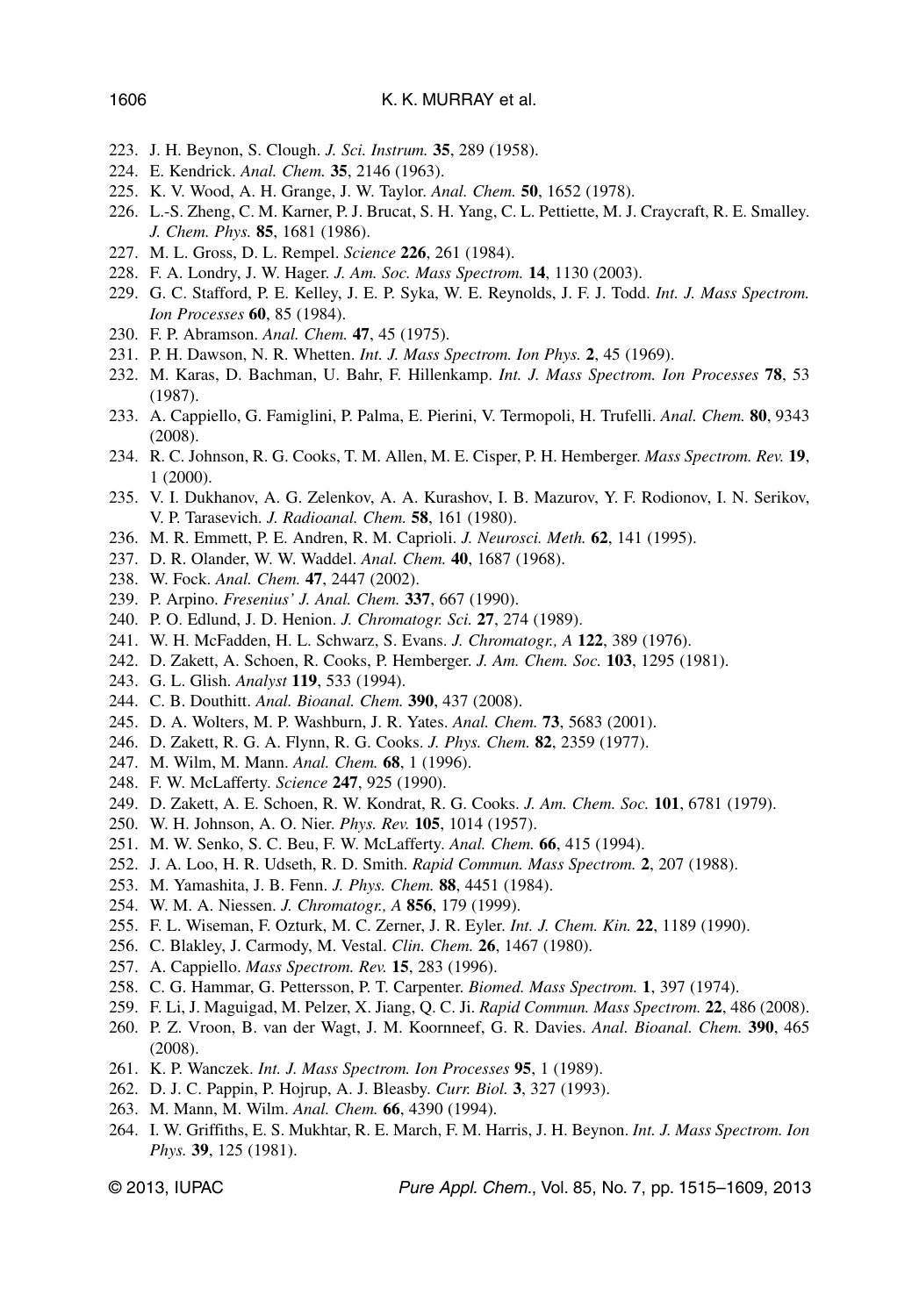- 265. T. R. Covey, E. C. Huang, J. D. Henion. *Anal. Chem.* **63**, 1193 (1991).
- 266. A. M. Falick, K. F. Medzihradszky, F. C. Walls. *Rapid Commun. Mass Spectrom.* **4**, 318 (1990).
- 267. G. H. Wang, W. Aberth, A. M. Falick. *Int. J. Mass. Spectrom. Ion Processes* **69**, 233 (1986).
- 268. B. Spengler, D. Kirsch, R. Kaufmann. *J. Phys. Chem.* **96**, 9678 (1992).
- 269. F. W. McLafferty, R. H. Hertel, R. D. Villwock. *Org. Mass Spectrom.* **9**, 690 (1974).
- 270. C. Sweeley, W. Elliott, I. Fries, R. Ryhage. *Anal. Chem.* **38**, 1549 (1966).
- 271. S. A. Martin, K. Biemann. *Int. J. Mass Spectrom. Ion Processes* **78**, 213 (1987).
- 272. J. W. Larson, R. L. Clair, T. B. McMahon. *Can. J. Chem.* **60**, 542 (1982).
- 273. R. G. Ewing, G. A. Eiceman, C. S. Harden, J. A. Stone. *Int. J. Mass Spectrom.* **255–256**, 76 (2006).
- 274. I. Lüderwald. *Pure Appl. Chem.* **54**, 255 (1982).
- 275. A. W. Colburn, A. E. Giannakopulos, P. J. Derrick, M. Von Raumer. *Eur. J. Mass Spectrom.* **6**, 523 (2000).
- 276. J. P. Speir, G. S. Gorman, C. C. Pitsenberger, C. A. Turner, P. P. Wang, I. J. Amster. *Anal. Chem.* **65**, 1746 (1993).
- 277. S. Guan, M. Wahl, T. Wood, A. Marshall. *Anal. Chem.* **65**, 1753 (1993).
- 278. G. L. Glish, D. E. Goeringer. *Anal. Chem.* **56**, 2291 (1984).
- 279. R. J. Beynon, M. K. Doherty, J. M. Pratt, S. J. Gaskell. *Nature Meth.* **2**, 587 (2005).
- 280. H. M. Rosenstock, M. B. Wallenstein, A. L. Wahrhaftig, H. Eyring. *Proc. Natl. Acad. Sci. USA* **38**, 667 (1952).
- 281. T. Baercor, P. M. Mayer. *J. Am. Soc. Mass Spectrom.* **8**, 103 (1997).
- 282. R. E. March, A. W. McMahon, E. T. Allinson, F. A. Londry, R. L. Alfred, J. F. J. Todd, F. Vedel. *Int. J. Mass Spectrom. Ion Processes* **99**, 109 (1990).
- 283. L. Tang, P. Kebarle. *Anal. Chem.* **65**, 3654 (1993).
- 284. B. Munson. *Int. J. Mass. Spectrom.* **200**, 243 (2000).
- 285. A. G. Harrison. *Chemical Ionization Mass Spectrometry*, CRC Press, Boca Raton (1992).
- 286. Z. Ouyang, G. Wu, Y. Song, H. Li, W. R. Plass, R. G. Cooks. *Anal. Chem.* **76**, 4595 (2004).
- 287. J. M. Wilson. *Annu. Rep. Prog. Chem.* **63**, 270 (1966).
- 288. Y. G. C. Lifshitz, A. Ioffe, J. Laskin, S. Shaik. *Int. J. Mass Spectrom. Ion Processes* **125**, R7 (1993).
- 289. K. M. Ervin. *Chem. Rev.* **101**, 391 (2001).
- 290. B. A. Mamyrin, V. I. Karataev, D. V. Shmikk, V. A. Zagulin. *Sov. Phys. JETP* **37**, 45 (1973).
- 291. J. F. O'Hanlon. *A User's Guide to Vacuum Technology*, John Wiley, New York (2003).
- 292. G. L. Glish, D. J. Burinsky. *J. Am. Soc. Mass Spectrom.* **19**, 161 (2008).
- 293. J. Laskin, J. H. Futrell. *Mass Spectrom. Rev.* **24**, 135 (2005).
- 294. L. Zandee, R. B. Bernstein. *J. Chem. Phys.* **71**, 1359 (1979).
- 295. J. D. Fassett, L. J. Moore, J. C. Travis, F. E. Lytle. *Int. J. Mass Spectrom. Ion Processes* **54**, 201 (1983).
- 296. J. E. Fulford, D.-N. Hoa, R. J. Hughes, R. E. March, R. F. Bonner, G. J. Wong. *J. Vac. Sci. Technol.* **17**, 829 (1980).
- 297. K. Biemann. *Angew. Chem., Int. Ed. Engl.* **1**, 98 (1962).
- 298. R. A. Marcus, O. K. Rice. *J. Phys. Colloid Chem.* **55**, 894 (1951).
- 299. R. A. Marcus. *J. Chem. Phys.* **20**, 359 (1952).
- 300. S. C. Tucker. *Theor. Chem. Acc.* **103**, 209 (2000).
- 301. O. K. Rice, H. C. Ramsperger. *J. Am. Chem. Soc.* **50**, 617 (1928).
- 302. L. S. Kassel. *J. Phys. Chem.* **32**, 225 (1928).
- 303. E. Schymanski, C. Meinert, M. Meringer, W. Brack. *Anal. Chim. Acta* **615**, 136 (2008).
- 304. J. Franks. *J. Vac. Sci. Technol.* **16**, 181 (1979).
- 305. M. H. Lamoree, U. R. Tjaden, J. van der Greef. *J. Chromatogr., A* **712**, 219 (1995).
- 306. J. F. Anacleto, R. K. Boyd, M. A. Quilliam. *J. High Res. Chromatogr.* **16**, 85 (1993).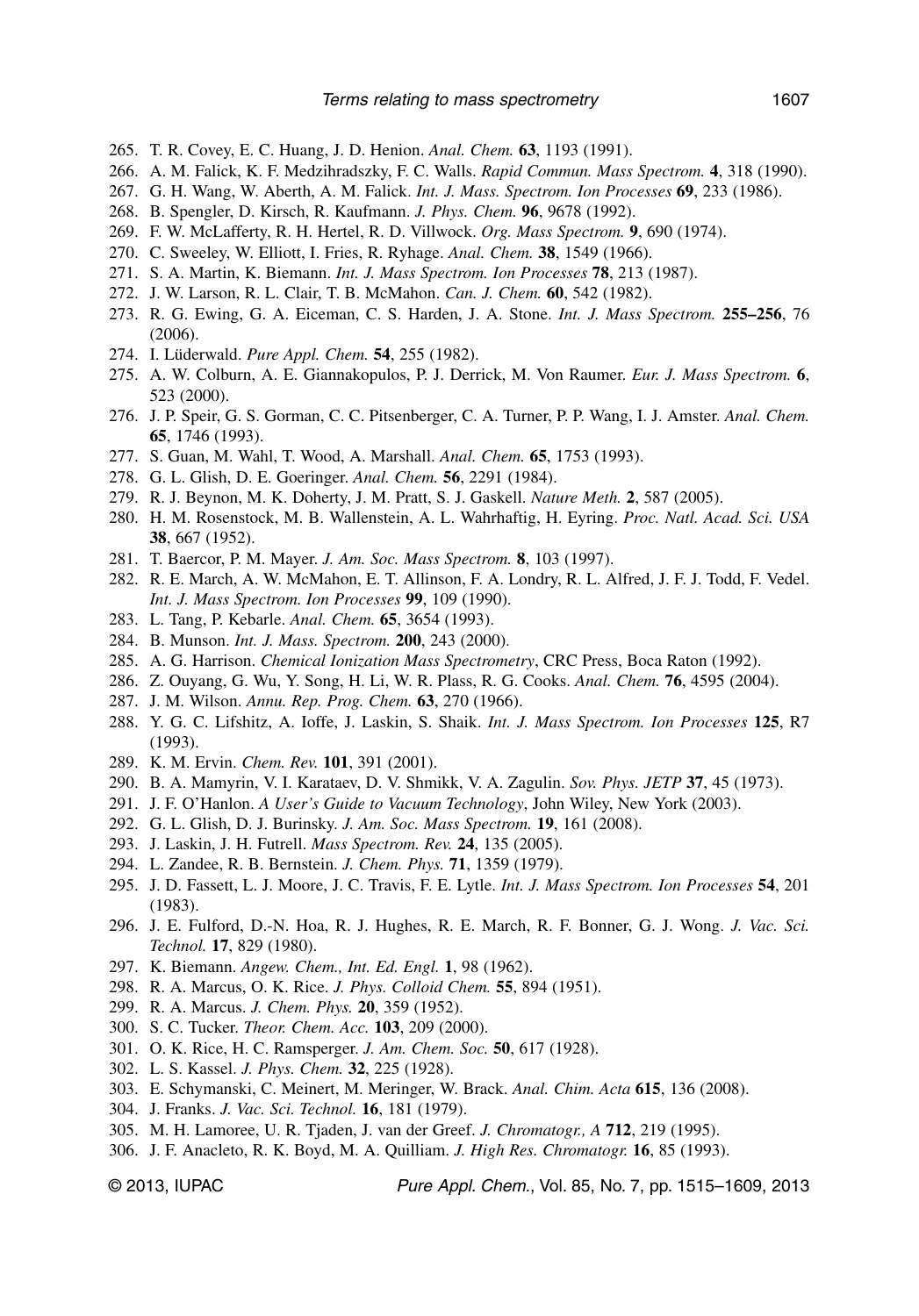- 307. M. Van Gorkom, R. E. Glick. *Int. J. Mass Spectrom. Ion Phys.* **4**, 203 (1970).
- 308. A. Benninghoven, B. Hagenhoff, E. Niehuis. *Anal. Chem.* **65**, 630A (1993).
- 309. H. Oechsner, W. Gerhard. *Phys. Lett. A* **40**, 211 (1972).
- 310. D. Lipinsky, R. Jede, O. Ganschow, A. Benninghoven. *J. Vac. Sci. Technol.* **3**, 2007 (1985).
- 311. A. O. Nier. *Int. J. Mass Spectrom. Ion Processes* **100**, 1 (1990).
- 312. N. G. Adams, D. Smith. *Int. J. Mass Spectrom. Ion Phys.* **21**, 349 (1976).
- 313. J. T. Watson. *Introduction to Mass Spectrometry*, Lippincott-Raven, Philadelphia (1997).
- 314. E. de Hoffmann. *J. Mass Spectrom.* **31**, 129 (1996).
- 315. S. Ghaderi, P. S. Kulkarni, E. B. Ledford, C. L. Wilkins, M. L. Gross. *Anal. Chem.* **53**, 428 (1981).
- 316. S. J. Gaskell. *J. Mass Spectrom.* **32**, 677 (1997).
- 317. M. L. Fournier, J. M. Gilmore, S. A. Martin-Brown, M. P. Washburn. *Chem. Rev.* **107**, 3654 (2007).
- 318. D. E. Games. *Chem. Phys. Lipids* **21**, 389 (1978).
- 319. A. Hirabayashi, M. Sakairi, H. Koizumi. *Anal. Chem.* **66**, 4557 (1994).
- 320. J. F. J. Todd, R. M. Waldren, R. E. Mather. *Int. J. Mass Spectrom. Ion Phys.* **34**, 325 (1980).
- 321. R. M. Smith. *Understanding Mass Spectra*, Wiley-Interscience, Hoboken (2004).
- 322. M. Sakairi, H. Kambara. *Anal. Chem.* **61**, 1159 (1989).
- 323. H. Jiang, A. M. English. *J. Proteome Res.* **1**, 345 (2002).
- 324. S. E. Ong, B. Blagoev, I. Kratchmarova, D. B. Kristensen, H. Steen, A. Pandey, M. Mann. *Mol. Cell Proteomics* **1**, 376 (2002).
- 325. H. Zhu, S. Pan, S. Gu, E. M. Bradbury, X. Chen. *Rapid Commun. Mass Spectrom.* **16**, 2115 (2002).
- 326. L. Anderson, C. L. Hunter. *Mol. Cell Proteomics* **5**, 573 (2006).
- 327. M. Oron. *Nucl. Instrum. Meth.* **139**, 235 (1976).
- 328. D. P. Stevenson. *Disc. Faraday Soc.* **10**, 35 (1951).
- 329. M. M. Bursey, E. S. Wolfe. *Org. Mass Spectrom.* **1**, 543 (1968).
- 330. A. G. Harrison, C. D. Finney, J. A. Sherk. *Org. Mass Spectrom.* **5**, 1313 (1971).
- 331. S. Guan, A. G. Marshall. *Int. J. Mass Spectrom. Ion Processes* **157/158**, 5 (1996).
- 332. L. G. Randall, A. L. Wahrhaftig. *Rev. Sci. Instrum.* **52**, 1283 (1981).
- 333. A. M. Dattelbaum, S. Iyer. *Exp. Rev. Proteomics* 153 (2006).
- 334. T. W. Hutchens, T. T. Yip. *Rapid Commun. Mass Spectrom.* **7**, 576 (1993).
- 335. T. C. W. Poon. *Exp. Rev. Proteomics* **4**, 51 (2007).
- 336. R. G. Cooks, D. T. Terwilliger, T. Ast, J. H. Beynon, T. Keough. *J. Am. Chem. Soc.* **97**, 1583 (1995).
- 337. V. Grill, R. Wörgötter, J. H. Futrell, T. D. Mark. *Z. Phys. D* **40**, 111 (1997).
- 338. A. Fischer, P. Werner. *Fresenius' J. Anal. Chem.* **368**, 424 (2000).
- 339. J. W. Gauthier, T. R. Trautman, D. B. Jacobson. *Anal. Chim. Acta* **246**, 211 (1991).
- 340. J. V. Johnson, R. A. Yost, P. E. Kelley, D. C. Bradford. *Anal. Chem.* **62**, 2162 (1990).
- 341. G. Taylor. *Proc. Roy. Soc. Lond. Ser. A* **280**, 383 (1964).
- 342. S. J. Gaskell. *J. Mass Spectrom.* **32**, 677 (1997).
- 343. C. R. Blakley, J. J. Carmody, M. L. Vestal. *Anal. Chem.* **52**, 1636 (1980).
- 344. C. R. Blakley, M. L. Vestal. *Anal. Chem.* **55**, 750 (1983).
- 345. O. S. Ovchinnikova, G. J. Van Berkel. *Rapid Commun. Mass Spectrom.* **24**, 1721 (2010).
- 346. W. C. Wiley, I. H. McLaren. *Rev. Sci. Instrum.* **26**, 1150 (1955).
- 347. S. K. Sze, Y. Ge, H. Oh, F. W. McLafferty. *Proc. Natl. Acad. Sci. USA* **99**, 1774 (2002).
- 348. N. L. Kelleher. *Anal. Chem.* **76**, 197A (2004).
- 349. S. A. Lammert, A. A. Rockwood, M. Wang, M. L. Lee, E. D. Lee, S. E. Tolley, J. R. Oliphant, J. L. Jones, R. W. Waite. *J. Am. Soc. Mass Spectrom.* **17**, 916 (2006).
- 350. T. Mizuno, N. Abe, H. Teshima, E. Yamauchi, Y. Itagaki, I. Matsumoto, T. Kuhara, T. Shinka. *Biomed. Mass Spectrom.* **8**, 593 (1981).